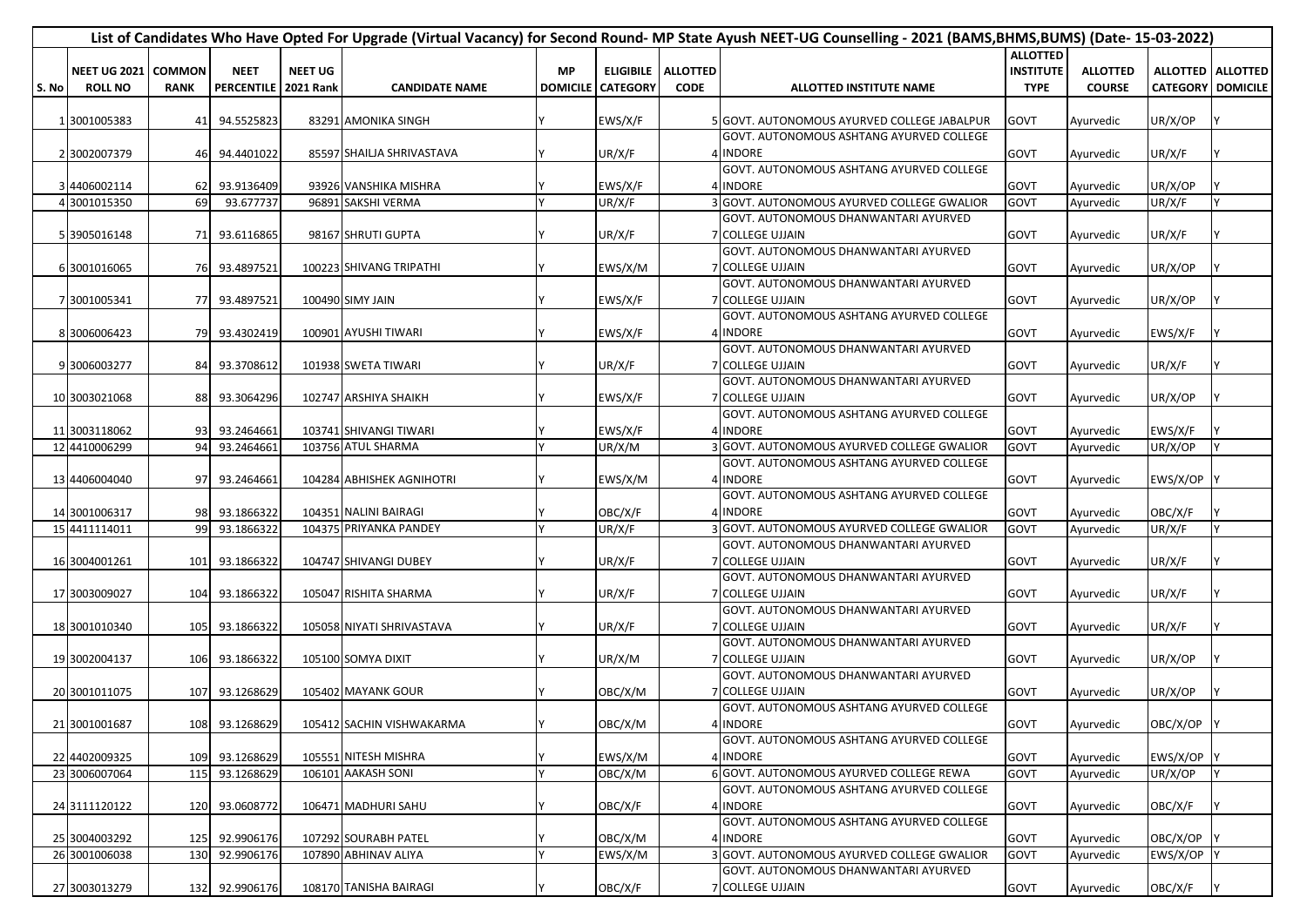|       |                                       |                              |                                       |                |                                               |           |                            |                                     |                                                                                        | <b>ALLOTTED</b>                 |                                  |                   |                                                 |
|-------|---------------------------------------|------------------------------|---------------------------------------|----------------|-----------------------------------------------|-----------|----------------------------|-------------------------------------|----------------------------------------------------------------------------------------|---------------------------------|----------------------------------|-------------------|-------------------------------------------------|
| S. No | <b>NEET UG 2021</b><br><b>ROLL NO</b> | <b>COMMON</b><br><b>RANK</b> | <b>NEET</b><br>PERCENTILE   2021 Rank | <b>NEET UG</b> | <b>CANDIDATE NAME</b>                         | <b>MP</b> | <b>DOMICILE   CATEGORY</b> | ELIGIBILE   ALLOTTED<br><b>CODE</b> | ALLOTTED INSTITUTE NAME                                                                | <b>INSTITUTE</b><br><b>TYPE</b> | <b>ALLOTTED</b><br><b>COURSE</b> |                   | ALLOTTED   ALLOTTED<br><b>CATEGORY DOMICILE</b> |
|       |                                       |                              |                                       |                |                                               |           |                            |                                     | GOVT. AUTONOMOUS DHANWANTARI AYURVED                                                   |                                 |                                  |                   |                                                 |
|       | 28 3003133413                         |                              | 133 92.9288409                        |                | 108578 NIRAJ MALVE                            |           | OBC/X/M                    |                                     | 7 COLLEGE UJJAIN                                                                       | GOVT                            | Ayurvedic                        | OBC/X/OP          |                                                 |
|       |                                       |                              |                                       |                |                                               |           |                            |                                     | GOVT. AUTONOMOUS ASHTANG AYURVED COLLEGE                                               |                                 |                                  |                   |                                                 |
|       | 29 4402018204                         |                              | 134 92.9288409                        |                | 108579 ALOK GUPTA                             |           | OBC/X/M                    |                                     | 4 INDORE                                                                               | GOVT                            | Ayurvedic                        | OBC/X/OP          |                                                 |
|       |                                       |                              |                                       |                |                                               |           |                            |                                     | GOVT. AUTONOMOUS ASHTANG AYURVED COLLEGE                                               |                                 |                                  |                   |                                                 |
|       | 30 3004002328                         | 135                          | 92.9288409                            |                | 108626 ANIRUDDH KURMI                         |           | OBC/X/M                    |                                     | 4 INDORE                                                                               | GOVT                            | Ayurvedic                        | OBC/X/OP          |                                                 |
|       | 31 3004007144                         |                              | 137 92.9288409                        |                | 108811 RINKU KURMI                            |           |                            |                                     | GOVT. AUTONOMOUS ASHTANG AYURVED COLLEGE<br>4 INDORE                                   | GOVT                            |                                  |                   |                                                 |
|       |                                       |                              |                                       |                |                                               |           | OBC/X/M                    |                                     |                                                                                        |                                 | Ayurvedic                        | OBC/X/OP          |                                                 |
|       | 32 3001015137                         | 140                          | 92.9288409                            |                | 108917 PRATHAM JAIN                           |           | UR/X/M                     |                                     | 5 GOVT. AUTONOMOUS AYURVED COLLEGE JABALPUR                                            | <b>GOVT</b>                     | Ayurvedic                        | UR/X/OP           |                                                 |
|       |                                       |                              |                                       |                |                                               |           |                            |                                     |                                                                                        |                                 |                                  |                   |                                                 |
|       | 33 3001001672                         |                              | 142 92.9288409                        |                | 109114 AARNA SAXENA                           |           | UR/X/F                     |                                     | 5 GOVT. AUTONOMOUS AYURVED COLLEGE JABALPUR                                            | <b>GOVT</b>                     | Ayurvedic                        | UR/X/F            |                                                 |
|       |                                       |                              |                                       |                |                                               |           |                            |                                     |                                                                                        |                                 |                                  |                   |                                                 |
|       | 34 3004012097                         | 143                          | 92.8661577                            |                | 109327 VAISHNAVI GUPTA                        |           | EWS/X/F                    |                                     | 5 GOVT. AUTONOMOUS AYURVED COLLEGE JABALPUR                                            | <b>GOVT</b>                     | Ayurvedic                        | UR/X/OP           |                                                 |
|       | 35 3905008210                         | 145                          | 92.8661577                            |                | 109970 DEEPAK SHARMA                          |           | EWS/X/M                    |                                     | 3 GOVT. AUTONOMOUS AYURVED COLLEGE GWALIOR<br>GOVT. AUTONOMOUS ASHTANG AYURVED COLLEGE | GOVT                            | Ayurvedic                        | EWS/X/OP Y        |                                                 |
|       | 36 3003108288                         | 146                          | 92.8661577                            |                | 110057 UTTAM PATEL                            |           | OBC/X/M                    |                                     | 4 INDORE                                                                               | GOVT                            | Ayurvedic                        | OBC/X/OP          |                                                 |
|       |                                       |                              |                                       |                |                                               |           |                            |                                     |                                                                                        |                                 |                                  |                   |                                                 |
|       | 37 3002009329                         | 147                          | 92.8043811                            |                | 110178 ADITI DUBEY                            |           | UR/X/F                     |                                     | 5 GOVT. AUTONOMOUS AYURVED COLLEGE JABALPUR                                            | <b>GOVT</b>                     | Ayurvedic                        | UR/X/F            |                                                 |
|       |                                       |                              |                                       |                |                                               |           |                            |                                     |                                                                                        |                                 |                                  |                   |                                                 |
|       | 38 3111009397                         | 148                          | 92.8043811                            |                | 110187 SAKSHI KAPSE                           |           | OBC/X/F                    |                                     | 5 GOVT. AUTONOMOUS AYURVED COLLEGE JABALPUR                                            | GOVT                            | Ayurvedic                        | UR/X/OP           |                                                 |
|       |                                       |                              |                                       |                |                                               |           |                            |                                     |                                                                                        |                                 |                                  |                   |                                                 |
|       | 39 3004008312                         | 150                          | 92.8043811                            |                | 110398 SIMRAN SACHDEV                         |           | EWS/X/F                    |                                     | 5 GOVT. AUTONOMOUS AYURVED COLLEGE JABALPUR<br>GOVT. AUTONOMOUS DHANWANTARI AYURVED    | <b>GOVT</b>                     | Ayurvedic                        | UR/X/OP           |                                                 |
|       | 40 3001008334                         | 156                          | 92.7404675                            |                | 111354 AYESHA KHAN                            |           | EWS/X/F                    |                                     | 7 COLLEGE UJJAIN                                                                       | <b>GOVT</b>                     | Ayurvedic                        | EWS/X/F           |                                                 |
|       |                                       |                              |                                       |                |                                               |           |                            |                                     |                                                                                        |                                 |                                  |                   |                                                 |
|       | 41 3002001216                         | 158                          | 92.7404675                            |                | 111921 ISHIKA PARMAR                          |           | UR/X/F                     |                                     | 5 GOVT. AUTONOMOUS AYURVED COLLEGE JABALPUR                                            | <b>GOVT</b>                     | Ayurvedic                        | UR/X/F            |                                                 |
|       |                                       |                              |                                       |                |                                               |           |                            |                                     | GOVT. AUTONOMOUS DHANWANTARI AYURVED                                                   |                                 |                                  |                   |                                                 |
|       | 42 3003001136                         | 159                          | 92.7404675                            |                | 112059 AZAM AKHTAR MEV                        |           | OBC/X/F                    |                                     | 7 COLLEGE UJJAIN                                                                       | GOVT                            | Ayurvedic                        | OBC/X/F           |                                                 |
|       | 43 3003016143                         | 162                          | 92.6677472                            |                | 112462 VIRAT MEENA                            |           | OBC/X/M                    |                                     | GOVT. AUTONOMOUS DHANWANTARI AYURVED<br><b>7 COLLEGE UJJAIN</b>                        | GOVT                            |                                  | OBC/X/OP          |                                                 |
|       | 44 3002006384                         | 163                          | 92.6677472                            |                | 112776 AASTHA GUPTA                           |           | EWS/X/F                    |                                     | 3 GOVT. AUTONOMOUS AYURVED COLLEGE GWALIOR                                             | GOVT                            | Ayurvedic<br>Ayurvedic           | EWS/X/F           |                                                 |
|       |                                       |                              |                                       |                |                                               |           |                            |                                     | PT. SHIVNATH SHASTRI GOVT. AUTONOMOUS                                                  |                                 |                                  |                   |                                                 |
|       | 45 3001007339                         | 164                          | 92.6677472                            |                | 113019 SAHIL RAGHUWANSHI                      |           | UR/X/M                     |                                     | 2 AYURVED COLLEGE BURHANPUR                                                            | GOVT                            | Ayurvedic                        | UR/X/OP           |                                                 |
|       |                                       |                              |                                       |                |                                               |           |                            |                                     |                                                                                        |                                 |                                  |                   |                                                 |
|       | 46 3002003282                         | 167                          | 92.6056468                            |                | 113973 SAKSHI AGARWAL                         |           | UR/X/F                     |                                     | 5 GOVT. AUTONOMOUS AYURVED COLLEGE JABALPUR                                            | <b>GOVT</b>                     | Ayurvedic                        | UR/X/F            |                                                 |
|       | 47 3003128062                         | 169                          | 92.541798                             |                |                                               |           |                            |                                     | GOVT. AUTONOMOUS DHANWANTARI AYURVED<br>7 COLLEGE UJJAIN                               | GOVT                            |                                  |                   |                                                 |
|       |                                       |                              |                                       |                | 114326 DIYA PATIDAR                           |           | OBC/X/F                    |                                     | PT. SHIVNATH SHASTRI GOVT. AUTONOMOUS                                                  |                                 | Ayurvedic                        | OBC/X/F           |                                                 |
|       | 48 3001014293                         |                              | 170 92.541798                         |                | 114818 AKASH BINDHANI                         |           | OBC/X/M                    |                                     | 2 AYURVED COLLEGE BURHANPUR                                                            | GOVT                            | Ayurvedic                        | UR/X/OP           |                                                 |
|       |                                       |                              |                                       |                |                                               |           |                            |                                     | GOVT. AUTONOMOUS DHANWANTARI AYURVED                                                   |                                 |                                  |                   |                                                 |
|       | 49 3905008104                         |                              | 173 92.4788557                        |                | 115520 ASHMITA KATHA                          |           | OBC/X/F                    |                                     | 7 COLLEGE UJJAIN                                                                       | <b>GOVT</b>                     | Ayurvedic                        | OBC/X/F           |                                                 |
|       |                                       |                              |                                       |                |                                               |           |                            |                                     | GOVT. AUTONOMOUS DHANWANTARI AYURVED                                                   |                                 |                                  |                   |                                                 |
|       | 50 3003008046                         |                              | 176 92.4788557                        |                | 116011 SOURABH YADAV                          |           | OBC/X/M                    |                                     | 7 COLLEGE UJJAIN                                                                       | <b>GOVT</b>                     | Ayurvedic                        | OBC/X/OP          |                                                 |
|       | 51 3003105370<br>52 3001003058        | 179                          | 177 92.4788557<br>92.4146832          |                | 116068 SHRUTI RATHOD<br>116638 MAHAK BHARWANI |           | OBC/X/F<br>UR/X/F          |                                     | 3 GOVT. AUTONOMOUS AYURVED COLLEGE GWALIOR<br>6 GOVT. AUTONOMOUS AYURVED COLLEGE REWA  | GOVT<br><b>GOVT</b>             | Ayurvedic<br>Ayurvedic           | OBC/X/F<br>UR/X/F |                                                 |
|       |                                       |                              |                                       |                |                                               |           |                            |                                     |                                                                                        |                                 |                                  |                   |                                                 |
|       | 53 3001029661                         | 181                          | 92.34669                              |                | 117480 VISHAL JAT                             |           | OBC/X/M                    |                                     | 5 GOVT. AUTONOMOUS AYURVED COLLEGE JABALPUR                                            | <b>GOVT</b>                     | Ayurvedic                        | OBC/X/OP          |                                                 |
|       | 54 3002007142                         |                              | 182 92.2817403                        |                | 118392 SHIKHA SHRIVASTAVA                     |           | UR/X/F                     |                                     | 6 GOVT. AUTONOMOUS AYURVED COLLEGE REWA                                                | <b>GOVT</b>                     | Ayurvedic                        | UR/X/F            |                                                 |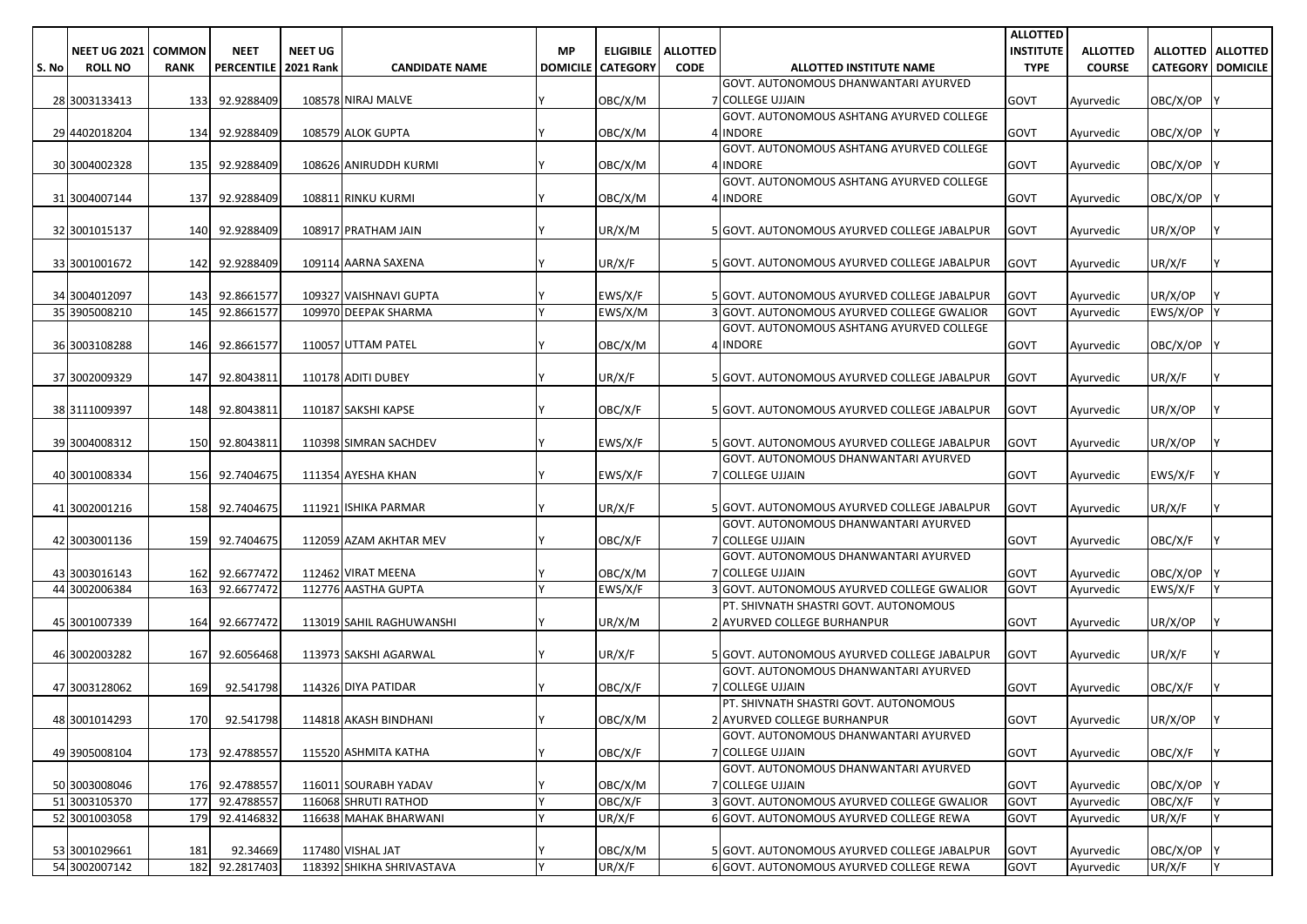| <b>NEET UG 2021</b><br><b>COMMON</b><br><b>NEET</b><br><b>NEET UG</b><br><b>ELIGIBILE</b><br><b>ALLOTTED</b><br><b>INSTITUTE</b><br><b>ALLOTTED</b><br>ALLOTTED   ALLOTTED<br>MP.<br>PERCENTILE   2021 Rank<br><b>DOMICILE   CATEGORY</b><br><b>CODE</b><br><b>TYPE</b><br><b>COURSE</b><br><b>CATEGORY DOMICILE</b><br><b>ROLL NO</b><br><b>RANK</b><br><b>CANDIDATE NAME</b><br>ALLOTTED INSTITUTE NAME<br>S. No<br>PT. SHIVNATH SHASTRI GOVT. AUTONOMOUS<br>118497 HONEY PAVAIYA<br>UR/X/F<br>2 AYURVED COLLEGE BURHANPUR<br>UR/X/F<br>55 3002005199<br>183 92.2817403<br><b>GOVT</b><br>Ayurvedic<br>GOVT. AUTONOMOUS DHANWANTARI AYURVED<br>7 COLLEGE UJJAIN<br>56 3004003341<br>92.2817403<br>118671 SAKSHI BADERIYA<br>EWS/X/F<br>GOVT<br>EWS/X/F<br>184<br>Ayurvedic<br>57 3002006122<br>92.2817403<br>186<br>118822 RAHUL KUSHWAH<br>OBC/X/M<br>3 GOVT. AUTONOMOUS AYURVED COLLEGE GWALIOR<br><b>GOVT</b><br>Ayurvedic<br>OBC/X/OP<br>58 2001206497<br>187<br>92.2817403<br>118938 JAIN PRINCE VIJAYKUMAR<br>UR/X/M<br>GOVT<br>UR/X/OP<br>6 GOVT. AUTONOMOUS AYURVED COLLEGE REWA<br>Ayurvedic<br>GOVT. AUTONOMOUS DHANWANTARI AYURVED<br>119610 RAHUL PATIDAR<br><b>7 COLLEGE UJJAIN</b><br>59 3003102027<br>196 92.2143947<br>OBC/X/M<br><b>GOVT</b><br>OBC/X/OP<br>Ayurvedic<br>EWS/X/F<br>EWS/X/OP<br>60 2806015246<br>199 92.1486033<br>120281 AISHWARYA AGARWAL<br>5 GOVT. AUTONOMOUS AYURVED COLLEGE JABALPUR<br><b>GOVT</b><br>Ayurvedic<br>92.1486033<br><b>PRADHUMN KUMAR JAISWAL</b><br>OBC/X/M<br>3 GOVT. AUTONOMOUS AYURVED COLLEGE GWALIOR<br>OBC/X/OP<br>61 3004015141<br>201<br>120901<br>GOVT<br>Ayurvedic<br>92.0852725<br>OBC/X/F<br>OBC/X/F<br>62 3006004343<br>202<br>121445 RAJNI PATEL<br>3 GOVT. AUTONOMOUS AYURVED COLLEGE GWALIOR<br>GOVT<br>Ayurvedic<br>203<br>92.0852725<br>121476 NAMRATA DHAKAD<br>OBC/X/F<br><b>GOVT</b><br>OBC/X/F<br>63 3001014124<br>5 GOVT. AUTONOMOUS AYURVED COLLEGE JABALPUR<br>Ayurvedic<br>205<br>121658 ANJALI PANDEY<br>UR/X/F<br>64 3004001163<br>92.0852725<br>6 GOVT. AUTONOMOUS AYURVED COLLEGE REWA<br>GOVT<br>UR/X/F<br>Ayurvedic<br>GOVT. AUTONOMOUS DHANWANTARI AYURVED |  |
|-----------------------------------------------------------------------------------------------------------------------------------------------------------------------------------------------------------------------------------------------------------------------------------------------------------------------------------------------------------------------------------------------------------------------------------------------------------------------------------------------------------------------------------------------------------------------------------------------------------------------------------------------------------------------------------------------------------------------------------------------------------------------------------------------------------------------------------------------------------------------------------------------------------------------------------------------------------------------------------------------------------------------------------------------------------------------------------------------------------------------------------------------------------------------------------------------------------------------------------------------------------------------------------------------------------------------------------------------------------------------------------------------------------------------------------------------------------------------------------------------------------------------------------------------------------------------------------------------------------------------------------------------------------------------------------------------------------------------------------------------------------------------------------------------------------------------------------------------------------------------------------------------------------------------------------------------------------------------------------------------------------------------------------------------------------------------------------------------------------------------------------------------------|--|
|                                                                                                                                                                                                                                                                                                                                                                                                                                                                                                                                                                                                                                                                                                                                                                                                                                                                                                                                                                                                                                                                                                                                                                                                                                                                                                                                                                                                                                                                                                                                                                                                                                                                                                                                                                                                                                                                                                                                                                                                                                                                                                                                                     |  |
|                                                                                                                                                                                                                                                                                                                                                                                                                                                                                                                                                                                                                                                                                                                                                                                                                                                                                                                                                                                                                                                                                                                                                                                                                                                                                                                                                                                                                                                                                                                                                                                                                                                                                                                                                                                                                                                                                                                                                                                                                                                                                                                                                     |  |
|                                                                                                                                                                                                                                                                                                                                                                                                                                                                                                                                                                                                                                                                                                                                                                                                                                                                                                                                                                                                                                                                                                                                                                                                                                                                                                                                                                                                                                                                                                                                                                                                                                                                                                                                                                                                                                                                                                                                                                                                                                                                                                                                                     |  |
|                                                                                                                                                                                                                                                                                                                                                                                                                                                                                                                                                                                                                                                                                                                                                                                                                                                                                                                                                                                                                                                                                                                                                                                                                                                                                                                                                                                                                                                                                                                                                                                                                                                                                                                                                                                                                                                                                                                                                                                                                                                                                                                                                     |  |
|                                                                                                                                                                                                                                                                                                                                                                                                                                                                                                                                                                                                                                                                                                                                                                                                                                                                                                                                                                                                                                                                                                                                                                                                                                                                                                                                                                                                                                                                                                                                                                                                                                                                                                                                                                                                                                                                                                                                                                                                                                                                                                                                                     |  |
|                                                                                                                                                                                                                                                                                                                                                                                                                                                                                                                                                                                                                                                                                                                                                                                                                                                                                                                                                                                                                                                                                                                                                                                                                                                                                                                                                                                                                                                                                                                                                                                                                                                                                                                                                                                                                                                                                                                                                                                                                                                                                                                                                     |  |
|                                                                                                                                                                                                                                                                                                                                                                                                                                                                                                                                                                                                                                                                                                                                                                                                                                                                                                                                                                                                                                                                                                                                                                                                                                                                                                                                                                                                                                                                                                                                                                                                                                                                                                                                                                                                                                                                                                                                                                                                                                                                                                                                                     |  |
|                                                                                                                                                                                                                                                                                                                                                                                                                                                                                                                                                                                                                                                                                                                                                                                                                                                                                                                                                                                                                                                                                                                                                                                                                                                                                                                                                                                                                                                                                                                                                                                                                                                                                                                                                                                                                                                                                                                                                                                                                                                                                                                                                     |  |
|                                                                                                                                                                                                                                                                                                                                                                                                                                                                                                                                                                                                                                                                                                                                                                                                                                                                                                                                                                                                                                                                                                                                                                                                                                                                                                                                                                                                                                                                                                                                                                                                                                                                                                                                                                                                                                                                                                                                                                                                                                                                                                                                                     |  |
|                                                                                                                                                                                                                                                                                                                                                                                                                                                                                                                                                                                                                                                                                                                                                                                                                                                                                                                                                                                                                                                                                                                                                                                                                                                                                                                                                                                                                                                                                                                                                                                                                                                                                                                                                                                                                                                                                                                                                                                                                                                                                                                                                     |  |
|                                                                                                                                                                                                                                                                                                                                                                                                                                                                                                                                                                                                                                                                                                                                                                                                                                                                                                                                                                                                                                                                                                                                                                                                                                                                                                                                                                                                                                                                                                                                                                                                                                                                                                                                                                                                                                                                                                                                                                                                                                                                                                                                                     |  |
|                                                                                                                                                                                                                                                                                                                                                                                                                                                                                                                                                                                                                                                                                                                                                                                                                                                                                                                                                                                                                                                                                                                                                                                                                                                                                                                                                                                                                                                                                                                                                                                                                                                                                                                                                                                                                                                                                                                                                                                                                                                                                                                                                     |  |
|                                                                                                                                                                                                                                                                                                                                                                                                                                                                                                                                                                                                                                                                                                                                                                                                                                                                                                                                                                                                                                                                                                                                                                                                                                                                                                                                                                                                                                                                                                                                                                                                                                                                                                                                                                                                                                                                                                                                                                                                                                                                                                                                                     |  |
|                                                                                                                                                                                                                                                                                                                                                                                                                                                                                                                                                                                                                                                                                                                                                                                                                                                                                                                                                                                                                                                                                                                                                                                                                                                                                                                                                                                                                                                                                                                                                                                                                                                                                                                                                                                                                                                                                                                                                                                                                                                                                                                                                     |  |
|                                                                                                                                                                                                                                                                                                                                                                                                                                                                                                                                                                                                                                                                                                                                                                                                                                                                                                                                                                                                                                                                                                                                                                                                                                                                                                                                                                                                                                                                                                                                                                                                                                                                                                                                                                                                                                                                                                                                                                                                                                                                                                                                                     |  |
|                                                                                                                                                                                                                                                                                                                                                                                                                                                                                                                                                                                                                                                                                                                                                                                                                                                                                                                                                                                                                                                                                                                                                                                                                                                                                                                                                                                                                                                                                                                                                                                                                                                                                                                                                                                                                                                                                                                                                                                                                                                                                                                                                     |  |
|                                                                                                                                                                                                                                                                                                                                                                                                                                                                                                                                                                                                                                                                                                                                                                                                                                                                                                                                                                                                                                                                                                                                                                                                                                                                                                                                                                                                                                                                                                                                                                                                                                                                                                                                                                                                                                                                                                                                                                                                                                                                                                                                                     |  |
|                                                                                                                                                                                                                                                                                                                                                                                                                                                                                                                                                                                                                                                                                                                                                                                                                                                                                                                                                                                                                                                                                                                                                                                                                                                                                                                                                                                                                                                                                                                                                                                                                                                                                                                                                                                                                                                                                                                                                                                                                                                                                                                                                     |  |
| 122937 NITESH MORI<br>OBC/X/M<br>7 COLLEGE UJJAIN<br>65 3003016295<br>208 92.0127465<br>GOVT<br>OBC/X/OP<br>Ayurvedic                                                                                                                                                                                                                                                                                                                                                                                                                                                                                                                                                                                                                                                                                                                                                                                                                                                                                                                                                                                                                                                                                                                                                                                                                                                                                                                                                                                                                                                                                                                                                                                                                                                                                                                                                                                                                                                                                                                                                                                                                               |  |
|                                                                                                                                                                                                                                                                                                                                                                                                                                                                                                                                                                                                                                                                                                                                                                                                                                                                                                                                                                                                                                                                                                                                                                                                                                                                                                                                                                                                                                                                                                                                                                                                                                                                                                                                                                                                                                                                                                                                                                                                                                                                                                                                                     |  |
| GOVT<br>OBC/X/OP<br>66 3905002238<br>212<br>92.0127465<br>123207 PARSHOTTAM SAHU<br>OBC/X/M<br>5 GOVT. AUTONOMOUS AYURVED COLLEGE JABALPUR<br>Ayurvedic                                                                                                                                                                                                                                                                                                                                                                                                                                                                                                                                                                                                                                                                                                                                                                                                                                                                                                                                                                                                                                                                                                                                                                                                                                                                                                                                                                                                                                                                                                                                                                                                                                                                                                                                                                                                                                                                                                                                                                                             |  |
| GOVT. AUTONOMOUS DHANWANTARI AYURVED                                                                                                                                                                                                                                                                                                                                                                                                                                                                                                                                                                                                                                                                                                                                                                                                                                                                                                                                                                                                                                                                                                                                                                                                                                                                                                                                                                                                                                                                                                                                                                                                                                                                                                                                                                                                                                                                                                                                                                                                                                                                                                                |  |
| 7 COLLEGE UJJAIN<br>67 3003115054<br>213 92.0127465<br>123330 JANVI SHARMA<br>EWS/X/F<br>GOVT<br>EWS/X/OP<br>Ayurvedic                                                                                                                                                                                                                                                                                                                                                                                                                                                                                                                                                                                                                                                                                                                                                                                                                                                                                                                                                                                                                                                                                                                                                                                                                                                                                                                                                                                                                                                                                                                                                                                                                                                                                                                                                                                                                                                                                                                                                                                                                              |  |
| GOVT. AUTONOMOUS DHANWANTARI AYURVED                                                                                                                                                                                                                                                                                                                                                                                                                                                                                                                                                                                                                                                                                                                                                                                                                                                                                                                                                                                                                                                                                                                                                                                                                                                                                                                                                                                                                                                                                                                                                                                                                                                                                                                                                                                                                                                                                                                                                                                                                                                                                                                |  |
| <b>7 COLLEGE UJJAIN</b><br>68 3001001717<br>214 91.9458541<br>123386 MAHIMA VERMA<br>OBC/X/F<br>GOVT<br>OBC/X/OP<br>Ayurvedic                                                                                                                                                                                                                                                                                                                                                                                                                                                                                                                                                                                                                                                                                                                                                                                                                                                                                                                                                                                                                                                                                                                                                                                                                                                                                                                                                                                                                                                                                                                                                                                                                                                                                                                                                                                                                                                                                                                                                                                                                       |  |
| 6 GOVT. AUTONOMOUS AYURVED COLLEGE REWA<br>69 3002017293<br>215<br>91.9458541<br>123399 DIVYANSHIKA BAJPAI<br>UR/X/F<br>UR/X/OP<br><b>GOVT</b><br>Ayurvedic                                                                                                                                                                                                                                                                                                                                                                                                                                                                                                                                                                                                                                                                                                                                                                                                                                                                                                                                                                                                                                                                                                                                                                                                                                                                                                                                                                                                                                                                                                                                                                                                                                                                                                                                                                                                                                                                                                                                                                                         |  |
| GOVT. AUTONOMOUS DHANWANTARI AYURVED                                                                                                                                                                                                                                                                                                                                                                                                                                                                                                                                                                                                                                                                                                                                                                                                                                                                                                                                                                                                                                                                                                                                                                                                                                                                                                                                                                                                                                                                                                                                                                                                                                                                                                                                                                                                                                                                                                                                                                                                                                                                                                                |  |
| 7 COLLEGE UJJAIN<br>216 91.9458541<br>123565 URVASHI NAGAR<br>OBC/X/F<br>OBC/X/OP<br>70 3001029543<br><b>GOVT</b><br>Ayurvedic                                                                                                                                                                                                                                                                                                                                                                                                                                                                                                                                                                                                                                                                                                                                                                                                                                                                                                                                                                                                                                                                                                                                                                                                                                                                                                                                                                                                                                                                                                                                                                                                                                                                                                                                                                                                                                                                                                                                                                                                                      |  |
| $\overline{UR}/X/M$<br>71 3905120164<br>218<br>91.8782495<br>124907 SURENDRA YADAV<br>6 GOVT. AUTONOMOUS AYURVED COLLEGE REWA<br>GOVT<br>UR/X/OP<br>Ayurvedic                                                                                                                                                                                                                                                                                                                                                                                                                                                                                                                                                                                                                                                                                                                                                                                                                                                                                                                                                                                                                                                                                                                                                                                                                                                                                                                                                                                                                                                                                                                                                                                                                                                                                                                                                                                                                                                                                                                                                                                       |  |
| GOVT. AUTONOMOUS DHANWANTARI AYURVED                                                                                                                                                                                                                                                                                                                                                                                                                                                                                                                                                                                                                                                                                                                                                                                                                                                                                                                                                                                                                                                                                                                                                                                                                                                                                                                                                                                                                                                                                                                                                                                                                                                                                                                                                                                                                                                                                                                                                                                                                                                                                                                |  |
| OBC/X/F<br>72 3003103435<br>223<br>91.742587<br>126800 ARSHI MANSURI<br>7 COLLEGE UJJAIN<br><b>GOVT</b><br>OBC/X/OP<br>Ayurvedic                                                                                                                                                                                                                                                                                                                                                                                                                                                                                                                                                                                                                                                                                                                                                                                                                                                                                                                                                                                                                                                                                                                                                                                                                                                                                                                                                                                                                                                                                                                                                                                                                                                                                                                                                                                                                                                                                                                                                                                                                    |  |
| GOVT. AUTONOMOUS DHANWANTARI AYURVED                                                                                                                                                                                                                                                                                                                                                                                                                                                                                                                                                                                                                                                                                                                                                                                                                                                                                                                                                                                                                                                                                                                                                                                                                                                                                                                                                                                                                                                                                                                                                                                                                                                                                                                                                                                                                                                                                                                                                                                                                                                                                                                |  |
| 225<br>91.742587<br>127221 AYUSH KHARE<br>EWS/X/M<br>7 COLLEGE UJJAIN<br><b>GOVT</b><br>EWS/X/OP<br>73 3903014112<br>Ayurvedic                                                                                                                                                                                                                                                                                                                                                                                                                                                                                                                                                                                                                                                                                                                                                                                                                                                                                                                                                                                                                                                                                                                                                                                                                                                                                                                                                                                                                                                                                                                                                                                                                                                                                                                                                                                                                                                                                                                                                                                                                      |  |
| GOVT. AUTONOMOUS DHANWANTARI AYURVED                                                                                                                                                                                                                                                                                                                                                                                                                                                                                                                                                                                                                                                                                                                                                                                                                                                                                                                                                                                                                                                                                                                                                                                                                                                                                                                                                                                                                                                                                                                                                                                                                                                                                                                                                                                                                                                                                                                                                                                                                                                                                                                |  |
| OBC/X/F<br>7 COLLEGE UJJAIN<br>74 3003003300<br>226 91.6721331<br>127647 BHUMIKA PATEL<br><b>GOVT</b><br>OBC/X/OP<br>Ayurvedic                                                                                                                                                                                                                                                                                                                                                                                                                                                                                                                                                                                                                                                                                                                                                                                                                                                                                                                                                                                                                                                                                                                                                                                                                                                                                                                                                                                                                                                                                                                                                                                                                                                                                                                                                                                                                                                                                                                                                                                                                      |  |
| GOVT. AUTONOMOUS HOMEOPATHY MEDICAL                                                                                                                                                                                                                                                                                                                                                                                                                                                                                                                                                                                                                                                                                                                                                                                                                                                                                                                                                                                                                                                                                                                                                                                                                                                                                                                                                                                                                                                                                                                                                                                                                                                                                                                                                                                                                                                                                                                                                                                                                                                                                                                 |  |
| 227<br>91.6721331<br>127680 SAKSHI PARIHAR<br>UR/X/F<br>13 COLLEGE BHOPAL<br>Homoeopathy UR/X/F<br>75 3005001390<br><b>GOVT</b>                                                                                                                                                                                                                                                                                                                                                                                                                                                                                                                                                                                                                                                                                                                                                                                                                                                                                                                                                                                                                                                                                                                                                                                                                                                                                                                                                                                                                                                                                                                                                                                                                                                                                                                                                                                                                                                                                                                                                                                                                     |  |
| GOVT. AUTONOMOUS DHANWANTARI AYURVED                                                                                                                                                                                                                                                                                                                                                                                                                                                                                                                                                                                                                                                                                                                                                                                                                                                                                                                                                                                                                                                                                                                                                                                                                                                                                                                                                                                                                                                                                                                                                                                                                                                                                                                                                                                                                                                                                                                                                                                                                                                                                                                |  |
| 7 COLLEGE UJJAIN<br>76 3001011240<br>228 91.6721331<br>128011<br>HIMANCHAL RAGHUWANSHI<br>EWS/X/M<br>GOVT<br>EWS/X/OP Y<br>Ayurvedic                                                                                                                                                                                                                                                                                                                                                                                                                                                                                                                                                                                                                                                                                                                                                                                                                                                                                                                                                                                                                                                                                                                                                                                                                                                                                                                                                                                                                                                                                                                                                                                                                                                                                                                                                                                                                                                                                                                                                                                                                |  |
| HIMANSHI MALI<br>3 GOVT. AUTONOMOUS AYURVED COLLEGE GWALIOR<br>77 3001002483<br>233<br>91.6015497<br>129434<br>IY.<br>OBC/X/F<br><b>GOVT</b><br>OBC/X/F<br>Ayurvedic                                                                                                                                                                                                                                                                                                                                                                                                                                                                                                                                                                                                                                                                                                                                                                                                                                                                                                                                                                                                                                                                                                                                                                                                                                                                                                                                                                                                                                                                                                                                                                                                                                                                                                                                                                                                                                                                                                                                                                                |  |
| <b>v</b>                                                                                                                                                                                                                                                                                                                                                                                                                                                                                                                                                                                                                                                                                                                                                                                                                                                                                                                                                                                                                                                                                                                                                                                                                                                                                                                                                                                                                                                                                                                                                                                                                                                                                                                                                                                                                                                                                                                                                                                                                                                                                                                                            |  |
| 129992 MONIKA PARMAR<br>5 GOVT. AUTONOMOUS AYURVED COLLEGE JABALPUR<br>OBC/X/F<br>78 3003018030<br>234 91.5335566<br>OBC/X/F<br>GOVT<br>Ayurvedic                                                                                                                                                                                                                                                                                                                                                                                                                                                                                                                                                                                                                                                                                                                                                                                                                                                                                                                                                                                                                                                                                                                                                                                                                                                                                                                                                                                                                                                                                                                                                                                                                                                                                                                                                                                                                                                                                                                                                                                                   |  |
|                                                                                                                                                                                                                                                                                                                                                                                                                                                                                                                                                                                                                                                                                                                                                                                                                                                                                                                                                                                                                                                                                                                                                                                                                                                                                                                                                                                                                                                                                                                                                                                                                                                                                                                                                                                                                                                                                                                                                                                                                                                                                                                                                     |  |
| 130110 SANJEEVANI NERPAGAR<br>79 3003006249<br>235 91.5335566<br>OBC/X/F<br>5 GOVT. AUTONOMOUS AYURVED COLLEGE JABALPUR<br><b>GOVT</b><br>OBC/X/F<br>Ayurvedic<br>130542 VANSHIKA DWIVEDI<br><b>Y</b>                                                                                                                                                                                                                                                                                                                                                                                                                                                                                                                                                                                                                                                                                                                                                                                                                                                                                                                                                                                                                                                                                                                                                                                                                                                                                                                                                                                                                                                                                                                                                                                                                                                                                                                                                                                                                                                                                                                                               |  |
| 80 3004012143<br>237<br>91.5335566<br>UR/X/F<br>GOVT<br>UR/X/OP<br>6 GOVT. AUTONOMOUS AYURVED COLLEGE REWA<br>Ayurvedic<br>GOVT. AUTONOMOUS ASHTANG AYURVED COLLEGE                                                                                                                                                                                                                                                                                                                                                                                                                                                                                                                                                                                                                                                                                                                                                                                                                                                                                                                                                                                                                                                                                                                                                                                                                                                                                                                                                                                                                                                                                                                                                                                                                                                                                                                                                                                                                                                                                                                                                                                 |  |
|                                                                                                                                                                                                                                                                                                                                                                                                                                                                                                                                                                                                                                                                                                                                                                                                                                                                                                                                                                                                                                                                                                                                                                                                                                                                                                                                                                                                                                                                                                                                                                                                                                                                                                                                                                                                                                                                                                                                                                                                                                                                                                                                                     |  |
| 81 3002007005<br>238 91.5335566<br>130590 KARAN RATHORE<br>OBC/S/M<br>4 INDORE<br><b>GOVT</b><br>OBC/S/OP<br>Ayurvedic                                                                                                                                                                                                                                                                                                                                                                                                                                                                                                                                                                                                                                                                                                                                                                                                                                                                                                                                                                                                                                                                                                                                                                                                                                                                                                                                                                                                                                                                                                                                                                                                                                                                                                                                                                                                                                                                                                                                                                                                                              |  |
|                                                                                                                                                                                                                                                                                                                                                                                                                                                                                                                                                                                                                                                                                                                                                                                                                                                                                                                                                                                                                                                                                                                                                                                                                                                                                                                                                                                                                                                                                                                                                                                                                                                                                                                                                                                                                                                                                                                                                                                                                                                                                                                                                     |  |
| EWS/X/F<br>EWS/X/OP<br>82 3003012185<br>239 91.5335566<br>130665 AADISHA JAIN<br>5 GOVT. AUTONOMOUS AYURVED COLLEGE JABALPUR<br><b>GOVT</b><br>Ayurvedic<br>130769 KRITIKA JULANIYA<br>I٧<br>240<br>91.464074<br>EWS/X/F<br>6 GOVT. AUTONOMOUS AYURVED COLLEGE REWA<br>Ayurvedic<br>UR/X/OP<br><b>GOVT</b>                                                                                                                                                                                                                                                                                                                                                                                                                                                                                                                                                                                                                                                                                                                                                                                                                                                                                                                                                                                                                                                                                                                                                                                                                                                                                                                                                                                                                                                                                                                                                                                                                                                                                                                                                                                                                                          |  |
| 83 3003110140                                                                                                                                                                                                                                                                                                                                                                                                                                                                                                                                                                                                                                                                                                                                                                                                                                                                                                                                                                                                                                                                                                                                                                                                                                                                                                                                                                                                                                                                                                                                                                                                                                                                                                                                                                                                                                                                                                                                                                                                                                                                                                                                       |  |
| 131983 LALIT KAG<br>OBC/X/M<br>84 3003133150<br>91.397894<br>5 GOVT. AUTONOMOUS AYURVED COLLEGE JABALPUR<br><b>GOVT</b><br>OBC/X/OP Y<br>244<br>ΙY<br>Ayurvedic                                                                                                                                                                                                                                                                                                                                                                                                                                                                                                                                                                                                                                                                                                                                                                                                                                                                                                                                                                                                                                                                                                                                                                                                                                                                                                                                                                                                                                                                                                                                                                                                                                                                                                                                                                                                                                                                                                                                                                                     |  |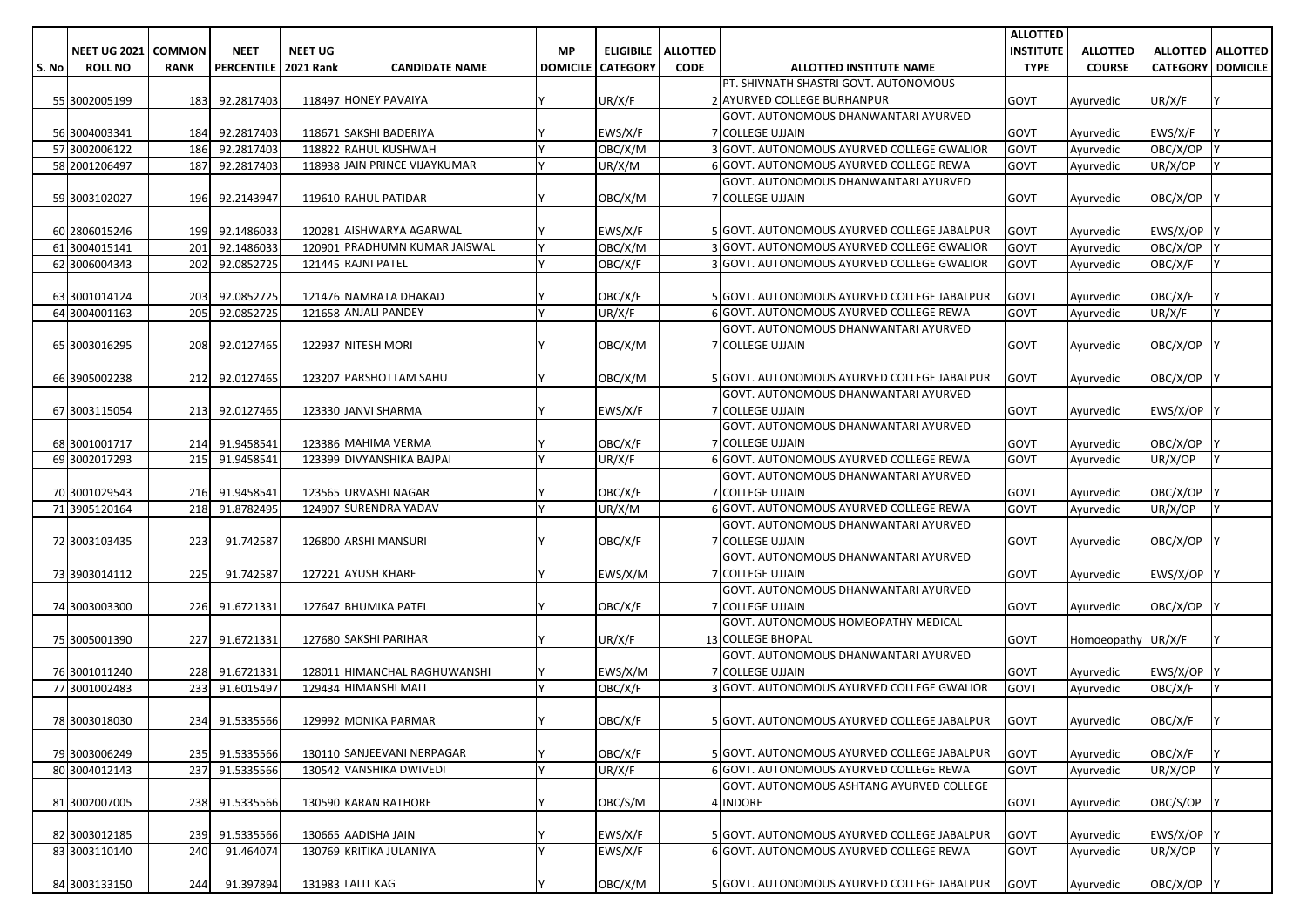|       |                     |               |                        |                |                           |                 |                  |                 |                                             | <b>ALLOTTED</b> |                 |                          |                     |
|-------|---------------------|---------------|------------------------|----------------|---------------------------|-----------------|------------------|-----------------|---------------------------------------------|-----------------|-----------------|--------------------------|---------------------|
|       | <b>NEET UG 2021</b> | <b>COMMON</b> | <b>NEET</b>            | <b>NEET UG</b> |                           | <b>MP</b>       | <b>ELIGIBILE</b> | <b>ALLOTTED</b> |                                             | INSTITUTE       | <b>ALLOTTED</b> |                          | ALLOTTED   ALLOTTED |
| S. No | <b>ROLL NO</b>      | <b>RANK</b>   | PERCENTILE   2021 Rank |                | <b>CANDIDATE NAME</b>     | <b>DOMICILE</b> | <b>CATEGORY</b>  | <b>CODE</b>     | ALLOTTED INSTITUTE NAME                     | <b>TYPE</b>     | <b>COURSE</b>   | <b>CATEGORY DOMICILE</b> |                     |
|       | 85 3107011023       | 245           | 91.397894              |                | 132500 GYANESH JADHAV     |                 | OBC/X/M          |                 | 3 GOVT. AUTONOMOUS AYURVED COLLEGE GWALIOR  | GOVT            | Ayurvedic       | OBC/X/OP                 |                     |
|       |                     |               |                        |                |                           |                 |                  |                 | PT. SHIVNATH SHASTRI GOVT. AUTONOMOUS       |                 |                 |                          |                     |
|       | 86 3004002375       | 247           | 91.3280877             |                | 132850 APOORVA BASEDIYA   |                 | UR/X/F           |                 | 2 AYURVED COLLEGE BURHANPUR                 | GOVT            | Ayurvedic       | UR/X/F                   |                     |
|       |                     |               |                        |                |                           |                 |                  |                 | PT. SHIVNATH SHASTRI GOVT. AUTONOMOUS       |                 |                 |                          |                     |
|       | 87 3001015195       |               | 248 91.3280877         |                | 132955 MAYANK TRIPATHI    |                 | UR/X/M           |                 | 2 AYURVED COLLEGE BURHANPUR                 | GOVT            | Ayurvedic       | UR/X/OP                  |                     |
|       |                     |               |                        |                |                           |                 |                  |                 |                                             |                 |                 |                          |                     |
|       | 88 3003102107       | 249           | 91.3280877             |                | 133225 ROHIT KUMAR DHAWLE |                 | OBC/X/M          |                 | 5 GOVT. AUTONOMOUS AYURVED COLLEGE JABALPUR | <b>GOVT</b>     | Ayurvedic       | OBC/X/OP                 |                     |
|       | 89 3006002172       | 250           | 91.3280877             |                | 133226 ANKITA TIWARI      |                 | EWS/X/F          |                 | 6 GOVT. AUTONOMOUS AYURVED COLLEGE REWA     | GOVT            | Ayurvedic       | EWS/X/F                  |                     |
|       |                     |               |                        |                |                           |                 |                  |                 | PT. SHIVNATH SHASTRI GOVT. AUTONOMOUS       |                 |                 |                          |                     |
|       | 90 3004001035       | 251           | 91.3280877             |                | 133265 HIMADRI SINGH      |                 | UR/X/F           |                 | 2 AYURVED COLLEGE BURHANPUR                 | GOVT            | Ayurvedic       | UR/X/OP                  |                     |
|       | 91 3005001108       | 252           | 91.3280877             |                | 133317 ANJALI RATHORE     |                 | OBC/X/F          |                 | 3 GOVT. AUTONOMOUS AYURVED COLLEGE GWALIOR  | <b>GOVT</b>     | Ayurvedic       | OBC/X/F                  |                     |
|       | 92 3111027030       | 253           | 91.3280877             |                | 133433 ANMOL RANGIRE      |                 | OBC/X/F          |                 | 3 GOVT. AUTONOMOUS AYURVED COLLEGE GWALIOR  | GOVT            | Ayurvedic       | OBC/X/F                  |                     |
|       |                     |               |                        |                |                           |                 |                  |                 |                                             |                 |                 |                          |                     |
|       | 93 3001005183       | 255           | 91.3280877             |                | 133510 PRACHI DHAKAD      |                 | OBC/X/F          |                 | 5 GOVT. AUTONOMOUS AYURVED COLLEGE JABALPUR | GOVT            | Ayurvedic       | OBC/X/F                  |                     |
|       | 94 3003108106       | 257           | 91.3280877             |                | 133610 SHUBHAM PARMAR     |                 | OBC/X/M          |                 | 3 GOVT. AUTONOMOUS AYURVED COLLEGE GWALIOR  | <b>GOVT</b>     | Ayurvedic       | OBC/X/OP                 |                     |
|       |                     |               |                        |                |                           |                 |                  |                 | MANDSAUR INSTITUTE OF AYURVED EDUCATION AND |                 |                 |                          |                     |
|       | 95 3003102294       |               | 259 91.3280877         |                | 133813 DRASHTI PALIWAL    |                 | UR/X/F           |                 | <b>38 RESEARCH MANDSAUR</b>                 | <b>PRIVATE</b>  | Ayurvedic       | UR/X/F                   |                     |
|       | 96 1703031164       | 262           | 91.262361              |                | 134322 VENU TAI THAKREY   |                 | OBC/X/F          |                 | 3 GOVT. AUTONOMOUS AYURVED COLLEGE GWALIOR  | <b>GOVT</b>     | Ayurvedic       | OBC/X/OP                 |                     |
|       | 97 3003010350       | 263           | 91.262361              |                | 134392 MANAV PARMAR       |                 | OBC/X/M          |                 | 6 GOVT. AUTONOMOUS AYURVED COLLEGE REWA     | <b>GOVT</b>     | Ayurvedic       | OBC/X/OP                 |                     |
|       | 98 3003004386       | 264           | 91.262361              |                | 134417 PRANJAL TIWARI     |                 | EWS/X/F          |                 | 6 GOVT. AUTONOMOUS AYURVED COLLEGE REWA     | GOVT            | Ayurvedic       | EWS/X/OP                 |                     |
|       |                     |               |                        |                |                           |                 |                  |                 | PT. SHIVNATH SHASTRI GOVT. AUTONOMOUS       |                 |                 |                          |                     |
|       |                     | 265           |                        |                |                           |                 |                  |                 | 2 AYURVED COLLEGE BURHANPUR                 |                 |                 |                          |                     |
|       | 99 1702006225       |               | 91.262361              |                | 134559 SAMIKSHA MOKASDAR  |                 | UR/X/F           |                 | PT. SHIVNATH SHASTRI GOVT. AUTONOMOUS       | GOVT            | Ayurvedic       | UR/X/OP                  |                     |
|       |                     |               |                        |                | 134949 SIMRAN PINJANI     |                 |                  |                 | 2 AYURVED COLLEGE BURHANPUR                 |                 |                 |                          |                     |
|       | 100 3111009117      | 267           | 91.1938498             |                | 135040 MADHU RAGHUWANSHI  |                 | UR/X/F           |                 | 6 GOVT. AUTONOMOUS AYURVED COLLEGE REWA     | GOVT            | Ayurvedic       | UR/X/OP                  |                     |
|       | 101 3005004559      | 270           | 91.1938498             |                |                           |                 | EWS/X/F          |                 |                                             | GOVT            | Ayurvedic       | EWS/X/OP                 |                     |
|       |                     |               |                        |                |                           |                 |                  |                 | PT. SHIVNATH SHASTRI GOVT. AUTONOMOUS       |                 |                 |                          |                     |
|       | 102 1702001472      | 271           | 91.1938498             |                | 135086 BHAWNA SINGH       |                 | OBC/X/F          |                 | 2 AYURVED COLLEGE BURHANPUR                 | GOVT            | Ayurvedic       | OBC/X/F                  |                     |
|       |                     |               |                        |                |                           |                 |                  |                 | PT. SHIVNATH SHASTRI GOVT. AUTONOMOUS       |                 |                 |                          |                     |
|       | 103 3003110357      |               | 272 91.1938498         |                | 135374 MUSKAN CHOUKSEY    |                 | OBC/X/F          |                 | 2 AYURVED COLLEGE BURHANPUR                 | GOVT            | Ayurvedic       | OBC/X/F                  |                     |
|       | 104 3001003016      | 273           | 91.1938498             |                | 135709 PRANAV PATIDAR     |                 | OBC/X/M          |                 | 3 GOVT. AUTONOMOUS AYURVED COLLEGE GWALIOR  | GOVT            | Ayurvedic       | OBC/X/OP                 |                     |
|       | 105 3111105325      | 274           | 91.1938498             |                | 135919 PRARIT HARINKHEDE  |                 | OBC/X/M          |                 | 3 GOVT. AUTONOMOUS AYURVED COLLEGE GWALIOR  | GOVT            | Ayurvedic       | OBC/X/OP                 |                     |
|       |                     |               |                        |                |                           |                 |                  |                 | PT. SHIVNATH SHASTRI GOVT. AUTONOMOUS       |                 |                 |                          |                     |
|       | 106 3003102161      |               | 276 91.1255329         |                | 136226 NIHARIKA PATIDAR   |                 | OBC/X/F          |                 | 2 AYURVED COLLEGE BURHANPUR                 | GOVT            | Ayurvedic       | OBC/X/F                  |                     |
|       |                     |               |                        |                |                           |                 |                  |                 | PT. SHIVNATH SHASTRI GOVT. AUTONOMOUS       |                 |                 |                          |                     |
|       | 107 3003102067      |               | 277 91.1255329         |                | 136375 VIKAS ADVE         |                 | OBC/X/M          |                 | 2 AYURVED COLLEGE BURHANPUR                 | GOVT            | Ayurvedic       | OBC/X/OP                 |                     |
|       |                     |               |                        |                |                           |                 |                  |                 | PT. SHIVNATH SHASTRI GOVT. AUTONOMOUS       |                 |                 |                          |                     |
|       | 108 3003008222      |               | 278 91.1255329         |                | 136494 ARBAZ KHAN         |                 | OBC/X/M          |                 | 2 AYURVED COLLEGE BURHANPUR                 | GOVT            | Ayurvedic       | OBC/X/OP                 |                     |
|       |                     |               |                        |                |                           |                 |                  |                 | PT. SHIVNATH SHASTRI GOVT. AUTONOMOUS       |                 |                 |                          |                     |
|       | 109 3003026037      |               | 279 91.1255329         |                | 136496 PALAK KATARIYA     |                 | OBC/X/F          |                 | 2 AYURVED COLLEGE BURHANPUR                 | GOVT            | Ayurvedic       | OBC/X/F                  |                     |
|       |                     |               |                        |                |                           |                 |                  |                 | PT. SHIVNATH SHASTRI GOVT. AUTONOMOUS       |                 |                 |                          |                     |
|       | 110 3003109233      |               | 280 91.1255329         |                | 136627 VAIDIKA JAISWAL    | I٧              | OBC/X/F          |                 | 2 AYURVED COLLEGE BURHANPUR                 | <b>GOVT</b>     | Ayurvedic       | OBC/X/OP Y               |                     |
|       | 111 3003006234      | 282           | 91.0529421             |                | 137100 AMAN JAISWAL       | l Y             | OBC/X/M          |                 | 6 GOVT. AUTONOMOUS AYURVED COLLEGE REWA     | GOVT            | Ayurvedic       | OBC/X/OP Y               |                     |
|       | 112 3003110196      | 284           | 91.0529421             |                | 137354 PRAKHAR KUSHWAH    |                 | OBC/X/M          |                 | 6 GOVT. AUTONOMOUS AYURVED COLLEGE REWA     | <b>GOVT</b>     | Ayurvedic       | OBC/X/OP                 |                     |
|       |                     |               |                        |                |                           |                 |                  |                 | PT. SHIVNATH SHASTRI GOVT. AUTONOMOUS       |                 |                 |                          |                     |
|       | 113 3003027521      | 285           | 91.0529421             |                | 137391 NAMRATA RAJPUT     |                 | EWS/X/F          |                 | 2 AYURVED COLLEGE BURHANPUR                 | GOVT            | Ayurvedic       | EWS/X/F                  |                     |
|       | 114 3003001157      | 286           | 91.0529421             |                | 137414 JITENDRA DANGI     |                 | OBC/X/M          |                 | 6 GOVT. AUTONOMOUS AYURVED COLLEGE REWA     | GOVT            | Ayurvedic       | OBC/X/OP Y               |                     |
|       | 115 3003104044      | 287           | 91.0529421             |                | 137497 SURYANSH PATIDAR   |                 | OBC/X/M          |                 | 6 GOVT. AUTONOMOUS AYURVED COLLEGE REWA     | GOVT            | Ayurvedic       | OBC/X/OP                 |                     |
|       | 116 3001028392      | 292           | 90.9786676             |                | 138237 RISHABH MISHRA     |                 | EWS/X/M          |                 | 6 GOVT. AUTONOMOUS AYURVED COLLEGE REWA     | GOVT            | Ayurvedic       | EWS/X/OP Y               |                     |
|       | 117 3001010375      | 293           | 90.9786676             |                | 138340 YUKTI CHAWRA       | I۷              | OBC/X/F          |                 | 6 GOVT. AUTONOMOUS AYURVED COLLEGE REWA     | <b>GOVT</b>     | Ayurvedic       | OBC/X/F                  |                     |
|       | 118 3004001535      |               | 295 90.9786676         |                | 138566 SANYA KHARE        | ΙY              | EWS/X/F          |                 | 6 GOVT. AUTONOMOUS AYURVED COLLEGE REWA     | GOVT            | Ayurvedic       | EWS/X/OP Y               |                     |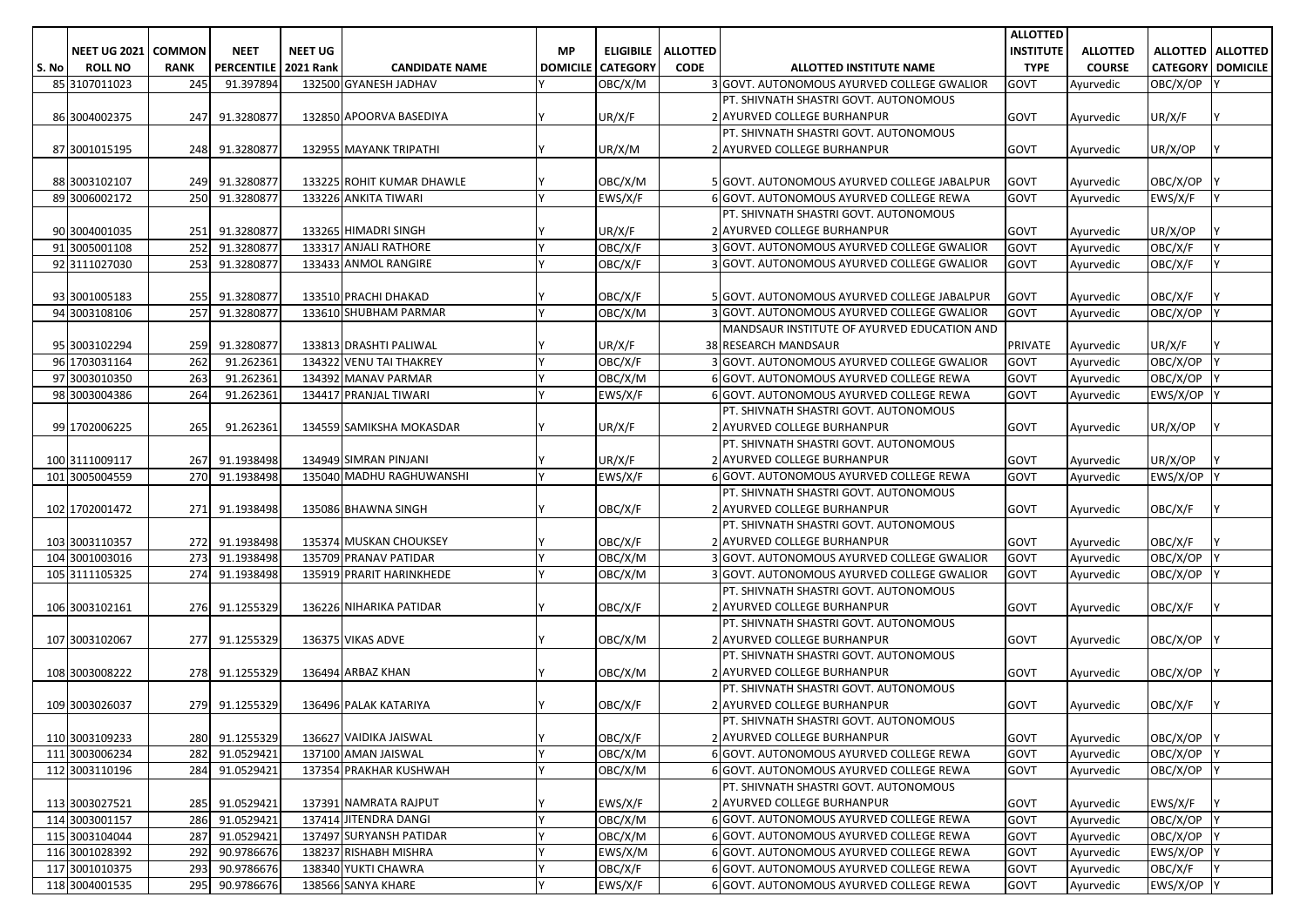|       |                     |               |                        |                |                                                       |     |                          |                 |                                                                   | <b>ALLOTTED</b>  |                     |                              |                     |
|-------|---------------------|---------------|------------------------|----------------|-------------------------------------------------------|-----|--------------------------|-----------------|-------------------------------------------------------------------|------------------|---------------------|------------------------------|---------------------|
|       | <b>NEET UG 2021</b> | <b>COMMON</b> | <b>NEET</b>            | <b>NEET UG</b> |                                                       | MP. | <b>ELIGIBILE</b>         | <b>ALLOTTED</b> |                                                                   | <b>INSTITUTE</b> | <b>ALLOTTED</b>     |                              | ALLOTTED   ALLOTTED |
| S. No | <b>ROLL NO</b>      | <b>RANK</b>   | PERCENTILE   2021 Rank |                | <b>CANDIDATE NAME</b>                                 |     | <b>DOMICILE CATEGORY</b> | <b>CODE</b>     | ALLOTTED INSTITUTE NAME                                           | <b>TYPE</b>      | <b>COURSE</b>       | <b>CATEGORY   DOMICILE  </b> |                     |
|       |                     |               |                        |                |                                                       |     |                          |                 | GOVT. AUTONOMOUS HOMEOPATHY MEDICAL                               |                  |                     |                              |                     |
|       | 119 4406003415      | 296           | 90.9786676             |                | 138780 AGRAJ RICHHARIYA                               |     | UR/X/M                   |                 | 13 COLLEGE BHOPAL                                                 | GOVT             | Homoeopathy UR/X/OP |                              |                     |
|       |                     |               |                        |                |                                                       |     |                          |                 | PT. SHIVNATH SHASTRI GOVT. AUTONOMOUS                             |                  |                     |                              |                     |
|       | 120 3005001577      | 298           | 90.9082785             |                | 139449 GARIMA PATIDAR                                 |     | OBC/X/F                  |                 | 2 AYURVED COLLEGE BURHANPUR                                       | <b>GOVT</b>      | Ayurvedic           | OBC/X/OP Y                   |                     |
|       | 121 3003111066      | 300           | 90.9082785             |                | 139549 ABHISHEK DANGI                                 |     | OBC/X/M                  |                 | 6 GOVT. AUTONOMOUS AYURVED COLLEGE REWA                           | <b>GOVT</b>      | Ayurvedic           | OBC/X/OP                     |                     |
|       | 122 3003124051      | 302           | 90.9082785             |                | 139839 GIRRAJ MALI                                    |     | OBC/X/M                  |                 | 6 GOVT. AUTONOMOUS AYURVED COLLEGE REWA                           | GOVT             | Ayurvedic           | OBC/X/OP                     |                     |
|       | 123 3005001671      | 303           | 90.9082785             |                | 140001 HARSH PORWAL                                   |     | UR/X/M                   |                 | 45 L.N. AYURVED COLLEGE AND HOSPITAL BHOPAL                       | PRIVATE          | Ayurvedic           | UR/X/OP                      |                     |
|       | 124 4406006253      | 306           | 90.8369828             |                | 140874 VERSHA RAI                                     |     | OBC/X/F                  |                 | 6 GOVT. AUTONOMOUS AYURVED COLLEGE REWA                           | GOVT             | Ayurvedic           | OBC/X/F                      |                     |
|       | 125 3001035151      | 308           | 90.8369828             |                | 141208 KARTIK KUMAR MALVIYA                           |     | OBC/X/M                  |                 | 6 GOVT. AUTONOMOUS AYURVED COLLEGE REWA                           | GOVT             | Ayurvedic           | OBC/X/OP                     |                     |
|       | 126 4406002264      | 309           | 90.7658814             |                | 141766 RIYA KUMARI YADAV                              |     | OBC/X/F                  |                 | 6 GOVT. AUTONOMOUS AYURVED COLLEGE REWA                           | <b>GOVT</b>      | Ayurvedic           | OBC/X/F                      |                     |
|       | 127 3001001605      | 313           | 90.6905061             |                | 142736 RENU DHAKAD                                    |     | OBC/X/F                  |                 | 45 L.N. AYURVED COLLEGE AND HOSPITAL BHOPAL                       | PRIVATE          | Ayurvedic           | UR/X/OP                      |                     |
|       |                     |               |                        |                |                                                       |     |                          |                 | RANI DULLAIYA SMRITI AYURVED COLLEGE AND                          |                  |                     |                              |                     |
|       | 128 3111105239      |               | 316 90.6905061         |                | 142797 MUSKAN DESHMUKH                                |     | UR/X/F                   |                 | 9 HOSPITAL BHOPAL                                                 | PRIVATE          | Ayurvedic           | UR/X/F                       |                     |
|       |                     |               |                        |                |                                                       |     |                          |                 | PT. SHIVNATH SHASTRI GOVT. AUTONOMOUS                             |                  |                     |                              |                     |
|       | 129 3905002342      |               | 318 90.6905061         |                | 142908 SHOBHIT GUPTA                                  |     | EWS/X/M                  |                 | 2 AYURVED COLLEGE BURHANPUR                                       | GOVT             | Ayurvedic           | EWS/X/OP Y                   |                     |
|       | 130 3003103332      | 322           | 90.6905061             |                | 143200 AKANKSHA TEMRE                                 | I٧  | OBC/X/F                  |                 | 6 GOVT. AUTONOMOUS AYURVED COLLEGE REWA                           | <b>GOVT</b>      | Ayurvedic           | OBC/X/F                      | IY.                 |
|       |                     |               |                        |                |                                                       |     |                          |                 | RANI DULLAIYA SMRITI AYURVED COLLEGE AND                          |                  |                     |                              |                     |
|       | 131 4406005013      | 324           | 90.6161022             |                | 143798 SAKSHI JAIN                                    |     | UR/X/F                   |                 | 9 HOSPITAL BHOPAL                                                 | PRIVATE          | Ayurvedic           | UR/X/F                       |                     |
|       | 132 3001017037      | 326           | 90.6161022             |                | 143964 BHASHA THAKUR                                  |     | OBC/X/F                  |                 | 6 GOVT. AUTONOMOUS AYURVED COLLEGE REWA                           | GOVT             | Ayurvedic           | OBC/X/F                      |                     |
|       |                     |               |                        |                |                                                       |     |                          |                 | PT. SHIVNATH SHASTRI GOVT. AUTONOMOUS                             |                  |                     |                              |                     |
|       | 133 3003110278      | 327           | 90.6161022             |                | 144011 RISHIKA GANGRADE                               |     | EWS/X/F                  |                 | 2 AYURVED COLLEGE BURHANPUR                                       | GOVT             | Ayurvedic           | EWS/X/OP Y                   |                     |
|       |                     |               |                        |                |                                                       |     |                          |                 | GOVT. AUTONOMOUS HOMEOPATHY MEDICAL                               |                  |                     |                              |                     |
|       | 134 3001007284      | 335           | 90.4742879             |                | 146923 ABHAY PATIDAR                                  |     | OBC/X/M                  |                 | 13 COLLEGE BHOPAL                                                 | GOVT             | Homoeopathy UR/X/OP |                              |                     |
|       |                     |               |                        |                |                                                       |     |                          |                 | GOVT. AUTONOMOUS HOMEOPATHY MEDICAL                               |                  |                     |                              |                     |
|       | 135 3002013269      |               | 336 90.4742879         |                | 146930 NIDHI SHARMA                                   |     | EWS/X/F                  |                 | <b>13 COLLEGE BHOPAL</b>                                          | GOVT             | Homoeopathy UR/X/OP |                              |                     |
|       |                     |               |                        |                |                                                       |     |                          |                 | DEPARTMENT OF AYURVED AND COMMUNITY IES                           |                  |                     |                              |                     |
|       | 136 3001030280      |               | 343 90.4048054         |                | 147673 ARUN KUMAR VISHVAKARMA                         |     | OBC/X/M                  |                 | 61 UNIVERSITY CAMPUS KALKHEDA BHOPAL                              | PRIVATE          | Ayurvedic           | UR/X/OP                      |                     |
|       |                     |               |                        |                |                                                       |     |                          |                 | R. N. KAPOOR MEMORIAL HOMEOPATHIC HOSPITAL                        |                  |                     |                              |                     |
|       | 137 3003023170      |               | 346 90.3303367         |                | 148307 VIJAY SINGH PAWAR                              |     | UR/X/M                   |                 | 56 AND MEDICAL COLLEGE INDORE                                     | PRIVATE          | Homoeopathy UR/X/OP |                              |                     |
|       |                     |               |                        |                |                                                       |     |                          |                 | RANI DULLAIYA SMRITI AYURVED COLLEGE AND                          |                  |                     |                              |                     |
|       | 138 3003106054      | 352           | 90.3303367             |                | 149022 PALLAVI JAIN                                   |     | UR/X/F                   |                 | 9 HOSPITAL BHOPAL                                                 | PRIVATE          | Ayurvedic           | UR/X/F                       |                     |
|       |                     |               |                        |                |                                                       |     |                          |                 | GOVT. AUTONOMOUS HOMEOPATHY MEDICAL                               |                  |                     |                              |                     |
|       | 139 3111118317      | 356           | 90.2544434             |                | 149378 PRINCY PATLE                                   |     | OBC/X/F                  |                 | 13 COLLEGE BHOPAL                                                 | <b>GOVT</b>      | Homoeopathy UR/X/OP |                              |                     |
|       | 140 3003005406      | 358           | 90.2544434             |                | 149398 RISHIKA TANDON                                 | I۷  | UR/X/F                   |                 | 45 L.N. AYURVED COLLEGE AND HOSPITAL BHOPAL                       | PRIVATE          | Ayurvedic           | UR/X/F                       | l Y                 |
|       |                     |               |                        |                |                                                       |     |                          |                 | SHUBHDEEP AYURVED MEDICAL COLLEGE AND                             |                  |                     |                              |                     |
|       | 141 3003114100      | 360           | 90.2544434             |                | 149530 RISHABH CHOUHAN                                |     | OBC/X/M                  |                 | 37 HOSPITAL INDORE                                                | PRIVATE          | Ayurvedic           | UR/X/OP                      |                     |
|       |                     |               |                        |                |                                                       |     |                          |                 | SHUBHDEEP AYURVED MEDICAL COLLEGE AND                             |                  |                     |                              |                     |
|       | 142 4406002548      | 363           | 90.2544434             |                | 149856 RIMJHIM SHRIVATAVA                             |     | EWS/X/F                  |                 | 37 HOSPITAL INDORE                                                | PRIVATE          | Ayurvedic           | UR/X/OP                      |                     |
|       |                     |               |                        |                |                                                       |     |                          |                 | GOVT. AUTONOMOUS HOMEOPATHY MEDICAL                               |                  |                     |                              |                     |
|       | 143 3003106268      |               | 376 90.0382899         |                | 153238 MONIKA PATIDAR                                 | I۷  | OBC/X/F                  |                 | 13 COLLEGE BHOPAL                                                 | GOVT             | Homoeopathy UR/X/OP |                              |                     |
|       |                     |               |                        |                |                                                       |     |                          |                 | GOVT. AUTONOMOUS HOMEOPATHY MEDICAL                               |                  |                     |                              |                     |
|       | 144 3001022159      |               | 377 90.0382899         |                | 153540 NOMITA                                         |     | OBC/X/F                  |                 | 13 COLLEGE BHOPAL                                                 | GOVT             | Homoeopathy UR/X/OP |                              | IY.                 |
|       |                     |               |                        |                |                                                       |     |                          |                 | R. N. KAPOOR MEMORIAL AYURVEDIC MEDICAL                           |                  |                     |                              |                     |
|       | 145 3003032006      |               | 382 89.9623318         |                | 154212 VIKAS PUNASIYA                                 |     | OBC/X/M                  |                 | 63 COLLEGE AND HOSPITAL INDORE                                    | PRIVATE          | Ayurvedic           | UR/X/OP                      |                     |
|       |                     |               |                        |                |                                                       |     |                          |                 | GOVT. AUTONOMOUS HOMEOPATHY MEDICAL                               |                  |                     |                              |                     |
|       | 146 3006003374      |               | 386 89.8850139         |                | 155062 RAKHI TIWARI                                   |     | UR/X/F                   |                 | 13 COLLEGE BHOPAL                                                 | GOVT             | Homoeopathy UR/X/F  |                              | IY.                 |
|       |                     |               |                        |                |                                                       |     |                          |                 | SHUBHDEEP AYURVED MEDICAL COLLEGE AND                             |                  |                     |                              |                     |
|       | 147 3006002575      |               | 388 89.8850139         |                | 155217 SHIVANSHU SHRIVASTAVA<br>155428 AFREEN MANSURI | lΥ  | UR/X/M                   |                 | 37 HOSPITAL INDORE<br>45 L.N. AYURVED COLLEGE AND HOSPITAL BHOPAL | PRIVATE          | Ayurvedic           | UR/X/OP                      | <u>IY</u>           |
|       | 148 3003005422      |               | 389 89.8850139         |                |                                                       |     | OBC/X/F                  |                 |                                                                   | PRIVATE          | Ayurvedic           | UR/X/OP                      |                     |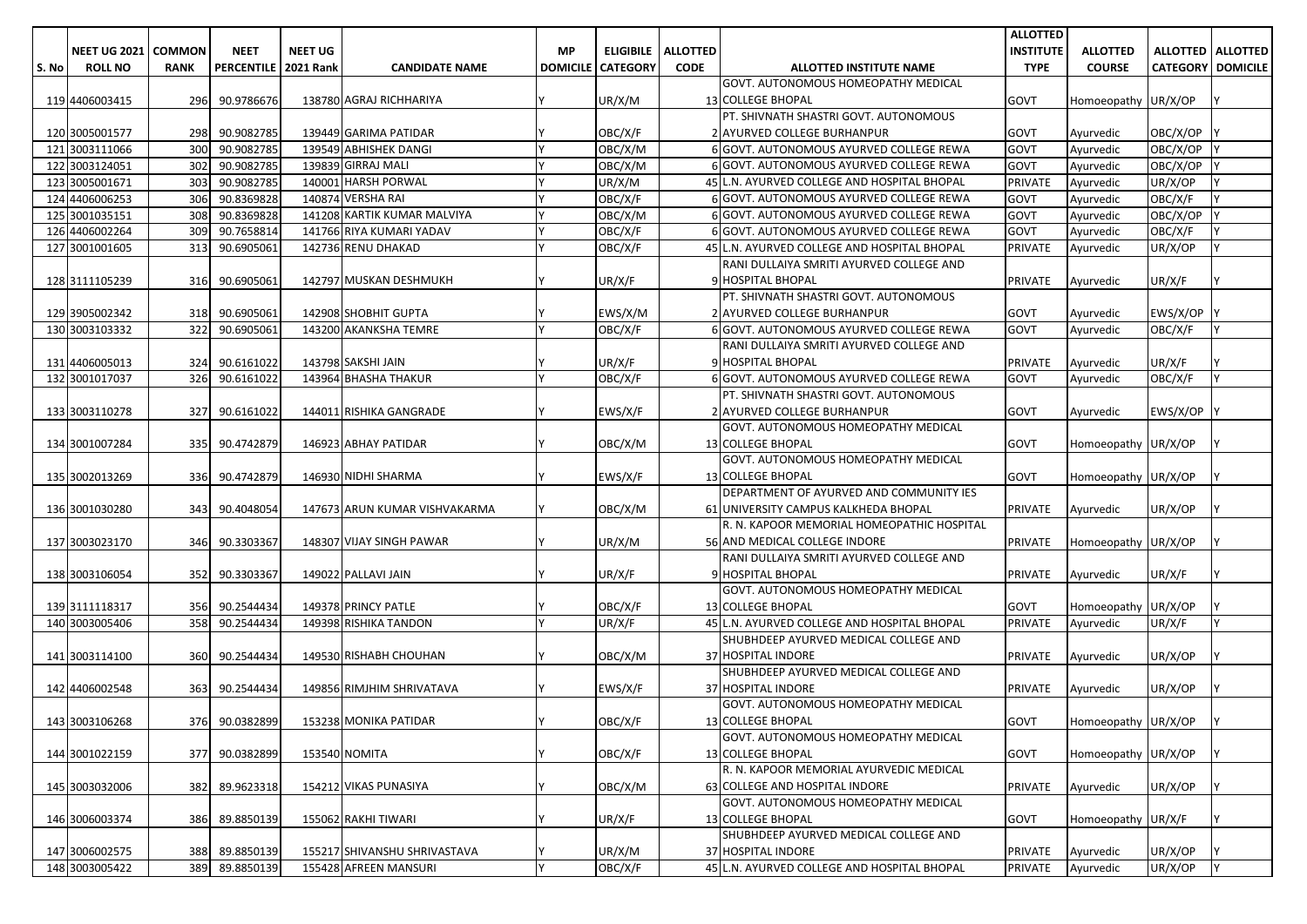|       |                              |             |                             |                |                                      |    |                          |                 |                                                         | <b>ALLOTTED</b>   |                        |                          |  |
|-------|------------------------------|-------------|-----------------------------|----------------|--------------------------------------|----|--------------------------|-----------------|---------------------------------------------------------|-------------------|------------------------|--------------------------|--|
|       | <b>NEET UG 2021   COMMON</b> |             | <b>NEET</b>                 | <b>NEET UG</b> |                                      | МP | <b>ELIGIBILE</b>         | <b>ALLOTTED</b> |                                                         | <b>INSTITUTE</b>  | <b>ALLOTTED</b>        | <b>ALLOTTED ALLOTTED</b> |  |
| S. No | <b>ROLL NO</b>               | <b>RANK</b> | <b>PERCENTILE 2021 Rank</b> |                | <b>CANDIDATE NAME</b>                |    | <b>DOMICILE CATEGORY</b> | <b>CODE</b>     | <b>ALLOTTED INSTITUTE NAME</b>                          | <b>TYPE</b>       | <b>COURSE</b>          | <b>CATEGORY DOMICILE</b> |  |
|       |                              |             |                             |                |                                      |    |                          |                 | GOVT. AUTONOMOUS HOMEOPATHY MEDICAL                     |                   |                        |                          |  |
|       | 149 3006010173               | 392         | 89.8850139                  |                | 156012 POONAM KUSHWAHA               |    | OBC/X/F                  |                 | <b>13 COLLEGE BHOPAL</b>                                | <b>GOVT</b>       | Homoeopathy UR/X/OP    |                          |  |
|       |                              |             |                             |                |                                      |    |                          |                 | VIJYASHREE AYURVEDIC MEDICAL COLLEGE AND                |                   |                        |                          |  |
|       | 150 3001010039               | 396         | 89.8110632                  |                | 157075 AMAN BAHESHWAR                |    | OBC/X/M                  |                 | 54 HOSPITAL JABALPUR                                    | <b>PRIVATE</b>    | Ayurvedic              | UR/X/OP                  |  |
|       |                              |             |                             |                |                                      |    |                          |                 |                                                         |                   |                        |                          |  |
|       |                              |             |                             |                |                                      |    |                          |                 |                                                         |                   |                        |                          |  |
|       |                              |             |                             |                |                                      |    |                          |                 | POORNAYU AYURVED CHIKITSALAYA EVAM                      |                   |                        |                          |  |
|       | 151 3005001069               | 402         | 89.7378896                  |                | 158054 DEEPIKA PANCHAL               |    | OBC/X/F                  |                 | 58 ANUSANDHAN VIDYAPEETH GIRLS COLLEGE JABALPUR PRIVATE |                   | Ayurvedic              | UR/X/OP                  |  |
|       |                              |             |                             |                |                                      |    |                          |                 | GOVT. AUTONOMOUS HOMEOPATHY MEDICAL                     |                   |                        |                          |  |
|       | 152 3004010177               | 405         | 89.6652988                  |                | 158893 ANKITA SINGRORE               |    | OBC/X/F                  |                 | <b>13 COLLEGE BHOPAL</b>                                | <b>GOVT</b>       | Homoeopathy UR/X/OP    |                          |  |
|       |                              |             |                             |                |                                      |    |                          |                 | PT. DR. SHIV SHAKTILAL SHARMA AYURVED MEDICAL           |                   |                        |                          |  |
|       | 153 3004010117               | 413         | 89.5120876                  |                | 160951 SHRUTI MODI                   |    | EWS/X/F                  |                 | <b>8 COLLEGE RATLAM</b>                                 | <b>PRIVATE</b>    | Ayurvedic              | UR/X/OP                  |  |
|       |                              |             |                             |                |                                      |    |                          |                 | GOVT. AUTONOMOUS HOMEOPATHY MEDICAL                     |                   |                        |                          |  |
|       | 154 3906003172               |             | 414 89.5120876              |                | 161114 HARSH UPADHYAY                |    | EWS/X/M                  |                 | 13 COLLEGE BHOPAL                                       | <b>GOVT</b>       | Homoeopathy UR/X/OP    |                          |  |
|       |                              |             |                             |                |                                      |    |                          |                 | GOVT. AUTONOMOUS HOMEOPATHY MEDICAL                     |                   |                        |                          |  |
|       | 155 3001028772               |             | 418 89.5120876              |                | 161558 ANUPRIYA DUBEY                |    | UR/X/F                   |                 | 13 COLLEGE BHOPAL                                       | <b>GOVT</b>       | Homoeopathy UR/X/F     |                          |  |
|       |                              |             |                             |                |                                      |    |                          |                 | GOVT. AUTONOMOUS HOMEOPATHY MEDICAL                     |                   |                        |                          |  |
|       | 156 3006003055               |             | 420 89.4372951              |                | 162181 HEMA SINGH                    |    | UR/X/F                   |                 | <b>13 COLLEGE BHOPAL</b>                                | <b>GOVT</b>       | Homoeopathy UR/X/F     |                          |  |
|       |                              |             |                             |                |                                      |    |                          |                 | GOVT. AUTONOMOUS HOMEOPATHY MEDICAL                     |                   |                        |                          |  |
|       | 157 3003023025               | 421         | 89.4372951                  |                | 162359 RAM CHOUDHARY                 |    | OBC/X/M                  |                 | 13 COLLEGE BHOPAL                                       | GOVT              | Homoeopathy UR/X/OP    |                          |  |
|       | 158 3001003294               | 436         | 89.2815584                  |                | 164702 VRANDA PATIDAR                |    | OBC/X/F                  |                 | 45 L.N. AYURVED COLLEGE AND HOSPITAL BHOPAL             | <b>PRIVATE</b>    | Ayurvedic              | UR/X/OP                  |  |
|       |                              |             |                             |                |                                      |    |                          |                 |                                                         |                   |                        |                          |  |
|       | 159 3003004178               | 441         | 89.2026863                  |                | 165599 SHRUTI YADAV                  |    | OBC/X/F                  |                 | 42 MANSAROVAR AYURVEDIC MEDICAL COLLEGE BHOPAL PRIVATE  |                   | Ayurvedic              | UR/X/OP                  |  |
|       |                              |             |                             |                |                                      |    |                          |                 | RANI DULLAIYA SMRITI AYURVED COLLEGE AND                |                   |                        |                          |  |
|       |                              |             |                             |                | 165900 SHRUTI JAIN                   |    | EWS/X/F                  |                 | 9 HOSPITAL BHOPAL                                       |                   |                        | UR/X/OP                  |  |
|       | 160 3001006310               | 445         | 89.2026863                  |                |                                      |    |                          |                 | GOVT. AUTONOMOUS HOMEOPATHY MEDICAL                     | <b>PRIVATE</b>    | Ayurvedic              |                          |  |
|       |                              |             |                             |                |                                      |    |                          |                 |                                                         |                   |                        |                          |  |
|       | 161 4411005378               | 452         | 89.1186338                  |                | 167416 SHYAM KISHORE                 |    | OBC/X/M                  |                 | 13 COLLEGE BHOPAL                                       | <b>GOVT</b>       | Homoeopathy OBC/X/OP   |                          |  |
|       |                              |             |                             |                |                                      |    |                          |                 | GOVT. AUTONOMOUS HOMEOPATHY MEDICAL                     |                   |                        |                          |  |
|       | 162 3002013197               | 456         | 89.1186338                  |                | 167775 SUMIT JHA                     |    | OBC/X/M                  |                 | 13 COLLEGE BHOPAL                                       | <b>GOVT</b>       | Homoeopathy OBC/X/OP   |                          |  |
|       |                              |             |                             |                |                                      |    |                          |                 | GOVT. AUTONOMOUS HOMEOPATHY MEDICAL                     |                   |                        |                          |  |
|       | 163 3003102598               | 458         | 89.0404741                  |                | 168320 SAKSHI PATIDAR                |    | OBC/X/F                  |                 | <b>13 COLLEGE BHOPAL</b>                                | <b>GOVT</b>       | Homoeopathy OBC/X/F    |                          |  |
|       |                              |             |                             |                |                                      |    |                          |                 | RANI DULLAIYA SMRITI AYURVED COLLEGE AND                |                   |                        |                          |  |
|       | 164 3001026227               | 459         | 89.0404741                  |                | 168883 RENEEKA NEMA                  |    | OBC/X/F                  |                 | 9 HOSPITAL BHOPAL                                       | <b>PRIVATE</b>    | Ayurvedic              | UR/X/OP                  |  |
|       |                              |             |                             |                |                                      |    |                          |                 | GOVT. AUTONOMOUS HOMEOPATHY MEDICAL                     |                   |                        |                          |  |
|       | 165 3003101380               | 462         | 88.9647103                  |                | 169362 VIKARAM PRATAP SINGH          |    | OBC/X/M                  |                 | <b>13 COLLEGE BHOPAL</b>                                | <b>GOVT</b>       | Homoeopathy OBC/X/OP   |                          |  |
|       |                              |             |                             |                |                                      |    |                          |                 | DEPARTMENT OF AYURVED AND COMMUNITY IES                 |                   |                        |                          |  |
|       | 166 3006004455               | 468         | 88.886421                   |                | 170851 SHUBHAM KUMAR GUPTA           |    | EWS/X/M                  |                 | 61 UNIVERSITY CAMPUS KALKHEDA BHOPAL                    | <b>PRIVATE</b>    | Ayurvedic              | UR/X/OP                  |  |
|       |                              |             |                             |                |                                      |    |                          |                 | GOVT. AUTONOMOUS HOMEOPATHY MEDICAL                     |                   |                        |                          |  |
|       | 167 3004007195               | 471         | 88.886421                   |                | 171044 ANJALI JAIN                   |    | EWS/X/F                  |                 | 13 COLLEGE BHOPAL                                       | <b>GOVT</b>       | Homoeopathy EWS/X/F    |                          |  |
|       |                              |             |                             |                |                                      |    |                          |                 | SHUBHDEEP AYURVED MEDICAL COLLEGE AND                   |                   |                        |                          |  |
|       | 168 3003003313               |             |                             |                | 481 88.8071604 171795 VIDHYA PATIDAR |    | OBC/X/F                  |                 | 37 HOSPITAL INDORE                                      | PRIVATE Ayurvedic |                        | UR/X/OP                  |  |
|       |                              |             |                             |                |                                      |    |                          |                 | GOVT. AUTONOMOUS HOMEOPATHY MEDICAL                     |                   |                        |                          |  |
|       | 169 3004008128               |             | 484 88.8071604              |                | 172010 SAKSHI SINGH SENGAR           |    | EWS/X/F                  |                 | <b>13 COLLEGE BHOPAL</b>                                | <b>GOVT</b>       | Homoeopathy EWS/X/F    |                          |  |
|       |                              |             |                             |                |                                      |    |                          |                 | GOVT. AUTONOMOUS HOMEOPATHY MEDICAL                     |                   |                        |                          |  |
|       | 170 4410002161               |             | 486 88.8071604              |                | 172189 SHIVANGI                      |    | OBC/X/F                  |                 | 13 COLLEGE BHOPAL                                       | <b>GOVT</b>       | Homoeopathy OBC/X/F    |                          |  |
|       |                              |             |                             |                |                                      |    |                          |                 | GOVT. AUTONOMOUS HOMEOPATHY MEDICAL                     |                   |                        |                          |  |
|       | 171 3005003017               |             | 493 88.7225899              |                | 173215 HAMZA ALI                     |    | EWS/X/M                  |                 | <b>13 COLLEGE BHOPAL</b>                                | <b>GOVT</b>       | Homoeopathy EWS/X/OP Y |                          |  |
|       |                              |             |                             |                |                                      |    |                          |                 | GOVT. AUTONOMOUS HOMEOPATHY MEDICAL                     |                   |                        |                          |  |
|       | 172 3004003303               |             |                             |                | 175732 DEEPANJALI JAISWAL            |    | OBC/X/F                  |                 | 13 COLLEGE BHOPAL                                       |                   | Homoeopathy OBC/X/F    |                          |  |
|       |                              |             | 498 88.5634859              |                |                                      |    |                          |                 |                                                         | <b>GOVT</b>       |                        |                          |  |
|       |                              |             |                             |                |                                      |    |                          |                 | PT. DR. SHIV SHAKTILAL SHARMA AYURVED MEDICAL           |                   |                        |                          |  |
|       | 173 3002006194               |             | 502 88.4856499              |                | 176665 ANJALI YADAV                  |    | OBC/X/F                  |                 | 8 COLLEGE RATLAM                                        | <b>PRIVATE</b>    | Ayurvedic              | UR/X/OP                  |  |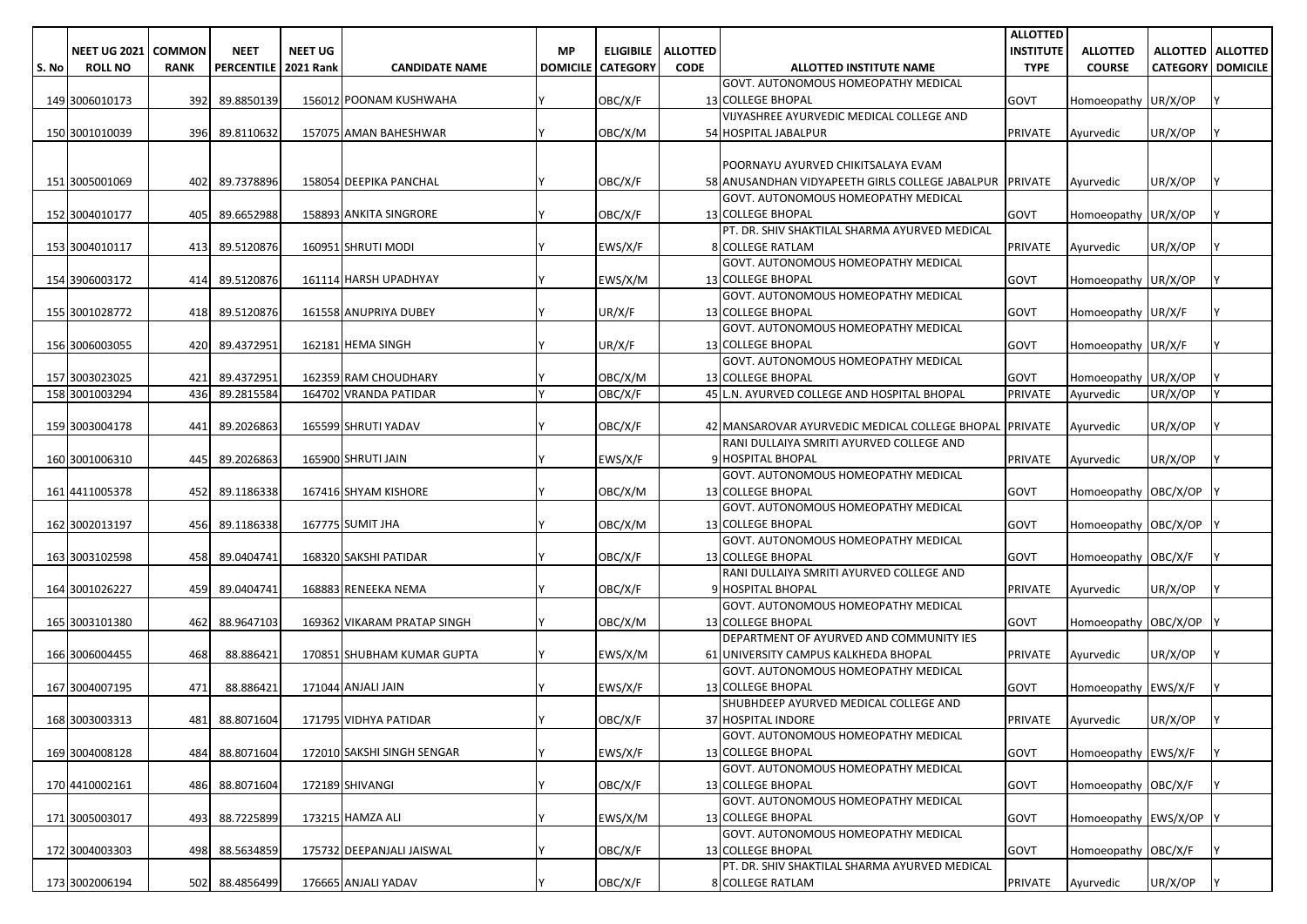|       |                     |               |                        |                |                                |           |                            |                 |                                                                       | <b>ALLOTTED</b>   |                      |                          |                     |
|-------|---------------------|---------------|------------------------|----------------|--------------------------------|-----------|----------------------------|-----------------|-----------------------------------------------------------------------|-------------------|----------------------|--------------------------|---------------------|
|       | <b>NEET UG 2021</b> | <b>COMMON</b> | <b>NEET</b>            | <b>NEET UG</b> |                                | <b>MP</b> | <b>ELIGIBILE</b>           | <b>ALLOTTED</b> |                                                                       | <b>INSTITUTE</b>  | <b>ALLOTTED</b>      |                          | ALLOTTED   ALLOTTED |
| S. No | <b>ROLL NO</b>      | <b>RANK</b>   | PERCENTILE   2021 Rank |                | <b>CANDIDATE NAME</b>          |           | <b>DOMICILE   CATEGORY</b> | <b>CODE</b>     | <b>ALLOTTED INSTITUTE NAME</b>                                        | <b>TYPE</b>       | <b>COURSE</b>        | <b>CATEGORY DOMICILE</b> |                     |
|       |                     |               |                        |                |                                |           |                            |                 | RANI DULLAIYA SMRITI AYURVED COLLEGE AND                              |                   |                      |                          |                     |
|       | 174 1502016329      | 506           | 88.4856499             |                | 177200 SAKCHHI GOPAL           |           | UR/X/F                     |                 | 9 HOSPITAL BHOPAL                                                     | <b>PRIVATE</b>    | Ayurvedic            | UR/X/F                   |                     |
|       |                     |               |                        |                |                                |           |                            |                 | SHUBHDEEP AYURVED MEDICAL COLLEGE AND                                 |                   |                      |                          |                     |
|       | 175 3002014088      | 508           | 88.4856499             |                | 177444 ANJALI SONI             |           | OBC/X/F                    |                 | 37 HOSPITAL INDORE                                                    | <b>PRIVATE</b>    | Ayurvedic            | UR/X/OP                  |                     |
|       |                     |               |                        |                |                                |           |                            |                 | GOVT. AUTONOMOUS HOMEOPATHY MEDICAL                                   |                   |                      |                          |                     |
|       | 176 3001002403      | 512           | 88.4071663             |                | 178273 NIKITA MEWADA           |           | OBC/X/F                    |                 | <b>13 COLLEGE BHOPAL</b>                                              | <b>GOVT</b>       | Homoeopathy OBC/X/F  |                          |                     |
|       |                     |               |                        |                |                                |           |                            |                 | GOVT. AUTONOMOUS HOMEOPATHY MEDICAL                                   |                   |                      |                          |                     |
|       | 177 3004011117      | <b>515</b>    | 88.4071663             |                | 178383 SHEETAL KUSHWAHA        |           | OBC/X/F                    |                 | 13 COLLEGE BHOPAL                                                     | <b>GOVT</b>       | Homoeopathy OBC/X/F  |                          |                     |
|       |                     |               |                        |                |                                |           |                            |                 | GOVT. AUTONOMOUS HOMEOPATHY MEDICAL                                   |                   |                      |                          |                     |
|       | 178 3006007287      | 517           | 88.4071663             |                | 178547 SHAURY PRATPA SINGH     |           | OBC/X/M                    |                 | <b>13 COLLEGE BHOPAL</b>                                              | <b>GOVT</b>       | Homoeopathy OBC/X/OP |                          |                     |
|       |                     |               |                        |                |                                |           |                            |                 | RANI DULLAIYA SMRITI AYURVED COLLEGE AND                              |                   |                      |                          |                     |
|       | 179 3003101277      | 527           | 88.3241499             |                | 179670 ASHUTOSH JAITWAR        |           | OBC/X/M                    |                 | 9 HOSPITAL BHOPAL                                                     | <b>PRIVATE</b>    | Avurvedic            | UR/X/OP                  |                     |
|       |                     |               |                        |                |                                |           |                            |                 | PT. DR. SHIV SHAKTILAL SHARMA AYURVED MEDICAL                         |                   |                      |                          |                     |
|       | 180 3003010010      |               | 533 88.2430762         |                | 180352 NIKITA SOLANKI          |           | OBC/X/F                    |                 | <b>8 COLLEGE RATLAM</b>                                               | <b>PRIVATE</b>    | Ayurvedic            | UR/X/OP                  |                     |
|       |                     |               |                        |                |                                |           |                            |                 | SHUBHDEEP AYURVED MEDICAL COLLEGE AND                                 |                   |                      |                          |                     |
|       | 181 3003107098      | 534           | 88.2430762             |                | 180678 SHRADDHA BADOLE         |           | UR/X/F                     |                 | <b>37 HOSPITAL INDORE</b><br>RANI DULLAIYA SMRITI AYURVED COLLEGE AND | <b>PRIVATE</b>    | Ayurvedic            | UR/X/F                   |                     |
|       |                     | 536           | 88.2430762             |                | 181035 SAUMYA PARASHAR         |           | EWS/X/F                    |                 | 9 HOSPITAL BHOPAL                                                     | <b>PRIVATE</b>    | Avurvedic            | UR/X/OP                  |                     |
|       | 182 3002006244      |               |                        |                |                                |           |                            |                 | GOVT. AUTONOMOUS HOMEOPATHY MEDICAL                                   |                   |                      |                          |                     |
|       | 183 3003107321      | 538           | 88.2430762             |                | 181396 PRIYANSHI RATHOD        |           | OBC/X/F                    |                 | <b>13 COLLEGE BHOPAL</b>                                              | <b>GOVT</b>       | Homoeopathy OBC/X/F  |                          |                     |
|       |                     |               |                        |                |                                |           |                            |                 | GOVT. AUTONOMOUS HOMEOPATHY MEDICAL                                   |                   |                      |                          |                     |
|       | 184 3005003215      | 540           | 88.16265               |                | 181931 ALIYA MEW               |           | OBC/X/F                    |                 | <b>13 COLLEGE BHOPAL</b>                                              | <b>GOVT</b>       | Homoeopathy OBC/X/F  |                          |                     |
|       |                     |               |                        |                |                                |           |                            |                 | VIJYASHREE AYURVEDIC MEDICAL COLLEGE AND                              |                   |                      |                          |                     |
|       | 185 3004008276      | 543           | 88.16265               |                | 182582 RICHA SONI              |           | OBC/X/F                    |                 | 54 HOSPITAL JABALPUR                                                  | <b>PRIVATE</b>    | Ayurvedic            | UR/X/OP                  |                     |
|       |                     |               |                        |                |                                |           |                            |                 | RANI DULLAIYA SMRITI AYURVED COLLEGE AND                              |                   |                      |                          |                     |
|       | 186 3002010181      | 551           | 88.0010853             |                | 184118 RAHUL SAVITA            |           | OBC/X/M                    |                 | 9 HOSPITAL BHOPAL                                                     | <b>PRIVATE</b>    | Ayurvedic            | UR/X/OP                  |                     |
|       |                     |               |                        |                |                                |           |                            |                 | RANI DULLAIYA SMRITI AYURVED COLLEGE AND                              |                   |                      |                          |                     |
|       | 187 3111102157      | 553           | 88.0010853             |                | 184260 SHRISHTI PARDHI         |           | OBC/X/F                    |                 | 9 HOSPITAL BHOPAL                                                     | <b>PRIVATE</b>    | Ayurvedic            | UR/X/OP                  |                     |
|       |                     |               |                        |                |                                |           |                            |                 |                                                                       |                   |                      |                          |                     |
|       | 188 3005006193      | 564           | 87.9124999             |                | 185496 ANJALI SWARNKAR         |           | OBC/X/F                    |                 | 42 MANSAROVAR AYURVEDIC MEDICAL COLLEGE BHOPAL PRIVATE                |                   | Ayurvedic            | UR/X/OP                  |                     |
|       |                     |               |                        |                |                                |           |                            |                 | RANI DULLAIYA SMRITI AYURVED COLLEGE AND                              |                   |                      |                          |                     |
|       | 189 3001001562      | 566           | 87.9124999             |                | 185691 DIVYA MALVIYA           |           | UR/X/F                     |                 | 9 HOSPITAL BHOPAL                                                     | <b>PRIVATE</b>    | Ayurvedic            | UR/X/F                   |                     |
|       | 190 3002003246      | 569           | 87.9124999             |                | 186421 MUSKAAN UPADHYAY        |           | UR/X/F                     |                 | 45 L.N. AYURVED COLLEGE AND HOSPITAL BHOPAL                           | <b>PRIVATE</b>    | Ayurvedic            | UR/X/F                   |                     |
|       |                     |               |                        |                |                                |           |                            |                 | VIJYASHREE AYURVEDIC MEDICAL COLLEGE AND                              |                   |                      |                          |                     |
|       | 191 3004012198      |               | 570 87.8279941         |                | 186771 RITIK JAIN BAJAJ        |           | EWS/X/M                    |                 | 54 HOSPITAL JABALPUR                                                  | <b>PRIVATE</b>    | Avurvedic            | UR/X/OP                  |                     |
|       |                     |               |                        |                |                                |           |                            |                 | GOVT. AUTONOMOUS HOMEOPATHY MEDICAL                                   |                   |                      |                          |                     |
|       | 192 3002006158      |               | 572 87.8279941         |                | 186910 NISHA KUSHWAH           |           | OBC/X/F                    |                 | <b>13 COLLEGE BHOPAL</b>                                              | <b>GOVT</b>       | Homoeopathy OBC/X/OP |                          |                     |
|       |                     |               |                        |                |                                |           |                            |                 | RANI DULLAIYA SMRITI AYURVED COLLEGE AND                              |                   |                      |                          |                     |
|       | 193 3003111261      |               | 573 87.8279941         |                | 187133 VAIBHAVI DESHMUKH       |           | OBC/X/F                    |                 | 9 HOSPITAL BHOPAL                                                     | PRIVATE           | Ayurvedic            | UR/X/OP                  |                     |
|       | 194 3905102297      |               | 583 87.7491221         |                | 188860 SHIVANI SHARMA          | I۷        | UR/X/F                     |                 | 45 L.N. AYURVED COLLEGE AND HOSPITAL BHOPAL                           | PRIVATE Ayurvedic |                      | UR/X/F                   |                     |
|       |                     |               |                        |                |                                |           |                            |                 | GOVT. AUTONOMOUS HOMEOPATHY MEDICAL                                   |                   |                      |                          |                     |
|       | 195 3001002338      | 584           | 87.7491221             |                | 188986 PARAG SHRIVAS           |           | OBC/X/M                    |                 | 13 COLLEGE BHOPAL<br>SHUBHDEEP AYURVED MEDICAL COLLEGE AND            | <b>GOVT</b>       | Homoeopathy OBC/X/OP |                          |                     |
|       | 196 3006002328      |               | 588 87.6707681         |                | 190262 RAVI PRAKASH CHATURVEDI |           | UR/X/M                     |                 | 37 HOSPITAL INDORE                                                    | <b>PRIVATE</b>    | Ayurvedic            | UR/X/OP                  |                     |
|       |                     |               |                        |                |                                |           |                            |                 | RANI DULLAIYA SMRITI AYURVED COLLEGE AND                              |                   |                      |                          |                     |
|       | 197 3004001344      | 593           | 87.5863918             |                | 191403 SAMBHRANT SINGHAL       |           | UR/X/M                     |                 | 9 HOSPITAL BHOPAL                                                     | <b>PRIVATE</b>    | Ayurvedic            | UR/X/OP                  |                     |
|       |                     |               |                        |                |                                |           |                            |                 | GOVT. AUTONOMOUS HOMEOPATHY MEDICAL                                   |                   |                      |                          |                     |
|       | 198 3003018110      |               | 598 87.4178335         |                | 193053 GANESH SINGUNE          |           | OBC/X/M                    |                 | <b>13 COLLEGE BHOPAL</b>                                              | <b>GOVT</b>       | Homoeopathy          | OBC/X/OP                 |                     |
|       |                     |               |                        |                |                                |           |                            |                 |                                                                       |                   |                      |                          |                     |
|       | 199 3001013149      |               | 603 87.3330039         |                | 194578 TASNEEM ANSARI          |           | OBC/X/F                    |                 | 42 MANSAROVAR AYURVEDIC MEDICAL COLLEGE BHOPAL PRIVATE                |                   | Ayurvedic            | UR/X/OP                  |                     |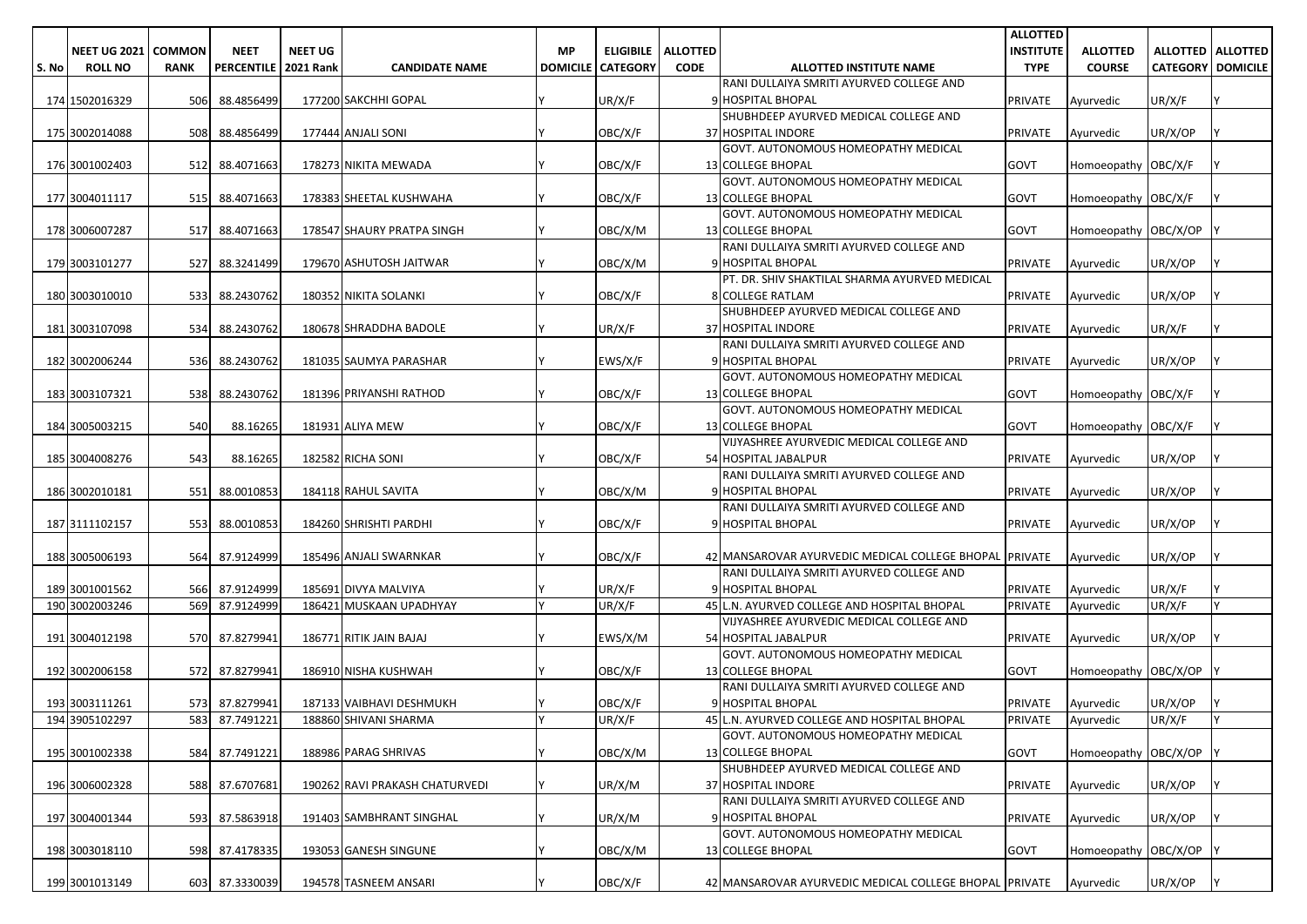|       |                              |             |                        |                |                               |           |                            |                 |                                                                                                 | <b>ALLOTTED</b>  |                        |                          |                            |
|-------|------------------------------|-------------|------------------------|----------------|-------------------------------|-----------|----------------------------|-----------------|-------------------------------------------------------------------------------------------------|------------------|------------------------|--------------------------|----------------------------|
|       | <b>NEET UG 2021   COMMON</b> |             | <b>NEET</b>            | <b>NEET UG</b> |                               | <b>MP</b> | <b>ELIGIBILE</b>           | <b>ALLOTTED</b> |                                                                                                 | <b>INSTITUTE</b> | <b>ALLOTTED</b>        |                          | <b>ALLOTTED   ALLOTTED</b> |
| S. No | <b>ROLL NO</b>               | <b>RANK</b> | PERCENTILE   2021 Rank |                | <b>CANDIDATE NAME</b>         |           | <b>DOMICILE   CATEGORY</b> | <b>CODE</b>     | ALLOTTED INSTITUTE NAME                                                                         | <b>TYPE</b>      | <b>COURSE</b>          | <b>CATEGORY DOMICILE</b> |                            |
|       | 200 3003031083               | 609         | 87.2504408             |                | 195744 ANEKATA DIXIT          |           | EWS/X/F                    |                 | 45 L.N. AYURVED COLLEGE AND HOSPITAL BHOPAL                                                     | <b>PRIVATE</b>   | Ayurvedic              | UR/X/OP                  |                            |
|       |                              |             |                        |                |                               |           |                            |                 | RANI DULLAIYA SMRITI AYURVED COLLEGE AND                                                        |                  |                        |                          |                            |
|       | 201 3002009354               | 613         | 87.2504408             |                | 196166 ADITI SAHU             |           | OBC/X/F                    |                 | 9 HOSPITAL BHOPAL                                                                               | <b>PRIVATE</b>   | Ayurvedic              | UR/X/OP                  |                            |
|       |                              |             |                        |                |                               |           |                            |                 | RANI DULLAIYA SMRITI AYURVED COLLEGE AND                                                        |                  |                        |                          |                            |
|       | 202 3005011220               | 615         | 87.2504408             |                | 196328 NARENDRA SINGH CHOUHAN |           | OBC/X/M                    |                 | 9 HOSPITAL BHOPAL                                                                               | <b>PRIVATE</b>   | Ayurvedic              | UR/X/OP                  |                            |
|       |                              |             |                        |                |                               |           |                            |                 |                                                                                                 |                  |                        |                          |                            |
|       | 203 3001002053               | 627         | 87.0710036             |                | 199471 NIKITA SAHU            |           | OBC/X/F                    |                 | 42 MANSAROVAR AYURVEDIC MEDICAL COLLEGE BHOPAL PRIVATE<br>SHUBHDEEP AYURVED MEDICAL COLLEGE AND |                  | Avurvedic              | UR/X/OP                  |                            |
|       | 204 3003117151               |             | 628 87.0710036         |                | 199513 SWATI PALIWAL          |           | UR/X/F                     |                 | 37 HOSPITAL INDORE                                                                              | <b>PRIVATE</b>   | Ayurvedic              | UR/X/F                   |                            |
|       |                              |             |                        |                |                               |           |                            |                 | SHUBHDEEP AYURVED MEDICAL COLLEGE AND                                                           |                  |                        |                          |                            |
|       | 205 3003101161               | 631         | 86.987793              |                | 199874 AMAN GUPTA             |           | EWS/X/M                    |                 | 37 HOSPITAL INDORE                                                                              | <b>PRIVATE</b>   | Ayurvedic              | EWS/X/OP                 |                            |
|       |                              |             |                        |                |                               |           |                            |                 |                                                                                                 |                  |                        |                          |                            |
|       | 206 4406002186               | 634         | 86.987793              |                | 200778 NEHAL SONI             |           | OBC/X/F                    |                 | 42 MANSAROVAR AYURVEDIC MEDICAL COLLEGE BHOPAL PRIVATE                                          |                  | Ayurvedic              | UR/X/OP                  |                            |
|       |                              |             |                        |                |                               |           |                            |                 |                                                                                                 |                  |                        |                          |                            |
|       | 207 3003139126               | 639         | 86.9013445             |                | 201553 NAYAN KUNWAR           |           | OBC/X/F                    |                 | 42 MANSAROVAR AYURVEDIC MEDICAL COLLEGE BHOPAL PRIVATE                                          |                  | Ayurvedic              | UR/X/OP                  |                            |
|       |                              |             |                        |                |                               |           |                            |                 |                                                                                                 |                  |                        |                          |                            |
|       |                              |             |                        |                |                               |           |                            |                 | POORNAYU AYURVED CHIKITSALAYA EVAM                                                              |                  |                        |                          |                            |
|       | 208 3002004417               | 643         | 86.816515              |                | 202448 JAGRATI DHAKAD         |           | OBC/X/F                    |                 | 58 ANUSANDHAN VIDYAPEETH GIRLS COLLEGE JABALPUR PRIVATE                                         |                  | Ayurvedic              | UR/X/OP                  |                            |
|       |                              |             |                        |                |                               |           |                            |                 | SHUBHDEEP AYURVED MEDICAL COLLEGE AND                                                           |                  |                        |                          |                            |
|       | 209 3003015095               | 645         | 86.816515              |                | 202618 SADHANA RANDAWA        |           | OBC/X/F                    |                 | 37 HOSPITAL INDORE                                                                              | <b>PRIVATE</b>   | Ayurvedic              | OBC/X/F                  |                            |
|       |                              |             |                        |                |                               |           |                            |                 |                                                                                                 |                  |                        |                          |                            |
|       |                              |             |                        |                |                               |           |                            |                 | POORNAYU AYURVED CHIKITSALAYA EVAM                                                              |                  |                        |                          |                            |
|       | 210 3111119043               | 647         | 86.816515              |                | 202650 ANJALI CHOUKSEY        |           | OBC/X/F                    |                 | 58 ANUSANDHAN VIDYAPEETH GIRLS COLLEGE JABALPUR PRIVATE                                         |                  | Ayurvedic              | UR/X/OP                  |                            |
|       |                              |             |                        |                |                               |           |                            |                 |                                                                                                 |                  |                        |                          |                            |
|       |                              |             |                        |                |                               |           |                            |                 | POORNAYU AYURVED CHIKITSALAYA EVAM                                                              |                  |                        |                          |                            |
|       | 211 3002013303               | 651         | 86.816515              | 203230 NIRMA   |                               |           | OBC/X/F                    |                 | 58 ANUSANDHAN VIDYAPEETH GIRLS COLLEGE JABALPUR PRIVATE                                         |                  | Ayurvedic              | UR/X/OP                  |                            |
|       |                              |             |                        |                |                               |           |                            |                 | PT. DR. SHIV SHAKTILAL SHARMA AYURVED MEDICAL                                                   |                  |                        |                          |                            |
|       | 212 3001028190               | 653         | 86.816515              |                | 203380 RESHU DANGI            |           | OBC/X/F                    |                 | 8 COLLEGE RATLAM                                                                                | <b>PRIVATE</b>   | Ayurvedic              | UR/X/OP                  |                            |
|       |                              |             |                        |                |                               |           |                            |                 | RANI DULLAIYA SMRITI AYURVED COLLEGE AND                                                        |                  |                        |                          |                            |
|       | 213 3003011032               | 658         | 86.7354412             |                | 204181 MAHIMA PUROHIT         |           | UR/X/F                     |                 | 9 HOSPITAL BHOPAL                                                                               | <b>PRIVATE</b>   | Ayurvedic              | UR/X/F                   |                            |
|       | 214 3001009181               | 662         | 86.6440066             |                | 204852 LOKENDRA SINGH THAKUR  |           | OBC/X/M                    |                 | 45 L.N. AYURVED COLLEGE AND HOSPITAL BHOPAL                                                     | <b>PRIVATE</b>   | Ayurvedic              | UR/X/OP                  |                            |
|       |                              |             |                        |                |                               |           |                            |                 |                                                                                                 |                  |                        |                          |                            |
|       |                              |             |                        |                |                               |           |                            |                 | POORNAYU AYURVED CHIKITSALAYA EVAM                                                              |                  |                        |                          |                            |
|       | 215 3002002275               | 663         | 86.6440066             |                | 204937 APOORVA TIWARI         |           | UR/X/F                     |                 | 58 ANUSANDHAN VIDYAPEETH GIRLS COLLEGE JABALPUR PRIVATE                                         |                  | Ayurvedic              | UR/X/F                   |                            |
|       |                              |             |                        |                |                               |           |                            |                 | MAHATMA GANDHI HOMOEOPATHIC MEDICAL                                                             |                  |                        |                          |                            |
|       | 216 3111129231               | 664         | 86.6440066             |                | 204946 RUPALI MAHORE          |           | OBC/X/F                    |                 | 26 COLLEGE AND HOSPITAL JABALPUR                                                                | <b>PRIVATE</b>   | Homoeopathy UR/X/OP    |                          |                            |
|       | 217 3001029321               | 667         | 86.6440066             |                | 205889 AASHITA MADHAV         |           | SC/X/F                     |                 | GOVT. AUTONOMOUS ASHTANG AYURVED COLLEGE<br>4 INDORE                                            | <b>GOVT</b>      | Ayurvedic              | SC/X/F                   |                            |
|       | 218 3002007300               | 669         | 86.5607959             |                | 206435 VIVEK SAGAR            |           | SC/X/M                     |                 | 3 GOVT. AUTONOMOUS AYURVED COLLEGE GWALIOR                                                      | GOVT             | Ayurvedic              | SC/X/OP                  |                            |
|       |                              |             |                        |                |                               |           |                            |                 | GOVT. AUTONOMOUS HOMEOPATHY MEDICAL                                                             |                  |                        |                          |                            |
|       | 219 3002009360               |             | 672 86.4779738         |                | 207733 SHALINI CHAUHAN        |           | EWS/S/F                    |                 | <b>13 COLLEGE BHOPAL</b>                                                                        | <b>GOVT</b>      | Homoeopathy EWS/X/OP Y |                          |                            |
|       |                              |             |                        |                |                               |           |                            |                 | R. N. KAPOOR MEMORIAL AYURVEDIC MEDICAL                                                         |                  |                        |                          |                            |
|       | 220 3003105266               |             | 677 86.3915901         |                | 209732 MRIDULA MUKATI         |           | OBC/X/F                    |                 | 63 COLLEGE AND HOSPITAL INDORE                                                                  | <b>PRIVATE</b>   | Ayurvedic              | UR/X/OP                  |                            |
|       |                              |             |                        |                |                               |           |                            |                 | RANI DULLAIYA SMRITI AYURVED COLLEGE AND                                                        |                  |                        |                          |                            |
|       | 221 3005003509               |             | 680 86.3042351         |                | 210414 KHUSHI MOTWANI         |           | EWS/X/F                    |                 | 9 HOSPITAL BHOPAL                                                                               | <b>PRIVATE</b>   | Ayurvedic              | EWS/X/F                  |                            |
|       |                              |             |                        |                |                               |           |                            |                 | RANI DULLAIYA SMRITI AYURVED COLLEGE AND                                                        |                  |                        |                          |                            |
|       | 222 3001006044               |             | 683 86.3042351         |                | 211058 PIYUSH LODHI           |           | OBC/X/M                    |                 | 9 HOSPITAL BHOPAL                                                                               | <b>PRIVATE</b>   | Ayurvedic              | OBC/X/OP                 |                            |
|       | 223 3002001293               |             | 695 86.1259635         |                | 213392 RAHUL SINGH RAJPUT     |           | OBC/X/M                    |                 | 45 L.N. AYURVED COLLEGE AND HOSPITAL BHOPAL                                                     | PRIVATE          | Ayurvedic              | UR/X/OP                  |                            |
|       | 224 1702031011               | 715         | 85.8651288             |                | 217277 KSHMA PRAJAPATI        |           | SC/X/F                     |                 | 3 GOVT. AUTONOMOUS AYURVED COLLEGE GWALIOR                                                      | <b>GOVT</b>      | Ayurvedic              | SC/X/F                   |                            |
|       | 225 3003025114               |             | 726 85.7688375         | 219088 NIRESH  |                               |           | OBC/X/M                    |                 | 45 L.N. AYURVED COLLEGE AND HOSPITAL BHOPAL                                                     | <b>PRIVATE</b>   | Ayurvedic              | OBC/X/OP Y               |                            |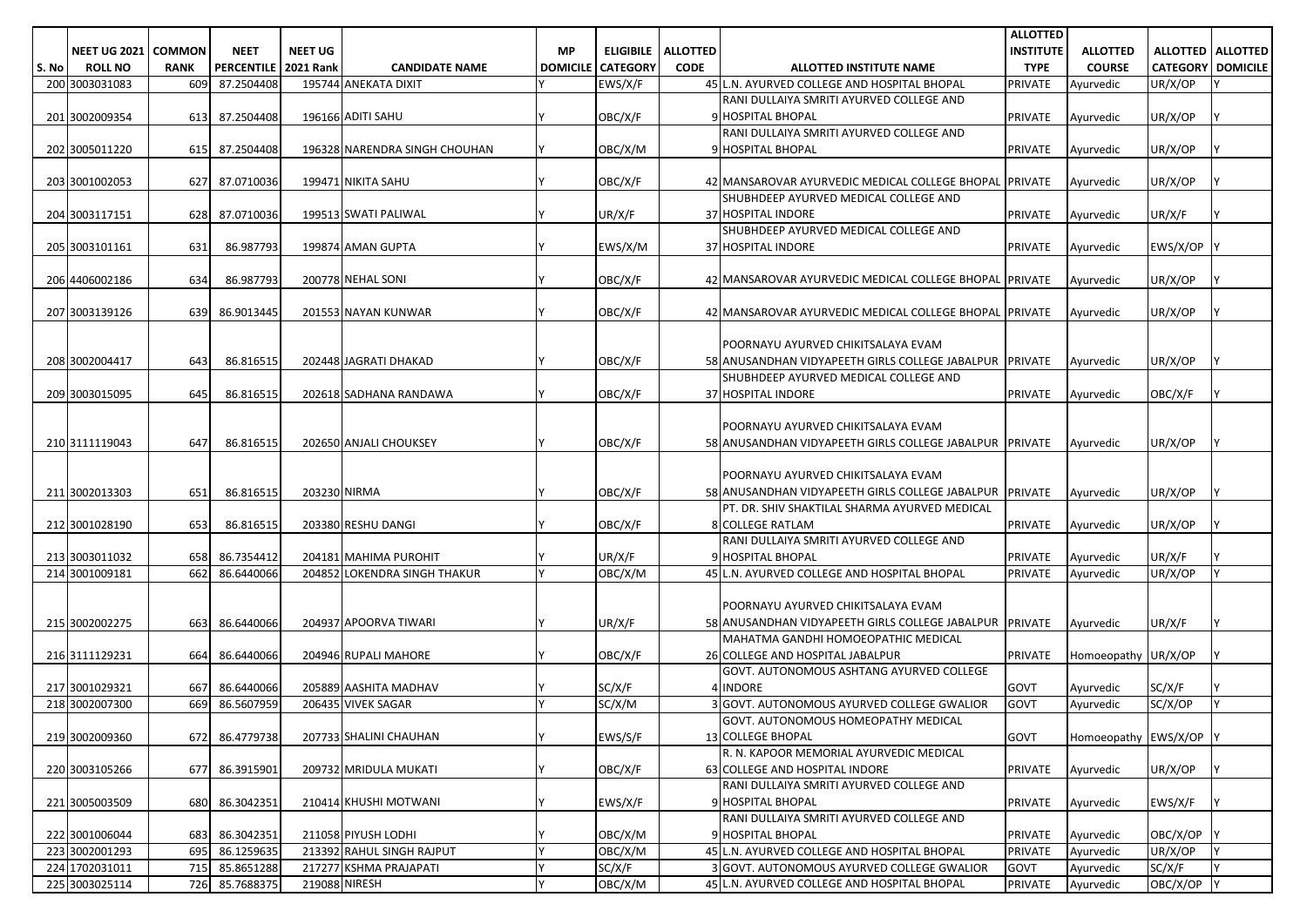|       |                       |               |                   |                  |                              |                 |                  |                 |                                                                                               | <b>ALLOTTED</b>  |                     |                          |    |
|-------|-----------------------|---------------|-------------------|------------------|------------------------------|-----------------|------------------|-----------------|-----------------------------------------------------------------------------------------------|------------------|---------------------|--------------------------|----|
|       | <b>NEET UG 2021  </b> | <b>COMMON</b> | <b>NEET</b>       | <b>NEET UG</b>   |                              | МP              | <b>ELIGIBILE</b> | <b>ALLOTTED</b> |                                                                                               | <b>INSTITUTE</b> | <b>ALLOTTED</b>     | ALLOTTED   ALLOTTED      |    |
| S. No | <b>ROLL NO</b>        | <b>RANK</b>   | <b>PERCENTILE</b> | <b>2021 Rank</b> | <b>CANDIDATE NAME</b>        | <b>DOMICILE</b> | <b>CATEGORY</b>  | <b>CODE</b>     | ALLOTTED INSTITUTE NAME                                                                       | <b>TYPE</b>      | <b>COURSE</b>       | <b>CATEGORY DOMICILE</b> |    |
|       |                       |               |                   |                  |                              |                 |                  |                 | RANI DULLAIYA SMRITI AYURVED COLLEGE AND<br>9 HOSPITAL BHOPAL                                 |                  |                     |                          |    |
|       | 226 3111111125        | 729           | 85.6823243        |                  | 220127 ANUSHKA JAIN          |                 | UR/X/F           |                 |                                                                                               | <b>PRIVATE</b>   | Ayurvedic           | UR/X/F                   |    |
|       | 227 3004001496        | 732           | 85.6823243        |                  | 220411 DAYITVA MESHRAM       |                 | SC/X/M           |                 | 5 GOVT. AUTONOMOUS AYURVED COLLEGE JABALPUR                                                   | <b>GOVT</b>      | Ayurvedic           | SC/X/OP                  |    |
|       |                       |               |                   |                  |                              |                 |                  |                 | RANI DULLAIYA SMRITI AYURVED COLLEGE AND                                                      |                  |                     |                          |    |
|       | 228 3001005500        | 734           | 85.594516         |                  | 221603 DEEPSHIKHA LOKHANDE   |                 | OBC/X/F          |                 | 9 HOSPITAL BHOPAL                                                                             | <b>PRIVATE</b>   | Ayurvedic           | OBC/X/F                  |    |
|       |                       |               |                   |                  |                              |                 |                  |                 | RANI DULLAIYA SMRITI AYURVED COLLEGE AND                                                      |                  |                     |                          |    |
|       | 229 3005001650        | 736           | 85.594516         |                  | 221672 CHIRAG MALIK          |                 | OBC/X/M          |                 | 9 HOSPITAL BHOPAL                                                                             | <b>PRIVATE</b>   | Ayurvedic           | OBC/X/OP                 |    |
|       |                       |               |                   |                  |                              |                 |                  |                 | VIJYASHREE AYURVEDIC MEDICAL COLLEGE AND                                                      |                  |                     |                          |    |
|       | 230 3002013066        | 739           | 85.594516         |                  | 222083 ASHISH KUSHWAH        |                 | OBC/X/M          |                 | 54 HOSPITAL JABALPUR                                                                          | <b>PRIVATE</b>   | Ayurvedic           | UR/X/OP                  |    |
|       |                       |               |                   |                  |                              |                 |                  |                 | SHUBHDEEP AYURVED MEDICAL COLLEGE AND                                                         |                  |                     |                          |    |
|       | 231 3005002473        | 741           | 85.5054126        |                  | 222508 MUSKAN BEE MANSURI    |                 | OBC/X/F          |                 | 37 HOSPITAL INDORE                                                                            | <b>PRIVATE</b>   | Ayurvedic           | OBC/X/F                  |    |
|       |                       |               |                   |                  |                              |                 |                  |                 | R. N. KAPOOR MEMORIAL AYURVEDIC MEDICAL                                                       |                  |                     |                          |    |
|       | 232 3003006336        | 752           | 85.3198236        |                  | 225234 NAZIYA ALAM           |                 | OBC/X/F          |                 | 63 COLLEGE AND HOSPITAL INDORE                                                                | <b>PRIVATE</b>   | Ayurvedic           | UR/X/OP                  |    |
|       |                       |               |                   |                  |                              |                 |                  |                 | DEPARTMENT OF AYURVED AND COMMUNITY IES                                                       |                  |                     |                          |    |
|       | 233 3001003537        | 760           | 85.3198236        |                  | 226607 SHUBHAM SAHU          |                 | UR/X/M           |                 | 61 UNIVERSITY CAMPUS KALKHEDA BHOPAL                                                          | <b>PRIVATE</b>   | Ayurvedic           | UR/X/OP                  |    |
|       | 234 3001006373        | 772           | 85.1388971        |                  | 228501 AKSHITA PATEL         |                 | OBC/X/F          |                 | 45 L.N. AYURVED COLLEGE AND HOSPITAL BHOPAL                                                   | <b>PRIVATE</b>   | Ayurvedic           | OBC/X/F                  |    |
|       |                       |               |                   |                  |                              |                 |                  |                 | RANI DULLAIYA SMRITI AYURVED COLLEGE AND                                                      |                  |                     |                          |    |
|       | 235 3001028055        | 775           | 85.1388971        |                  | 229171 VISHAL MEWADA         |                 | OBC/X/M          |                 | 9 HOSPITAL BHOPAL                                                                             | <b>PRIVATE</b>   | Ayurvedic           | OBC/X/OP                 |    |
|       | 236 3001001530        | 776           | 85.1388971        |                  | 229243 JATIN RAWTANI         |                 | UR/X/M           |                 | 42 MANSAROVAR AYURVEDIC MEDICAL COLLEGE BHOPAL PRIVATE                                        |                  | Avurvedic           | UR/X/OP                  |    |
|       | 237 3905020200        | 783           | 84.954668         |                  | 231296 JITENDRA AHIRWAR      |                 | SC/X/M           |                 | 6 GOVT. AUTONOMOUS AYURVED COLLEGE REWA                                                       | <b>GOVT</b>      | Ayurvedic           | SC/X/OP                  |    |
|       |                       |               |                   |                  |                              |                 |                  |                 | RANI DULLAIYA SMRITI AYURVED COLLEGE AND                                                      |                  |                     |                          |    |
|       | 238 3001022044        | 784           | 84.954668         |                  | 232003 LAVKUSH               |                 | OBC/X/M          |                 | 9 HOSPITAL BHOPAL                                                                             | <b>PRIVATE</b>   | Ayurvedic           | OBC/X/OP                 |    |
|       |                       |               |                   |                  |                              |                 |                  |                 | RANI DULLAIYA SMRITI AYURVED COLLEGE AND                                                      |                  |                     |                          |    |
|       | 239 3003104334        | 785           | 84.8563046        |                  | 232421 KAMNA CHACHRIYA       |                 | OBC/X/F          |                 | 9 HOSPITAL BHOPAL                                                                             | <b>PRIVATE</b>   | Ayurvedic           | OBC/X/F                  |    |
|       | 240 3001029138        | 787           | 84.8563046        |                  | 232539 MANSVI SAHU           |                 | OBC/X/F          |                 | 45 L.N. AYURVED COLLEGE AND HOSPITAL BHOPAL                                                   | <b>PRIVATE</b>   | Avurvedic           | OBC/X/F                  |    |
|       |                       |               |                   |                  |                              |                 |                  |                 | IGM HOMOEOPATHIC MEDICAL COLLEGE HOSPITAL                                                     |                  |                     |                          |    |
|       | 241 3003103326        | 789           | 84.8563046        |                  | 232564 BHUPENDRA PATIDAR     |                 | OBC/X/M          |                 | 22 AND RESEARCH CENTRE DHAR                                                                   | <b>PRIVATE</b>   | Homoeopathy UR/X/OP |                          |    |
|       |                       |               |                   |                  |                              |                 |                  |                 | MANDSAUR INSTITUTE OF AYURVED EDUCATION AND                                                   |                  |                     |                          |    |
|       | 242 3004024254        | 790           | 84.8563046        |                  | 232657 SHUBHAM SAHU          |                 | OBC/X/M          |                 | <b>38 RESEARCH MANDSAUR</b>                                                                   | <b>PRIVATE</b>   | Ayurvedic           | UR/X/OP                  |    |
|       |                       |               |                   |                  |                              |                 |                  |                 |                                                                                               |                  |                     |                          |    |
|       | 243 3003008188        | 791           | 84.8563046        |                  | 232678 SOUMYA RAI            |                 | OBC/X/F          |                 | POORNAYU AYURVED CHIKITSALAYA EVAM<br>58 ANUSANDHAN VIDYAPEETH GIRLS COLLEGE JABALPUR PRIVATE |                  |                     |                          |    |
|       |                       |               |                   |                  |                              |                 |                  |                 | GOVT. AUTONOMOUS DHANWANTARI AYURVED                                                          |                  | Ayurvedic           | UR/X/OP                  |    |
|       | 244 3001007080        |               | 793 84.8563046    |                  | 232784 SHRUTI CHOUDHARY      |                 | SC/X/F           |                 | <b>COLLEGE UJJAIN</b>                                                                         | <b>GOVT</b>      | Ayurvedic           | SC/X/F                   |    |
|       | 245 3002001214        | 794           | 84.8563046        |                  | 232824 MAHENDRA SINGH MOURYA |                 | SC/X/M           |                 | GOVT. AUTONOMOUS AYURVED COLLEGE GWALIOR                                                      | <b>GOVT</b>      | Ayurvedic           | SC/X/OP                  |    |
|       |                       |               |                   |                  |                              |                 |                  |                 | RANI DULLAIYA SMRITI AYURVED COLLEGE AND                                                      |                  |                     |                          |    |
|       | 246 3003031093        | 795           | 84.8563046        |                  | 232831 ARCHANA KUMARI        |                 | OBC/X/F          |                 | 9 HOSPITAL BHOPAL                                                                             | <b>PRIVATE</b>   | Ayurvedic           | OBC/X/F                  |    |
|       | 247 3004001139        |               | 799 84.7648052    |                  | 233917 DHANUSHREE SHARMA     | I۷              | UR/X/F           |                 | 45 L.N. AYURVED COLLEGE AND HOSPITAL BHOPAL                                                   | <b>PRIVATE</b>   | Ayurvedic           | UR/X/F                   | I۷ |
|       |                       |               |                   |                  |                              |                 |                  |                 | RANI DULLAIYA SMRITI AYURVED COLLEGE AND                                                      |                  |                     |                          |    |
|       | 248 3002001033        |               | 800 84.7648052    |                  | 233994 NAINA CHATURVEDI      |                 | EWS/X/F          |                 | 9 HOSPITAL BHOPAL                                                                             | <b>PRIVATE</b>   | Ayurvedic           | EWS/X/F                  |    |
|       |                       |               |                   |                  |                              |                 |                  |                 | SHUBHDEEP AYURVED MEDICAL COLLEGE AND                                                         |                  |                     |                          |    |
|       | 249 3003019152        | 802           | 84.7648052        |                  | 234202 HIMANSHU              |                 | OBC/X/M          |                 | 37 HOSPITAL INDORE                                                                            | <b>PRIVATE</b>   | Ayurvedic           | OBC/X/OP                 |    |
|       | 250 3004011377        | 812           | 84.578763         |                  | 236816 SANKET JAIN           |                 | EWS/X/M          |                 | 45 L.N. AYURVED COLLEGE AND HOSPITAL BHOPAL                                                   | <b>PRIVATE</b>   | Ayurvedic           | EWS/X/OP Y               |    |
|       |                       |               |                   |                  |                              |                 |                  |                 | SHUBHDEEP AYURVED MEDICAL COLLEGE AND                                                         |                  |                     |                          |    |
|       | 251 3003013183        | 813           | 84.578763         |                  | 237250 NAMISHA CHOUHAN       |                 | EWS/X/F          |                 | 37 HOSPITAL INDORE                                                                            | <b>PRIVATE</b>   | Ayurvedic           | EWS/X/F                  |    |
|       |                       |               |                   |                  |                              |                 |                  |                 | SHUBHDEEP AYURVED MEDICAL COLLEGE AND                                                         |                  |                     |                          |    |
|       | 252 3001010347        |               | 818 84.4882349    |                  | 238593 VIPIN KIRAR           |                 | OBC/X/M          |                 | 37 HOSPITAL INDORE                                                                            | <b>PRIVATE</b>   | Ayurvedic           | OBC/X/OP Y               |    |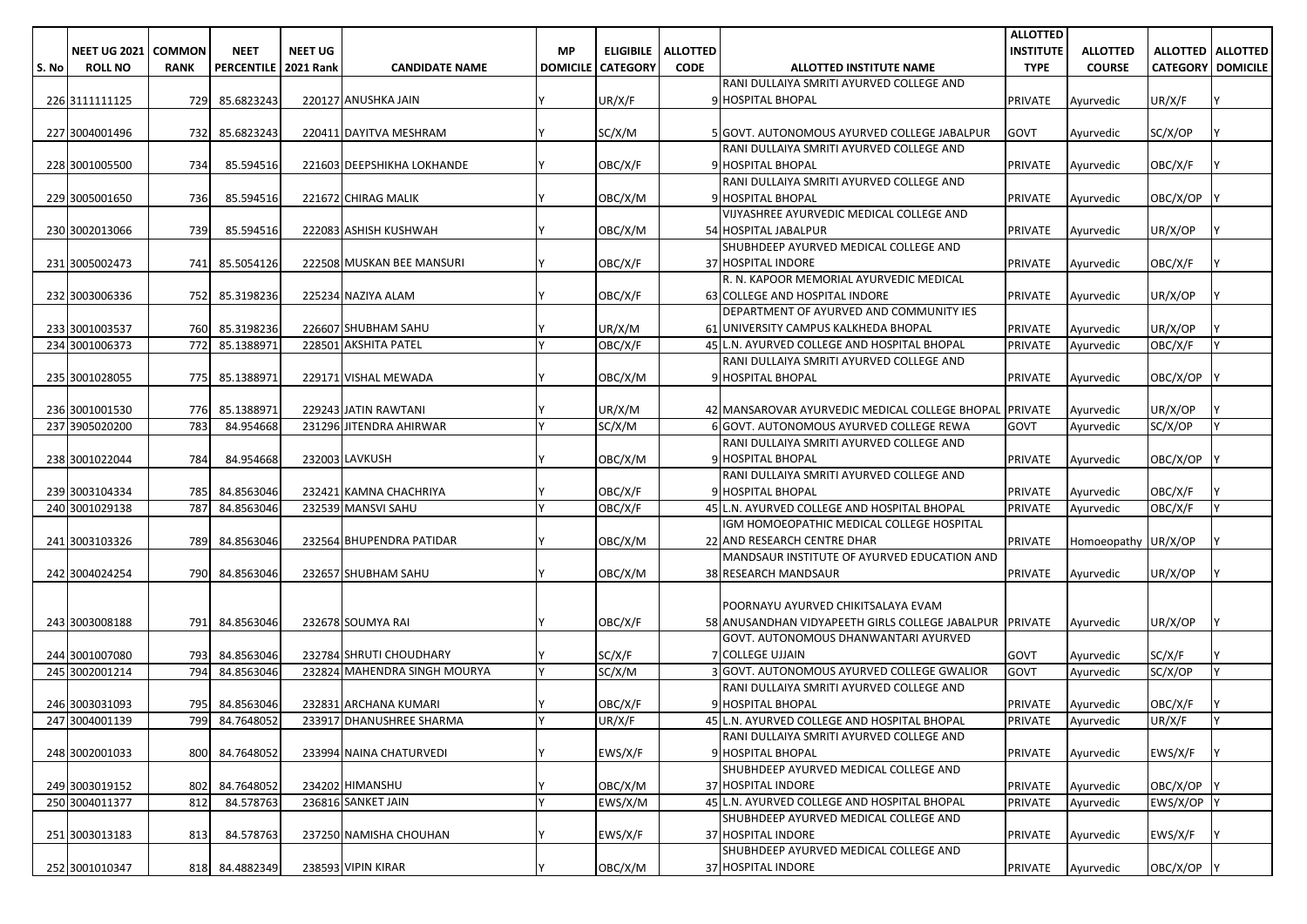|       |                       |             |                        |                |                             |                 |                  |                 |                                                               | <b>ALLOTTED</b>  |                        |                          |                            |
|-------|-----------------------|-------------|------------------------|----------------|-----------------------------|-----------------|------------------|-----------------|---------------------------------------------------------------|------------------|------------------------|--------------------------|----------------------------|
|       | NEET UG 2021   COMMON |             | <b>NEET</b>            | <b>NEET UG</b> |                             | <b>MP</b>       | <b>ELIGIBILE</b> | <b>ALLOTTED</b> |                                                               | <b>INSTITUTE</b> | <b>ALLOTTED</b>        |                          | <b>ALLOTTED   ALLOTTED</b> |
| S. No | <b>ROLL NO</b>        | <b>RANK</b> | PERCENTILE   2021 Rank |                | <b>CANDIDATE NAME</b>       | <b>DOMICILE</b> | <b>CATEGORY</b>  | <b>CODE</b>     | ALLOTTED INSTITUTE NAME                                       | <b>TYPE</b>      | <b>COURSE</b>          | <b>CATEGORY DOMICILE</b> |                            |
|       |                       |             |                        |                |                             |                 |                  |                 | DEPARTMENT OF AYURVED AND COMMUNITY IES                       |                  |                        |                          |                            |
|       | 253 2208006287        | 820         | 84.4882349             |                | 238703 RATHOR TANIYA SURESH |                 | OBC/X/F          |                 | 61 UNIVERSITY CAMPUS KALKHEDA BHOPAL                          | PRIVATE          | Ayurvedic              | UR/X/OP                  |                            |
|       |                       |             |                        |                |                             |                 |                  |                 | DEPARTMENT OF AYURVED AND COMMUNITY IES                       |                  |                        |                          |                            |
|       | 254 3003129085        | 821         | 84.4882349             |                | 238829 SHER BAHADUR BIND    |                 | OBC/X/M          |                 | 61 UNIVERSITY CAMPUS KALKHEDA BHOPAL                          | PRIVATE          | Ayurvedic              | UR/X/OP                  |                            |
|       |                       |             |                        |                |                             |                 |                  |                 | R. N. KAPOOR MEMORIAL AYURVEDIC MEDICAL                       |                  |                        |                          |                            |
|       | 255 3003112170        | 831         | 84.2921556             |                | 242338 SNEHA MAHESHWARI     |                 | EWS/X/F          |                 | 63 COLLEGE AND HOSPITAL INDORE                                | <b>PRIVATE</b>   | Ayurvedic              | UR/X/OP                  |                            |
|       |                       |             |                        |                |                             |                 |                  |                 |                                                               |                  |                        |                          |                            |
|       | 256 3001003224        | 836         | 84.1988431             |                | 242936 KULDEEP VERMA        |                 | SC/X/M           |                 | 5 GOVT. AUTONOMOUS AYURVED COLLEGE JABALPUR                   | <b>GOVT</b>      | Ayurvedic              | SC/X/OP                  |                            |
|       |                       |             |                        |                |                             |                 |                  |                 | SHUBHDEEP AYURVED MEDICAL COLLEGE AND                         |                  |                        |                          |                            |
|       | 257 3003008265        | 838         | 84.1988431             |                | 243293 AMAN KUMRAWAT        |                 | OBC/S/M          |                 | 37 HOSPITAL INDORE                                            | PRIVATE          | Ayurvedic              | OBC/X/OP                 |                            |
|       |                       |             |                        |                |                             |                 |                  |                 | RANI DULLAIYA SMRITI AYURVED COLLEGE AND                      |                  |                        |                          |                            |
|       | 258 3003012224        | 839         | 84.1988431             |                | 243444 SOURABH SONI         |                 | OBC/X/M          |                 | <b>9 HOSPITAL BHOPAL</b>                                      | PRIVATE          | Ayurvedic              | OBC/X/OP                 |                            |
|       |                       |             |                        |                |                             |                 |                  |                 | PT. DR. SHIV SHAKTILAL SHARMA AYURVED MEDICAL                 |                  |                        |                          |                            |
|       | 259 3001004597        | 841         | 84.1988431             |                | 243668 PRACHI PATTAIYA      |                 | OBC/X/F          |                 | <b>8 COLLEGE RATLAM</b>                                       | PRIVATE          | Ayurvedic              | UR/X/OP                  |                            |
|       |                       |             |                        |                |                             |                 |                  |                 | PT. DR. SHIV SHAKTILAL SHARMA AYURVED MEDICAL                 |                  |                        |                          |                            |
|       | 260 3001012143        | 843         | 84.1026813             |                | 244822 PRAKHAR NEMA         |                 | OBC/X/M          |                 | <b>8 COLLEGE RATLAM</b>                                       | PRIVATE          | Ayurvedic              | UR/X/OP                  |                            |
|       |                       |             |                        |                |                             |                 |                  |                 | R. N. KAPOOR MEMORIAL AYURVEDIC MEDICAL                       |                  |                        |                          |                            |
|       | 261 3003136085        | 846         | 84.1026813             |                | 245329 TEENA PANWAR         |                 | OBC/X/F          |                 | 63 COLLEGE AND HOSPITAL INDORE                                | PRIVATE          | Ayurvedic              | UR/X/OP                  |                            |
|       |                       |             |                        |                |                             |                 |                  |                 | SAM COLLEGE OF AYURVEDIC SCIENCES AND HOSPITAL                |                  |                        |                          |                            |
|       | 262 3003011252        | 847         | 84.0080737             |                | 245847 HARSHITA SENCHA      |                 | OBC/X/F          |                 | 47 BHOPAL                                                     | PRIVATE          | Ayurvedic              | UR/X/OP                  |                            |
|       |                       |             |                        |                |                             |                 |                  |                 | FACULTY OF AYURVED MANSAROVAR GLOBAL                          |                  |                        |                          |                            |
|       | 263 3905002413        | 854         | 83.9097103             |                | 247799 MALAY TIWARI         |                 | UR/X/M           |                 | 59 UNIVERSITY BILKISGANJ SEHORE                               | PRIVATE          | Ayurvedic              | UR/X/OP                  |                            |
|       |                       |             |                        |                |                             |                 |                  |                 | RANI DULLAIYA SMRITI AYURVED COLLEGE AND                      |                  |                        |                          |                            |
|       | 264 3905110187        | 862         | 83.8193765             |                | 248886 PRIYA KIRAR          |                 | OBC/X/F          |                 | 9 HOSPITAL BHOPAL<br>RANI DULLAIYA SMRITI AYURVED COLLEGE AND | PRIVATE          | Ayurvedic              | OBC/X/F                  |                            |
|       | 265 3005004540        | 864         | 83.7234738             |                | 249877 HITESH CHOUDHARY     |                 | OBC/X/M          |                 | 9 HOSPITAL BHOPAL                                             | PRIVATE          |                        | OBC/X/OP                 |                            |
|       |                       |             |                        |                |                             |                 |                  |                 |                                                               |                  | Ayurvedic              |                          |                            |
|       | 266 3003110131        | 865         | 83.7234738             |                | 250079 HEMINA PARETA        |                 | OBC/X/F          |                 | 42 MANSAROVAR AYURVEDIC MEDICAL COLLEGE BHOPAL PRIVATE        |                  | Ayurvedic              | UR/X/OP                  |                            |
|       |                       |             |                        |                |                             |                 |                  |                 | R. N. KAPOOR MEMORIAL AYURVEDIC MEDICAL                       |                  |                        |                          |                            |
|       | 267 3003117160        | 867         | 83.7234738             |                | 250101 YASH JOSHI           |                 | UR/X/M           |                 | 63 COLLEGE AND HOSPITAL INDORE                                | PRIVATE          | Ayurvedic              | UR/X/OP                  |                            |
|       |                       |             |                        |                |                             |                 |                  |                 | VIJYASHREE AYURVEDIC MEDICAL COLLEGE AND                      |                  |                        |                          |                            |
|       | 268 3003111002        | 871         | 83.7234738             |                | 250479 JAGRITI PATIDAR      |                 | OBC/X/F          |                 | 54 HOSPITAL JABALPUR                                          | PRIVATE          | Ayurvedic              | UR/X/OP                  |                            |
|       |                       |             |                        |                |                             |                 |                  |                 | GOVT. AUTONOMOUS DHANWANTARI AYURVED                          |                  |                        |                          |                            |
|       | 269 2702009112        | 872         | 83.7234738             |                | 250526 DHEERAJ KUMAR        |                 | SC/X/M           |                 | 7 COLLEGE UJJAIN                                              | GOVT             | Ayurvedic              | SC/X/OP                  |                            |
|       |                       |             |                        |                |                             |                 |                  |                 | SHUBHDEEP AYURVED MEDICAL COLLEGE AND                         |                  |                        |                          |                            |
|       | 270 3003103530        | 873         | 83.7234738             |                | 250631 SWATI PATEL          |                 | OBC/X/F          |                 | 37 HOSPITAL INDORE                                            | PRIVATE          | Ayurvedic              | OBC/X/F                  |                            |
|       |                       |             |                        |                |                             |                 |                  |                 | RANI DULLAIYA SMRITI AYURVED COLLEGE AND                      |                  |                        |                          |                            |
|       | 271 4406004381        | 874         | 83.6302908             |                | 251644 ISHA SONI            |                 | OBC/X/F          |                 | 9 HOSPITAL BHOPAL                                             | PRIVATE          | Ayurvedic              | OBC/X/F                  |                            |
|       |                       |             |                        |                |                             |                 |                  |                 | SHUBHDEEP AYURVED MEDICAL COLLEGE AND                         |                  |                        |                          |                            |
|       | 272 3001015381        |             | 878 83.6302908         |                | 252456 PRADEEP LODHI        |                 | OBC/X/M          |                 | 37 HOSPITAL INDORE                                            | PRIVATE          | Ayurvedic              | OBC/X/OP Y               |                            |
|       | 273 3004026223        | 879         | 83.6302908             |                | 252603 HARSH JEET PATEL     | <b>V</b>        | OBC/X/M          |                 | 45 L.N. AYURVED COLLEGE AND HOSPITAL BHOPAL                   | PRIVATE          | Ayurvedic              | OBC/X/OP                 | <b>IY</b>                  |
|       |                       |             |                        |                |                             |                 |                  |                 | GOVT. AUTONOMOUS HOMEOPATHY MEDICAL                           |                  |                        |                          |                            |
|       | 274 3003003151        | 883         | 83.5310207             |                | 253376 AKASH ADAK           |                 | EWS/X/M          |                 | 13 COLLEGE BHOPAL                                             | <b>GOVT</b>      | Homoeopathy EWS/X/OP Y |                          |                            |
|       |                       |             |                        |                |                             |                 |                  |                 |                                                               |                  |                        |                          |                            |
|       | 275 3006008289        | 887         | 83.5310207             |                | 253762 RITIK GIRI           |                 | OBC/X/M          |                 | 42 MANSAROVAR AYURVEDIC MEDICAL COLLEGE BHOPAL PRIVATE        |                  | Ayurvedic              | UR/X/OP                  |                            |
|       |                       |             |                        |                |                             |                 |                  |                 | GOVT. AUTONOMOUS DHANWANTARI AYURVED                          |                  |                        |                          |                            |
|       | 276 3005001350        | 891         | 83.431427              |                | 254464 DEEPAK RATHORE       |                 | SC/X/M           |                 | 7 COLLEGE UJJAIN                                              | <b>GOVT</b>      | Ayurvedic              | SC/X/OP                  |                            |
|       |                       |             |                        |                |                             |                 |                  |                 |                                                               |                  |                        |                          |                            |
|       | 277 3001003307        | 894         | 83.431427              |                | 255683 KUSHAGRA KORI        |                 | SC/X/M           |                 | 5 GOVT. AUTONOMOUS AYURVED COLLEGE JABALPUR                   | <b>GOVT</b>      | Ayurvedic              | SC/X/OP                  |                            |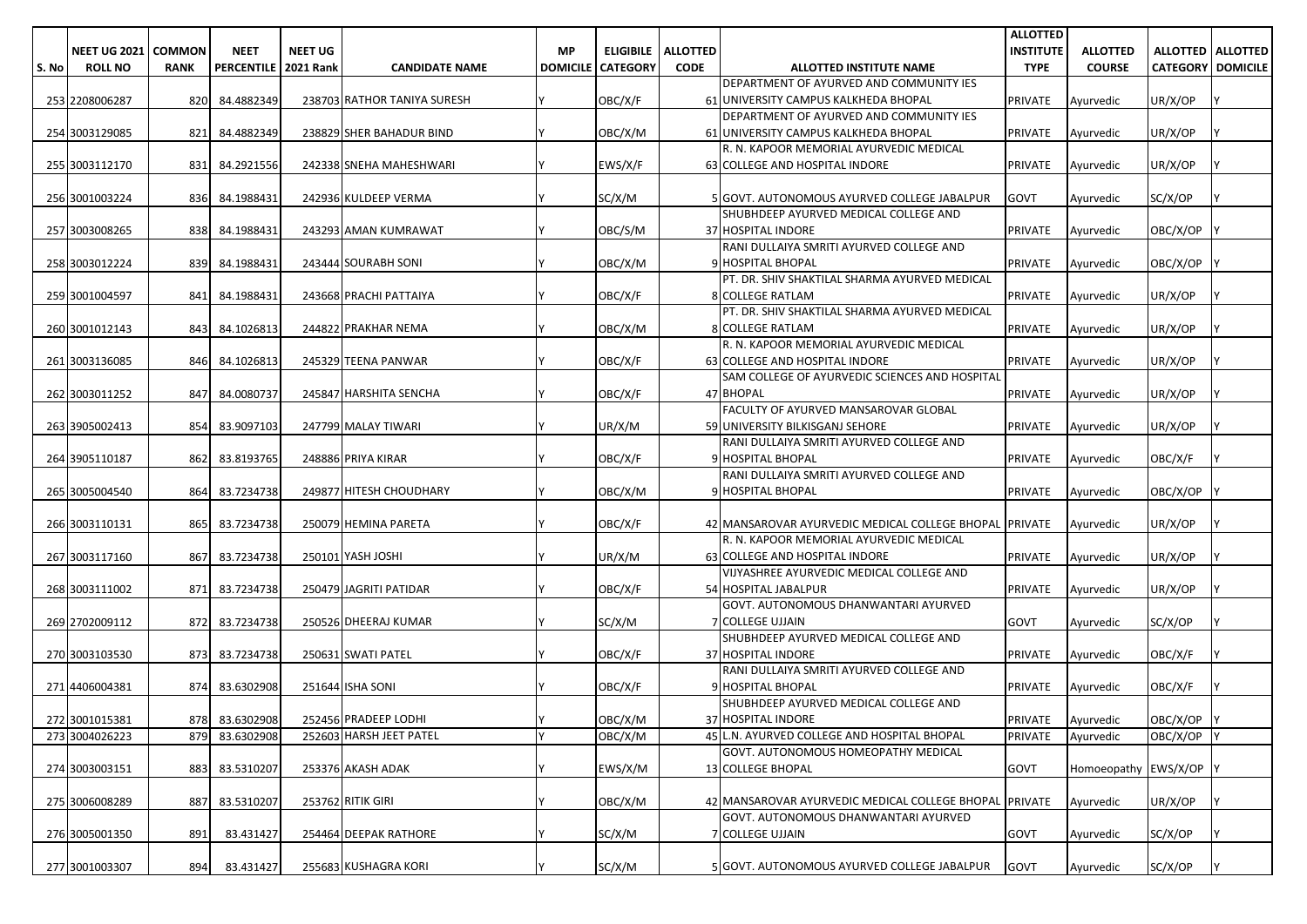|       |                     |               |                        |                |                             |           |                          |                 |                                                                                          | <b>ALLOTTED</b>  |                     |                          |                     |
|-------|---------------------|---------------|------------------------|----------------|-----------------------------|-----------|--------------------------|-----------------|------------------------------------------------------------------------------------------|------------------|---------------------|--------------------------|---------------------|
|       | <b>NEET UG 2021</b> | <b>COMMON</b> | <b>NEET</b>            | <b>NEET UG</b> |                             | <b>MP</b> | <b>ELIGIBILE</b>         | <b>ALLOTTED</b> |                                                                                          | <b>INSTITUTE</b> | <b>ALLOTTED</b>     |                          | ALLOTTED   ALLOTTED |
| S. No | <b>ROLL NO</b>      | <b>RANK</b>   | PERCENTILE   2021 Rank |                | <b>CANDIDATE NAME</b>       |           | <b>DOMICILE CATEGORY</b> | <b>CODE</b>     | ALLOTTED INSTITUTE NAME                                                                  | <b>TYPE</b>      | <b>COURSE</b>       | <b>CATEGORY DOMICILE</b> |                     |
|       |                     |               |                        |                |                             |           |                          |                 | R. N. KAPOOR MEMORIAL AYURVEDIC MEDICAL                                                  |                  |                     |                          |                     |
|       | 278 3005001181      | 8981          | 83.3388267             |                | 256411 AKANSHA SHARMA       |           | EWS/X/F                  |                 | 63 COLLEGE AND HOSPITAL INDORE                                                           | <b>PRIVATE</b>   | Ayurvedic           | EWS/X/F                  |                     |
|       |                     |               |                        |                |                             |           |                          |                 |                                                                                          |                  |                     |                          |                     |
|       |                     |               |                        |                |                             |           |                          |                 | POORNAYU AYURVED CHIKITSALAYA EVAM                                                       |                  |                     |                          |                     |
|       | 279 3004003142      | 901           | 83.3388267             |                | 256482 MOKSHITA SHUKLA      |           | UR/X/F                   |                 | 58 ANUSANDHAN VIDYAPEETH GIRLS COLLEGE JABALPUR PRIVATE                                  |                  | Ayurvedic           | UR/X/F                   |                     |
|       |                     |               |                        |                |                             |           |                          |                 |                                                                                          |                  |                     |                          |                     |
|       | 280 3111002115      | 902           | 83.3388267             |                | 256516 UMA KAHAR            |           | OBC/X/F                  |                 | 42 MANSAROVAR AYURVEDIC MEDICAL COLLEGE BHOPAL PRIVATE                                   |                  | Ayurvedic           | UR/X/OP                  |                     |
|       |                     |               |                        |                |                             |           |                          |                 | GOVT. AUTONOMOUS DHANWANTARI AYURVED                                                     |                  |                     |                          |                     |
|       | 281 4406001009      | 905           | 83.3388267             |                | 256955 YASHASVI ARYA        |           | SC/X/F                   |                 | 7 COLLEGE UJJAIN                                                                         | <b>GOVT</b>      | Ayurvedic           | SC/X/OP                  |                     |
|       | 282 3005003228      | 908           | 83.2470036             |                | 257670 HARSHVARDHAN         |           | SC/X/M                   |                 | 5 GOVT. AUTONOMOUS AYURVED COLLEGE JABALPUR                                              | <b>GOVT</b>      | Ayurvedic           | SC/X/OP                  |                     |
|       |                     |               |                        |                |                             |           |                          |                 | ANUSHREE HOMOEOPATHIC MEDICAL COLLEGE                                                    |                  |                     |                          |                     |
|       | 283 3004003399      | 917           | 83.152914              |                | 258814 SHIVANSHU KESHARWANI |           | UR/X/M                   |                 | 24 JABALPUR                                                                              | <b>PRIVATE</b>   | Homoeopathy UR/X/OP |                          |                     |
|       |                     |               |                        |                |                             |           |                          |                 | R. N. KAPOOR MEMORIAL AYURVEDIC MEDICAL                                                  |                  |                     |                          |                     |
|       | 284 3005001033      | 918           | 83.152914              |                | 258883 NIHARIKA GANDHE      |           | UR/X/F                   |                 | 63 COLLEGE AND HOSPITAL INDORE                                                           | <b>PRIVATE</b>   | Ayurvedic           | UR/X/F                   |                     |
|       |                     |               |                        |                |                             |           |                          |                 |                                                                                          |                  |                     |                          |                     |
|       | 285 3005003040      | 921           | 83.152914              |                | 259509 MONIKA RAJORIA       |           | SC/X/F                   |                 | 5 GOVT. AUTONOMOUS AYURVED COLLEGE JABALPUR                                              | <b>GOVT</b>      | Ayurvedic           | SC/X/F                   |                     |
|       |                     |               |                        |                |                             |           |                          |                 | SRI SAI INSTITUTE OF AYURVEDIC RESEARCH AND                                              |                  |                     |                          |                     |
|       | 286 3003011045      | 924           | 83.0541621             |                | 260249 DEVRAJ SINGH         |           | UR/X/M                   |                 | <b>48 MEDICINE BHOPAL</b>                                                                | <b>PRIVATE</b>   | Ayurvedic           | UR/X/OP                  |                     |
|       |                     |               |                        |                |                             |           |                          |                 | PT. DR. SHIV SHAKTILAL SHARMA AYURVED MEDICAL                                            |                  |                     |                          |                     |
|       | 287 3003110240      |               | 928 83.0541621         |                | 261083 PRANJALI PATIDAR     |           | OBC/X/F                  |                 | 8 COLLEGE RATLAM                                                                         | <b>PRIVATE</b>   | Ayurvedic           | UR/X/OP                  |                     |
|       |                     |               |                        |                |                             |           |                          |                 | SHUBHDEEP AYURVED MEDICAL COLLEGE AND                                                    |                  |                     |                          |                     |
|       | 288 3003108167      | 929           | 83.0541621             |                | 261315 ROHIT VERMA          |           | OBC/X/M                  |                 | 37 HOSPITAL INDORE                                                                       | <b>PRIVATE</b>   | Avurvedic           | OBC/X/OP                 |                     |
|       |                     |               |                        |                |                             |           |                          |                 |                                                                                          |                  |                     |                          |                     |
|       | 289 3002006104      | 932           | 82.9467976             |                | 262028 NEELAM ATAL          |           | SC/X/F                   |                 | 5 GOVT. AUTONOMOUS AYURVED COLLEGE JABALPUR                                              | <b>GOVT</b>      | Ayurvedic           | SC/X/F                   |                     |
|       |                     |               |                        |                |                             |           |                          |                 | DR. SHANKAR DAYAL SHARMA AYURVEDIC COLLEGE                                               |                  |                     |                          |                     |
|       | 290 3003004370      | 934           | 82.9467976             |                | 262291 GOURAV VISHWAKARMA   |           | OBC/X/M                  |                 | 62 AND HOSPITAL BHOPAL                                                                   | <b>PRIVATE</b>   | Ayurvedic           | UR/X/OP                  |                     |
|       |                     |               |                        |                |                             |           |                          |                 | SRI SAI INSTITUTE OF AYURVEDIC RESEARCH AND                                              |                  |                     |                          |                     |
|       | 291 3003134406      | 937           | 82.9467976             |                | 262880 VANDANA HARINKHEDE   |           | OBC/X/F                  |                 | 48 MEDICINE BHOPAL                                                                       | <b>PRIVATE</b>   | Ayurvedic           | UR/X/OP                  |                     |
|       |                     |               |                        |                |                             |           |                          |                 | SHRIMATI KAMLABEN RAOJI BHAI PATEL GUJARATI<br>HOMOEOPATHIC MEDICAL COLLEGE HOSPITAL AND |                  |                     |                          |                     |
|       | 292 3003014246      | 941           | 82.8467505             |                | 263677 AVISHREE SONI        |           | OBC/X/F                  |                 | 53 RESEARCH CENTRE INDORE                                                                | <b>PRIVATE</b>   | Homoeopathy UR/X/OP |                          |                     |
|       |                     |               |                        |                |                             |           |                          |                 | SAM COLLEGE OF AYURVEDIC SCIENCES AND HOSPITAL                                           |                  |                     |                          |                     |
|       | 293 3003006151      | 943           | 82.8467505             |                | 264132 URWASHI PATIDAR      |           | OBC/X/F                  |                 | 47 BHOPAL                                                                                | <b>PRIVATE</b>   | Ayurvedic           | UR/X/OP                  |                     |
|       |                     |               |                        |                |                             |           |                          |                 | RANI DULLAIYA SMRITI AYURVED COLLEGE AND                                                 |                  |                     |                          |                     |
|       | 294 3001005061      | 944           | 82.8467505             |                | 264133 JAYDEEP BIRLA        |           | OBC/X/M                  |                 | 9 HOSPITAL BHOPAL                                                                        | <b>PRIVATE</b>   | Ayurvedic           | OBC/X/OP                 |                     |
|       |                     |               |                        |                |                             |           |                          |                 | PT. DR. SHIV SHAKTILAL SHARMA AYURVED MEDICAL                                            |                  |                     |                          |                     |
|       | 295 3001006015      | 947           | 82.7511068             |                | 264966 SANJAY SINGH RAJPUT  |           | UR/X/M                   |                 | <b>8 COLLEGE RATLAM</b>                                                                  | <b>PRIVATE</b>   | Avurvedic           | UR/X/OP                  |                     |
|       |                     |               |                        |                |                             |           |                          |                 | RANI DULLAIYA SMRITI HOMOEOPATHY MEDICAL                                                 |                  |                     |                          |                     |
|       | 296 3005005135      |               | 948 82.7511068         |                | 265139 KULDEEP SHARMA       |           | EWS/X/M                  |                 | 52 COLLEGE AND HOSPITAL BHOPAL                                                           | <b>PRIVATE</b>   | Homoeopathy UR/X/OP |                          |                     |
|       |                     |               |                        |                |                             |           |                          |                 |                                                                                          |                  |                     |                          |                     |
|       |                     |               |                        |                |                             |           |                          |                 | POORNAYU AYURVED CHIKITSALAYA EVAM                                                       |                  |                     |                          |                     |
|       | 297 3905104079      |               | 949 82.7511068         |                | 265143 SANIYA RAZA          |           | OBC/X/F                  |                 | 58 ANUSANDHAN VIDYAPEETH GIRLS COLLEGE JABALPUR PRIVATE                                  |                  | Ayurvedic           | UR/X/OP                  |                     |
|       | 298 4406002381      | 951           | 82.7511068             |                | 265223 RAVI KUMAR PRAJAPATI |           | SC/X/M                   |                 | 6 GOVT. AUTONOMOUS AYURVED COLLEGE REWA                                                  | <b>GOVT</b>      | Ayurvedic           | SC/X/OP                  |                     |
|       |                     |               |                        |                |                             |           |                          |                 |                                                                                          |                  |                     |                          |                     |
|       | 299 3003138143      | 952           | 82.7511068             |                | 265498 ANNPURNA SISODIYA    |           | SC/X/F                   |                 | 5 GOVT. AUTONOMOUS AYURVED COLLEGE JABALPUR                                              | <b>GOVT</b>      | Ayurvedic           | SC/X/OP                  |                     |
|       |                     |               |                        |                |                             |           |                          |                 |                                                                                          |                  |                     |                          |                     |
|       | 300 3122013254      | 953           | 82.7511068             |                | 265922 TANVI ENGLE          |           | OBC/X/F                  |                 | 42 MANSAROVAR AYURVEDIC MEDICAL COLLEGE BHOPAL PRIVATE                                   |                  | Ayurvedic           | OBC/X/F                  |                     |
|       | 301 3003029092      |               | 956 82.6513188         |                | 266772 RAHUL ARAY           |           | SC/X/M                   |                 | 6 GOVT. AUTONOMOUS AYURVED COLLEGE REWA                                                  | <b>GOVT</b>      | Ayurvedic           | SC/X/OP                  |                     |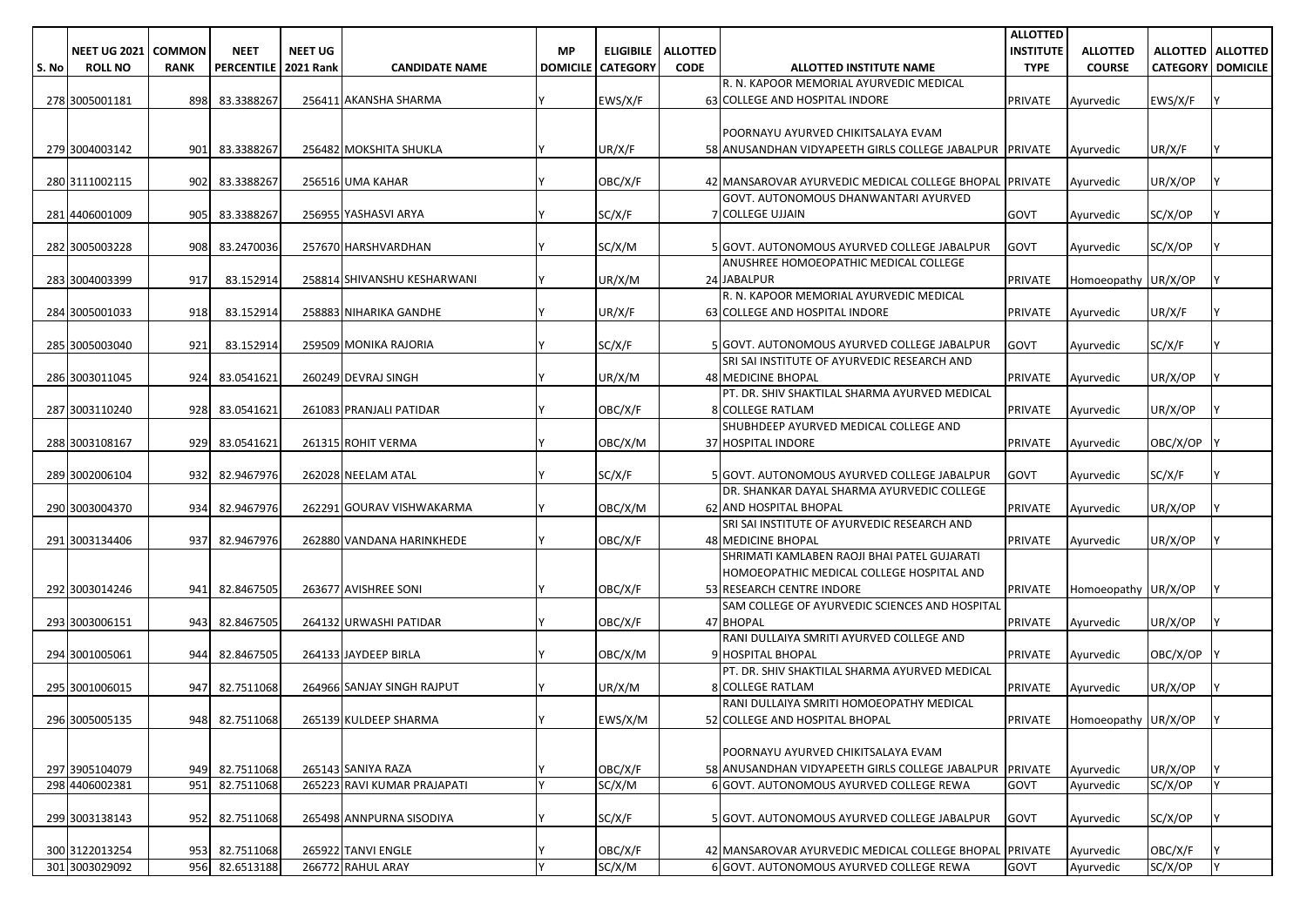|       |                              |             |                        |                |                             |           |                            |                 |                                                                        | <b>ALLOTTED</b>  |                     |                            |                     |
|-------|------------------------------|-------------|------------------------|----------------|-----------------------------|-----------|----------------------------|-----------------|------------------------------------------------------------------------|------------------|---------------------|----------------------------|---------------------|
|       | <b>NEET UG 2021   COMMON</b> |             | <b>NEET</b>            | <b>NEET UG</b> |                             | <b>MP</b> | <b>ELIGIBILE</b>           | <b>ALLOTTED</b> |                                                                        | <b>INSTITUTE</b> | <b>ALLOTTED</b>     |                            | ALLOTTED   ALLOTTED |
| S. No | <b>ROLL NO</b>               | <b>RANK</b> | PERCENTILE   2021 Rank |                | <b>CANDIDATE NAME</b>       |           | <b>DOMICILE   CATEGORY</b> | <b>CODE</b>     | ALLOTTED INSTITUTE NAME                                                | <b>TYPE</b>      | <b>COURSE</b>       | <b>CATEGORY   DOMICILE</b> |                     |
|       |                              |             |                        |                |                             |           |                            |                 | PT. SHIVNATH SHASTRI GOVT. AUTONOMOUS                                  |                  |                     |                            |                     |
|       | 302 3002002589               |             | 959 82.5499766         |                | 268086 ESHA DOHRE           |           | SC/X/F                     |                 | 2 AYURVED COLLEGE BURHANPUR                                            | GOVT             | Ayurvedic           | SC/X/F                     |                     |
|       |                              |             |                        |                |                             |           |                            |                 | R. N. KAPOOR MEMORIAL AYURVEDIC MEDICAL                                |                  |                     |                            |                     |
|       | 303 3003110213               | 965         | 82.5499766             |                | 268646 MOHIT MALVIYA        |           | OBC/X/M                    |                 | 63 COLLEGE AND HOSPITAL INDORE                                         | PRIVATE          | Ayurvedic           | OBC/X/OP                   |                     |
|       | 304 3003112223               | 969         | 82.4486344             |                | 269812 ABHINANDAN YADAV     |           | OBC/X/M                    |                 | 45 L.N. AYURVED COLLEGE AND HOSPITAL BHOPAL                            | PRIVATE          | Ayurvedic           | OBC/X/OP Y                 |                     |
|       |                              |             |                        |                |                             |           |                            |                 | PT. SHIVNATH SHASTRI GOVT. AUTONOMOUS                                  |                  |                     |                            |                     |
|       | 305 3003135115               | 970         | 82.4486344             |                | 269896 RIYA SAVNER          |           | SC/X/F                     |                 | 2 AYURVED COLLEGE BURHANPUR                                            | <b>GOVT</b>      | Ayurvedic           | SC/X/F                     |                     |
|       |                              |             |                        |                |                             |           |                            |                 | RANI DULLAIYA SMRITI AYURVED COLLEGE AND                               |                  |                     |                            |                     |
|       | 306 3001002462               | 971         | 82.4486344             |                | 269917 NAYAN SONI           |           | OBC/X/M                    |                 | 9 HOSPITAL BHOPAL                                                      | PRIVATE          | Ayurvedic           | OBC/X/OP                   |                     |
|       | 307 3001002400               | 972         | 82.4486344             |                | 269929 VIVEK TANDEKAR       |           | SC/X/M                     |                 | 6 GOVT. AUTONOMOUS AYURVED COLLEGE REWA                                | GOVT             | Ayurvedic           | SC/X/OP                    |                     |
|       |                              |             |                        |                |                             |           |                            |                 |                                                                        |                  |                     |                            |                     |
|       | 308 3003011037               | 974         | 82.4486344             |                | 270161 SHRUTI PATWA         |           | UR/X/F                     |                 | 42 MANSAROVAR AYURVEDIC MEDICAL COLLEGE BHOPAL PRIVATE                 |                  | Ayurvedic           | UR/X/F                     |                     |
|       |                              |             |                        |                |                             |           |                            |                 | HAKIM SYED ZIAUL HASAN GOVT. AUTONOMOUS                                |                  |                     |                            |                     |
|       | 309 3001001033               | 975         | 82.4486344             |                | 270200 SIDRA SIDDIQUI       |           | EWS/X/F                    |                 | 32 UNANI COLLEGE BHOPAL                                                | GOVT             | Unani               | UR/X/OP                    |                     |
|       |                              |             |                        |                |                             |           |                            |                 | GOVT. AUTONOMOUS HOMEOPATHY MEDICAL                                    |                  |                     |                            |                     |
|       | 310 3001012021               | 981         | 82.3465799             |                | 271840 PRIYANKA GOGALIYA    |           | SC/X/F                     |                 | 13 COLLEGE BHOPAL                                                      | GOVT             | Homoeopathy SC/X/F  |                            |                     |
|       | 311 3002010103               | 984         | 82.2471156             |                | 272968 NAINCY MEHROTRA      | Iν        | SC/X/F                     |                 | 6 GOVT. AUTONOMOUS AYURVED COLLEGE REWA                                | GOVT             | Avurvedic           | SC/X/F                     | IY.                 |
|       |                              |             |                        |                |                             |           |                            |                 | SRI SAI INSTITUTE OF AYURVEDIC RESEARCH AND                            |                  |                     |                            |                     |
|       | 312 3005001583               | 988         | 82.1499178             | 274406 AAYAN   |                             |           | OBC/X/M                    |                 | <b>48 MEDICINE BHOPAL</b>                                              | PRIVATE          | Ayurvedic           | UR/X/OP                    |                     |
|       |                              |             |                        |                |                             |           |                            |                 | NARAYAN SHRI HOMOEOPATHIC MEDICAL COLLEGE                              |                  |                     |                            |                     |
|       | 313 3001003547               |             | 996 82.1499178         |                | 275150 SHIWANI NATH         |           | OBC/X/F                    |                 | <b>16 AND HOSPITAL BHOPAL</b>                                          | PRIVATE          | Homoeopathy UR/X/OP |                            |                     |
|       |                              |             |                        |                |                             |           |                            |                 | DR. SHANKAR DAYAL SHARMA AYURVEDIC COLLEGE                             |                  |                     |                            |                     |
|       | 314 4411117278               | 997         | 82.1499178             |                | 275461 SADHVI               |           | EWS/X/F                    |                 | <b>62 AND HOSPITAL BHOPAL</b>                                          | PRIVATE          | Ayurvedic           | UR/X/OP                    |                     |
|       |                              |             |                        |                |                             |           |                            |                 | RANI DULLAIYA SMRITI AYURVED COLLEGE AND                               |                  |                     |                            |                     |
|       | 315 3002009006               | 1000        | 82.050842              |                | 276119 PRIYASI RAI          |           | OBC/X/F                    |                 | 9 HOSPITAL BHOPAL                                                      | PRIVATE          | Ayurvedic           | OBC/X/OP                   |                     |
|       |                              |             |                        |                |                             |           |                            |                 | PT. DR. SHIV SHAKTILAL SHARMA AYURVED MEDICAL                          |                  |                     |                            |                     |
|       | 316 3005007058               | 1002        | 82.050842              |                | 276251 JYOTI MANDAWALIYA    |           | OBC/X/F                    |                 | <b>8 COLLEGE RATLAM</b>                                                | PRIVATE          | Ayurvedic           | UR/X/OP                    |                     |
|       |                              |             |                        |                |                             |           |                            |                 | RANI DULLAIYA SMRITI AYURVED COLLEGE AND                               |                  |                     |                            |                     |
|       | 317 3004024212               | 1004        | 82.050842              |                | 276628 NAINSEE BARVE        |           | OBC/X/F                    |                 | 9 HOSPITAL BHOPAL                                                      | PRIVATE          | Ayurvedic           | OBC/X/OP                   |                     |
|       |                              |             |                        |                |                             |           |                            |                 | DR. SHANKAR DAYAL SHARMA AYURVEDIC COLLEGE                             |                  |                     |                            |                     |
|       | 318 3002006212               | 1008        | 82.050842              |                | 276986 SANYOG SHROTRIYA     |           | UR/X/M                     |                 | <b>62 AND HOSPITAL BHOPAL</b><br>PT. SHIVNATH SHASTRI GOVT. AUTONOMOUS | PRIVATE          | Ayurvedic           | UR/X/OP                    |                     |
|       | 319 3003135290               | 1009        | 81.9421825             | 277374 VINOD   |                             |           | SC/X/M                     |                 | 2 AYURVED COLLEGE BURHANPUR                                            | GOVT             | Ayurvedic           | SC/X/OP                    |                     |
|       |                              |             |                        |                |                             |           |                            |                 | PT. SHIVNATH SHASTRI GOVT. AUTONOMOUS                                  |                  |                     |                            |                     |
|       | 320 3001016260               | 1012        | 81.9421825             |                | 277725 MANISH KUMAR AHIRWAR |           | SC/X/M                     |                 | 2 AYURVED COLLEGE BURHANPUR                                            | GOVT             | Ayurvedic           | SC/X/OP                    |                     |
|       |                              |             |                        |                |                             |           |                            |                 | SAM COLLEGE OF AYURVEDIC SCIENCES AND HOSPITAL                         |                  |                     |                            |                     |
|       | 321 3905109358               | 1014        | 81.9421825             |                | 277909 AYUSHI KURMI         |           | OBC/X/F                    |                 | 47 BHOPAL                                                              | PRIVATE          | Ayurvedic           | UR/X/OP                    |                     |
|       | 322 3002003021               | 1021        | 81.8419412             |                | 279293 MUSKAN MEHROTRA      |           | SC/X/F                     |                 | 6 GOVT. AUTONOMOUS AYURVED COLLEGE REWA                                | GOVT             | Ayurvedic           | SC/X/F                     |                     |
|       |                              |             |                        |                |                             |           |                            |                 |                                                                        |                  |                     |                            |                     |
|       | 323 3003019201               |             | 1023 81.8419412        |                | 279521 PRASHANT TEMBHARE    |           | OBC/X/M                    |                 | 42 MANSAROVAR AYURVEDIC MEDICAL COLLEGE BHOPAL PRIVATE                 |                  | Avurvedic           | OBC/X/OP Y                 |                     |
|       | 324 3005001493               | 1024        | 81.8419412             |                | 279530 VISHAL PANWAR        | Y         | SC/X/M                     |                 | 6 GOVT. AUTONOMOUS AYURVED COLLEGE REWA                                | <b>GOVT</b>      | Ayurvedic           | SC/X/OP                    | I٢                  |
|       |                              |             |                        |                |                             |           |                            |                 |                                                                        |                  |                     |                            |                     |
|       | 325 3001010181               |             | 1032 81.6498767        |                | 282443 NIDHI GUPTA          |           | OBC/X/F                    |                 | 42 MANSAROVAR AYURVEDIC MEDICAL COLLEGE BHOPAL PRIVATE                 |                  | Ayurvedic           | OBC/X/F                    |                     |
|       |                              |             |                        |                |                             |           |                            |                 | DEPARTMENT OF AYURVED AND COMMUNITY IES                                |                  |                     |                            |                     |
|       | 326 4411009255               |             | 1033 81.6498767        |                | 282492 AKANKSHA TRIPATHI    |           | UR/X/F                     |                 | 61 UNIVERSITY CAMPUS KALKHEDA BHOPAL                                   | PRIVATE          | Ayurvedic           | UR/X/F                     |                     |
|       |                              |             |                        |                |                             |           |                            |                 |                                                                        |                  |                     |                            |                     |
|       | 327 3906003374               |             | 1034 81.6498767        |                | 282818 NEHA PATIDAR         |           | OBC/X/F                    |                 | 42 MANSAROVAR AYURVEDIC MEDICAL COLLEGE BHOPAL PRIVATE                 |                  | Ayurvedic           | OBC/X/F                    |                     |
|       |                              |             |                        |                |                             |           |                            |                 | PT. SHIVNATH SHASTRI GOVT. AUTONOMOUS                                  |                  |                     |                            |                     |
|       | 328 3005003577               |             | 1041 81.4356011        |                | 285146 ABHISHEK VERMA       | I٧        | SC/X/M                     |                 | 2 AYURVED COLLEGE BURHANPUR                                            | GOVT             | Ayurvedic           | SC/X/OP                    | I٢.                 |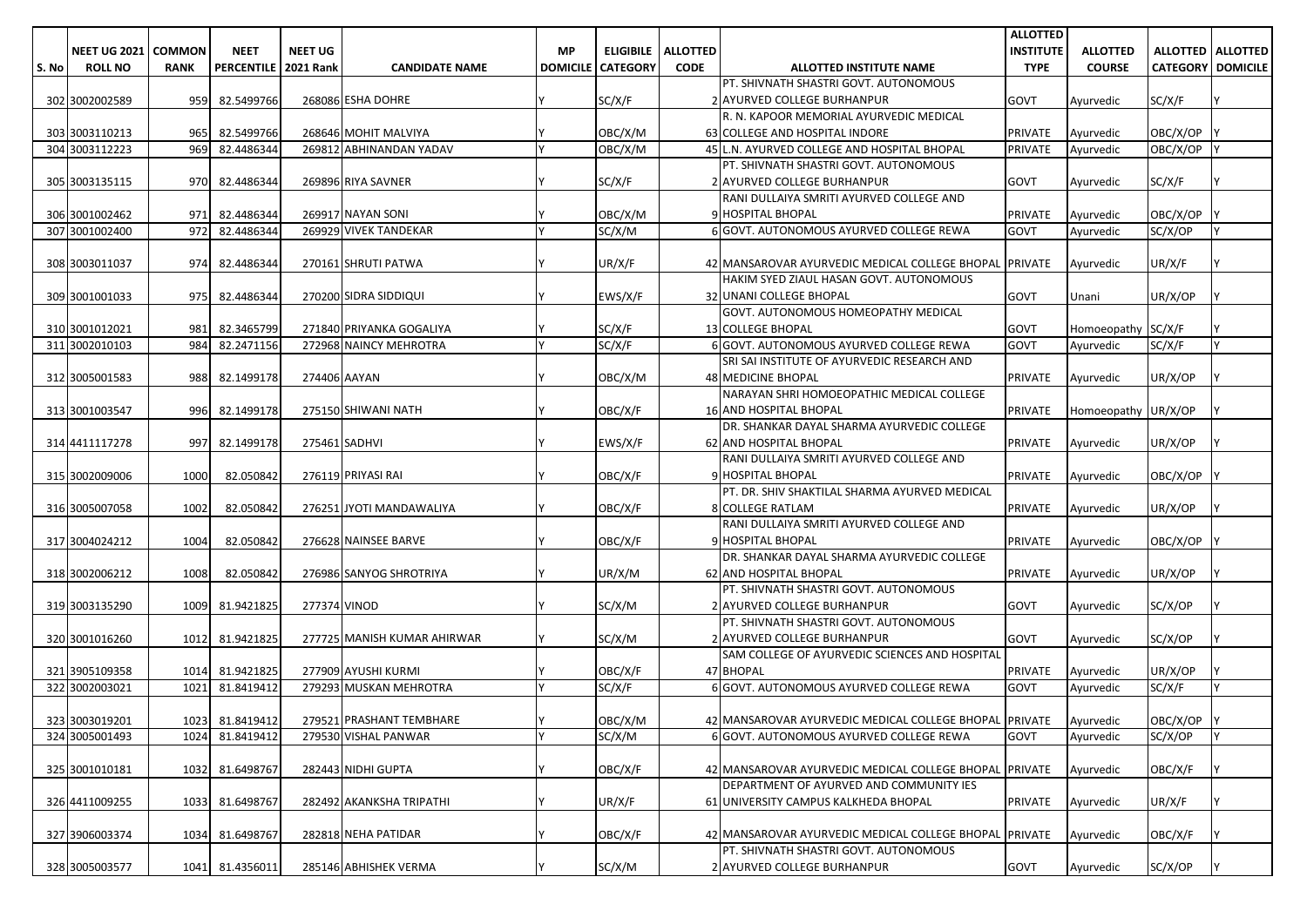|       |                       |               |                   |                  |                            |                 |                  |                 |                                                                                                         | <b>ALLOTTED</b>  |                     |                          |  |
|-------|-----------------------|---------------|-------------------|------------------|----------------------------|-----------------|------------------|-----------------|---------------------------------------------------------------------------------------------------------|------------------|---------------------|--------------------------|--|
|       | <b>NEET UG 2021  </b> | <b>COMMON</b> | <b>NEET</b>       | <b>NEET UG</b>   |                            | МP              | <b>ELIGIBILE</b> | <b>ALLOTTED</b> |                                                                                                         | <b>INSTITUTE</b> | <b>ALLOTTED</b>     | ALLOTTED   ALLOTTED      |  |
| S. No | <b>ROLL NO</b>        | <b>RANK</b>   | <b>PERCENTILE</b> | <b>2021 Rank</b> | <b>CANDIDATE NAME</b>      | <b>DOMICILE</b> | <b>CATEGORY</b>  | <b>CODE</b>     | ALLOTTED INSTITUTE NAME                                                                                 | <b>TYPE</b>      | <b>COURSE</b>       | <b>CATEGORY DOMICILE</b> |  |
|       |                       |               |                   |                  |                            |                 |                  |                 | PT. DR. SHIV SHAKTILAL SHARMA AYURVED MEDICAL                                                           |                  |                     |                          |  |
|       | 329 3005011037        |               | 1043 81.4356011   |                  | 285825 SHEEFA MANSURI      |                 | OBC/X/F          |                 | 8 COLLEGE RATLAM                                                                                        | <b>PRIVATE</b>   | Ayurvedic           | OBC/X/F                  |  |
|       |                       |               |                   |                  | 286700 BALRAM ZALAYA       |                 |                  |                 | R. N. KAPOOR MEMORIAL AYURVEDIC MEDICAL                                                                 |                  | Avurvedic           |                          |  |
|       | 330 3005002071        |               | 1046 81.3361368   |                  |                            |                 | OBC/X/M          |                 | 63 COLLEGE AND HOSPITAL INDORE<br>RANI DULLAIYA SMRITI AYURVED COLLEGE AND                              | <b>PRIVATE</b>   |                     | OBC/X/OP                 |  |
|       | 331 3003018022        |               | 1048 81.3361368   |                  | 287014 SUBHAM JOSHI        |                 | EWS/X/M          |                 | 9 HOSPITAL BHOPAL                                                                                       | PRIVATE          | Ayurvedic           | EWS/X/OP                 |  |
|       |                       |               |                   |                  |                            |                 |                  |                 | PT. DR. SHIV SHAKTILAL SHARMA AYURVED MEDICAL                                                           |                  |                     |                          |  |
|       | 332 3002017266        | 1049          | 81.3361368        |                  | 287327 KIRAN SAKHWAR       |                 | SC/X/F           |                 | <b>8 COLLEGE RATLAM</b>                                                                                 | <b>PRIVATE</b>   | Ayurvedic           | SC/X/F                   |  |
|       |                       |               |                   |                  |                            |                 |                  |                 | NARAYAN SHRI HOMOEOPATHIC MEDICAL COLLEGE                                                               |                  |                     |                          |  |
|       | 333 3001003644        | 1052          | 81.2308445        |                  | 288430 RISHABH RAGHUWANSHI |                 | UR/X/M           |                 | <b>16 AND HOSPITAL BHOPAL</b>                                                                           | <b>PRIVATE</b>   | Homoeopathy UR/X/OP |                          |  |
|       |                       |               |                   |                  |                            |                 |                  |                 |                                                                                                         |                  |                     |                          |  |
|       |                       |               |                   |                  |                            |                 |                  |                 | POORNAYU AYURVED CHIKITSALAYA EVAM                                                                      |                  |                     |                          |  |
|       | 334 3002001497        | 1053          | 81.2308445        |                  | 288940 MAHIMA JAIN         |                 | UR/X/F           |                 | 58 ANUSANDHAN VIDYAPEETH GIRLS COLLEGE JABALPUR PRIVATE                                                 |                  | Ayurvedic           | UR/X/OP                  |  |
|       |                       |               |                   |                  |                            |                 |                  |                 |                                                                                                         |                  |                     |                          |  |
|       |                       |               |                   |                  |                            |                 |                  |                 | POORNAYU AYURVED CHIKITSALAYA EVAM                                                                      |                  |                     |                          |  |
|       | 335 3003108016        |               | 1059 81.2308445   |                  | 289267 SHELLY MUNDRA       |                 | EWS/X/F          |                 | 58 ANUSANDHAN VIDYAPEETH GIRLS COLLEGE JABALPUR PRIVATE                                                 |                  | Ayurvedic           | UR/X/OP                  |  |
|       |                       |               |                   |                  |                            |                 |                  |                 |                                                                                                         |                  |                     |                          |  |
|       | 336 3003111196        | 1070          | 81.125099         |                  | 291116 AYUSHI NAYAK        |                 | UR/X/F           |                 | 42 MANSAROVAR AYURVEDIC MEDICAL COLLEGE BHOPAL PRIVATE                                                  |                  | Ayurvedic           | UR/X/F                   |  |
|       |                       |               |                   |                  |                            |                 |                  |                 |                                                                                                         |                  |                     |                          |  |
|       | 337 3006003403        |               | 1075 81.0217494   |                  | 291871 STUTI BAJPAI        |                 | UR/X/F           |                 | 42 MANSAROVAR AYURVEDIC MEDICAL COLLEGE BHOPAL PRIVATE<br>PT. DR. SHIV SHAKTILAL SHARMA AYURVED MEDICAL |                  | Ayurvedic           | UR/X/F                   |  |
|       | 338 3003004510        | 1081          | 80.9096578        |                  | 293201 AKSHAT KASERA       |                 | OBC/X/M          |                 | <b>8 COLLEGE RATLAM</b>                                                                                 | <b>PRIVATE</b>   | Avurvedic           | OBC/X/OP                 |  |
|       |                       |               |                   |                  |                            |                 |                  |                 | GOVT. AUTONOMOUS HOMEOPATHY MEDICAL                                                                     |                  |                     |                          |  |
|       | 339 3003110121        | 1082          | 80.9096578        |                  | 293232 NEERAJ PARMAR       |                 | SC/X/M           |                 | <b>13 COLLEGE BHOPAL</b>                                                                                | <b>GOVT</b>      | Homoeopathy SC/X/OP |                          |  |
|       |                       |               |                   |                  |                            |                 |                  |                 |                                                                                                         |                  |                     |                          |  |
|       | 340 3001003415        | 1084          | 80.9096578        |                  | 293629 PRASHANT KUSHWAHA   |                 | OBC/X/M          |                 | 42 MANSAROVAR AYURVEDIC MEDICAL COLLEGE BHOPAL PRIVATE                                                  |                  | Ayurvedic           | OBC/X/OP                 |  |
|       |                       |               |                   |                  |                            |                 |                  |                 | ANUSHREE HOMOEOPATHIC MEDICAL COLLEGE                                                                   |                  |                     |                          |  |
|       | 341 3004023123        | 1086          | 80.9096578        |                  | 293736 IQRA ANSARI         |                 | OBC/X/F          |                 | 24 JABALPUR                                                                                             | <b>PRIVATE</b>   | Homoeopathy UR/X/OP |                          |  |
|       |                       |               |                   |                  |                            |                 |                  |                 | GOVT. AUTONOMOUS HOMEOPATHY MEDICAL                                                                     |                  |                     |                          |  |
|       | 342 3003009259        | 1089          | 80.9096578        |                  | 294208 SAWAN SOORYAWANSHI  |                 | SC/X/M           |                 | <b>13 COLLEGE BHOPAL</b>                                                                                | <b>GOVT</b>      | Homoeopathy SC/X/OP |                          |  |
|       |                       |               |                   |                  |                            |                 |                  |                 | R. N. KAPOOR MEMORIAL AYURVEDIC MEDICAL                                                                 |                  |                     |                          |  |
|       | 343 3003008129        | 1091          | 80.8120067        |                  | 294914 TANYA JAISWAL       |                 | OBC/X/F          |                 | 63 COLLEGE AND HOSPITAL INDORE                                                                          | <b>PRIVATE</b>   | Ayurvedic           | OBC/X/F                  |  |
|       |                       |               |                   |                  |                            |                 |                  |                 |                                                                                                         |                  |                     |                          |  |
|       | 344 3004001383        | 1096          | 80.8120067        |                  | 295445 SANSKAR JAIN        |                 | EWS/X/M          |                 | 42 MANSAROVAR AYURVEDIC MEDICAL COLLEGE BHOPAL PRIVATE<br>GOVT. AUTONOMOUS HOMEOPATHY MEDICAL           |                  | Ayurvedic           | EWS/X/OP                 |  |
|       | 345 3004024249        |               | 1098 80.8120067   |                  | 295478 AAYUSHI AVIDRA      |                 | SC/X/F           |                 | 13 COLLEGE BHOPAL                                                                                       | <b>GOVT</b>      | Homoeopathy SC/X/F  |                          |  |
|       |                       |               |                   |                  |                            |                 |                  |                 |                                                                                                         |                  |                     |                          |  |
|       | 346 3001031473        | 1101          | 80.8120067        |                  | 296179 ANJU MEENA          |                 | OBC/X/F          |                 | 42 MANSAROVAR AYURVEDIC MEDICAL COLLEGE BHOPAL PRIVATE                                                  |                  | Ayurvedic           | OBC/X/F                  |  |
|       |                       |               |                   |                  |                            |                 |                  |                 | SAM COLLEGE OF AYURVEDIC SCIENCES AND HOSPITAL                                                          |                  |                     |                          |  |
|       | 347 3001008393        |               | 1104 80.7086571   |                  | 296614 ABHISHEK SINGH      |                 | EWS/X/M          |                 | 47 BHOPAL                                                                                               | PRIVATE          | Ayurvedic           | UR/X/OP                  |  |
|       |                       |               |                   |                  |                            |                 |                  |                 |                                                                                                         |                  |                     |                          |  |
|       | 348 3003032189        | 1109          | 80.7086571        |                  | 296895 ARVIND YADAV        |                 | OBC/X/M          |                 | 42 MANSAROVAR AYURVEDIC MEDICAL COLLEGE BHOPAL PRIVATE                                                  |                  | Avurvedic           | OBC/X/OP                 |  |
|       |                       |               |                   |                  |                            |                 |                  |                 |                                                                                                         |                  |                     |                          |  |
|       |                       |               |                   |                  |                            |                 |                  |                 | POORNAYU AYURVED CHIKITSALAYA EVAM                                                                      |                  |                     |                          |  |
|       | 349 3004004149        |               | 1110 80.7086571   |                  | 296953 RAKHI TIWARI        |                 | UR/X/F           |                 | 58 ANUSANDHAN VIDYAPEETH GIRLS COLLEGE JABALPUR PRIVATE                                                 |                  | Ayurvedic           | UR/X/OP                  |  |
|       |                       |               |                   |                  |                            |                 |                  |                 | RKDF HOMOEOPATHIC MEDICAL COLLEGE HOSPITAL                                                              |                  |                     |                          |  |
|       | 350 3004030509        | 1111          | 80.7086571        | 297053 NIKITA    |                            |                 | OBC/X/F          |                 | 21 AND RESEARCH CENTER BHOPAL                                                                           | <b>PRIVATE</b>   | Homoeopathy         | UR/X/OP                  |  |
|       | 351 3003007200        | 1112          | 80.7086571        |                  | 297064 JAYESH PATIDAR      |                 | OBC/X/M          |                 | 45 L.N. AYURVED COLLEGE AND HOSPITAL BHOPAL                                                             | <b>PRIVATE</b>   | Ayurvedic           | OBC/X/OP Y               |  |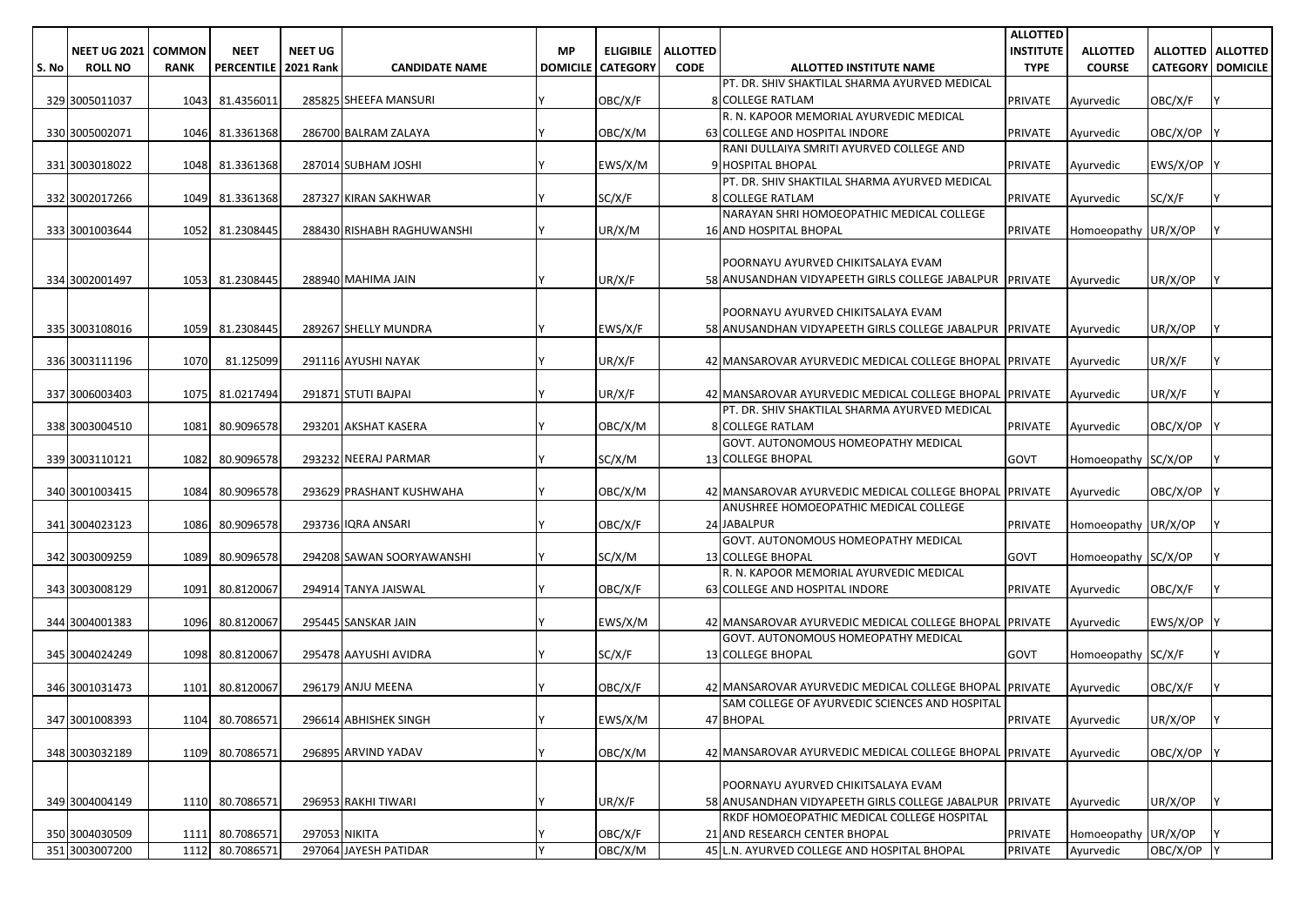|       |                     |               |                             |                |                             |    |                          |                 |                                                         | <b>ALLOTTED</b>  |                             |                          |                     |
|-------|---------------------|---------------|-----------------------------|----------------|-----------------------------|----|--------------------------|-----------------|---------------------------------------------------------|------------------|-----------------------------|--------------------------|---------------------|
|       | <b>NEET UG 2021</b> | <b>COMMON</b> | <b>NEET</b>                 | <b>NEET UG</b> |                             | МP | <b>ELIGIBILE</b>         | <b>ALLOTTED</b> |                                                         | <b>INSTITUTE</b> | <b>ALLOTTED</b>             |                          | ALLOTTED   ALLOTTED |
| S. No | <b>ROLL NO</b>      | <b>RANK</b>   | <b>PERCENTILE 2021 Rank</b> |                | <b>CANDIDATE NAME</b>       |    | <b>DOMICILE CATEGORY</b> | <b>CODE</b>     | ALLOTTED INSTITUTE NAME                                 | <b>TYPE</b>      | <b>COURSE</b>               | <b>CATEGORY DOMICILE</b> |                     |
|       |                     |               |                             |                |                             |    |                          |                 |                                                         |                  |                             |                          |                     |
|       |                     |               |                             |                |                             |    |                          |                 | POORNAYU AYURVED CHIKITSALAYA EVAM                      |                  |                             |                          |                     |
|       | 352 3004009043      | 1120          | 80.608092                   |                | 298100 RUCHI SARVEY         |    | OBC/X/F                  |                 | 58 ANUSANDHAN VIDYAPEETH GIRLS COLLEGE JABALPUR PRIVATE |                  | Avurvedic                   | OBC/X/F                  |                     |
|       |                     |               |                             |                |                             |    |                          |                 |                                                         |                  |                             |                          |                     |
|       | 353 3004009393      | 1121          | 80.608092                   |                | 298218 PURNIMA JHARIYA      |    | SC/X/F                   |                 | 42 MANSAROVAR AYURVEDIC MEDICAL COLLEGE BHOPAL PRIVATE  |                  | Ayurvedic                   | SC/X/F                   |                     |
|       |                     |               |                             |                |                             |    |                          |                 | SRI SAI INSTITUTE OF AYURVEDIC RESEARCH AND             |                  |                             |                          |                     |
|       | 354 3003001165      | 1125          | 80.608092                   |                | 298868 LEVENDRA SINGH TOMAR |    | UR/X/M                   |                 | <b>48 MEDICINE BHOPAL</b>                               | <b>PRIVATE</b>   | Ayurvedic                   | UR/X/OP                  |                     |
|       | 355 3003116283      | 1130          | 80.4969717                  |                | 299741 AMAN CHHALOTRE       |    | OBC/X/M                  |                 | 45 L.N. AYURVED COLLEGE AND HOSPITAL BHOPAL             | <b>PRIVATE</b>   | Avurvedic                   | OBC/X/OP                 |                     |
|       |                     |               |                             |                |                             |    |                          |                 |                                                         |                  |                             |                          |                     |
|       | 356 4411116207      | 1131          | 80.4969717                  |                | 299965 PRACHI SINGH         |    | EWS/X/F                  |                 | 42 MANSAROVAR AYURVEDIC MEDICAL COLLEGE BHOPAL PRIVATE  |                  | Ayurvedic                   | EWS/X/F                  |                     |
|       |                     |               |                             |                |                             |    |                          |                 |                                                         |                  |                             |                          |                     |
|       | 357 3002017081      | 1134          | 80.4969717                  |                | 300503 SHIVANGEE GHURA      |    | UR/X/F                   |                 | 42 MANSAROVAR AYURVEDIC MEDICAL COLLEGE BHOPAL PRIVATE  |                  | Ayurvedic                   | UR/X/F                   |                     |
|       |                     |               |                             |                |                             |    |                          |                 | GOVT. AUTONOMOUS HOMEOPATHY MEDICAL                     |                  |                             |                          |                     |
|       | 358 3002006360      | 1136          | 80.383067                   |                | 301313 NIVEDITA MADHAV      |    | SC/X/F                   |                 | 13 COLLEGE BHOPAL                                       | <b>GOVT</b>      | Homoeopathy SC/X/F          |                          |                     |
|       |                     |               |                             |                |                             |    |                          |                 | SHUBHDEEP AYURVED MEDICAL COLLEGE AND                   |                  |                             |                          |                     |
|       | 359 3111004097      | 1138          | 80.383067                   |                | 301810 MUSKAN RAMANI        |    | UR/X/F                   |                 | <b>37 HOSPITAL INDORE</b>                               | <b>PRIVATE</b>   | Ayurvedic                   | UR/X/F                   |                     |
|       | 360 3111106453      | 1142          | 80.383067                   |                | 302321 ABHISHEK YADAV       |    | OBC/X/M                  |                 | 45 L.N. AYURVED COLLEGE AND HOSPITAL BHOPAL             | <b>PRIVATE</b>   | Ayurvedic                   | OBC/X/OP                 |                     |
|       | 361 3001003321      | 1143          | 80.383067                   |                | 302359 JYOTSNA VISHWAKARMA  |    | OBC/X/F                  |                 | 45 L.N. AYURVED COLLEGE AND HOSPITAL BHOPAL             | <b>PRIVATE</b>   | Ayurvedic                   | OBC/X/F                  |                     |
|       |                     |               |                             |                |                             |    |                          |                 | PT. DR. SHIV SHAKTILAL SHARMA AYURVED MEDICAL           |                  |                             |                          |                     |
|       | 362 3005004204      | 1145          | 80.2803649                  |                | 303032 ANJU PANDYA          |    | EWS/X/F                  |                 | <b>8 COLLEGE RATLAM</b>                                 | <b>PRIVATE</b>   | Ayurvedic                   | EWS/X/F                  |                     |
|       |                     |               |                             |                |                             |    |                          |                 | SHUBHDEEP AYURVED MEDICAL COLLEGE AND                   |                  |                             |                          |                     |
|       | 363 3003108146      | 1147          | 80.2803649                  |                | 303074 VARSHA BAGHEL        |    | SC/X/F                   |                 | 37 HOSPITAL INDORE                                      | <b>PRIVATE</b>   | Ayurvedic                   | SC/X/F                   |                     |
|       |                     |               |                             |                |                             |    |                          |                 | GOVT. AUTONOMOUS HOMEOPATHY MEDICAL                     |                  |                             |                          |                     |
|       | 364 3003124227      | 1156          | 80.2803649                  |                | 304202 JITENDRA MALVIYA     |    | SC/X/M                   |                 | <b>13 COLLEGE BHOPAL</b>                                | <b>GOVT</b>      | Homoeopathy SC/X/OP         |                          |                     |
|       |                     |               |                             |                |                             |    |                          |                 | PT. DR. SHIV SHAKTILAL SHARMA AYURVED MEDICAL           |                  |                             |                          |                     |
|       | 365 3003102436      | 1161          | 80.175785                   |                | 305022 HARSHITA PANCHAL     |    | OBC/X/F                  |                 | <b>8 COLLEGE RATLAM</b>                                 | <b>PRIVATE</b>   | Ayurvedic                   | OBC/X/F                  |                     |
|       |                     |               |                             |                |                             |    |                          |                 | R. N. KAPOOR MEMORIAL AYURVEDIC MEDICAL                 |                  |                             |                          |                     |
|       | 366 3005001804      | 1162          | 80.175785                   |                | 305571 MOHIT JAISWAL        |    | OBC/X/M                  |                 | 63 COLLEGE AND HOSPITAL INDORE                          | <b>PRIVATE</b>   | Ayurvedic                   | OBC/X/OP                 |                     |
|       |                     |               |                             |                |                             |    |                          |                 | SAM COLLEGE OF AYURVEDIC SCIENCES AND HOSPITAL          |                  |                             |                          |                     |
|       | 367 3001010377      | 1166          | 80.0697157                  |                | 306373 HARSH SHRIVASTAVA    |    | UR/X/M                   |                 | 47 BHOPAL                                               | <b>PRIVATE</b>   | Ayurvedic                   | UR/X/OP                  |                     |
|       |                     |               |                             |                |                             |    |                          |                 | SAM COLLEGE OF AYURVEDIC SCIENCES AND HOSPITAL          |                  |                             |                          |                     |
|       | 368 4411001185      | 1170          | 80.0697157                  |                | 307255 AMBUJ PATEL          |    | UR/X/M                   |                 | 47 BHOPAL                                               | <b>PRIVATE</b>   | Ayurvedic                   | UR/X/OP                  |                     |
|       |                     |               |                             |                |                             |    |                          |                 | MANDSAUR INSTITUTE OF AYURVED EDUCATION AND             |                  |                             |                          |                     |
|       | 369 3003013017      | 1171          | 80.0697157                  |                | 307371 RAJESH CHARAN        |    | OBC/X/M                  |                 | 38 RESEARCH MANDSAUR                                    | <b>PRIVATE</b>   | Ayurvedic                   | UR/X/OP                  |                     |
|       |                     |               |                             |                |                             |    |                          |                 | SRI SAI INSTITUTE OF AYURVEDIC RESEARCH AND             |                  |                             |                          |                     |
|       | 370 2001208074      | 1172          | 80.0697157                  | 307434 AYSHA   |                             |    | UR/X/F                   |                 | 48 MEDICINE BHOPAL                                      | <b>PRIVATE</b>   | Ayurvedic                   | UR/X/F                   |                     |
|       |                     |               |                             |                |                             |    |                          |                 | PARASHAR AYURVEDIC MEDICAL COLLEGE AND                  |                  |                             |                          |                     |
|       | 371 3004008029      |               | 1178 79.9635816             |                | 308108 SAKSHI JAIN          |    | UR/X/F                   |                 | <b>46 HOSPITAL BHOPAL</b>                               | <b>PRIVATE</b>   | Ayurvedic                   | UR/X/F                   |                     |
|       |                     |               |                             |                |                             |    |                          |                 | RAM KRISHNA COLLEGE OF HOMOEOPATHY AND                  |                  |                             |                          |                     |
|       | 372 4407018171      |               | 1179 79.9635816             |                | 308493 AVNEESH TIWARI       |    | UR/X/M                   |                 | 43 MEDICAL SCIENCES BHOPAL                              |                  | PRIVATE Homoeopathy UR/X/OP |                          | N                   |
|       |                     |               |                             |                |                             |    |                          |                 | SRI SAI INSTITUTE OF AYURVEDIC RESEARCH AND             |                  |                             |                          |                     |
|       | 373 3001001398      |               | 1181 79.9635816             |                | 308744 GANESH TIWARI        |    | UR/X/M                   |                 | <b>48 MEDICINE BHOPAL</b>                               | <b>PRIVATE</b>   | Ayurvedic                   | UR/X/OP                  |                     |
|       |                     |               |                             |                |                             |    |                          |                 | SAM COLLEGE OF AYURVEDIC SCIENCES AND HOSPITAL          |                  |                             |                          |                     |
|       | 374 3003003169      |               | 1182 79.9635816             |                | 308765 SANGEETA SONDHIYA    |    | OBC/X/F                  |                 | 47 BHOPAL                                               | PRIVATE          | Ayurvedic                   | UR/X/OP                  |                     |
|       |                     |               |                             |                |                             |    |                          |                 | SAM COLLEGE OF AYURVEDIC SCIENCES AND HOSPITAL          |                  |                             |                          |                     |
|       | 375 3905108285      |               | 1183 79.9635816             |                | 308965 ANIRUDDH PATIDAR     |    | OBC/X/M                  |                 | 47 BHOPAL                                               | <b>PRIVATE</b>   | Ayurvedic                   | OBC/X/OP                 |                     |
|       |                     |               |                             |                |                             |    |                          |                 | SRI SAI INSTITUTE OF AYURVEDIC RESEARCH AND             |                  |                             |                          |                     |
|       | 376 3004001065      |               | 1186 79.8421005             |                | 309940 GAGAN PALIWAL        |    | UR/X/M                   |                 | <b>48 MEDICINE BHOPAL</b>                               | <b>PRIVATE</b>   | Ayurvedic                   | UR/X/OP                  |                     |
|       |                     |               |                             |                |                             |    |                          |                 | DR. SHANKAR DAYAL SHARMA AYURVEDIC COLLEGE              |                  |                             |                          |                     |
|       | 377 3001023266      |               | 1188 79.8421005             |                | 310284 AYAN KHAN            |    | UR/X/M                   |                 | 62 AND HOSPITAL BHOPAL                                  | PRIVATE          | Ayurvedic                   | UR/X/OP                  |                     |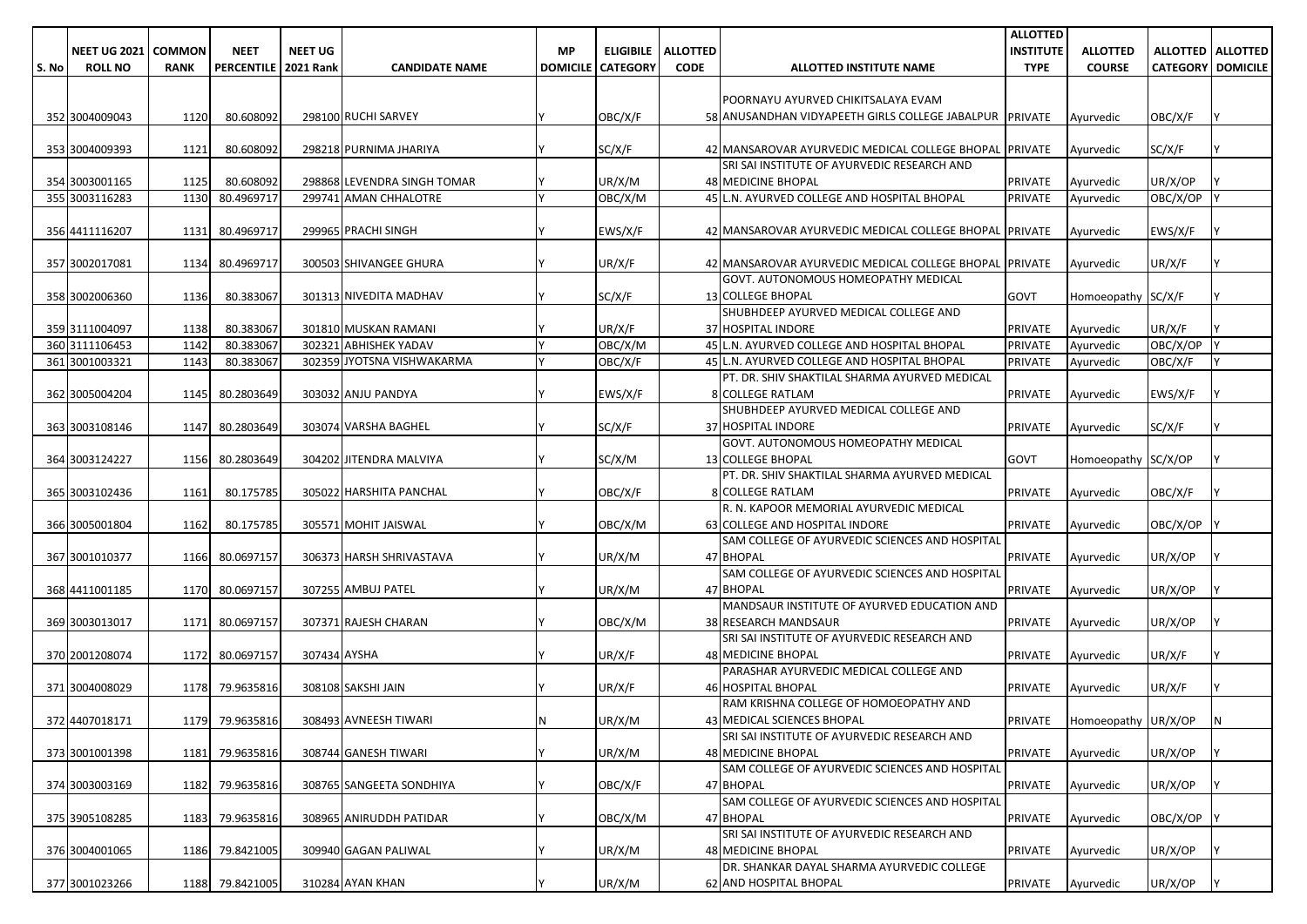|       |                     |               |                        |                |                              |           |                            |                 |                                                                     | <b>ALLOTTED</b>  |                     |                            |                     |
|-------|---------------------|---------------|------------------------|----------------|------------------------------|-----------|----------------------------|-----------------|---------------------------------------------------------------------|------------------|---------------------|----------------------------|---------------------|
|       | <b>NEET UG 2021</b> | <b>COMMON</b> | <b>NEET</b>            | <b>NEET UG</b> |                              | <b>MP</b> | <b>ELIGIBILE</b>           | <b>ALLOTTED</b> |                                                                     | <b>INSTITUTE</b> | <b>ALLOTTED</b>     |                            | ALLOTTED   ALLOTTED |
| S. No | <b>ROLL NO</b>      | <b>RANK</b>   | PERCENTILE   2021 Rank |                | <b>CANDIDATE NAME</b>        |           | <b>DOMICILE   CATEGORY</b> | <b>CODE</b>     | ALLOTTED INSTITUTE NAME                                             | <b>TYPE</b>      | <b>COURSE</b>       | <b>CATEGORY   DOMICILE</b> |                     |
|       |                     |               |                        |                |                              |           |                            |                 | VIJYASHREE AYURVEDIC MEDICAL COLLEGE AND                            |                  |                     |                            |                     |
|       | 378 3004002335      |               | 1192 79.8421005        |                | 310801 SAKSHI KUKREJA        |           | UR/X/F                     |                 | 54 HOSPITAL JABALPUR                                                | PRIVATE          | Ayurvedic           | UR/X/F                     |                     |
|       |                     |               |                        |                |                              |           |                            |                 | R. N. KAPOOR MEMORIAL AYURVEDIC MEDICAL                             |                  |                     |                            |                     |
|       | 379 3003011095      |               | 1196 79.7278072        |                | 311458 JITENDRA SINGH PARMAR |           | OBC/X/M                    |                 | 63 COLLEGE AND HOSPITAL INDORE                                      | PRIVATE          | Ayurvedic           | OBC/X/OP                   |                     |
|       |                     |               |                        |                |                              |           |                            |                 |                                                                     |                  |                     |                            |                     |
|       |                     |               |                        |                |                              |           |                            |                 | SARVEPALLI RADHAKRISHNAN COLLEGE OF AYURVED                         |                  |                     |                            |                     |
|       | 380 3003011194      |               | 1199 79.7278072        |                | 312013 ISHIKA ALCHHA         |           | OBC/X/F                    |                 | 60 HOSPITAL AND RESEARCH CENTRE COLLEGE BHOPAL                      | <b>PRIVATE</b>   | Ayurvedic           | UR/X/OP                    |                     |
|       | 381 3004016224      | 1214          | 79.517676              |                | 315033 ANJALI LODHI          |           | OBC/X/F                    |                 | 45 L.N. AYURVED COLLEGE AND HOSPITAL BHOPAL                         | <b>PRIVATE</b>   | Ayurvedic           | OBC/X/OP                   |                     |
|       |                     |               |                        |                |                              |           |                            |                 | RANI DULLAIYA SMRITI AYURVED COLLEGE AND                            |                  |                     |                            |                     |
|       | 382 3001014296      | 1224          | 79.4085631             | 316649 RICHA   |                              |           | SC/X/F                     |                 | 9 HOSPITAL BHOPAL                                                   | <b>PRIVATE</b>   | Ayurvedic           | SC/X/F                     |                     |
|       |                     |               |                        |                |                              |           |                            |                 |                                                                     |                  |                     |                            |                     |
|       | 383 3003112265      |               | 1226 79.4085631        |                | 317226 PANKAJ LOVANSHI       |           | OBC/X/M                    |                 | 42 MANSAROVAR AYURVEDIC MEDICAL COLLEGE BHOPAL PRIVATE              |                  | Ayurvedic           | OBC/X/OP                   |                     |
|       |                     |               |                        |                |                              |           |                            |                 | DEPARTMENT OF AYURVED AND COMMUNITY IES                             |                  |                     |                            |                     |
|       | 384 3003009211      |               | 1229 79.4085631        |                | 317755 HARSHITA RATHORE      |           | SC/X/F                     |                 | 61 UNIVERSITY CAMPUS KALKHEDA BHOPAL                                | PRIVATE          | Ayurvedic           | SC/X/F                     |                     |
|       |                     |               |                        |                |                              |           |                            |                 | PT. DR. SHIV SHAKTILAL SHARMA AYURVED MEDICAL                       |                  |                     |                            |                     |
|       | 385 3003104377      |               | 1245 79.2892837        |                | 319502 PRASHANT GOTHI        |           | OBC/X/M                    |                 | <b>8 COLLEGE RATLAM</b>                                             | <b>PRIVATE</b>   | Ayurvedic           | OBC/X/OP                   |                     |
|       |                     |               |                        |                |                              |           |                            |                 | SRI SAI INSTITUTE OF AYURVEDIC RESEARCH AND                         |                  |                     |                            |                     |
|       | 386 3004009281      |               | 1248 79.1831496        |                | 319868 SWETA DWIVEDI         |           | UR/X/F                     |                 | 48 MEDICINE BHOPAL                                                  | PRIVATE          | Ayurvedic           | UR/X/F                     |                     |
|       |                     |               |                        |                |                              |           |                            |                 | GOVT. AUTONOMOUS HOMEOPATHY MEDICAL                                 |                  |                     |                            |                     |
|       | 387 3003105454      |               | 1249 79.1831496        |                | 320052 RUPAL KACHOULI        |           | SC/X/F                     |                 | 13 COLLEGE BHOPAL                                                   | <b>GOVT</b>      | Homoeopathy SC/X/OP |                            |                     |
|       | 388 3004003020      | 1253          | 79.1831496             |                | 320676 ABHIRUCHI DIGARSE     |           | OBC/X/F                    |                 | 45 L.N. AYURVED COLLEGE AND HOSPITAL BHOPAL                         | <b>PRIVATE</b>   | Ayurvedic           | OBC/X/OP                   |                     |
|       |                     |               |                        |                |                              |           |                            |                 | SRI SAI INSTITUTE OF AYURVEDIC RESEARCH AND                         |                  |                     |                            |                     |
|       | 389 3003101215      |               | 1255 79.1831496        |                | 320838 HITAKSHI SAXENA       |           | UR/X/F                     |                 | <b>48 MEDICINE BHOPAL</b>                                           | <b>PRIVATE</b>   | Avurvedic           | UR/X/F                     |                     |
|       |                     |               |                        |                |                              |           |                            |                 | DEPARTMENT OF AYURVED AND COMMUNITY IES                             |                  |                     |                            |                     |
|       | 390 3107010111      | 1257          | 79.1831496             |                | 320917 RAJ CHOUDHARY         |           | OBC/X/M                    |                 | 61 UNIVERSITY CAMPUS KALKHEDA BHOPAL                                | PRIVATE          | Ayurvedic           | OBC/X/OP                   |                     |
|       | 391 3001007511      |               | 1260 79.0748786        |                | 322101 SIDRA SULTAN          |           | UR/X/F                     |                 | NARAYAN SHRI HOMOEOPATHIC MEDICAL COLLEGE<br>16 AND HOSPITAL BHOPAL | <b>PRIVATE</b>   |                     |                            |                     |
|       |                     |               |                        |                |                              |           |                            |                 |                                                                     |                  | Homoeopathy UR/X/F  |                            |                     |
|       | 392 3001029341      |               | 1263 78.9648592        |                | 323197 VAISHALI              |           | OBC/X/F                    |                 | 42 MANSAROVAR AYURVEDIC MEDICAL COLLEGE BHOPAL PRIVATE              |                  | Ayurvedic           | OBC/X/F                    |                     |
|       |                     |               |                        |                |                              |           |                            |                 | GOVT. AUTONOMOUS HOMEOPATHY MEDICAL                                 |                  |                     |                            |                     |
|       | 393 3001017025      |               | 1264 78.9648592        |                | 323198 SHRUTI PAHADE         |           | SC/X/F                     |                 | 13 COLLEGE BHOPAL                                                   | <b>GOVT</b>      | Homoeopathy SC/X/OP |                            |                     |
|       |                     |               |                        |                |                              |           |                            |                 | DEPARTMENT OF AYURVED AND COMMUNITY IES                             |                  |                     |                            |                     |
|       | 394 3001012129      |               | 1265 78.9648592        |                | 323271 MUSKAN KHAN           |           | OBC/X/F                    |                 | 61 UNIVERSITY CAMPUS KALKHEDA BHOPAL                                | PRIVATE          | Ayurvedic           | OBC/X/F                    |                     |
|       |                     |               |                        |                |                              |           |                            |                 | DR. SHANKAR DAYAL SHARMA AYURVEDIC COLLEGE                          |                  |                     |                            |                     |
|       | 395 3003013027      |               | 1268 78.9648592        |                | 323403 HIMANSHU GURJAR       |           | OBC/X/M                    |                 | 62 AND HOSPITAL BHOPAL                                              | <b>PRIVATE</b>   | Ayurvedic           | UR/X/OP                    |                     |
|       |                     |               |                        |                |                              |           |                            |                 | PT. DR. SHIV SHAKTILAL SHARMA AYURVED MEDICAL                       |                  |                     |                            |                     |
|       | 396 3003009028      |               | 1271 78.9648592        |                | 323933 POOJA SOLANKI         |           | OBC/X/F                    |                 | <b>8 COLLEGE RATLAM</b>                                             | <b>PRIVATE</b>   | Ayurvedic           | OBC/X/F                    |                     |
|       |                     |               |                        |                |                              |           |                            |                 | RANI DULLAIYA SMRITI HOMOEOPATHY MEDICAL                            |                  |                     |                            |                     |
|       | 397 3001014445      |               | 1287 78.7354956        |                | 326913 MANAL SARFARAZ KHAN   |           | EWS/X/F                    |                 | 52 COLLEGE AND HOSPITAL BHOPAL                                      | <b>PRIVATE</b>   | Homoeopathy UR/X/OP |                            |                     |
|       |                     |               |                        |                |                              |           |                            |                 | DEPARTMENT OF AYURVED AND COMMUNITY JES                             |                  |                     |                            |                     |
|       | 398 2001001434      |               | 1289 78.7354956        |                | 327076 NISHTHA TIWARI        |           | UR/X/F                     |                 | 61 UNIVERSITY CAMPUS KALKHEDA BHOPAL                                | <b>PRIVATE</b>   | Ayurvedic           | UR/X/F                     |                     |
|       |                     |               |                        |                |                              |           |                            |                 | VIJYASHREE AYURVEDIC MEDICAL COLLEGE AND                            |                  |                     |                            |                     |
|       | 399 3004010308      |               | 1293 78.7354956        |                | 327496 SAKSHI JAIN           |           | UR/X/F                     |                 | 54 HOSPITAL JABALPUR                                                | PRIVATE          | Ayurvedic           | UR/X/F                     |                     |
|       |                     |               |                        |                |                              |           |                            |                 | SHUBHDEEP AYURVED MEDICAL COLLEGE AND                               |                  |                     |                            |                     |
|       | 400 3111021022      | 1301          | 78.626318              |                | 328673 KETAN ARSE            |           | SC/X/M                     |                 | 37 HOSPITAL INDORE                                                  | PRIVATE          | Ayurvedic           | SC/X/OP                    |                     |
|       |                     |               |                        |                |                              |           |                            |                 | GOVT. AUTONOMOUS HOMEOPATHY MEDICAL                                 |                  |                     |                            |                     |
|       | 401 3003122196      | 1302          | 78.626318              |                | 328745 DINESH CHOUHAN        |           | SC/X/M                     |                 | 13 COLLEGE BHOPAL                                                   | <b>GOVT</b>      | Homoeopathy SC/X/OP |                            |                     |
|       |                     |               |                        |                |                              |           |                            |                 | DEPARTMENT OF AYURVED AND COMMUNITY IES                             |                  |                     |                            |                     |
|       | 402 3004009056      | 1306          | 78.626318              |                | 329194 SUSHMA GUPTA          |           | UR/X/F                     |                 | 61 UNIVERSITY CAMPUS KALKHEDA BHOPAL                                | PRIVATE          | Ayurvedic           | UR/X/F                     | Y                   |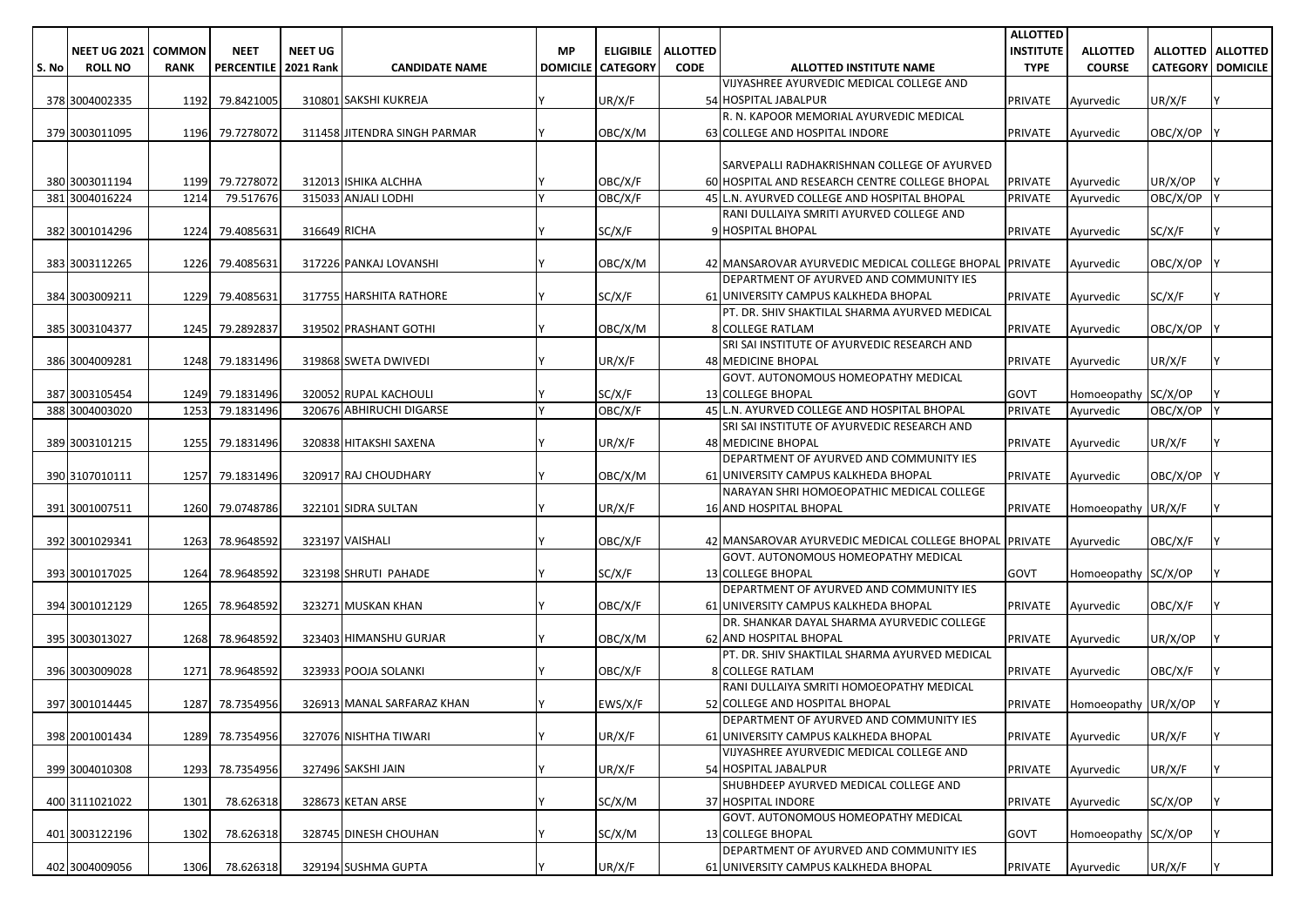|       |                     |               |                        |                |                                 |           |                            |                 |                                                                                                         | <b>ALLOTTED</b>  |                     |                            |                     |
|-------|---------------------|---------------|------------------------|----------------|---------------------------------|-----------|----------------------------|-----------------|---------------------------------------------------------------------------------------------------------|------------------|---------------------|----------------------------|---------------------|
|       | <b>NEET UG 2021</b> | <b>COMMON</b> | <b>NEET</b>            | <b>NEET UG</b> |                                 | <b>MP</b> | <b>ELIGIBILE</b>           | <b>ALLOTTED</b> |                                                                                                         | <b>INSTITUTE</b> | <b>ALLOTTED</b>     |                            | ALLOTTED   ALLOTTED |
| S. No | <b>ROLL NO</b>      | <b>RANK</b>   | PERCENTILE   2021 Rank |                | <b>CANDIDATE NAME</b>           |           | <b>DOMICILE   CATEGORY</b> | <b>CODE</b>     | ALLOTTED INSTITUTE NAME                                                                                 | <b>TYPE</b>      | <b>COURSE</b>       | <b>CATEGORY   DOMICILE</b> |                     |
|       | 403 3001031315      |               | 1316 78.5144207        |                | 330734 NEHA THAKRE              |           | OBC/X/F                    |                 | 42 MANSAROVAR AYURVEDIC MEDICAL COLLEGE BHOPAL PRIVATE                                                  |                  | Ayurvedic           | OBC/X/OP                   |                     |
|       |                     |               |                        |                |                                 |           |                            |                 | MANDSAUR INSTITUTE OF AYURVED EDUCATION AND                                                             |                  |                     |                            |                     |
|       | 404 3005002237      | 1321          | 78.5144207             |                | 331024 YASHRAJ CHAWDA           |           | UR/X/M                     |                 | 38 RESEARCH MANDSAUR                                                                                    | <b>PRIVATE</b>   | Ayurvedic           | UR/X/OP                    |                     |
|       |                     |               |                        |                |                                 |           |                            |                 | RANI DULLAIYA SMRITI AYURVED COLLEGE AND                                                                |                  |                     |                            |                     |
|       | 405 3002010276      |               | 1326 78.4029119        |                | 332293 CHELSI SHARMA            |           | EWS/X/F                    |                 | 9 HOSPITAL BHOPAL                                                                                       | <b>PRIVATE</b>   | Ayurvedic           | EWS/X/OP                   |                     |
|       |                     |               |                        |                |                                 |           |                            |                 |                                                                                                         |                  |                     |                            |                     |
|       | 406 4405007384      |               | 1328 78.4029119        |                | 332353 PRIYA DARSHANI           |           | SC/X/F                     |                 | 42 MANSAROVAR AYURVEDIC MEDICAL COLLEGE BHOPAL PRIVATE                                                  |                  | Ayurvedic           | SC/X/F                     |                     |
|       |                     |               |                        |                |                                 |           |                            |                 |                                                                                                         |                  |                     |                            |                     |
|       | 407 3001015122      | 1332          | 78.2906261             |                | 333534 MONIKA DANGI             |           | OBC/X/F                    |                 | 42 MANSAROVAR AYURVEDIC MEDICAL COLLEGE BHOPAL PRIVATE<br>PT. DR. SHIV SHAKTILAL SHARMA AYURVED MEDICAL |                  | Ayurvedic           | OBC/X/OP                   |                     |
|       | 408 3003003047      | 1334          | 78.2906261             |                | 333571 AASTHA PATHAK            |           | UR/X/F                     |                 | <b>8 COLLEGE RATLAM</b>                                                                                 | <b>PRIVATE</b>   | Ayurvedic           | UR/X/F                     |                     |
|       |                     |               |                        |                |                                 |           |                            |                 | SAM COLLEGE OF AYURVEDIC SCIENCES AND HOSPITAL                                                          |                  |                     |                            |                     |
|       | 409 3004011315      |               | 1338 78.2906261        |                | 333898 SHUBHI BHARADWAJ         |           | UR/X/F                     |                 | 47 BHOPAL                                                                                               | <b>PRIVATE</b>   | Ayurvedic           | UR/X/F                     |                     |
|       |                     |               |                        |                |                                 |           |                            |                 | PT. DR. SHIV SHAKTILAL SHARMA AYURVED MEDICAL                                                           |                  |                     |                            |                     |
|       | 410 3003126048      | 1342          | 78.1654539             |                | 335257 ANISHA DAHARE            |           | OBC/X/F                    |                 | <b>8 COLLEGE RATLAM</b>                                                                                 | <b>PRIVATE</b>   | Ayurvedic           | OBC/X/F                    |                     |
|       |                     |               |                        |                |                                 |           |                            |                 | PARASHAR AYURVEDIC MEDICAL COLLEGE AND                                                                  |                  |                     |                            |                     |
|       | 411 3003102444      | 1343          | 78.1654539             |                | 335263 CHANDRAPAL SINGH SOLANKI |           | UR/X/M                     |                 | <b>46 HOSPITAL BHOPAL</b>                                                                               | <b>PRIVATE</b>   | Avurvedic           | UR/X/OP                    |                     |
|       |                     |               |                        |                |                                 |           |                            |                 | DEPARTMENT OF AYURVED AND COMMUNITY IES                                                                 |                  |                     |                            |                     |
|       | 412 3005001413      | 1344          | 78.1654539             |                | 335318 PANKAJ BHATI             |           | OBC/X/M                    |                 | 61 UNIVERSITY CAMPUS KALKHEDA BHOPAL                                                                    | <b>PRIVATE</b>   | Ayurvedic           | OBC/X/OP                   |                     |
|       |                     |               |                        |                |                                 |           |                            |                 | DEPARTMENT OF AYURVED AND COMMUNITY IES                                                                 |                  |                     |                            |                     |
|       | 413 3003133432      |               | 1352 78.1654539        |                | 336853 SHIVAM PATIDAR           |           | OBC/X/M                    |                 | 61 UNIVERSITY CAMPUS KALKHEDA BHOPAL                                                                    | <b>PRIVATE</b>   | Avurvedic           | OBC/X/OP                   |                     |
|       |                     |               |                        |                |                                 |           |                            |                 | HAKIM SYED ZIAUL HASAN GOVT. AUTONOMOUS                                                                 |                  |                     |                            |                     |
|       | 414 3003115073      | 1357          | 78.0577657             |                | 337440 AAFREEN                  |           | OBC/X/F                    |                 | 32 UNANI COLLEGE BHOPAL                                                                                 | <b>GOVT</b>      | Unani               | UR/X/OP                    |                     |
|       |                     |               |                        |                |                                 |           |                            |                 | SRI SAI INSTITUTE OF AYURVEDIC RESEARCH AND                                                             |                  |                     |                            |                     |
|       | 415 3905014016      | 1362          | 78.0577657             |                | 337918 RAGHAV BHAWSAR           |           | OBC/X/M                    |                 | <b>48 MEDICINE BHOPAL</b>                                                                               | <b>PRIVATE</b>   | Ayurvedic           | UR/X/OP                    |                     |
|       | 416 3003013010      | 1367          | 78.0577657             |                | 338542 PRATISHTHA SISODIYA      |           | SC/X/F                     |                 | 42 MANSAROVAR AYURVEDIC MEDICAL COLLEGE BHOPAL PRIVATE                                                  |                  | Ayurvedic           | SC/X/F                     |                     |
|       |                     |               |                        |                |                                 |           |                            |                 |                                                                                                         |                  |                     |                            |                     |
|       |                     |               |                        |                |                                 |           |                            |                 | SARVEPALLI RADHAKRISHNAN COLLEGE OF AYURVED                                                             |                  |                     |                            |                     |
|       | 417 3001010041      |               | 1368 77.9490414        |                | 338877 ANJANI PATERIYA          |           | UR/X/F                     |                 | 60 HOSPITAL AND RESEARCH CENTRE COLLEGE BHOPAL                                                          | <b>PRIVATE</b>   | Ayurvedic           | UR/X/F                     |                     |
|       |                     |               |                        |                |                                 |           |                            |                 | PT. DR. SHIV SHAKTILAL SHARMA AYURVED MEDICAL                                                           |                  |                     |                            |                     |
|       | 418 3006002260      |               | 1369 77.9490414        |                | 338880 SHALINI SHUKLA           |           | UR/X/F                     |                 | 8 COLLEGE RATLAM                                                                                        | <b>PRIVATE</b>   | Ayurvedic           | UR/X/F                     |                     |
|       |                     |               |                        |                |                                 |           |                            |                 | HAHNEMANN HOMOEOPATHIC MEDICAL COLLEGE                                                                  |                  |                     |                            |                     |
|       | 419 3001021272      |               | 1376 77.9490414        |                | 339698 GANESH PATEL             |           | OBC/X/M                    |                 | <b>14 AND HOSPITAL BHOPAL</b>                                                                           | <b>PRIVATE</b>   | Homoeopathy UR/X/OP |                            |                     |
|       |                     |               |                        |                |                                 |           |                            |                 |                                                                                                         |                  |                     |                            |                     |
|       | 420 3006003512      |               |                        |                | 340101 SHIVANI MISHRA           |           |                            |                 | SARVEPALLI RADHAKRISHNAN COLLEGE OF AYURVED                                                             |                  |                     |                            |                     |
|       |                     |               | 1378 77.9490414        |                |                                 |           | UR/X/F                     |                 | 60 HOSPITAL AND RESEARCH CENTRE COLLEGE BHOPAL<br>SAM COLLEGE OF AYURVEDIC SCIENCES AND HOSPITAL        | <b>PRIVATE</b>   | Ayurvedic           | UR/X/F                     |                     |
|       | 421 3006002537      |               | 1380 77.9490414        |                | 340143 APOORVA MISHRA           |           | UR/X/F                     |                 | 47 BHOPAL                                                                                               | PRIVATE          | Ayurvedic           | UR/X/F                     |                     |
|       |                     |               |                        |                |                                 |           |                            |                 | DEPARTMENT OF AYURVED AND COMMUNITY IES                                                                 |                  |                     |                            |                     |
|       | 422 3006003316      |               | 1382 77.8335178        |                | 340542 RISHI RAJ TIWARI         |           | EWS/X/M                    |                 | 61 UNIVERSITY CAMPUS KALKHEDA BHOPAL                                                                    | <b>PRIVATE</b>   | Ayurvedic           | EWS/X/OP                   |                     |
|       |                     |               |                        |                |                                 |           |                            |                 |                                                                                                         |                  |                     |                            |                     |
|       | 423 3001031153      |               | 1383 77.8335178        |                | 340841 PAWAN RAWAT              |           | OBC/X/M                    |                 | 42 MANSAROVAR AYURVEDIC MEDICAL COLLEGE BHOPAL PRIVATE                                                  |                  | Ayurvedic           | OBC/X/OP                   |                     |
|       |                     |               |                        |                |                                 |           |                            |                 | HAHNEMANN HOMOEOPATHIC MEDICAL COLLEGE                                                                  |                  |                     |                            |                     |
|       | 424 3001003720      |               | 1385 77.8335178        |                | 341225 VISHAKHA PRAJAPATI       |           | OBC/X/F                    |                 | 14 AND HOSPITAL BHOPAL                                                                                  | <b>PRIVATE</b>   | Homoeopathy UR/X/OP |                            |                     |
|       |                     |               |                        |                |                                 |           |                            |                 | PT. DR. SHIV SHAKTILAL SHARMA AYURVED MEDICAL                                                           |                  |                     |                            |                     |
|       | 425 3004012251      |               | 1388 77.8335178        |                | 341780 DEEPALI JAIN             |           | EWS/X/F                    |                 | <b>8 COLLEGE RATLAM</b>                                                                                 | <b>PRIVATE</b>   | Ayurvedic           | EWS/X/F                    |                     |
|       |                     |               |                        |                |                                 |           |                            |                 |                                                                                                         |                  |                     |                            |                     |
|       | 426 3003104323      |               | 1389 77.8335178        |                | 341855 PRATIBHA PATIDAR         |           | OBC/X/F                    |                 | 42 MANSAROVAR AYURVEDIC MEDICAL COLLEGE BHOPAL PRIVATE                                                  |                  | Ayurvedic           | OBC/X/OP Y                 |                     |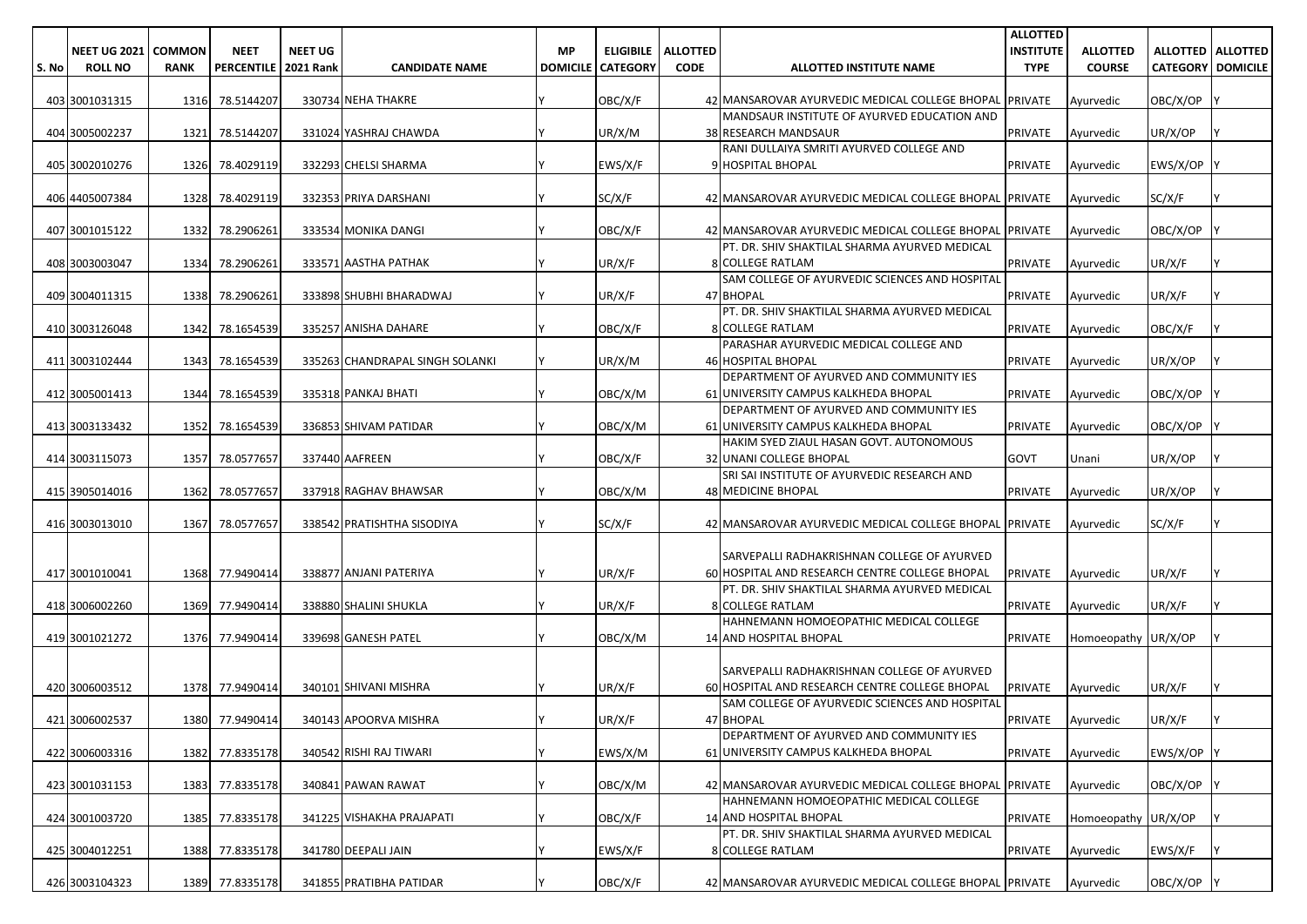|       |                     |               |                   |                  |                              |                 |                  |                 |                                                         | <b>ALLOTTED</b>  |                     |                          |                     |
|-------|---------------------|---------------|-------------------|------------------|------------------------------|-----------------|------------------|-----------------|---------------------------------------------------------|------------------|---------------------|--------------------------|---------------------|
|       | <b>NEET UG 2021</b> | <b>COMMON</b> | <b>NEET</b>       | <b>NEET UG</b>   |                              | <b>MP</b>       | <b>ELIGIBILE</b> | <b>ALLOTTED</b> |                                                         | <b>INSTITUTE</b> | <b>ALLOTTED</b>     |                          | ALLOTTED   ALLOTTED |
| S. No | <b>ROLL NO</b>      | <b>RANK</b>   | <b>PERCENTILE</b> | <b>2021 Rank</b> | <b>CANDIDATE NAME</b>        | <b>DOMICILE</b> | <b>CATEGORY</b>  | <b>CODE</b>     | ALLOTTED INSTITUTE NAME                                 | <b>TYPE</b>      | <b>COURSE</b>       | <b>CATEGORY DOMICILE</b> |                     |
|       |                     |               |                   |                  |                              |                 |                  |                 | VIJYASHREE AYURVEDIC MEDICAL COLLEGE AND                |                  |                     |                          |                     |
|       | 427 3004012370      |               | 1390 77.8335178   |                  | 342080 BHARTI                |                 | EWS/X/F          |                 | 54 HOSPITAL JABALPUR                                    | PRIVATE          | Ayurvedic           | UR/X/OP                  |                     |
|       |                     |               |                   |                  |                              |                 |                  |                 | PT. DR. SHIV SHAKTILAL SHARMA AYURVED MEDICAL           |                  |                     |                          |                     |
|       | 428 3003111056      |               | 1396 77.7176056   |                  | 342756 RAMANI PANCHAL        |                 | OBC/X/F          |                 | <b>8 COLLEGE RATLAM</b>                                 | <b>PRIVATE</b>   | Ayurvedic           | OBC/X/F                  |                     |
|       |                     |               |                   |                  |                              |                 |                  |                 | PT. DR. SHIV SHAKTILAL SHARMA AYURVED MEDICAL           |                  |                     |                          |                     |
|       | 429 3003117101      |               | 1399 77.7176056   |                  | 342906 DIVYA RATHORE         |                 | OBC/X/F          |                 | <b>8 COLLEGE RATLAM</b>                                 | <b>PRIVATE</b>   | Ayurvedic           | OBC/X/F                  |                     |
|       |                     |               |                   |                  |                              |                 |                  |                 |                                                         |                  |                     |                          |                     |
|       | 430 3003002284      |               | 1400 77.7176056   |                  | 343024 SHIVAM PATEL          |                 | OBC/X/M          |                 | 42 MANSAROVAR AYURVEDIC MEDICAL COLLEGE BHOPAL PRIVATE  |                  | Ayurvedic           | OBC/X/OP                 |                     |
|       |                     |               |                   |                  |                              |                 |                  |                 | PARASHAR AYURVEDIC MEDICAL COLLEGE AND                  |                  |                     |                          |                     |
|       | 431 3005003267      | 1401          | 77.7176056        |                  | 343089 DIKSHA PRAJAPATI      |                 | OBC/X/F          |                 | <b>46 HOSPITAL BHOPAL</b>                               | <b>PRIVATE</b>   | Ayurvedic           | UR/X/OP                  |                     |
|       |                     |               |                   |                  |                              |                 |                  |                 | RAM KRISHNA COLLEGE OF AYURVEDA AND MEDICAL             |                  |                     |                          |                     |
|       | 432 3001020140      |               | 1403 77.7176056   |                  | 343098 ISHA MATEKAR          |                 | OBC/X/F          |                 | <b>64 SCIENCES BHOPAL</b>                               | <b>PRIVATE</b>   | Ayurvedic           | UR/X/OP                  |                     |
|       |                     |               |                   |                  |                              |                 |                  |                 | DEPARTMENT OF AYURVED AND COMMUNITY IES                 |                  |                     |                          |                     |
|       | 433 3004011415      |               | 1405 77.7176056   |                  | 343413 PRACHI RAI            |                 | OBC/X/F          |                 | 61 UNIVERSITY CAMPUS KALKHEDA BHOPAL                    | <b>PRIVATE</b>   | Ayurvedic           | OBC/X/F                  |                     |
|       |                     |               |                   |                  |                              |                 |                  |                 | R. N. KAPOOR MEMORIAL HOMEOPATHIC HOSPITAL              |                  |                     |                          |                     |
|       | 434 3003114035      |               | 1408 77.7176056   |                  | 343951 HARENDRA PRATAP SINGH |                 | OBC/X/M          |                 | 56 AND MEDICAL COLLEGE INDORE                           | <b>PRIVATE</b>   | Homoeopathy UR/X/OP |                          |                     |
|       |                     |               |                   |                  |                              |                 |                  |                 | RANI DULLAIYA SMRITI AYURVED COLLEGE AND                |                  |                     |                          |                     |
|       | 435 3005006320      | 1409          | 77.5971606        |                  | 344134 SUMIT CHOUHAN         |                 | SC/X/M           |                 | 9 HOSPITAL BHOPAL                                       | <b>PRIVATE</b>   | Ayurvedic           | SC/X/OP                  |                     |
|       |                     |               |                   |                  |                              |                 |                  |                 |                                                         |                  |                     |                          |                     |
|       |                     |               |                   |                  |                              |                 |                  |                 | POORNAYU AYURVED CHIKITSALAYA EVAM                      |                  |                     |                          |                     |
|       | 436 3004026294      |               | 1410 77.5971606   |                  | 344173 PRIYA SINGOUR         |                 | OBC/X/F          |                 | 58 ANUSANDHAN VIDYAPEETH GIRLS COLLEGE JABALPUR PRIVATE |                  | Ayurvedic           | OBC/X/F                  |                     |
|       |                     |               |                   |                  |                              |                 |                  |                 | DR. SHANKAR DAYAL SHARMA AYURVEDIC COLLEGE              |                  |                     |                          |                     |
|       | 437 3004006352      | 1411          | 77.5971606        |                  | 344182 SHREYANS JAIN         |                 | UR/X/M           |                 | <b>62 AND HOSPITAL BHOPAL</b>                           | <b>PRIVATE</b>   | Ayurvedic           | UR/X/OP                  |                     |
|       |                     |               |                   |                  |                              |                 |                  |                 | NARAYAN SHRI HOMOEOPATHIC MEDICAL COLLEGE               |                  |                     |                          |                     |
|       | 438 3001029544      |               | 1413 77.5971606   |                  | 344199 ABDUL AHAD KHAN       |                 | UR/X/M           |                 | <b>16 AND HOSPITAL BHOPAL</b>                           | <b>PRIVATE</b>   | Homoeopathy UR/X/OP |                          |                     |
|       |                     |               |                   |                  |                              |                 |                  |                 | R. N. KAPOOR MEMORIAL AYURVEDIC MEDICAL                 |                  |                     |                          |                     |
|       | 439 3003001251      |               | 1414 77.5971606   |                  | 344380 DHARA UPADHYAY        |                 | SC/X/F           |                 | 63 COLLEGE AND HOSPITAL INDORE                          | <b>PRIVATE</b>   | Ayurvedic           | SC/X/F                   |                     |
|       | 440 3003103447      | 1416          | 77.5971606        |                  | 344633 RISHABH NAGAR         |                 | OBC/X/M          |                 | 66 SCHOOL OF AYURVEDA AND SIDDHA SEHORE                 | <b>PRIVATE</b>   | Ayurvedic           | UR/X/OP                  |                     |
|       |                     |               |                   |                  |                              |                 |                  |                 | SRI SAI INSTITUTE OF AYURVEDIC RESEARCH AND             |                  |                     |                          |                     |
|       | 441 3001014104      | 1417          | 77.5971606        |                  | 344944 ANIKET SINGH RAJAWAT  |                 | UR/X/M           |                 | <b>48 MEDICINE BHOPAL</b>                               | <b>PRIVATE</b>   | Ayurvedic           | UR/X/OP                  |                     |
|       |                     |               |                   |                  |                              |                 |                  |                 | SAM COLLEGE OF AYURVEDIC SCIENCES AND HOSPITAL          |                  |                     |                          |                     |
|       | 442 3003139027      |               | 1430 77.3795177   |                  | 349127 ARUSHI PATLE          |                 | OBC/X/F          |                 | 47 BHOPAL                                               | <b>PRIVATE</b>   | Ayurvedic           | OBC/X/F                  |                     |
|       | 443 3003111247      | 1431          | 77.2667786        |                  | 349411 RANJANA MALVIYA       | Iν              | SC/X/F           |                 | 45 L.N. AYURVED COLLEGE AND HOSPITAL BHOPAL             | <b>PRIVATE</b>   | Ayurvedic           | SC/X/F                   | Υ                   |
|       |                     |               |                   |                  |                              |                 |                  |                 | DEPARTMENT OF AYURVED AND COMMUNITY IES                 |                  |                     |                          |                     |
|       | 444 3001001423      | 1435          | 77.2667786        |                  | 349687 SOMYA DUBEY           |                 | EWS/X/F          |                 | 61 UNIVERSITY CAMPUS KALKHEDA BHOPAL                    | <b>PRIVATE</b>   | Ayurvedic           | EWS/X/F                  |                     |
|       |                     |               |                   |                  |                              |                 |                  |                 | DEPARTMENT OF AYURVED AND COMMUNITY IES                 |                  |                     |                          |                     |
|       | 445 3002001106      |               | 1436 77.2667786   |                  | 349873 AVNEESH YADAV         |                 | OBC/X/M          |                 | 61 UNIVERSITY CAMPUS KALKHEDA BHOPAL                    | <b>PRIVATE</b>   | Ayurvedic           | OBC/X/OP                 |                     |
|       |                     |               |                   |                  |                              |                 |                  |                 | SRI SAI INSTITUTE OF AYURVEDIC RESEARCH AND             |                  |                     |                          |                     |
|       | 446 1703009037      | 1437          | 77.2667786        |                  | 350051 SHRUTI JAIN           |                 | UR/X/F           |                 | 48 MEDICINE BHOPAL                                      | <b>PRIVATE</b>   | Ayurvedic           | UR/X/F                   |                     |
|       |                     |               |                   |                  |                              |                 |                  |                 | PT. DR. SHIV SHAKTILAL SHARMA AYURVED MEDICAL           |                  |                     |                          |                     |
|       | 447 3005002344      |               | 1442 77.2667786   |                  | 350835 TANISHKA MARU         | I٧              | UR/X/F           |                 | 8 COLLEGE RATLAM                                        | <b>PRIVATE</b>   | Ayurvedic           | UR/X/F                   | Y                   |
|       |                     |               |                   |                  |                              |                 |                  |                 | MANDSAUR INSTITUTE OF AYURVED EDUCATION AND             |                  |                     |                          |                     |
|       | 448 3005003082      |               | 1444 77.1519025   |                  | 351127 GURLEEN KAUR MAKKAD   |                 | EWS/X/F          |                 | 38 RESEARCH MANDSAUR                                    | <b>PRIVATE</b>   | Ayurvedic           | UR/X/OP                  |                     |
|       |                     |               |                   |                  |                              |                 |                  |                 | DISTRICT HOMEOPATHIC MEDICAL COLLEGE AND                |                  |                     |                          |                     |
|       | 449 3005003333      |               | 1445 77.1519025   |                  | 351277 FARHAN ANSARI         |                 | OBC/X/M          |                 | 19 HOSPITAL RATLAM                                      | <b>PRIVATE</b>   | Homoeopathy UR/X/OP |                          |                     |
|       |                     |               |                   |                  |                              |                 |                  |                 | DR. SHANKAR DAYAL SHARMA AYURVEDIC COLLEGE              |                  |                     |                          |                     |
|       | 450 3001008356      |               | 1447 77.1519025   |                  | 351445 SATISH RATHORE        |                 | OBC/X/M          |                 | 62 AND HOSPITAL BHOPAL                                  | <b>PRIVATE</b>   | Ayurvedic           | OBC/X/OP                 |                     |
|       |                     |               |                   |                  |                              |                 |                  |                 | PARASHAR AYURVEDIC MEDICAL COLLEGE AND                  |                  |                     |                          |                     |
|       | 451 3003013211      |               | 1448 77.1519025   |                  | 351550 TARISHI TIWARI        |                 | UR/X/F           |                 | 46 HOSPITAL BHOPAL                                      | PRIVATE          | Ayurvedic           | UR/X/F                   |                     |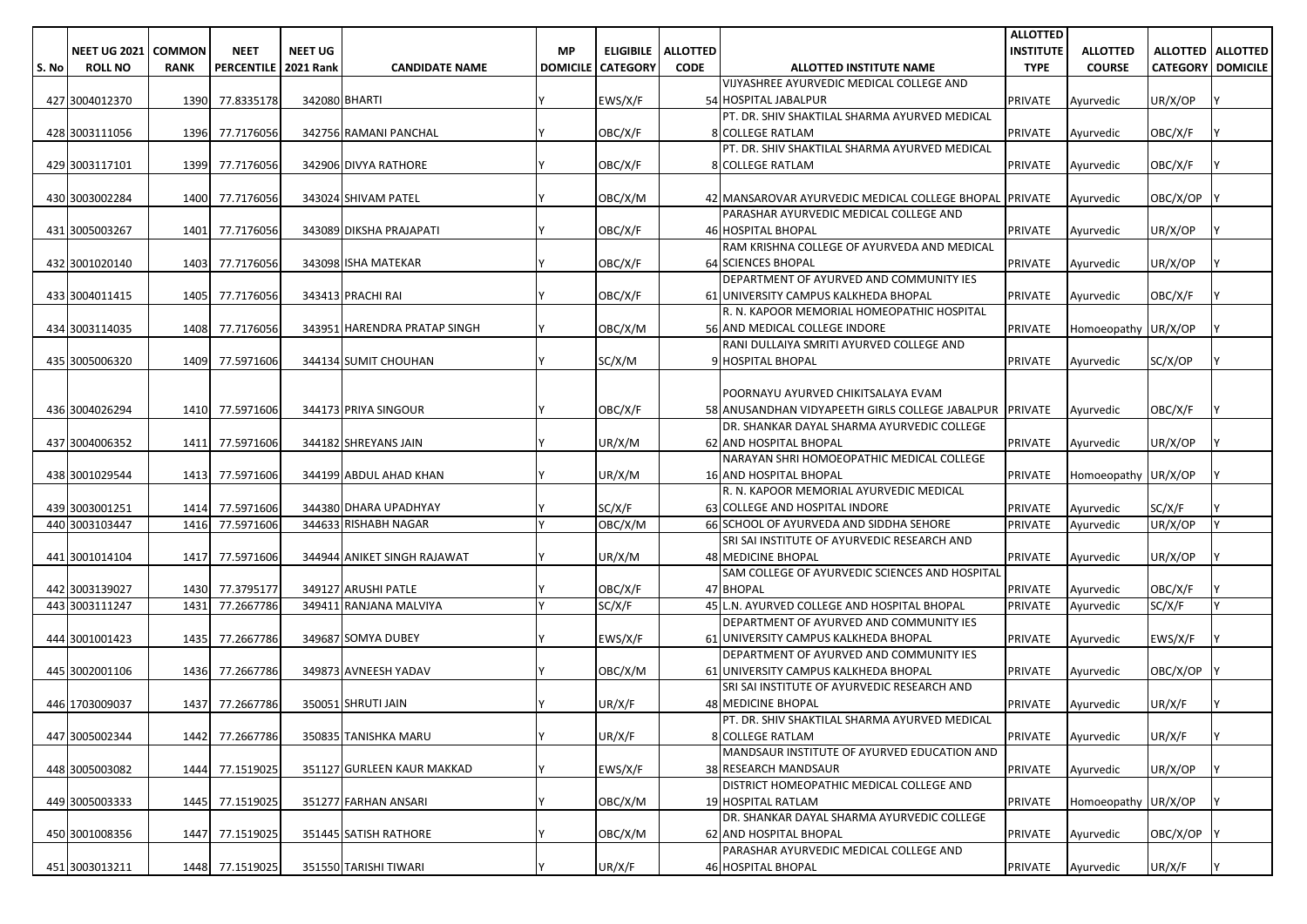|       |                     |               |                   |                  |                                   |                 |                  |                 |                                                                                            | <b>ALLOTTED</b>  |                     |                          |                     |
|-------|---------------------|---------------|-------------------|------------------|-----------------------------------|-----------------|------------------|-----------------|--------------------------------------------------------------------------------------------|------------------|---------------------|--------------------------|---------------------|
|       | <b>NEET UG 2021</b> | <b>COMMON</b> | <b>NEET</b>       | <b>NEET UG</b>   |                                   | <b>MP</b>       | <b>ELIGIBILE</b> | <b>ALLOTTED</b> |                                                                                            | <b>INSTITUTE</b> | <b>ALLOTTED</b>     |                          | ALLOTTED   ALLOTTED |
| S. No | <b>ROLL NO</b>      | <b>RANK</b>   | <b>PERCENTILE</b> | <b>2021 Rank</b> | <b>CANDIDATE NAME</b>             | <b>DOMICILE</b> | <b>CATEGORY</b>  | <b>CODE</b>     | ALLOTTED INSTITUTE NAME                                                                    | <b>TYPE</b>      | <b>COURSE</b>       | <b>CATEGORY DOMICILE</b> |                     |
|       |                     |               |                   |                  |                                   |                 |                  |                 | MANDSAUR INSTITUTE OF AYURVED EDUCATION AND                                                |                  |                     |                          |                     |
|       | 452 3005001755      |               | 1450 77.1519025   |                  | 351845 PRADEEP NAGOR              |                 | SC/X/M           |                 | 38 RESEARCH MANDSAUR                                                                       | <b>PRIVATE</b>   | Ayurvedic           | UR/X/OP                  |                     |
|       |                     |               |                   |                  |                                   |                 |                  |                 | SAM COLLEGE OF AYURVEDIC SCIENCES AND HOSPITAL                                             |                  |                     |                          |                     |
|       | 453 3004009357      |               | 1455 77.0266656   |                  | 352938 LOKANSH VERMA              |                 | OBC/X/M          |                 | 47 BHOPAL                                                                                  | <b>PRIVATE</b>   | Ayurvedic           | OBC/X/OP                 |                     |
|       |                     |               |                   |                  | 353662 ABHISHEK                   |                 | SC/X/M           |                 | DEPARTMENT OF AYURVED AND COMMUNITY IES<br>61 UNIVERSITY CAMPUS KALKHEDA BHOPAL            |                  |                     | SC/X/OP                  |                     |
|       | 454 3002007264      | 1462          | 77.0266656        |                  |                                   |                 |                  |                 | SRI SAI INSTITUTE OF AYURVEDIC RESEARCH AND                                                | <b>PRIVATE</b>   | Ayurvedic           |                          |                     |
|       | 455 3001002120      | 1463          | 77.0266656        |                  | 353674 AMAN SAHU                  |                 | OBC/X/M          |                 | <b>48 MEDICINE BHOPAL</b>                                                                  | <b>PRIVATE</b>   | Ayurvedic           | UR/X/OP                  |                     |
|       |                     |               |                   |                  |                                   |                 |                  |                 | RANI DULLAIYA SMRITI AYURVED COLLEGE AND                                                   |                  |                     |                          |                     |
|       | 456 3004029183      | 1465          | 77.0266656        |                  | 354145 AANCHAL MESHRAM            |                 | SC/X/F           |                 | 9 HOSPITAL BHOPAL                                                                          | <b>PRIVATE</b>   | Ayurvedic           | SC/X/F                   |                     |
|       |                     |               |                   |                  |                                   |                 |                  |                 |                                                                                            |                  |                     |                          |                     |
|       | 457 3001003679      |               | 1467 77.0266656   |                  | 354262 PRACHI SOMKUNWAR           |                 | SC/X/F           |                 | 42 MANSAROVAR AYURVEDIC MEDICAL COLLEGE BHOPAL PRIVATE                                     |                  | Ayurvedic           | SC/X/F                   |                     |
|       |                     |               |                   |                  |                                   |                 |                  |                 | PT. DR. SHIV SHAKTILAL SHARMA AYURVED MEDICAL                                              |                  |                     |                          |                     |
|       | 458 3005007010      | 1469          | 77.0266656        |                  | 354295 TULSI VISHWAKARMA          |                 | OBC/X/F          |                 | <b>8 COLLEGE RATLAM</b>                                                                    | <b>PRIVATE</b>   | Ayurvedic           | OBC/X/OP                 |                     |
|       |                     |               |                   |                  |                                   |                 |                  |                 | SRI SAI INSTITUTE OF AYURVEDIC RESEARCH AND                                                |                  |                     |                          |                     |
|       | 459 3003001548      | 1477          | 76.9129552        |                  | 355272 MANAV PATIDAR              |                 | OBC/X/M          |                 | <b>48 MEDICINE BHOPAL</b>                                                                  | <b>PRIVATE</b>   | Ayurvedic           | OBC/X/OP                 |                     |
|       | 460 3003025199      | 1479          | 76.9129552        |                  | 355411 AMISHA RATHORE             |                 | OBC/X/F          |                 | MANDSAUR INSTITUTE OF AYURVED EDUCATION AND                                                | <b>PRIVATE</b>   |                     |                          |                     |
|       |                     |               |                   |                  |                                   |                 |                  |                 | <b>38 RESEARCH MANDSAUR</b><br>DR. SHANKAR DAYAL SHARMA AYURVEDIC COLLEGE                  |                  | Ayurvedic           | UR/X/OP                  |                     |
|       | 461 3003117231      | 1481          | 76.9129552        |                  | 355449 SHATAKSHI PANCHOLI         |                 | UR/X/F           |                 | <b>62 AND HOSPITAL BHOPAL</b>                                                              | <b>PRIVATE</b>   | Ayurvedic           | UR/X/F                   |                     |
|       |                     |               |                   |                  |                                   |                 |                  |                 | R. N. KAPOOR MEMORIAL AYURVEDIC MEDICAL                                                    |                  |                     |                          |                     |
|       | 462 3003005254      | 1485          | 76.7949061        |                  | 356784 SHIVANI SHARMA             |                 | UR/X/F           |                 | 63 COLLEGE AND HOSPITAL INDORE                                                             | PRIVATE          | Ayurvedic           | UR/X/F                   |                     |
|       |                     |               |                   |                  |                                   |                 |                  |                 | NARAYAN SHRI HOMOEOPATHIC MEDICAL COLLEGE                                                  |                  |                     |                          |                     |
|       | 463 3002002239      | 1492          | 76.7949061        |                  | 357490 SONALI BABU                |                 | SC/X/F           |                 | <b>16 AND HOSPITAL BHOPAL</b>                                                              | <b>PRIVATE</b>   | Homoeopathy UR/X/OP |                          |                     |
|       |                     |               |                   |                  |                                   |                 |                  |                 | SRI SAI INSTITUTE OF AYURVEDIC RESEARCH AND                                                |                  |                     |                          |                     |
|       | 464 3002006115      | 1493          | 76.7949061        |                  | 357682 SHIRESTHADITYA SINGH PATEL |                 | OBC/X/M          |                 | <b>48 MEDICINE BHOPAL</b>                                                                  | <b>PRIVATE</b>   | Ayurvedic           | OBC/X/OP                 |                     |
|       |                     |               |                   |                  |                                   |                 |                  |                 |                                                                                            |                  |                     |                          |                     |
|       |                     |               |                   |                  |                                   |                 |                  |                 | SARVEPALLI RADHAKRISHNAN COLLEGE OF AYURVED                                                |                  |                     |                          |                     |
|       | 465 3002002497      | 1501          | 76.6769218        |                  | 358924 VARSHA DANGI               |                 | OBC/X/F          |                 | 60 HOSPITAL AND RESEARCH CENTRE COLLEGE BHOPAL<br>VIJYASHREE AYURVEDIC MEDICAL COLLEGE AND | <b>PRIVATE</b>   | Ayurvedic           | UR/X/OP                  |                     |
|       | 466 3006005252      | 1508          | 76.5614629        |                  | 360416 ANURIMA SHUKLA             |                 | UR/X/F           |                 | 54 HOSPITAL JABALPUR                                                                       | <b>PRIVATE</b>   | Ayurvedic           | UR/X/F                   |                     |
|       |                     |               |                   |                  |                                   |                 |                  |                 | OM AYURVEDIC MEDICAL COLLEGE AND HOSPITAL                                                  |                  |                     |                          |                     |
|       | 467 3003012021      | 1509          | 76.5614629        |                  | 360440 MANISH KARODA              |                 | OBC/X/M          |                 | 55 BETUL                                                                                   | <b>PRIVATE</b>   | Ayurvedic           | UR/X/OP                  |                     |
|       | 468 3002008031      | 1515          | 76.5614629        |                  | 361077 SHIVANI PATHAK             |                 | EWS/X/F          |                 | 45 L.N. AYURVED COLLEGE AND HOSPITAL BHOPAL                                                | <b>PRIVATE</b>   | Ayurvedic           | EWS/X/F                  |                     |
|       |                     |               |                   |                  |                                   |                 |                  |                 | SAM COLLEGE OF AYURVEDIC SCIENCES AND HOSPITAL                                             |                  |                     |                          |                     |
|       | 469 3003104239      |               | 1516 76.5614629   |                  | 361438 SAKSHI BAIRAGI             |                 | OBC/X/F          |                 | 47 BHOPAL                                                                                  | <b>PRIVATE</b>   | Ayurvedic           | OBC/X/F                  |                     |
|       |                     |               |                   |                  |                                   |                 |                  |                 | SAM COLLEGE OF AYURVEDIC SCIENCES AND HOSPITAL                                             |                  |                     |                          |                     |
|       | 470 3003129081      | 1517          | 76.5614629        |                  | 361474 ANAS SHAH                  |                 | OBC/X/M          |                 | 47 BHOPAL                                                                                  | <b>PRIVATE</b>   | Ayurvedic           | OBC/X/OP                 |                     |
|       |                     |               |                   |                  |                                   |                 |                  |                 | DEPARTMENT OF AYURVED AND COMMUNITY IES                                                    |                  |                     |                          |                     |
|       | 471 3107011125      |               | 1520 76.4313693   |                  | 362064 ADITI PADOLE               |                 | OBC/X/F          |                 | 61 UNIVERSITY CAMPUS KALKHEDA BHOPAL                                                       | PRIVATE          | Ayurvedic           | OBC/X/F                  |                     |
|       |                     |               |                   |                  |                                   |                 |                  |                 | SAM COLLEGE OF AYURVEDIC SCIENCES AND HOSPITAL                                             |                  |                     |                          |                     |
|       | 472 3003118020      |               | 1522 76.4313693   |                  | 362593 PRAGYA SARAN               |                 | OBC/X/F          |                 | 47 BHOPAL<br>PARASHAR AYURVEDIC MEDICAL COLLEGE AND                                        | PRIVATE          | Ayurvedic           | OBC/X/F                  |                     |
|       | 473 3003119205      |               | 1527 76.3123489   | 363996 ARUN      |                                   |                 | SC/X/M           |                 | <b>46 HOSPITAL BHOPAL</b>                                                                  | <b>PRIVATE</b>   | Ayurvedic           | UR/X/OP                  |                     |
|       |                     |               |                   |                  |                                   |                 |                  |                 | MANDSAUR INSTITUTE OF AYURVED EDUCATION AND                                                |                  |                     |                          |                     |
|       | 474 3004001480      | 1531          | 76.3123489        |                  | 364233 AKSHAY VISHWAKARMA         |                 | OBC/X/M          |                 | <b>38 RESEARCH MANDSAUR</b>                                                                | PRIVATE          | Ayurvedic           | UR/X/OP                  |                     |
|       |                     |               |                   |                  |                                   |                 |                  |                 | PT. DR. SHIV SHAKTILAL SHARMA AYURVED MEDICAL                                              |                  |                     |                          |                     |
|       | 475 3006004106      |               | 1532 76.3123489   |                  | 364503 ANIL KUMAR YADAV           |                 | OBC/X/M          |                 | 8 COLLEGE RATLAM                                                                           | PRIVATE          | Ayurvedic           | OBC/X/OP                 |                     |
|       | 476 3002004298      |               | 1533 76.3123489   |                  | 364521 ABHISHEK PATHAK            | I۷              | EWS/X/M          |                 | 45 L.N. AYURVED COLLEGE AND HOSPITAL BHOPAL                                                | PRIVATE          | Ayurvedic           | EWS/X/OP Y               |                     |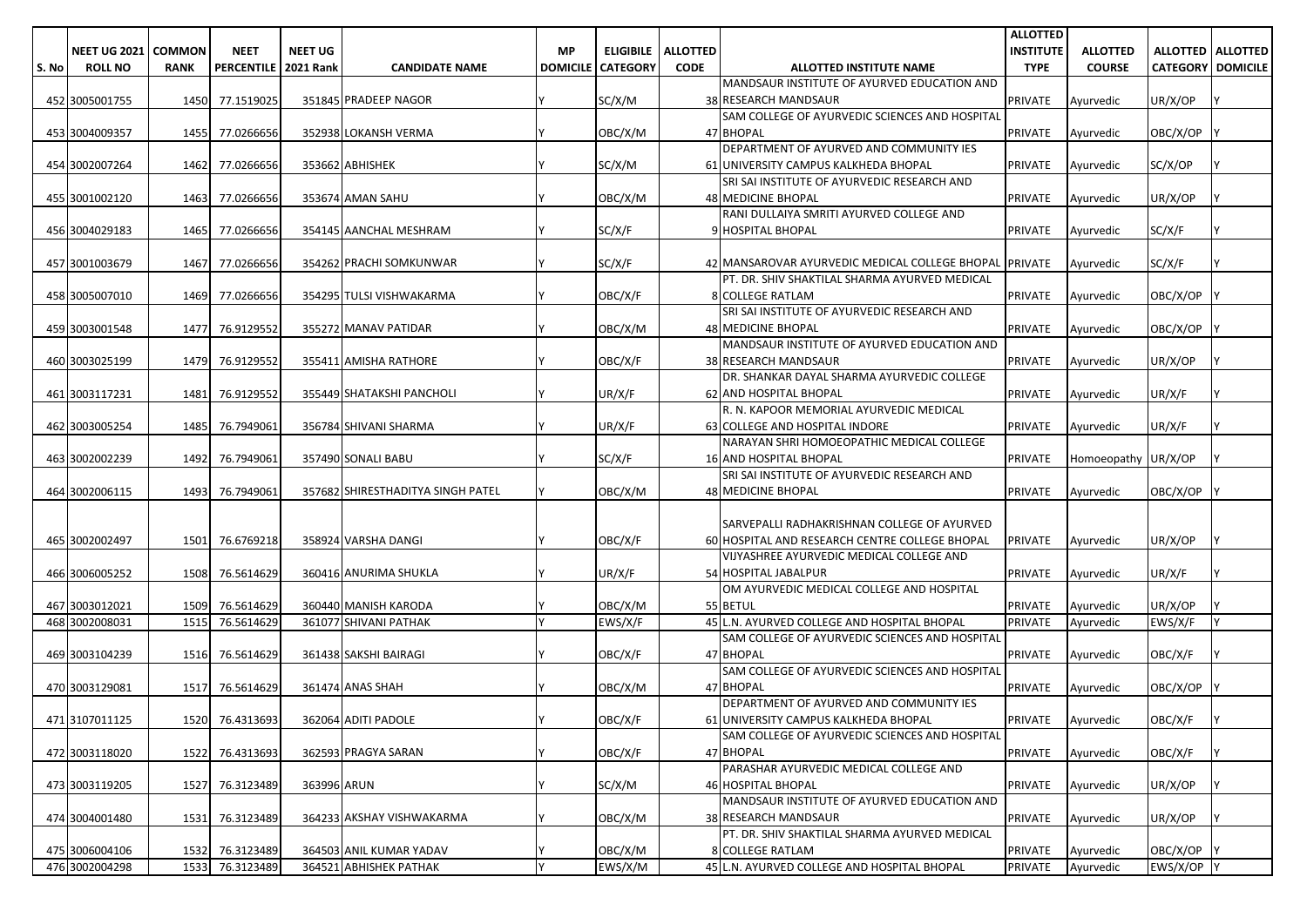|       |                              |             |                   |                  |                          |           |                            |                 |                                                         | <b>ALLOTTED</b>  |                     |                          |                            |
|-------|------------------------------|-------------|-------------------|------------------|--------------------------|-----------|----------------------------|-----------------|---------------------------------------------------------|------------------|---------------------|--------------------------|----------------------------|
|       | <b>NEET UG 2021   COMMON</b> |             | <b>NEET</b>       | <b>NEET UG</b>   |                          | <b>MP</b> | <b>ELIGIBILE</b>           | <b>ALLOTTED</b> |                                                         | <b>INSTITUTE</b> | <b>ALLOTTED</b>     |                          | <b>ALLOTTED   ALLOTTED</b> |
| S. No | <b>ROLL NO</b>               | <b>RANK</b> | <b>PERCENTILE</b> | <b>2021 Rank</b> | <b>CANDIDATE NAME</b>    |           | <b>DOMICILE   CATEGORY</b> | <b>CODE</b>     | ALLOTTED INSTITUTE NAME                                 | <b>TYPE</b>      | <b>COURSE</b>       | <b>CATEGORY DOMICILE</b> |                            |
|       |                              |             |                   |                  |                          |           |                            |                 | SAM COLLEGE OF AYURVEDIC SCIENCES AND HOSPITAL          |                  |                     |                          |                            |
|       | 477 3003101341               |             | 1534 76.3123489   |                  | 364544 SHIVAM SEN        |           | OBC/X/M                    |                 | 47 BHOPAL                                               | <b>PRIVATE</b>   | Ayurvedic           | OBC/X/OP                 |                            |
|       |                              |             |                   |                  |                          |           |                            |                 |                                                         |                  |                     |                          |                            |
|       | 478 3003103024               |             | 1535 76.3123489   |                  | 364947 SHASHANK BHALKE   |           | EWS/X/M                    |                 | 42 MANSAROVAR AYURVEDIC MEDICAL COLLEGE BHOPAL PRIVATE  |                  | Ayurvedic           | EWS/X/OP Y               |                            |
|       |                              |             |                   |                  |                          |           |                            |                 | HAHNEMANN HOMOEOPATHIC MEDICAL COLLEGE                  |                  |                     |                          |                            |
|       | 479 3003103388               |             | 1540 76.1950769   |                  | 366530 NANDINI PATEL     |           | OBC/X/F                    |                 | 14 AND HOSPITAL BHOPAL                                  | <b>PRIVATE</b>   | Homoeopathy UR/X/OP |                          |                            |
|       |                              |             |                   |                  |                          |           |                            |                 | GOVT. AUTONOMOUS ASHTANG AYURVED COLLEGE                |                  |                     |                          |                            |
|       | 480 3003129073               |             | 1541 76.1950769   |                  | 367101 VINAY KAKODIYA    |           | ST/X/M                     |                 | 4 INDORE                                                | GOVT             | Avurvedic           | ST/X/OP                  |                            |
|       |                              |             |                   |                  |                          |           |                            |                 | HAHNEMANN HOMOEOPATHIC MEDICAL COLLEGE                  |                  |                     |                          |                            |
|       | 481 3001014335               |             | 1543 76.1950769   |                  | 367276 SHRISHTI DANGI    |           | OBC/X/F                    |                 | 14 AND HOSPITAL BHOPAL                                  | PRIVATE          | Homoeopathy UR/X/OP |                          |                            |
|       |                              |             |                   |                  |                          |           |                            |                 | R. N. KAPOOR MEMORIAL AYURVEDIC MEDICAL                 |                  |                     |                          |                            |
|       | 482 3003114281               |             | 1545 76.0763803   |                  | 367736 SALONI KHANDEKAR  |           | SC/X/F                     |                 | 63 COLLEGE AND HOSPITAL INDORE                          | PRIVATE          | Ayurvedic           | SC/X/F                   |                            |
|       |                              |             |                   |                  |                          |           |                            |                 | MANDSAUR INSTITUTE OF AYURVED EDUCATION AND             |                  |                     |                          |                            |
|       | 483 3001031191               |             | 1546 76.0763803   |                  | 367773 RITU KURMI        |           | OBC/X/F                    |                 | <b>38 RESEARCH MANDSAUR</b>                             | PRIVATE          | Ayurvedic           | UR/X/OP                  |                            |
|       |                              |             |                   |                  |                          |           |                            |                 | SRI SAI INSTITUTE OF AYURVEDIC RESEARCH AND             |                  |                     |                          |                            |
|       | 484 3001007453               |             | 1548 76.0763803   |                  | 368061 SEJAL PATIDAR     |           | OBC/X/F                    |                 | <b>48 MEDICINE BHOPAL</b>                               | <b>PRIVATE</b>   | Ayurvedic           | OBC/X/F                  |                            |
|       |                              |             |                   |                  |                          |           |                            |                 | R. N. KAPOOR MEMORIAL HOMEOPATHIC HOSPITAL              |                  |                     |                          |                            |
|       | 485 3003001576               |             | 1549 76.0763803   |                  | 368183 MANSHVI KHICHI    |           | UR/X/F                     |                 | 56 AND MEDICAL COLLEGE INDORE                           | PRIVATE          | Homoeopathy UR/X/F  |                          |                            |
|       |                              |             |                   |                  |                          |           |                            |                 | SAM COLLEGE OF AYURVEDIC SCIENCES AND HOSPITAL          |                  |                     |                          |                            |
|       | 486 3001026310               |             | 1555 75.9591083   |                  | 369571 SUMIT GOUR        |           | OBC/X/M                    |                 | 47 BHOPAL                                               | PRIVATE          | Ayurvedic           | OBC/X/OP                 |                            |
|       |                              |             |                   |                  |                          |           |                            |                 | SHUBHDEEP AYURVED MEDICAL COLLEGE AND                   |                  |                     |                          |                            |
|       | 487 3001004117               | 1569        | 75.826554         |                  | 371748 KAVITA AHIRWAR    |           | SC/X/F                     |                 | <b>37 HOSPITAL INDORE</b>                               | PRIVATE          | Ayurvedic           | SC/X/F                   |                            |
|       |                              |             |                   |                  |                          |           |                            |                 | SRI SAI INSTITUTE OF AYURVEDIC RESEARCH AND             |                  |                     |                          |                            |
|       | 488 3001010075               | 1570        | 75.826554         |                  | 371793 SANDHYA PARMAR    |           | OBC/X/F                    |                 | <b>48 MEDICINE BHOPAL</b>                               | PRIVATE          | Ayurvedic           | OBC/X/F                  |                            |
|       |                              |             |                   |                  |                          |           |                            |                 |                                                         |                  |                     |                          |                            |
|       |                              |             |                   |                  |                          |           |                            |                 | POORNAYU AYURVED CHIKITSALAYA EVAM                      |                  |                     |                          |                            |
|       | 489 3005003159               | 1573        | 75.826554         | 372127 JYOTI     |                          |           | OBC/X/F                    |                 | 58 ANUSANDHAN VIDYAPEETH GIRLS COLLEGE JABALPUR PRIVATE |                  | Ayurvedic           | OBC/X/F                  |                            |
|       |                              |             |                   |                  |                          |           |                            |                 | PT. DR. SHIV SHAKTILAL SHARMA AYURVED MEDICAL           |                  |                     |                          |                            |
|       | 490 3003104254               |             | 1580 75.7072746   |                  | 373728 SHIVANGI SHARMA   |           | UR/X/F                     |                 | <b>8 COLLEGE RATLAM</b>                                 | PRIVATE          | Ayurvedic           | UR/X/F                   |                            |
|       |                              |             |                   |                  |                          |           |                            |                 | DR. SHANKAR DAYAL SHARMA AYURVEDIC COLLEGE              |                  |                     |                          |                            |
|       | 491 3003004229               | 1581        | 75.7072746        |                  | 373751 SHRUTI PATIDAR    |           | OBC/X/F                    |                 | <b>62 AND HOSPITAL BHOPAL</b>                           | <b>PRIVATE</b>   | Ayurvedic           | OBC/X/F                  |                            |
|       |                              |             |                   |                  |                          |           |                            |                 | SAM COLLEGE OF AYURVEDIC SCIENCES AND HOSPITAL          |                  |                     |                          |                            |
|       | 492 3003107289               |             | 1582 75.7072746   |                  | 373763 SHWETA CHOUHAN    |           | OBC/X/F                    |                 | 47 BHOPAL<br>DEPARTMENT OF AYURVED AND COMMUNITY IES    | PRIVATE          | Ayurvedic           | OBC/X/OP                 |                            |
|       |                              |             |                   |                  |                          |           |                            |                 | 61 UNIVERSITY CAMPUS KALKHEDA BHOPAL                    |                  |                     |                          |                            |
|       | 493 3003134071               |             | 1584 75.7072746   |                  | 374092 SHAHRUKH MANSOORI |           | OBC/X/M                    |                 | PARASHAR AYURVEDIC MEDICAL COLLEGE AND                  | PRIVATE          | Ayurvedic           | OBC/X/OP                 |                            |
|       | 494 3003107044               |             | 1588 75.7072746   |                  | 374463 HARSH VYAS        |           | UR/X/M                     |                 | <b>46 HOSPITAL BHOPAL</b>                               | PRIVATE          |                     | UR/X/OP                  |                            |
|       |                              |             |                   |                  |                          |           |                            |                 | DEPARTMENT OF AYURVED AND COMMUNITY IES                 |                  | Ayurvedic           |                          |                            |
|       | 495 3006002261               |             | 1589 75.7072746   |                  | 374557 LAL RATAN SINGH   |           | OBC/X/M                    |                 | 61 UNIVERSITY CAMPUS KALKHEDA BHOPAL                    | PRIVATE          | Ayurvedic           | OBC/X/OP                 |                            |
|       |                              |             |                   |                  |                          |           |                            |                 | VIJYASHREE AYURVEDIC MEDICAL COLLEGE AND                |                  |                     |                          |                            |
|       | 496 3002004229               |             | 1590 75.7072746   |                  | 374639 BHOOMIKA YADAV    | I۷        | OBC/X/F                    |                 | 54 HOSPITAL JABALPUR                                    | PRIVATE          | Ayurvedic           | OBC/X/F                  | I٢                         |
|       |                              |             |                   |                  |                          |           |                            |                 | PT. DR. SHIV SHAKTILAL SHARMA AYURVED MEDICAL           |                  |                     |                          |                            |
|       | 497 3005001539               |             | 1593 75.7072746   |                  | 375011 TRILOK SONGARA    |           | OBC/X/M                    |                 | 8 COLLEGE RATLAM                                        | PRIVATE          | Ayurvedic           | OBC/X/OP                 |                            |
|       |                              |             |                   |                  |                          |           |                            |                 | PT. DR. SHIV SHAKTILAL SHARMA AYURVED MEDICAL           |                  |                     |                          |                            |
|       | 498 3003001042               |             | 1597 75.5873476   |                  | 375748 VAIDEHI PAHADIA   |           | EWS/X/F                    |                 | <b>8 COLLEGE RATLAM</b>                                 | PRIVATE          | Ayurvedic           | EWS/X/OP Y               |                            |
|       |                              |             |                   |                  |                          |           |                            |                 | PT. DR. SHIV SHAKTILAL SHARMA AYURVED MEDICAL           |                  |                     |                          |                            |
|       | 499 3003102503               |             | 1600 75.5873476   |                  | 376342 AHMAD ALI         |           | OBC/X/M                    |                 | <b>8 COLLEGE RATLAM</b>                                 | PRIVATE          | Ayurvedic           | OBC/X/OP                 |                            |
|       |                              |             |                   |                  |                          |           |                            |                 | PT. DR. SHIV SHAKTILAL SHARMA AYURVED MEDICAL           |                  |                     |                          |                            |
|       | 500 3003105410               |             | 1606 75.4707879   |                  | 377169 SHVETA PARMAR     |           | OBC/S/F                    |                 | 8 COLLEGE RATLAM                                        | PRIVATE          | Ayurvedic           | OBC/S/OP Y               |                            |
|       |                              |             |                   |                  |                          |           |                            |                 |                                                         |                  |                     |                          |                            |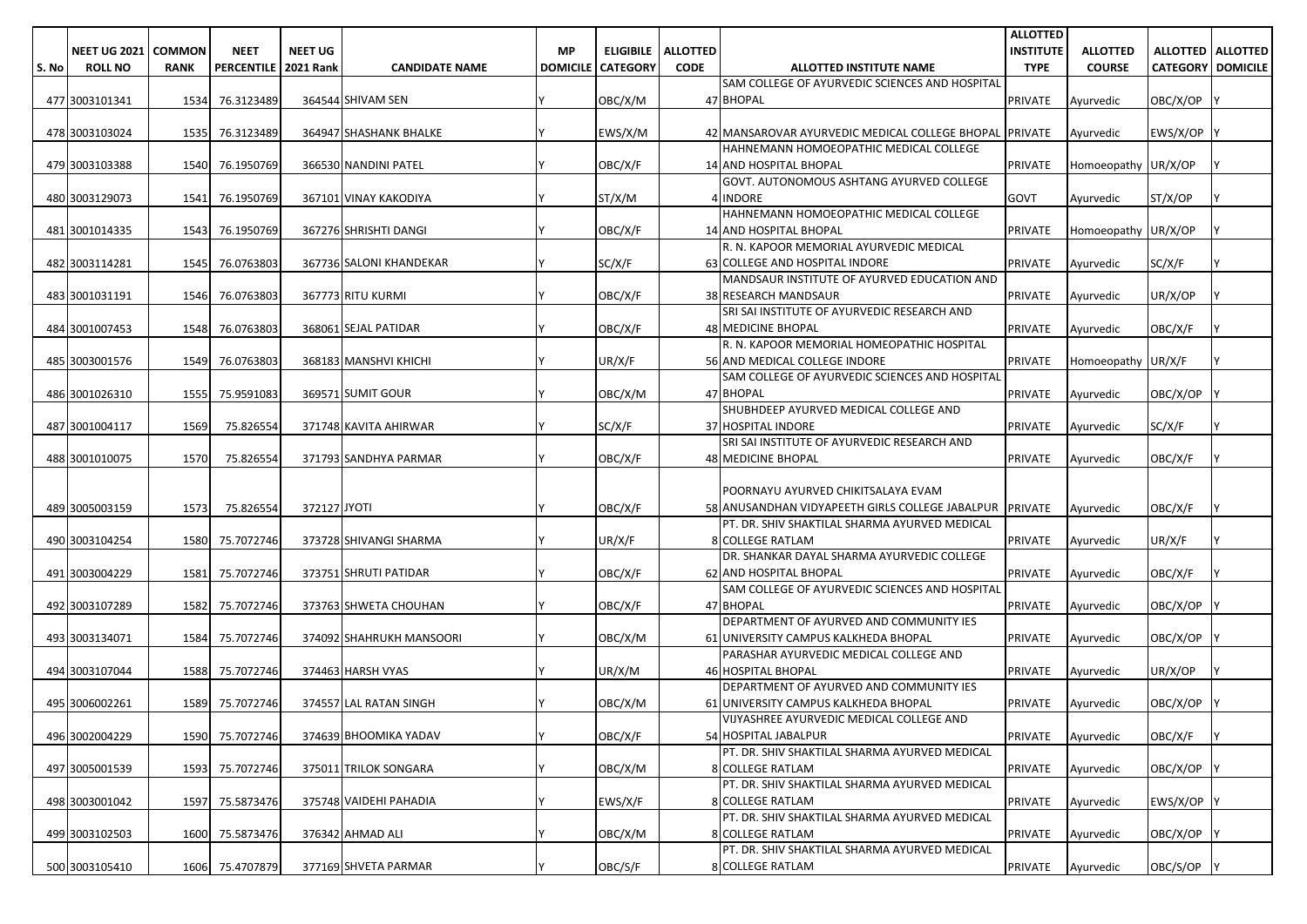|       |                       |             |                        |                |                             |           |                          |                 |                                                        | <b>ALLOTTED</b>   |                     |                            |     |
|-------|-----------------------|-------------|------------------------|----------------|-----------------------------|-----------|--------------------------|-----------------|--------------------------------------------------------|-------------------|---------------------|----------------------------|-----|
|       | NEET UG 2021   COMMON |             | <b>NEET</b>            | <b>NEET UG</b> |                             | <b>MP</b> | <b>ELIGIBILE</b>         | <b>ALLOTTED</b> |                                                        | <b>INSTITUTE</b>  | <b>ALLOTTED</b>     | <b>ALLOTTED   ALLOTTED</b> |     |
| S. No | <b>ROLL NO</b>        | <b>RANK</b> | PERCENTILE   2021 Rank |                | <b>CANDIDATE NAME</b>       |           | <b>DOMICILE CATEGORY</b> | <b>CODE</b>     | ALLOTTED INSTITUTE NAME                                | <b>TYPE</b>       | <b>COURSE</b>       | <b>CATEGORY DOMICILE</b>   |     |
|       |                       |             |                        |                |                             |           |                          |                 | HAHNEMANN HOMOEOPATHIC MEDICAL COLLEGE                 |                   |                     |                            |     |
|       | 501 3001026043        | 1609        | 75.4707879             |                | 377432 TARUN NAMDEV         |           | OBC/X/M                  |                 | 14 AND HOSPITAL BHOPAL                                 | PRIVATE           | Homoeopathy UR/X/OP |                            |     |
|       |                       |             |                        |                |                             |           |                          |                 | SAM COLLEGE OF AYURVEDIC SCIENCES AND HOSPITAL         |                   |                     |                            |     |
|       | 502 3003101074        | 1610        | 75.4707879             |                | 377465 NARENDRA SINGH DANGI |           | OBC/X/M                  |                 | 47 BHOPAL                                              | <b>PRIVATE</b>    | Ayurvedic           | OBC/X/OP                   |     |
|       |                       |             |                        |                |                             |           |                          |                 | GOVT. AUTONOMOUS DHANWANTARI AYURVED                   |                   |                     |                            |     |
|       | 503 3003128194        | 1615        | 75.3522855             |                | 378818 PALLAVI BADOLE       |           | ST/X/F                   |                 | <b>COLLEGE UJJAIN</b>                                  | GOVT              | Ayurvedic           | ST/X/F                     |     |
|       |                       |             |                        |                |                             |           |                          |                 |                                                        |                   |                     |                            |     |
|       | 504 3004008085        | 1619        | 75.3522855             |                | 379301 NAMAN DATTA MISHRA   |           | EWS/X/M                  |                 | 42 MANSAROVAR AYURVEDIC MEDICAL COLLEGE BHOPAL PRIVATE |                   | Ayurvedic           | EWS/X/OP                   |     |
|       |                       |             |                        |                |                             |           |                          |                 | PT. DR. SHIV SHAKTILAL SHARMA AYURVED MEDICAL          |                   |                     |                            |     |
|       | 505 3005004130        | 1621        | 75.3522855             |                | 379440 ALFIYA KHILJI        |           | OBC/X/F                  |                 | <b>8 COLLEGE RATLAM</b>                                | <b>PRIVATE</b>    | Ayurvedic           | OBC/X/OP                   |     |
|       |                       |             |                        |                |                             |           |                          |                 | SHUBHDEEP AYURVED MEDICAL COLLEGE AND                  |                   |                     |                            |     |
|       | 506 3003126053        | 1624        | 75.3522855             |                | 379657 JYOTI BILLORE        |           | SC/X/F                   |                 | 37 HOSPITAL INDORE                                     | PRIVATE           | Ayurvedic           | SC/X/F                     |     |
|       |                       |             |                        |                |                             |           |                          |                 | SRI SAI INSTITUTE OF AYURVEDIC RESEARCH AND            |                   |                     |                            |     |
|       | 507 3001008321        | 1628        | 75.2175943             |                | 380743 POOJA MISHRA         |           | UR/X/F                   |                 | <b>48 MEDICINE BHOPAL</b>                              | <b>PRIVATE</b>    | Ayurvedic           | UR/X/F                     |     |
|       |                       |             |                        |                |                             |           |                          |                 | SRI SAI INSTITUTE OF AYURVEDIC RESEARCH AND            |                   |                     |                            |     |
|       | 508 3006002268        | 1629        | 75.2175943             |                | 380777 SWETA PATEL          |           | OBC/X/F                  |                 | <b>48 MEDICINE BHOPAL</b>                              | PRIVATE           | Ayurvedic           | OBC/X/F                    |     |
|       |                       |             |                        |                |                             |           |                          |                 | MANDSAUR INSTITUTE OF AYURVED EDUCATION AND            |                   |                     |                            |     |
|       | 509 3003007196        | 1631        | 75.2175943             |                | 382037 KRATIKA PATIDAR      |           | OBC/X/F                  |                 | <b>38 RESEARCH MANDSAUR</b>                            | <b>PRIVATE</b>    | Ayurvedic           | OBC/X/F                    |     |
|       |                       |             |                        |                |                             |           |                          |                 | SRI SAI INSTITUTE OF AYURVEDIC RESEARCH AND            |                   |                     |                            |     |
|       | 510 3003122244        | 1632        | 75.2175943             |                | 382061 MAHAK MANSURI        |           | OBC/X/F                  |                 | <b>48 MEDICINE BHOPAL</b>                              | <b>PRIVATE</b>    | Ayurvedic           | OBC/X/F                    |     |
|       |                       |             |                        |                |                             |           |                          |                 | PT. DR. SHIV SHAKTILAL SHARMA AYURVED MEDICAL          |                   |                     |                            |     |
|       | 511 3006001235        | 1633        | 75.2175943             |                | 382471 ANUSHKA KESARWANI    |           | UR/X/F                   |                 | <b>8 COLLEGE RATLAM</b>                                | <b>PRIVATE</b>    | Ayurvedic           | UR/X/F                     |     |
|       |                       |             |                        |                |                             |           |                          |                 | MAHATMA GANDHI HOMOEOPATHIC MEDICAL                    |                   |                     |                            |     |
|       | 512 3004001272        | 1637        | 75.0980558             |                | 382969 SAKSHI PATEL         |           | OBC/X/F                  |                 | 26 COLLEGE AND HOSPITAL JABALPUR                       | PRIVATE           | Homoeopathy UR/X/OP |                            |     |
|       |                       |             |                        |                |                             |           |                          |                 | SRI SAI INSTITUTE OF AYURVEDIC RESEARCH AND            |                   |                     |                            |     |
|       | 513 3111101829        | 1646        | 74.9775461             |                | 384558 SATYAM BHATI         |           | OBC/X/M                  |                 | 48 MEDICINE BHOPAL                                     | <b>PRIVATE</b>    | Ayurvedic           | OBC/X/OP                   |     |
|       |                       |             |                        |                |                             |           |                          |                 | VASUNDHRA RAJE HOMEOPATHIC MEDICAL COLLEGE             |                   |                     |                            |     |
|       | 514 4407012449        | 1648        | 74.9775461             |                | 385108 AVANISH KUMAR YADAV  | N         | UR/X/M                   |                 | 31 AND HOSPITAL GWALIOR                                | <b>PRIVATE</b>    | Homoeopathy UR/X/OP |                            | IN. |
|       |                       |             |                        |                |                             |           |                          |                 | PT. DR. SHIV SHAKTILAL SHARMA AYURVED MEDICAL          |                   |                     |                            |     |
|       | 515 3001009049        | 1653        | 74.9775461             |                | 385233 SAGAR PAWAR          |           | OBC/X/M                  |                 | <b>8 COLLEGE RATLAM</b>                                | <b>PRIVATE</b>    | Ayurvedic           | OBC/X/OP                   |     |
|       |                       |             |                        |                |                             |           |                          |                 | NARAYAN SHRI HOMOEOPATHIC MEDICAL COLLEGE              |                   |                     |                            |     |
|       | 516 3003114051        | 1655        | 74.9775461             |                | 385660 RAHUL KUMAR DANGI    |           | OBC/X/M                  |                 | <b>16 AND HOSPITAL BHOPAL</b>                          | <b>PRIVATE</b>    | Homoeopathy UR/X/OP |                            |     |
|       |                       |             |                        |                |                             |           |                          |                 | PT. DR. SHIV SHAKTILAL SHARMA AYURVED MEDICAL          |                   |                     |                            |     |
|       | 517 3002015088        | 1656        | 74.9775461             |                | 385880 NITIN TRIVEDI        |           | EWS/X/M                  |                 | <b>8 COLLEGE RATLAM</b>                                | <b>PRIVATE</b>    | Ayurvedic           | EWS/X/OP                   |     |
|       |                       |             |                        |                |                             |           |                          |                 | RAM KRISHNA COLLEGE OF AYURVEDA AND MEDICAL            |                   |                     |                            |     |
|       | 518 3001003489        | 1661        | 74.8552231             |                | 386529 AJAY SHAH            |           | UR/X/M                   |                 | 64 SCIENCES BHOPAL                                     | PRIVATE           | Ayurvedic           | UR/X/OP                    |     |
|       |                       |             |                        |                |                             |           |                          |                 | PARASHAR AYURVEDIC MEDICAL COLLEGE AND                 |                   |                     |                            |     |
|       | 519 3002004275        | 1665        | 74.8552231             |                | 387414 JATIN KUMAR SHARMA   |           | UR/X/M                   |                 | 46 HOSPITAL BHOPAL                                     | <b>PRIVATE</b>    | Avurvedic           | UR/X/OP                    |     |
|       |                       |             |                        |                |                             |           |                          |                 | PARASHAR AYURVEDIC MEDICAL COLLEGE AND                 |                   |                     |                            |     |
|       | 520 3001018289        |             | 1668 74.8552231        |                | 387925 SADIK KHAN           |           | OBC/X/M                  |                 | 46 HOSPITAL BHOPAL                                     | PRIVATE Avurvedic |                     | UR/X/OP                    |     |
|       |                       |             |                        |                |                             |           |                          |                 | SHUBHDEEP AYURVED MEDICAL COLLEGE AND                  |                   |                     |                            |     |
|       | 521 3005001522        | 1671        | 74.7262304             |                | 388400 VARSHA MALVIYA       |           | SC/X/F                   |                 | 37 HOSPITAL INDORE                                     | PRIVATE           | Ayurvedic           | SC/X/OP                    |     |
|       |                       |             |                        |                |                             |           |                          |                 | DEPARTMENT OF AYURVED AND COMMUNITY IES                |                   |                     |                            |     |
|       | 522 3003118026        | 1672        | 74.7262304             |                | 388449 SHIVANI BARSENA      |           | SC/X/F                   |                 | 61 UNIVERSITY CAMPUS KALKHEDA BHOPAL                   | <b>PRIVATE</b>    | Ayurvedic           | SC/X/F                     |     |
|       |                       |             |                        |                |                             |           |                          |                 | DEPARTMENT OF AYURVED AND COMMUNITY IES                |                   |                     |                            |     |
|       | 523 3001014184        | 1674        | 74.7262304             |                | 388571 ROSHNI PANDAGRE      |           | OBC/X/F                  |                 | 61 UNIVERSITY CAMPUS KALKHEDA BHOPAL                   | PRIVATE           | Ayurvedic           | OBC/X/F                    |     |
|       |                       |             |                        |                |                             |           |                          |                 | R. N. KAPOOR MEMORIAL HOMEOPATHIC HOSPITAL             |                   |                     |                            |     |
|       | 524 3003013013        | 1683        | 74.7262304             |                | 389626 VISHNU RATHORE       |           | OBC/X/M                  |                 | 56 AND MEDICAL COLLEGE INDORE                          | <b>PRIVATE</b>    | Homoeopathy UR/X/OP |                            |     |
|       |                       |             |                        |                |                             |           |                          |                 | PARASHAR AYURVEDIC MEDICAL COLLEGE AND                 |                   |                     |                            |     |
|       | 525 3003123072        |             | 1686 74.5840923        | 390719 NAVIN   |                             |           | OBC/X/M                  |                 | 46 HOSPITAL BHOPAL                                     | PRIVATE           | Ayurvedic           | OBC/X/OP                   |     |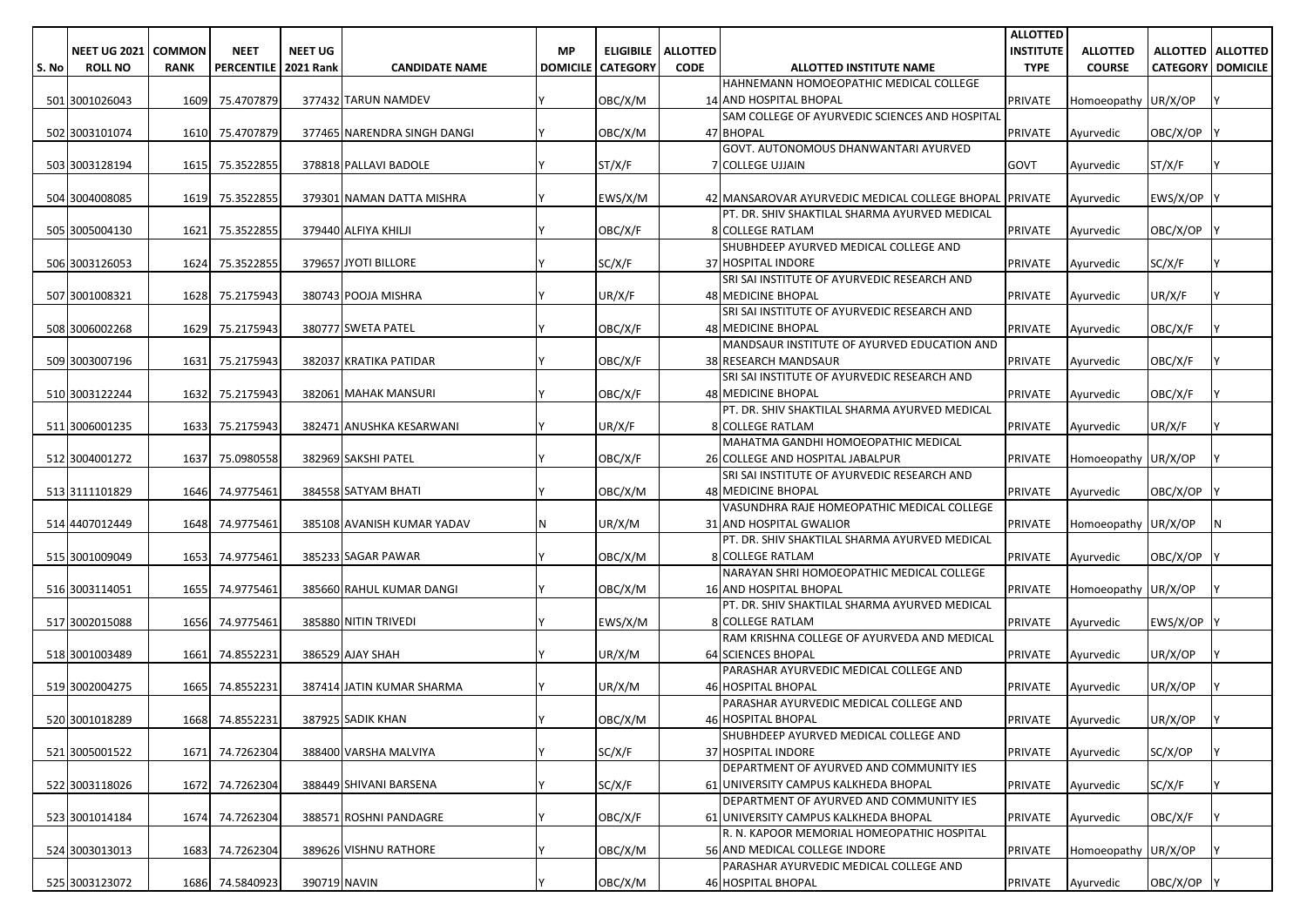|       |                     |               |                        |                |                             |           |                          |                 |                                                                                                | <b>ALLOTTED</b>  |                             |                          |                            |
|-------|---------------------|---------------|------------------------|----------------|-----------------------------|-----------|--------------------------|-----------------|------------------------------------------------------------------------------------------------|------------------|-----------------------------|--------------------------|----------------------------|
|       | <b>NEET UG 2021</b> | <b>COMMON</b> | <b>NEET</b>            | <b>NEET UG</b> |                             | <b>MP</b> | <b>ELIGIBILE</b>         | <b>ALLOTTED</b> |                                                                                                | <b>INSTITUTE</b> | <b>ALLOTTED</b>             |                          | <b>ALLOTTED   ALLOTTED</b> |
| S. No | <b>ROLL NO</b>      | <b>RANK</b>   | PERCENTILE   2021 Rank |                | <b>CANDIDATE NAME</b>       |           | <b>DOMICILE CATEGORY</b> | <b>CODE</b>     | <b>ALLOTTED INSTITUTE NAME</b>                                                                 | <b>TYPE</b>      | <b>COURSE</b>               | <b>CATEGORY DOMICILE</b> |                            |
|       |                     |               |                        |                |                             |           |                          |                 | SHRIMATI KAMLABEN RAOJI BHAI PATEL GUJARATI                                                    |                  |                             |                          |                            |
|       |                     |               |                        |                |                             |           |                          |                 | HOMOEOPATHIC MEDICAL COLLEGE HOSPITAL AND                                                      |                  |                             |                          |                            |
|       | 526 3003131016      | 1687          | 74.5840923             |                | 390809 SHIVAM SOLANKI       |           | OBC/X/M                  |                 | 53 RESEARCH CENTRE INDORE                                                                      | <b>PRIVATE</b>   | Homoeopathy OBC/X/OP        |                          |                            |
|       |                     |               |                        |                |                             |           |                          |                 | PARASHAR AYURVEDIC MEDICAL COLLEGE AND                                                         |                  |                             |                          |                            |
|       | 527 4406003466      |               | 1694 74.4631293        |                | 392609 AKANKSHA GUPTA       |           | UR/X/F                   |                 | <b>46 HOSPITAL BHOPAL</b>                                                                      | <b>PRIVATE</b>   | Ayurvedic                   | UR/X/F                   |                            |
|       |                     |               |                        |                |                             |           |                          |                 | HAKIM SYED ZIAUL HASAN GOVT. AUTONOMOUS                                                        |                  |                             |                          |                            |
|       | 528 3001008017      | 1695          | 74.4631293             |                | 392656 SYED HAIDER ALI      |           | UR/X/M                   |                 | 32 UNANI COLLEGE BHOPAL                                                                        | <b>GOVT</b>      | Unani                       | UR/X/OP                  |                            |
|       |                     |               |                        |                |                             |           |                          |                 | VASUNDHRA RAJE HOMEOPATHIC MEDICAL COLLEGE                                                     |                  |                             |                          |                            |
|       | 529 3002009344      | 1697          | 74.4631293             |                | 392878 RINKI SHAKYA         |           | SC/X/F                   |                 | 31 AND HOSPITAL GWALIOR                                                                        | <b>PRIVATE</b>   | Homoeopathy UR/X/OP         |                          |                            |
|       | 530 3122013281      | 1700          | 74.339835              | 394546 ANJALI  |                             |           | OBC/X/F                  |                 | 66 SCHOOL OF AYURVEDA AND SIDDHA SEHORE                                                        | <b>PRIVATE</b>   | Avurvedic                   | UR/X/OP                  |                            |
|       |                     |               |                        |                |                             |           |                          |                 |                                                                                                |                  |                             |                          |                            |
|       |                     |               |                        |                |                             |           |                          |                 | POORNAYU AYURVED CHIKITSALAYA EVAM                                                             |                  |                             |                          |                            |
|       | 531 1701003362      | 1706          | 74.339835              |                | 395636 YUKTA PATIL          |           | SC/X/F                   |                 | 58 ANUSANDHAN VIDYAPEETH GIRLS COLLEGE JABALPUR PRIVATE                                        |                  | Ayurvedic                   | SC/X/F                   |                            |
|       |                     |               |                        |                |                             |           |                          |                 | GOVT. AUTONOMOUS DHANWANTARI AYURVED                                                           |                  |                             |                          |                            |
|       | 532 3003020105      |               | 1708 74.2150514        |                | 396389 SHIVANI CHOUHAN      |           | ST/X/F                   |                 | 7 COLLEGE UJJAIN                                                                               | <b>GOVT</b>      | Ayurvedic                   | ST/X/F                   |                            |
|       |                     |               |                        |                |                             |           |                          |                 | DR. SHANKAR DAYAL SHARMA AYURVEDIC COLLEGE                                                     |                  |                             |                          |                            |
|       | 533 3003010320      |               | 1711 74.2150514        |                | 396505 DEVANG PATIDAR       |           | OBC/X/M                  |                 | 62 AND HOSPITAL BHOPAL                                                                         | <b>PRIVATE</b>   | Ayurvedic                   | OBC/X/OP                 |                            |
|       |                     |               |                        |                |                             |           |                          |                 |                                                                                                |                  |                             |                          |                            |
|       |                     |               |                        |                |                             |           |                          |                 | POORNAYU AYURVED CHIKITSALAYA EVAM                                                             |                  |                             |                          |                            |
|       | 534 3111009057      |               | 1715 74.2150514        |                | 397136 DHANSHREE PATRIKAR   |           | EWS/X/F                  |                 | 58 ANUSANDHAN VIDYAPEETH GIRLS COLLEGE JABALPUR PRIVATE                                        |                  | Ayurvedic                   | EWS/X/F                  |                            |
|       |                     |               |                        |                |                             |           |                          |                 | SARDAR PATEL AYURVEDIC MEDICAL COLLEGE AND                                                     |                  |                             |                          |                            |
|       | 535 3004012151      |               | 1717 74.2150514        |                | 397224 HARSHIT SINGH BAGHEL |           | UR/X/M                   |                 | 65 HOSPITAL BALAGHAT                                                                           | <b>PRIVATE</b>   | Avurvedic                   | UR/X/OP                  |                            |
|       |                     |               |                        |                |                             |           |                          |                 |                                                                                                |                  |                             |                          |                            |
|       | 536 3905102212      |               | 1726 74.0930522        |                | 398370 PRIYANSHI RAJ        |           | SC/X/F                   |                 | POORNAYU AYURVED CHIKITSALAYA EVAM<br>58 ANUSANDHAN VIDYAPEETH GIRLS COLLEGE JABALPUR TPRIVATE |                  | Avurvedic                   | SC/X/F                   |                            |
|       |                     |               |                        |                |                             |           |                          |                 | OM AYURVEDIC MEDICAL COLLEGE AND HOSPITAL                                                      |                  |                             |                          |                            |
|       | 537 3111112169      |               | 1729 74.0930522        |                | 398667 SHREYANSH LOKHANDE   |           | UR/X/M                   |                 | 55 BETUL                                                                                       | <b>PRIVATE</b>   | Ayurvedic                   | UR/X/OP                  |                            |
|       |                     |               |                        |                |                             |           |                          |                 | RAM KRISHNA COLLEGE OF HOMOEOPATHY AND                                                         |                  |                             |                          |                            |
|       | 538 3003012238      |               | 1739 74.0930522        |                | 399574 SANDEEP RAGHUVANSHI  |           | UR/X/M                   |                 | 43 MEDICAL SCIENCES BHOPAL                                                                     | <b>PRIVATE</b>   | Homoeopathy UR/X/OP         |                          |                            |
|       |                     |               |                        |                |                             |           |                          |                 | VIJYASHREE AYURVEDIC MEDICAL COLLEGE AND                                                       |                  |                             |                          |                            |
|       | 539 3006010294      |               | 1740 74.0930522        |                | 399732 KARAN SINGH          |           | OBC/X/M                  |                 | 54 HOSPITAL JABALPUR                                                                           | <b>PRIVATE</b>   | Ayurvedic                   | OBC/X/OP                 |                            |
|       |                     |               |                        |                |                             |           |                          |                 | R. N. KAPOOR MEMORIAL AYURVEDIC MEDICAL                                                        |                  |                             |                          |                            |
|       | 540 3003115018      |               | 1741 74.0930522        |                | 399841 KESHAV JATAV         |           | SC/X/M                   |                 | 63 COLLEGE AND HOSPITAL INDORE                                                                 | <b>PRIVATE</b>   | Ayurvedic                   | SC/X/OP                  |                            |
|       |                     |               |                        |                |                             |           |                          |                 | SRI SAI INSTITUTE OF AYURVEDIC RESEARCH AND                                                    |                  |                             |                          |                            |
|       | 541 3111126123      |               | 1743 73.9565478        |                | 400201 HARSHAL DHOBLE       |           | OBC/X/M                  |                 | 48 MEDICINE BHOPAL                                                                             | PRIVATE          | Ayurvedic                   | OBC/X/OP                 |                            |
|       |                     |               |                        |                |                             |           |                          |                 | VASUNDHRA RAJE HOMEOPATHIC MEDICAL COLLEGE                                                     |                  |                             |                          |                            |
|       | 542 3002011336      |               | 1744 73.9565478        |                | 400294 UMA SHAKYA           |           | SC/X/F                   |                 | 31 AND HOSPITAL GWALIOR                                                                        | <b>PRIVATE</b>   | Homoeopathy UR/X/OP         |                          |                            |
|       |                     |               |                        |                |                             |           |                          |                 | SHRIMATI KAMLABEN RAOJI BHAI PATEL GUJARATI                                                    |                  |                             |                          |                            |
|       |                     |               |                        |                |                             |           |                          |                 | HOMOEOPATHIC MEDICAL COLLEGE HOSPITAL AND                                                      |                  |                             |                          |                            |
|       | 543 3003104276      |               | 1748 73.9565478        |                | 400459 SAMAN KHAN           |           | OBC/X/F                  |                 | 53 RESEARCH CENTRE INDORE                                                                      |                  | PRIVATE Homoeopathy OBC/X/F |                          | IY.                        |
|       |                     |               |                        |                |                             |           |                          |                 | <b>FACULTY OF AYURVED MANSAROVAR GLOBAL</b>                                                    |                  |                             |                          |                            |
|       | 544 3003134116      |               | 1751 73.9565478        |                | 400619 SHOURABH TOMAR       |           | UR/X/M                   |                 | 59 UNIVERSITY BILKISGANJ SEHORE                                                                | <b>PRIVATE</b>   | Ayurvedic                   | UR/X/OP                  |                            |
|       |                     |               |                        |                |                             |           |                          |                 | SRI SAI INSTITUTE OF AYURVEDIC RESEARCH AND                                                    |                  |                             |                          |                            |
|       | 545 3003115071      |               | 1752 73.9565478        |                | 400634 ADITI PALIWAL        |           | EWS/X/F                  |                 | <b>48 MEDICINE BHOPAL</b>                                                                      | <b>PRIVATE</b>   | Ayurvedic                   | EWS/X/F                  |                            |
|       |                     |               |                        |                |                             |           |                          |                 | SAM COLLEGE OF AYURVEDIC SCIENCES AND HOSPITAL                                                 |                  |                             |                          |                            |
|       | 546 3004001560      |               | 1753 73.9565478        |                | 400676 SANSKRITI JAIN       |           | UR/X/F                   |                 | 47 BHOPAL                                                                                      | <b>PRIVATE</b>   | Ayurvedic                   | UR/X/F                   |                            |
|       |                     |               |                        |                |                             |           |                          |                 | MANDSAUR INSTITUTE OF AYURVED EDUCATION AND                                                    |                  |                             |                          |                            |
|       | 547 3003112140      |               | 1758 73.8292387        |                | 402303 AYUSHI CHOUHAN       |           | SC/X/F                   |                 | <b>38 RESEARCH MANDSAUR</b>                                                                    | PRIVATE          | Ayurvedic                   | SC/X/F                   |                            |
|       |                     |               |                        |                |                             |           |                          |                 | PT. DR. SHIV SHAKTILAL SHARMA AYURVED MEDICAL                                                  |                  |                             |                          |                            |
|       | 548 3001018353      |               | 1761 73.8292387        |                | 402708 SAKSHI CHAUHAN       |           | UR/X/F                   |                 | 8 COLLEGE RATLAM                                                                               | PRIVATE          | Ayurvedic                   | UR/X/F                   |                            |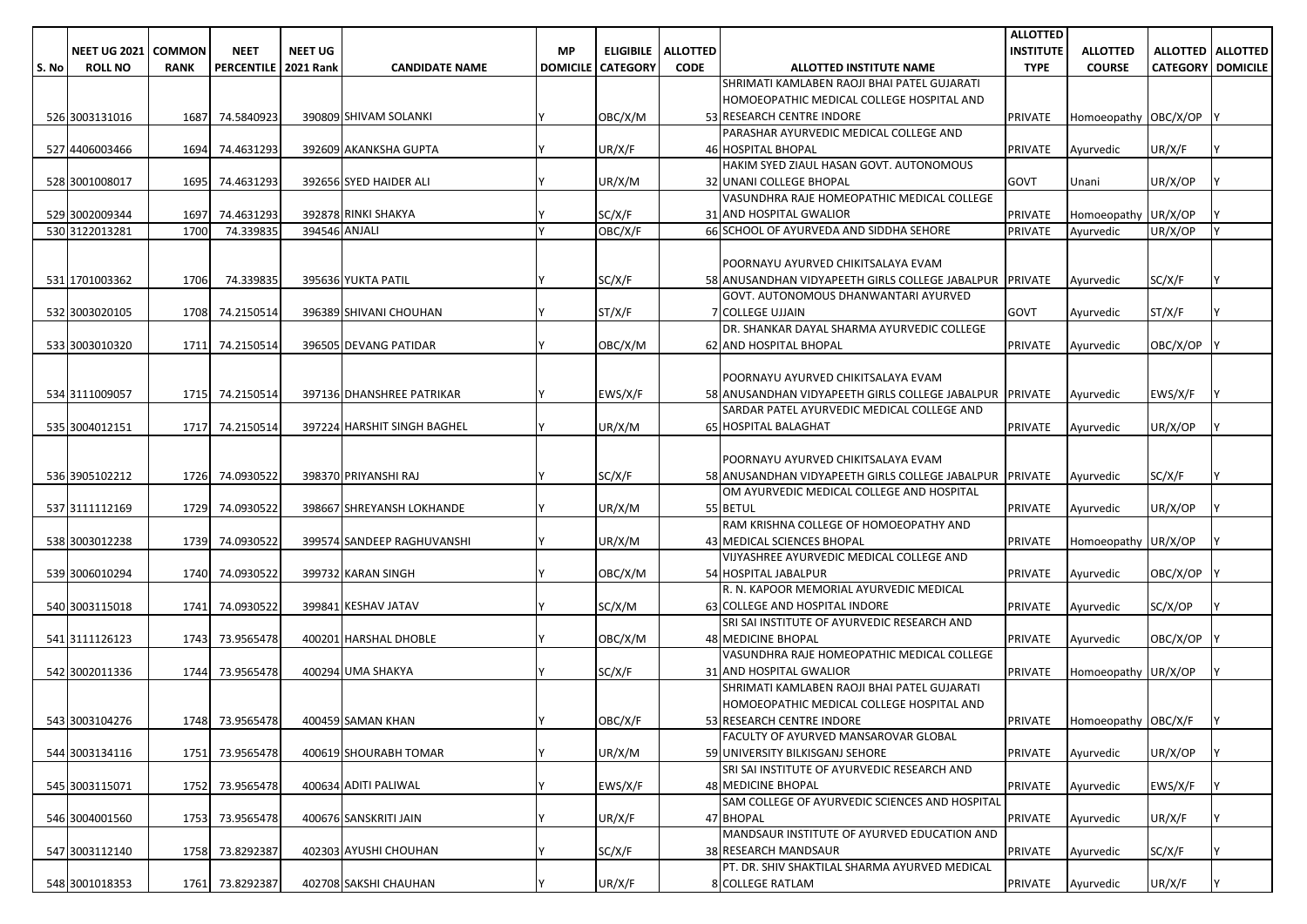|       |                       |             |                        |                |                                |    |                          |                             |                                                                | <b>ALLOTTED</b>  |                     |                            |   |
|-------|-----------------------|-------------|------------------------|----------------|--------------------------------|----|--------------------------|-----------------------------|----------------------------------------------------------------|------------------|---------------------|----------------------------|---|
|       | NEET UG 2021   COMMON |             | <b>NEET</b>            | <b>NEET UG</b> |                                | МP |                          | <b>ELIGIBILE   ALLOTTED</b> |                                                                | <b>INSTITUTE</b> | <b>ALLOTTED</b>     | <b>ALLOTTED   ALLOTTED</b> |   |
| S. No | <b>ROLL NO</b>        | <b>RANK</b> | PERCENTILE   2021 Rank |                | <b>CANDIDATE NAME</b>          |    | <b>DOMICILE CATEGORY</b> | <b>CODE</b>                 | <b>ALLOTTED INSTITUTE NAME</b>                                 | <b>TYPE</b>      | <b>COURSE</b>       | <b>CATEGORY DOMICILE</b>   |   |
|       |                       |             |                        |                |                                |    |                          |                             | SRI SAI INSTITUTE OF AYURVEDIC RESEARCH AND                    |                  |                     |                            |   |
|       | 549 3003118063        | 1762        | 73.8292387             |                | 402752 JANHVI PATIL            |    | OBC/X/F                  |                             | 48 MEDICINE BHOPAL                                             | <b>PRIVATE</b>   | Ayurvedic           | OBC/X/F                    |   |
|       |                       |             |                        |                |                                |    |                          |                             | VIJYASHREE AYURVEDIC MEDICAL COLLEGE AND                       |                  |                     |                            |   |
|       | 550 3006003263        | 1765        | 73.8292387             |                | 403469 PRERNA PANDEY           |    | UR/X/F                   |                             | 54 HOSPITAL JABALPUR                                           | <b>PRIVATE</b>   | Ayurvedic           | UR/X/F                     |   |
|       |                       |             |                        |                |                                |    |                          |                             | SRI SAI INSTITUTE OF AYURVEDIC RESEARCH AND                    |                  |                     |                            |   |
|       | 551 3003105112        | 1768        | 73.7082109             |                | 404879 SHANOO PATEL            |    | OBC/X/F                  |                             | 48 MEDICINE BHOPAL                                             | <b>PRIVATE</b>   | Ayurvedic           | OBC/X/F                    |   |
|       |                       |             |                        |                |                                |    |                          |                             | MANDSAUR INSTITUTE OF AYURVED EDUCATION AND                    |                  |                     |                            |   |
|       | 552 3001006387        | 1771        | 73.7082109             |                | 405608 IRAM SHEKH              |    | OBC/X/F                  |                             | 38 RESEARCH MANDSAUR                                           | <b>PRIVATE</b>   | Ayurvedic           | OBC/X/F                    |   |
|       |                       |             |                        |                |                                |    |                          |                             | VIJYASHREE AYURVEDIC MEDICAL COLLEGE AND                       |                  |                     |                            |   |
|       | 553 3111034060        | 1772        | 73.7082109             |                | 405635 SUBHASH BISWAS          |    | EWS/X/M                  |                             | 54 HOSPITAL JABALPUR                                           | <b>PRIVATE</b>   | Avurvedic           | EWS/X/OP                   |   |
|       |                       |             |                        |                |                                |    |                          |                             | HAKEEM ABDUL HAMEED UNANI MEDICAL COLLEGE                      |                  |                     |                            |   |
|       | 554 4416010281        | 1773        | 73.7082109             |                | 405710 ADEEL AHMED             |    | UR/X/M                   |                             | 34 AND HOSPITAL DEWAS<br>PT. SHIVNATH SHASTRI GOVT. AUTONOMOUS | <b>PRIVATE</b>   | Unani               | UR/X/OP                    | N |
|       |                       | 1776        | 73.5843339             |                |                                |    | ST/X/M                   |                             | 2 AYURVED COLLEGE BURHANPUR                                    |                  |                     |                            |   |
|       | 555 3004028016        |             |                        |                | 406228 SUMANT                  |    |                          |                             | OM AYURVEDIC MEDICAL COLLEGE AND HOSPITAL                      | <b>GOVT</b>      | Ayurvedic           | ST/X/OP                    |   |
|       | 556 3003136213        | 1777        | 73.5843339             |                | 406684 NAVNEET SAHU            |    | OBC/X/M                  |                             | 55 BETUL                                                       | <b>PRIVATE</b>   | Ayurvedic           | UR/X/OP                    |   |
|       |                       |             |                        |                |                                |    |                          |                             | OM AYURVEDIC MEDICAL COLLEGE AND HOSPITAL                      |                  |                     |                            |   |
|       | 557 3905117158        | 1785        | 73.4556649             |                | 408239 LOKPAL SINGH            |    | OBC/X/M                  |                             | 55 BETUL                                                       | <b>PRIVATE</b>   | Ayurvedic           | UR/X/OP                    |   |
|       |                       |             |                        |                |                                |    |                          |                             | DISTRICT HOMEOPATHIC MEDICAL COLLEGE AND                       |                  |                     |                            |   |
|       | 558 3001022144        | 1787        | 73.4556649             |                | 408581 KAMNA SHUKLA            |    | EWS/X/F                  |                             | <b>19 HOSPITAL RATLAM</b>                                      | <b>PRIVATE</b>   | Homoeopathy UR/X/OP |                            |   |
|       |                       |             |                        |                |                                |    |                          |                             | DEPARTMENT OF AYURVED AND COMMUNITY IES                        |                  |                     |                            |   |
|       | 559 3905019283        | 1788        | 73.4556649             |                | 408675 ALKA RAJE VARMA         |    | SC/X/F                   |                             | 61 UNIVERSITY CAMPUS KALKHEDA BHOPAL                           | PRIVATE          | Ayurvedic           | SC/X/F                     |   |
|       |                       |             |                        |                |                                |    |                          |                             |                                                                |                  |                     |                            |   |
|       | 560 3003009076        | 1789        | 73.4556649             |                | 408693 ABHISHEK MALVIYA        |    | SC/X/M                   |                             | 20 SHIVANG HOMOEOPATHIC MEDICAL COLLEGE BHOPAL PRIVATE         |                  | Homoeopathy UR/X/OP |                            |   |
|       |                       |             |                        |                |                                |    |                          |                             | DR. SHANKAR DAYAL SHARMA AYURVEDIC COLLEGE                     |                  |                     |                            |   |
|       | 561 3003009228        | 1790        | 73.4556649             |                | 408731 PARAS JAYSWAL           |    | OBC/X/M                  |                             | <b>62 AND HOSPITAL BHOPAL</b>                                  | PRIVATE          | Ayurvedic           | OBC/X/OP                   |   |
|       |                       |             |                        |                |                                |    |                          |                             | SRI SAI INSTITUTE OF AYURVEDIC RESEARCH AND                    |                  |                     |                            |   |
|       | 562 3003005387        | 1791        | 73.4556649             |                | 409105 KUSHNOOR KAUR GURUDATTA |    | EWS/X/F                  |                             | <b>48 MEDICINE BHOPAL</b>                                      | <b>PRIVATE</b>   | Ayurvedic           | EWS/X/F                    |   |
|       |                       |             |                        |                |                                |    |                          |                             | FACULTY OF AYURVED MANSAROVAR GLOBAL                           |                  |                     |                            |   |
|       | 563 3003004113        | 1793        | 73.3175417             |                | 410724 DHRUV DUBEY             |    | UR/X/M                   |                             | 59 UNIVERSITY BILKISGANJ SEHORE                                | <b>PRIVATE</b>   | Ayurvedic           | UR/X/OP                    |   |
|       |                       |             |                        |                |                                |    |                          |                             |                                                                |                  |                     |                            |   |
|       |                       |             |                        |                |                                |    |                          |                             | POORNAYU AYURVED CHIKITSALAYA EVAM                             |                  |                     |                            |   |
|       | 564 3004024009        | 1794        | 73.3175417             |                | 410834 SARASWATI               |    | SC/X/F                   |                             | 58 ANUSANDHAN VIDYAPEETH GIRLS COLLEGE JABALPUR PRIVATE        |                  | Ayurvedic           | SC/X/F                     |   |
|       |                       |             |                        |                |                                |    |                          |                             | SRI SAI INSTITUTE OF AYURVEDIC RESEARCH AND                    |                  |                     |                            |   |
|       | 565 3001010133        | 1812        | 73.0655784             |                | 414324 MOHIT THAKRE            |    | OBC/X/M                  |                             | 48 MEDICINE BHOPAL                                             | PRIVATE          | Ayurvedic           | OBC/X/OP                   |   |
|       |                       |             |                        |                |                                |    |                          |                             | DR. SHANKAR DAYAL SHARMA AYURVEDIC COLLEGE                     |                  |                     |                            |   |
|       | 566 3001008138        | 1814        | 73.0655784             |                | 414569 LOKESH SONI             |    | OBC/X/M                  |                             | <b>62 AND HOSPITAL BHOPAL</b>                                  | <b>PRIVATE</b>   | Ayurvedic           | OBC/X/OP                   |   |
|       |                       |             |                        |                |                                |    |                          |                             | RAM KRISHNA COLLEGE OF AYURVEDA AND MEDICAL                    |                  |                     |                            |   |
|       | 567 3002009290        | 1815        | 73.0655784             |                | 414681 SONU YADAV              |    | OBC/X/M                  |                             | <b>64 SCIENCES BHOPAL</b>                                      | <b>PRIVATE</b>   | Ayurvedic           | UR/X/OP                    |   |
|       |                       |             |                        |                |                                |    |                          |                             | RANI DULLAIYA SMRITI AYURVED COLLEGE AND                       |                  |                     |                            |   |
|       | 568 3001034027        |             | 1832 72.8047437        |                | 418187 BHANU PRATAP CHOUDHARY  |    | SC/X/M                   |                             | 9 HOSPITAL BHOPAL                                              | <b>PRIVATE</b>   | Ayurvedic           | SC/X/OP                    |   |
|       |                       |             |                        |                |                                |    |                          |                             | DR. SHANKAR DAYAL SHARMA AYURVEDIC COLLEGE                     |                  |                     |                            |   |
|       | 569 3001003530        | 1834        | 72.8047437             |                | 418474 AKANKSHA SINGH          |    | OBC/X/F                  |                             | 62 AND HOSPITAL BHOPAL                                         | PRIVATE          | Ayurvedic           | OBC/X/F                    |   |
|       |                       |             |                        |                |                                |    |                          |                             |                                                                |                  |                     |                            |   |
|       |                       |             |                        |                |                                |    |                          |                             | SARVEPALLI RADHAKRISHNAN COLLEGE OF AYURVED                    |                  |                     |                            |   |
|       | 570 3001004337        | 1835        | 72.8047437             |                | 418656 CHHAVI BHARGAVA         |    | UR/X/F                   |                             | 60 HOSPITAL AND RESEARCH CENTRE COLLEGE BHOPAL                 | <b>PRIVATE</b>   | Ayurvedic           | UR/X/F                     |   |
|       |                       |             |                        |                |                                |    |                          |                             |                                                                |                  |                     |                            |   |
|       | 571 3004005014        | 1839        | 72.6625409             |                | 420051 PRADEEP AHIRWAR         |    | SC/X/M                   |                             | 42 MANSAROVAR AYURVEDIC MEDICAL COLLEGE BHOPAL PRIVATE         |                  | Ayurvedic           | SC/X/OP                    |   |
|       |                       |             |                        |                |                                |    |                          |                             | SRI SAI INSTITUTE OF AYURVEDIC RESEARCH AND                    |                  |                     |                            |   |
|       | 572 3005006013        |             | 1843 72.6625409        |                | 420546 SADIK MULTANI           |    | OBC/X/M                  |                             | 48 MEDICINE BHOPAL                                             | PRIVATE          | Ayurvedic           | OBC/X/OP Y                 |   |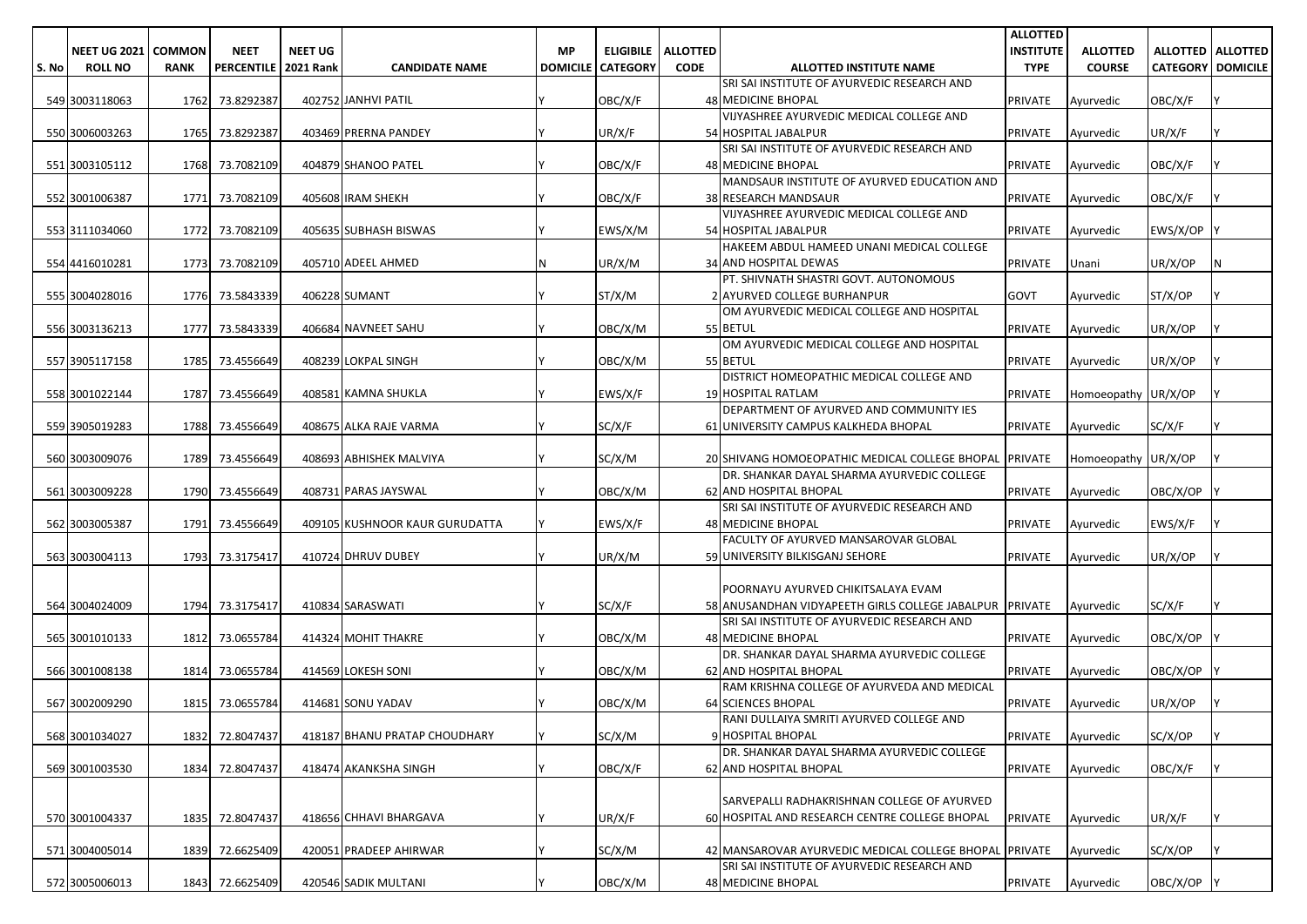| <b>NEET UG</b><br><b>ALLOTTED   ALLOTTED</b><br>NEET UG 2021 COMMON<br><b>NEET</b><br><b>MP</b><br><b>ELIGIBILE</b><br><b>ALLOTTED</b><br><b>INSTITUTE</b><br><b>ALLOTTED</b><br><b>CODE</b><br><b>CATEGORY DOMICILE</b><br>S. No<br><b>ROLL NO</b><br>PERCENTILE   2021 Rank<br><b>CANDIDATE NAME</b><br><b>DOMICILE   CATEGORY</b><br><b>ALLOTTED INSTITUTE NAME</b><br><b>TYPE</b><br><b>COURSE</b><br><b>RANK</b><br>DR. SHANKAR DAYAL SHARMA AYURVEDIC COLLEGE<br>UR/X/F<br>UR/X/F<br>573 3003002107<br>1847<br>72.6625409<br>421333 CHANDANI KUMARI<br>62 AND HOSPITAL BHOPAL<br>PRIVATE<br>Ayurvedic<br>SRI SAI INSTITUTE OF AYURVEDIC RESEARCH AND<br>574 3001027139<br>1848<br>72.6625409<br>421481 VIKRAM VERMA<br>OBC/X/M<br><b>48 MEDICINE BHOPAL</b><br><b>PRIVATE</b><br>OBC/X/OP<br>Ayurvedic<br>DR. SHANKAR DAYAL SHARMA AYURVEDIC COLLEGE<br>422930 JYOTI CHAURASIYA<br>UR/X/F<br>62 AND HOSPITAL BHOPAL<br>575 4411008596<br>1856<br>72.5334834<br><b>PRIVATE</b><br>UR/X/F<br>Ayurvedic<br>R. N. KAPOOR MEMORIAL HOMEOPATHIC HOSPITAL<br>1857<br>OBC/X/F<br>576 3003006116<br>72.5334834<br>422971 RANI YADAV<br>56 AND MEDICAL COLLEGE INDORE<br><b>PRIVATE</b><br>Homoeopathy UR/X/OP<br>DEPARTMENT OF AYURVED AND COMMUNITY IES<br>EWS/X/M<br>577 3002001410<br>1859<br>72.5334834<br>423521 DEVVRAT MAHENDRA<br><b>PRIVATE</b><br>EWS/X/OP<br>61 UNIVERSITY CAMPUS KALKHEDA BHOPAL<br>Ayurvedic<br>OM AYURVEDIC MEDICAL COLLEGE AND HOSPITAL<br>578 3003102114<br>UR/X/OP<br>1860<br>72.5334834<br>UR/X/M<br>55 BETUL<br><b>PRIVATE</b><br>423900 SOMENDRA SINGH SIKARWAR<br>Ayurvedic<br>SRI SAI INSTITUTE OF AYURVEDIC RESEARCH AND<br>579 3003001592<br>1866<br>72.4046202<br>OBC/X/F<br><b>48 MEDICINE BHOPAL</b><br><b>PRIVATE</b><br>OBC/X/OP<br>424450 CHANDRIKA NAMDEV<br>Ayurvedic<br>MANDSAUR INSTITUTE OF AYURVED EDUCATION AND<br>580 3003111209<br>1868<br>UR/X/F<br>UR/X/F<br>72.4046202<br>424770 KHUSHBOO JOSHI<br><b>38 RESEARCH MANDSAUR</b><br><b>PRIVATE</b><br>Ayurvedic<br>SARVEPALLI RADHAKRISHNAN COLLEGE OF AYURVED<br>581 4406002518<br>425030 SURABHI GUPTA<br>EWS/X/F<br>60 HOSPITAL AND RESEARCH CENTRE COLLEGE BHOPAL<br>UR/X/OP<br>1870<br>72.4046202<br><b>PRIVATE</b><br>Ayurvedic<br>SRI SAI INSTITUTE OF AYURVEDIC RESEARCH AND<br>72.4046202<br>425578 AMAN JAT<br>OBC/X/M<br>48 MEDICINE BHOPAL<br><b>PRIVATE</b><br>OBC/X/OP<br>582 3003005307<br>1871<br>Ayurvedic<br>RKDF HOMOEOPATHIC MEDICAL COLLEGE HOSPITAL<br>426343 BABU DANGI<br>21 AND RESEARCH CENTER BHOPAL<br>72.2751741<br>OBC/X/M<br>PRIVATE<br>Homoeopathy UR/X/OP<br>583 3003127046<br>1874<br>R. N. KAPOOR MEMORIAL AYURVEDIC MEDICAL<br>584 3004027082<br>1883<br>72.1454691<br>428293 SUDATT BODHI<br>SC/X/M<br>63 COLLEGE AND HOSPITAL INDORE<br><b>PRIVATE</b><br>SC/X/OP<br>Ayurvedic<br>GOVT. AUTONOMOUS DHANWANTARI AYURVED<br>430163 MANEESHA<br><b>COLLEGE UJJAIN</b><br>585 3004025070<br>1894<br>72.0026187<br>ST/X/F<br>ST/X/OP<br>GOVT<br>Ayurvedic<br>SARVEPALLI RADHAKRISHNAN COLLEGE OF AYURVED<br>586 3006010194<br>72.0026187<br>430340 AKSHAT GUPTA<br>UR/X/M<br>UR/X/OP<br>1898<br>60 HOSPITAL AND RESEARCH CENTRE COLLEGE BHOPAL<br><b>PRIVATE</b><br>Ayurvedic<br>SC/X/F<br>587 3005003449<br>72.0026187<br>$\vee$<br>SC/X/F<br>1902<br>431870 VAISHNAVI VIROLIYA<br>45 L.N. AYURVED COLLEGE AND HOSPITAL BHOPAL<br><b>PRIVATE</b><br>Ayurvedic<br>DR. SHANKAR DAYAL SHARMA AYURVEDIC COLLEGE<br>588 3002005292<br>1906<br>71.8742735<br>432678 SRASHTI GUPTA<br>UR/X/F<br><b>PRIVATE</b><br>UR/X/F<br>62 AND HOSPITAL BHOPAL<br>Ayurvedic<br>RANI DULLAIYA SMRITI AYURVED COLLEGE AND<br>SC/X/F<br>589 3001034308<br>1908<br>71.8742735<br><b>HOSPITAL BHOPAL</b><br><b>PRIVATE</b><br>SC/X/F<br>432852 KAVITA VERMA<br>Ayurvedic<br>FACULTY OF AYURVED MANSAROVAR GLOBAL<br>590 3003105335<br>71.8742735<br>433299 NISHI PATIDAR<br>OBC/X/F<br>59 UNIVERSITY BILKISGANJ SEHORE<br>PRIVATE<br>UR/X/OP<br>1912<br>Ayurvedic<br>591 4411103466<br>434780 SHEEBA AFREEN<br>UR/X/F<br>39 AL FAROOQUE UNANI MEDICAL COLLEGE INDORE<br>N<br>1918<br>71.7464464<br>N<br><b>PRIVATE</b><br>Unani<br>UR/X/OP<br>PARASHAR AYURVEDIC MEDICAL COLLEGE AND<br><b>46 HOSPITAL BHOPAL</b><br>592 3005002199<br>1919 71.7464464<br>434839 YASHVI BHAWSAR<br>OBC/X/F<br>PRIVATE Avurvedic<br>OBC/X/F<br>GOVT. AUTONOMOUS DHANWANTARI AYURVED<br>ST/X/M<br>7 COLLEGE UJJAIN<br>593 3003105153<br>1922<br>71.6140216<br>436669 JITENDRA WASKALE<br><b>GOVT</b><br>ST/X/OP<br>Ayurvedic<br>SARVEPALLI RADHAKRISHNAN COLLEGE OF AYURVED<br>594 3001007218<br>1932<br>71.4830215<br>439576 MANUSVI RAGHUWANSHI<br>UR/X/F<br>60 HOSPITAL AND RESEARCH CENTRE COLLEGE BHOPAL<br><b>PRIVATE</b><br>UR/X/F<br>Ayurvedic<br>FACULTY OF AYURVED MANSAROVAR GLOBAL<br>595 3001028534<br>1933<br>71.4830215<br>UR/X/M<br>59 UNIVERSITY BILKISGANJ SEHORE<br>PRIVATE<br>UR/X/OP<br>439621 ANUJ RAGHUWANSHI<br>Ayurvedic<br>RANI DULLAIYA SMRITI AYURVED COLLEGE AND<br>596 3004029164<br>1935 71.3369981<br>440395 PRATIBHA<br>SC/X/F<br>9 HOSPITAL BHOPAL<br>PRIVATE<br>SC/X/F<br>Ayurvedic |  |  |  |  |  | <b>ALLOTTED</b> |  |  |
|---------------------------------------------------------------------------------------------------------------------------------------------------------------------------------------------------------------------------------------------------------------------------------------------------------------------------------------------------------------------------------------------------------------------------------------------------------------------------------------------------------------------------------------------------------------------------------------------------------------------------------------------------------------------------------------------------------------------------------------------------------------------------------------------------------------------------------------------------------------------------------------------------------------------------------------------------------------------------------------------------------------------------------------------------------------------------------------------------------------------------------------------------------------------------------------------------------------------------------------------------------------------------------------------------------------------------------------------------------------------------------------------------------------------------------------------------------------------------------------------------------------------------------------------------------------------------------------------------------------------------------------------------------------------------------------------------------------------------------------------------------------------------------------------------------------------------------------------------------------------------------------------------------------------------------------------------------------------------------------------------------------------------------------------------------------------------------------------------------------------------------------------------------------------------------------------------------------------------------------------------------------------------------------------------------------------------------------------------------------------------------------------------------------------------------------------------------------------------------------------------------------------------------------------------------------------------------------------------------------------------------------------------------------------------------------------------------------------------------------------------------------------------------------------------------------------------------------------------------------------------------------------------------------------------------------------------------------------------------------------------------------------------------------------------------------------------------------------------------------------------------------------------------------------------------------------------------------------------------------------------------------------------------------------------------------------------------------------------------------------------------------------------------------------------------------------------------------------------------------------------------------------------------------------------------------------------------------------------------------------------------------------------------------------------------------------------------------------------------------------------------------------------------------------------------------------------------------------------------------------------------------------------------------------------------------------------------------------------------------------------------------------------------------------------------------------------------------------------------------------------------------------------------------------------------------------------------------------------------------------------------------------------------------------------------------------------------------------------------------------------------------------------------------------------------------------------------------------------------------------------------------------------------------------------------------------------------------------------------------------------------------------------------------------------------------------------------------------------------------------------------------------------------------------------------------------------------------------------------------------------------------------------------------------------------------------------------------------------------------------------------------------------------------------------------------------------------------------------------------------|--|--|--|--|--|-----------------|--|--|
|                                                                                                                                                                                                                                                                                                                                                                                                                                                                                                                                                                                                                                                                                                                                                                                                                                                                                                                                                                                                                                                                                                                                                                                                                                                                                                                                                                                                                                                                                                                                                                                                                                                                                                                                                                                                                                                                                                                                                                                                                                                                                                                                                                                                                                                                                                                                                                                                                                                                                                                                                                                                                                                                                                                                                                                                                                                                                                                                                                                                                                                                                                                                                                                                                                                                                                                                                                                                                                                                                                                                                                                                                                                                                                                                                                                                                                                                                                                                                                                                                                                                                                                                                                                                                                                                                                                                                                                                                                                                                                                                                                                                                                                                                                                                                                                                                                                                                                                                                                                                                                                                                                                     |  |  |  |  |  |                 |  |  |
|                                                                                                                                                                                                                                                                                                                                                                                                                                                                                                                                                                                                                                                                                                                                                                                                                                                                                                                                                                                                                                                                                                                                                                                                                                                                                                                                                                                                                                                                                                                                                                                                                                                                                                                                                                                                                                                                                                                                                                                                                                                                                                                                                                                                                                                                                                                                                                                                                                                                                                                                                                                                                                                                                                                                                                                                                                                                                                                                                                                                                                                                                                                                                                                                                                                                                                                                                                                                                                                                                                                                                                                                                                                                                                                                                                                                                                                                                                                                                                                                                                                                                                                                                                                                                                                                                                                                                                                                                                                                                                                                                                                                                                                                                                                                                                                                                                                                                                                                                                                                                                                                                                                     |  |  |  |  |  |                 |  |  |
|                                                                                                                                                                                                                                                                                                                                                                                                                                                                                                                                                                                                                                                                                                                                                                                                                                                                                                                                                                                                                                                                                                                                                                                                                                                                                                                                                                                                                                                                                                                                                                                                                                                                                                                                                                                                                                                                                                                                                                                                                                                                                                                                                                                                                                                                                                                                                                                                                                                                                                                                                                                                                                                                                                                                                                                                                                                                                                                                                                                                                                                                                                                                                                                                                                                                                                                                                                                                                                                                                                                                                                                                                                                                                                                                                                                                                                                                                                                                                                                                                                                                                                                                                                                                                                                                                                                                                                                                                                                                                                                                                                                                                                                                                                                                                                                                                                                                                                                                                                                                                                                                                                                     |  |  |  |  |  |                 |  |  |
|                                                                                                                                                                                                                                                                                                                                                                                                                                                                                                                                                                                                                                                                                                                                                                                                                                                                                                                                                                                                                                                                                                                                                                                                                                                                                                                                                                                                                                                                                                                                                                                                                                                                                                                                                                                                                                                                                                                                                                                                                                                                                                                                                                                                                                                                                                                                                                                                                                                                                                                                                                                                                                                                                                                                                                                                                                                                                                                                                                                                                                                                                                                                                                                                                                                                                                                                                                                                                                                                                                                                                                                                                                                                                                                                                                                                                                                                                                                                                                                                                                                                                                                                                                                                                                                                                                                                                                                                                                                                                                                                                                                                                                                                                                                                                                                                                                                                                                                                                                                                                                                                                                                     |  |  |  |  |  |                 |  |  |
|                                                                                                                                                                                                                                                                                                                                                                                                                                                                                                                                                                                                                                                                                                                                                                                                                                                                                                                                                                                                                                                                                                                                                                                                                                                                                                                                                                                                                                                                                                                                                                                                                                                                                                                                                                                                                                                                                                                                                                                                                                                                                                                                                                                                                                                                                                                                                                                                                                                                                                                                                                                                                                                                                                                                                                                                                                                                                                                                                                                                                                                                                                                                                                                                                                                                                                                                                                                                                                                                                                                                                                                                                                                                                                                                                                                                                                                                                                                                                                                                                                                                                                                                                                                                                                                                                                                                                                                                                                                                                                                                                                                                                                                                                                                                                                                                                                                                                                                                                                                                                                                                                                                     |  |  |  |  |  |                 |  |  |
|                                                                                                                                                                                                                                                                                                                                                                                                                                                                                                                                                                                                                                                                                                                                                                                                                                                                                                                                                                                                                                                                                                                                                                                                                                                                                                                                                                                                                                                                                                                                                                                                                                                                                                                                                                                                                                                                                                                                                                                                                                                                                                                                                                                                                                                                                                                                                                                                                                                                                                                                                                                                                                                                                                                                                                                                                                                                                                                                                                                                                                                                                                                                                                                                                                                                                                                                                                                                                                                                                                                                                                                                                                                                                                                                                                                                                                                                                                                                                                                                                                                                                                                                                                                                                                                                                                                                                                                                                                                                                                                                                                                                                                                                                                                                                                                                                                                                                                                                                                                                                                                                                                                     |  |  |  |  |  |                 |  |  |
|                                                                                                                                                                                                                                                                                                                                                                                                                                                                                                                                                                                                                                                                                                                                                                                                                                                                                                                                                                                                                                                                                                                                                                                                                                                                                                                                                                                                                                                                                                                                                                                                                                                                                                                                                                                                                                                                                                                                                                                                                                                                                                                                                                                                                                                                                                                                                                                                                                                                                                                                                                                                                                                                                                                                                                                                                                                                                                                                                                                                                                                                                                                                                                                                                                                                                                                                                                                                                                                                                                                                                                                                                                                                                                                                                                                                                                                                                                                                                                                                                                                                                                                                                                                                                                                                                                                                                                                                                                                                                                                                                                                                                                                                                                                                                                                                                                                                                                                                                                                                                                                                                                                     |  |  |  |  |  |                 |  |  |
|                                                                                                                                                                                                                                                                                                                                                                                                                                                                                                                                                                                                                                                                                                                                                                                                                                                                                                                                                                                                                                                                                                                                                                                                                                                                                                                                                                                                                                                                                                                                                                                                                                                                                                                                                                                                                                                                                                                                                                                                                                                                                                                                                                                                                                                                                                                                                                                                                                                                                                                                                                                                                                                                                                                                                                                                                                                                                                                                                                                                                                                                                                                                                                                                                                                                                                                                                                                                                                                                                                                                                                                                                                                                                                                                                                                                                                                                                                                                                                                                                                                                                                                                                                                                                                                                                                                                                                                                                                                                                                                                                                                                                                                                                                                                                                                                                                                                                                                                                                                                                                                                                                                     |  |  |  |  |  |                 |  |  |
|                                                                                                                                                                                                                                                                                                                                                                                                                                                                                                                                                                                                                                                                                                                                                                                                                                                                                                                                                                                                                                                                                                                                                                                                                                                                                                                                                                                                                                                                                                                                                                                                                                                                                                                                                                                                                                                                                                                                                                                                                                                                                                                                                                                                                                                                                                                                                                                                                                                                                                                                                                                                                                                                                                                                                                                                                                                                                                                                                                                                                                                                                                                                                                                                                                                                                                                                                                                                                                                                                                                                                                                                                                                                                                                                                                                                                                                                                                                                                                                                                                                                                                                                                                                                                                                                                                                                                                                                                                                                                                                                                                                                                                                                                                                                                                                                                                                                                                                                                                                                                                                                                                                     |  |  |  |  |  |                 |  |  |
|                                                                                                                                                                                                                                                                                                                                                                                                                                                                                                                                                                                                                                                                                                                                                                                                                                                                                                                                                                                                                                                                                                                                                                                                                                                                                                                                                                                                                                                                                                                                                                                                                                                                                                                                                                                                                                                                                                                                                                                                                                                                                                                                                                                                                                                                                                                                                                                                                                                                                                                                                                                                                                                                                                                                                                                                                                                                                                                                                                                                                                                                                                                                                                                                                                                                                                                                                                                                                                                                                                                                                                                                                                                                                                                                                                                                                                                                                                                                                                                                                                                                                                                                                                                                                                                                                                                                                                                                                                                                                                                                                                                                                                                                                                                                                                                                                                                                                                                                                                                                                                                                                                                     |  |  |  |  |  |                 |  |  |
|                                                                                                                                                                                                                                                                                                                                                                                                                                                                                                                                                                                                                                                                                                                                                                                                                                                                                                                                                                                                                                                                                                                                                                                                                                                                                                                                                                                                                                                                                                                                                                                                                                                                                                                                                                                                                                                                                                                                                                                                                                                                                                                                                                                                                                                                                                                                                                                                                                                                                                                                                                                                                                                                                                                                                                                                                                                                                                                                                                                                                                                                                                                                                                                                                                                                                                                                                                                                                                                                                                                                                                                                                                                                                                                                                                                                                                                                                                                                                                                                                                                                                                                                                                                                                                                                                                                                                                                                                                                                                                                                                                                                                                                                                                                                                                                                                                                                                                                                                                                                                                                                                                                     |  |  |  |  |  |                 |  |  |
|                                                                                                                                                                                                                                                                                                                                                                                                                                                                                                                                                                                                                                                                                                                                                                                                                                                                                                                                                                                                                                                                                                                                                                                                                                                                                                                                                                                                                                                                                                                                                                                                                                                                                                                                                                                                                                                                                                                                                                                                                                                                                                                                                                                                                                                                                                                                                                                                                                                                                                                                                                                                                                                                                                                                                                                                                                                                                                                                                                                                                                                                                                                                                                                                                                                                                                                                                                                                                                                                                                                                                                                                                                                                                                                                                                                                                                                                                                                                                                                                                                                                                                                                                                                                                                                                                                                                                                                                                                                                                                                                                                                                                                                                                                                                                                                                                                                                                                                                                                                                                                                                                                                     |  |  |  |  |  |                 |  |  |
|                                                                                                                                                                                                                                                                                                                                                                                                                                                                                                                                                                                                                                                                                                                                                                                                                                                                                                                                                                                                                                                                                                                                                                                                                                                                                                                                                                                                                                                                                                                                                                                                                                                                                                                                                                                                                                                                                                                                                                                                                                                                                                                                                                                                                                                                                                                                                                                                                                                                                                                                                                                                                                                                                                                                                                                                                                                                                                                                                                                                                                                                                                                                                                                                                                                                                                                                                                                                                                                                                                                                                                                                                                                                                                                                                                                                                                                                                                                                                                                                                                                                                                                                                                                                                                                                                                                                                                                                                                                                                                                                                                                                                                                                                                                                                                                                                                                                                                                                                                                                                                                                                                                     |  |  |  |  |  |                 |  |  |
|                                                                                                                                                                                                                                                                                                                                                                                                                                                                                                                                                                                                                                                                                                                                                                                                                                                                                                                                                                                                                                                                                                                                                                                                                                                                                                                                                                                                                                                                                                                                                                                                                                                                                                                                                                                                                                                                                                                                                                                                                                                                                                                                                                                                                                                                                                                                                                                                                                                                                                                                                                                                                                                                                                                                                                                                                                                                                                                                                                                                                                                                                                                                                                                                                                                                                                                                                                                                                                                                                                                                                                                                                                                                                                                                                                                                                                                                                                                                                                                                                                                                                                                                                                                                                                                                                                                                                                                                                                                                                                                                                                                                                                                                                                                                                                                                                                                                                                                                                                                                                                                                                                                     |  |  |  |  |  |                 |  |  |
|                                                                                                                                                                                                                                                                                                                                                                                                                                                                                                                                                                                                                                                                                                                                                                                                                                                                                                                                                                                                                                                                                                                                                                                                                                                                                                                                                                                                                                                                                                                                                                                                                                                                                                                                                                                                                                                                                                                                                                                                                                                                                                                                                                                                                                                                                                                                                                                                                                                                                                                                                                                                                                                                                                                                                                                                                                                                                                                                                                                                                                                                                                                                                                                                                                                                                                                                                                                                                                                                                                                                                                                                                                                                                                                                                                                                                                                                                                                                                                                                                                                                                                                                                                                                                                                                                                                                                                                                                                                                                                                                                                                                                                                                                                                                                                                                                                                                                                                                                                                                                                                                                                                     |  |  |  |  |  |                 |  |  |
|                                                                                                                                                                                                                                                                                                                                                                                                                                                                                                                                                                                                                                                                                                                                                                                                                                                                                                                                                                                                                                                                                                                                                                                                                                                                                                                                                                                                                                                                                                                                                                                                                                                                                                                                                                                                                                                                                                                                                                                                                                                                                                                                                                                                                                                                                                                                                                                                                                                                                                                                                                                                                                                                                                                                                                                                                                                                                                                                                                                                                                                                                                                                                                                                                                                                                                                                                                                                                                                                                                                                                                                                                                                                                                                                                                                                                                                                                                                                                                                                                                                                                                                                                                                                                                                                                                                                                                                                                                                                                                                                                                                                                                                                                                                                                                                                                                                                                                                                                                                                                                                                                                                     |  |  |  |  |  |                 |  |  |
|                                                                                                                                                                                                                                                                                                                                                                                                                                                                                                                                                                                                                                                                                                                                                                                                                                                                                                                                                                                                                                                                                                                                                                                                                                                                                                                                                                                                                                                                                                                                                                                                                                                                                                                                                                                                                                                                                                                                                                                                                                                                                                                                                                                                                                                                                                                                                                                                                                                                                                                                                                                                                                                                                                                                                                                                                                                                                                                                                                                                                                                                                                                                                                                                                                                                                                                                                                                                                                                                                                                                                                                                                                                                                                                                                                                                                                                                                                                                                                                                                                                                                                                                                                                                                                                                                                                                                                                                                                                                                                                                                                                                                                                                                                                                                                                                                                                                                                                                                                                                                                                                                                                     |  |  |  |  |  |                 |  |  |
|                                                                                                                                                                                                                                                                                                                                                                                                                                                                                                                                                                                                                                                                                                                                                                                                                                                                                                                                                                                                                                                                                                                                                                                                                                                                                                                                                                                                                                                                                                                                                                                                                                                                                                                                                                                                                                                                                                                                                                                                                                                                                                                                                                                                                                                                                                                                                                                                                                                                                                                                                                                                                                                                                                                                                                                                                                                                                                                                                                                                                                                                                                                                                                                                                                                                                                                                                                                                                                                                                                                                                                                                                                                                                                                                                                                                                                                                                                                                                                                                                                                                                                                                                                                                                                                                                                                                                                                                                                                                                                                                                                                                                                                                                                                                                                                                                                                                                                                                                                                                                                                                                                                     |  |  |  |  |  |                 |  |  |
|                                                                                                                                                                                                                                                                                                                                                                                                                                                                                                                                                                                                                                                                                                                                                                                                                                                                                                                                                                                                                                                                                                                                                                                                                                                                                                                                                                                                                                                                                                                                                                                                                                                                                                                                                                                                                                                                                                                                                                                                                                                                                                                                                                                                                                                                                                                                                                                                                                                                                                                                                                                                                                                                                                                                                                                                                                                                                                                                                                                                                                                                                                                                                                                                                                                                                                                                                                                                                                                                                                                                                                                                                                                                                                                                                                                                                                                                                                                                                                                                                                                                                                                                                                                                                                                                                                                                                                                                                                                                                                                                                                                                                                                                                                                                                                                                                                                                                                                                                                                                                                                                                                                     |  |  |  |  |  |                 |  |  |
|                                                                                                                                                                                                                                                                                                                                                                                                                                                                                                                                                                                                                                                                                                                                                                                                                                                                                                                                                                                                                                                                                                                                                                                                                                                                                                                                                                                                                                                                                                                                                                                                                                                                                                                                                                                                                                                                                                                                                                                                                                                                                                                                                                                                                                                                                                                                                                                                                                                                                                                                                                                                                                                                                                                                                                                                                                                                                                                                                                                                                                                                                                                                                                                                                                                                                                                                                                                                                                                                                                                                                                                                                                                                                                                                                                                                                                                                                                                                                                                                                                                                                                                                                                                                                                                                                                                                                                                                                                                                                                                                                                                                                                                                                                                                                                                                                                                                                                                                                                                                                                                                                                                     |  |  |  |  |  |                 |  |  |
|                                                                                                                                                                                                                                                                                                                                                                                                                                                                                                                                                                                                                                                                                                                                                                                                                                                                                                                                                                                                                                                                                                                                                                                                                                                                                                                                                                                                                                                                                                                                                                                                                                                                                                                                                                                                                                                                                                                                                                                                                                                                                                                                                                                                                                                                                                                                                                                                                                                                                                                                                                                                                                                                                                                                                                                                                                                                                                                                                                                                                                                                                                                                                                                                                                                                                                                                                                                                                                                                                                                                                                                                                                                                                                                                                                                                                                                                                                                                                                                                                                                                                                                                                                                                                                                                                                                                                                                                                                                                                                                                                                                                                                                                                                                                                                                                                                                                                                                                                                                                                                                                                                                     |  |  |  |  |  |                 |  |  |
|                                                                                                                                                                                                                                                                                                                                                                                                                                                                                                                                                                                                                                                                                                                                                                                                                                                                                                                                                                                                                                                                                                                                                                                                                                                                                                                                                                                                                                                                                                                                                                                                                                                                                                                                                                                                                                                                                                                                                                                                                                                                                                                                                                                                                                                                                                                                                                                                                                                                                                                                                                                                                                                                                                                                                                                                                                                                                                                                                                                                                                                                                                                                                                                                                                                                                                                                                                                                                                                                                                                                                                                                                                                                                                                                                                                                                                                                                                                                                                                                                                                                                                                                                                                                                                                                                                                                                                                                                                                                                                                                                                                                                                                                                                                                                                                                                                                                                                                                                                                                                                                                                                                     |  |  |  |  |  |                 |  |  |
|                                                                                                                                                                                                                                                                                                                                                                                                                                                                                                                                                                                                                                                                                                                                                                                                                                                                                                                                                                                                                                                                                                                                                                                                                                                                                                                                                                                                                                                                                                                                                                                                                                                                                                                                                                                                                                                                                                                                                                                                                                                                                                                                                                                                                                                                                                                                                                                                                                                                                                                                                                                                                                                                                                                                                                                                                                                                                                                                                                                                                                                                                                                                                                                                                                                                                                                                                                                                                                                                                                                                                                                                                                                                                                                                                                                                                                                                                                                                                                                                                                                                                                                                                                                                                                                                                                                                                                                                                                                                                                                                                                                                                                                                                                                                                                                                                                                                                                                                                                                                                                                                                                                     |  |  |  |  |  |                 |  |  |
|                                                                                                                                                                                                                                                                                                                                                                                                                                                                                                                                                                                                                                                                                                                                                                                                                                                                                                                                                                                                                                                                                                                                                                                                                                                                                                                                                                                                                                                                                                                                                                                                                                                                                                                                                                                                                                                                                                                                                                                                                                                                                                                                                                                                                                                                                                                                                                                                                                                                                                                                                                                                                                                                                                                                                                                                                                                                                                                                                                                                                                                                                                                                                                                                                                                                                                                                                                                                                                                                                                                                                                                                                                                                                                                                                                                                                                                                                                                                                                                                                                                                                                                                                                                                                                                                                                                                                                                                                                                                                                                                                                                                                                                                                                                                                                                                                                                                                                                                                                                                                                                                                                                     |  |  |  |  |  |                 |  |  |
|                                                                                                                                                                                                                                                                                                                                                                                                                                                                                                                                                                                                                                                                                                                                                                                                                                                                                                                                                                                                                                                                                                                                                                                                                                                                                                                                                                                                                                                                                                                                                                                                                                                                                                                                                                                                                                                                                                                                                                                                                                                                                                                                                                                                                                                                                                                                                                                                                                                                                                                                                                                                                                                                                                                                                                                                                                                                                                                                                                                                                                                                                                                                                                                                                                                                                                                                                                                                                                                                                                                                                                                                                                                                                                                                                                                                                                                                                                                                                                                                                                                                                                                                                                                                                                                                                                                                                                                                                                                                                                                                                                                                                                                                                                                                                                                                                                                                                                                                                                                                                                                                                                                     |  |  |  |  |  |                 |  |  |
|                                                                                                                                                                                                                                                                                                                                                                                                                                                                                                                                                                                                                                                                                                                                                                                                                                                                                                                                                                                                                                                                                                                                                                                                                                                                                                                                                                                                                                                                                                                                                                                                                                                                                                                                                                                                                                                                                                                                                                                                                                                                                                                                                                                                                                                                                                                                                                                                                                                                                                                                                                                                                                                                                                                                                                                                                                                                                                                                                                                                                                                                                                                                                                                                                                                                                                                                                                                                                                                                                                                                                                                                                                                                                                                                                                                                                                                                                                                                                                                                                                                                                                                                                                                                                                                                                                                                                                                                                                                                                                                                                                                                                                                                                                                                                                                                                                                                                                                                                                                                                                                                                                                     |  |  |  |  |  |                 |  |  |
|                                                                                                                                                                                                                                                                                                                                                                                                                                                                                                                                                                                                                                                                                                                                                                                                                                                                                                                                                                                                                                                                                                                                                                                                                                                                                                                                                                                                                                                                                                                                                                                                                                                                                                                                                                                                                                                                                                                                                                                                                                                                                                                                                                                                                                                                                                                                                                                                                                                                                                                                                                                                                                                                                                                                                                                                                                                                                                                                                                                                                                                                                                                                                                                                                                                                                                                                                                                                                                                                                                                                                                                                                                                                                                                                                                                                                                                                                                                                                                                                                                                                                                                                                                                                                                                                                                                                                                                                                                                                                                                                                                                                                                                                                                                                                                                                                                                                                                                                                                                                                                                                                                                     |  |  |  |  |  |                 |  |  |
|                                                                                                                                                                                                                                                                                                                                                                                                                                                                                                                                                                                                                                                                                                                                                                                                                                                                                                                                                                                                                                                                                                                                                                                                                                                                                                                                                                                                                                                                                                                                                                                                                                                                                                                                                                                                                                                                                                                                                                                                                                                                                                                                                                                                                                                                                                                                                                                                                                                                                                                                                                                                                                                                                                                                                                                                                                                                                                                                                                                                                                                                                                                                                                                                                                                                                                                                                                                                                                                                                                                                                                                                                                                                                                                                                                                                                                                                                                                                                                                                                                                                                                                                                                                                                                                                                                                                                                                                                                                                                                                                                                                                                                                                                                                                                                                                                                                                                                                                                                                                                                                                                                                     |  |  |  |  |  |                 |  |  |
|                                                                                                                                                                                                                                                                                                                                                                                                                                                                                                                                                                                                                                                                                                                                                                                                                                                                                                                                                                                                                                                                                                                                                                                                                                                                                                                                                                                                                                                                                                                                                                                                                                                                                                                                                                                                                                                                                                                                                                                                                                                                                                                                                                                                                                                                                                                                                                                                                                                                                                                                                                                                                                                                                                                                                                                                                                                                                                                                                                                                                                                                                                                                                                                                                                                                                                                                                                                                                                                                                                                                                                                                                                                                                                                                                                                                                                                                                                                                                                                                                                                                                                                                                                                                                                                                                                                                                                                                                                                                                                                                                                                                                                                                                                                                                                                                                                                                                                                                                                                                                                                                                                                     |  |  |  |  |  |                 |  |  |
|                                                                                                                                                                                                                                                                                                                                                                                                                                                                                                                                                                                                                                                                                                                                                                                                                                                                                                                                                                                                                                                                                                                                                                                                                                                                                                                                                                                                                                                                                                                                                                                                                                                                                                                                                                                                                                                                                                                                                                                                                                                                                                                                                                                                                                                                                                                                                                                                                                                                                                                                                                                                                                                                                                                                                                                                                                                                                                                                                                                                                                                                                                                                                                                                                                                                                                                                                                                                                                                                                                                                                                                                                                                                                                                                                                                                                                                                                                                                                                                                                                                                                                                                                                                                                                                                                                                                                                                                                                                                                                                                                                                                                                                                                                                                                                                                                                                                                                                                                                                                                                                                                                                     |  |  |  |  |  |                 |  |  |
|                                                                                                                                                                                                                                                                                                                                                                                                                                                                                                                                                                                                                                                                                                                                                                                                                                                                                                                                                                                                                                                                                                                                                                                                                                                                                                                                                                                                                                                                                                                                                                                                                                                                                                                                                                                                                                                                                                                                                                                                                                                                                                                                                                                                                                                                                                                                                                                                                                                                                                                                                                                                                                                                                                                                                                                                                                                                                                                                                                                                                                                                                                                                                                                                                                                                                                                                                                                                                                                                                                                                                                                                                                                                                                                                                                                                                                                                                                                                                                                                                                                                                                                                                                                                                                                                                                                                                                                                                                                                                                                                                                                                                                                                                                                                                                                                                                                                                                                                                                                                                                                                                                                     |  |  |  |  |  |                 |  |  |
|                                                                                                                                                                                                                                                                                                                                                                                                                                                                                                                                                                                                                                                                                                                                                                                                                                                                                                                                                                                                                                                                                                                                                                                                                                                                                                                                                                                                                                                                                                                                                                                                                                                                                                                                                                                                                                                                                                                                                                                                                                                                                                                                                                                                                                                                                                                                                                                                                                                                                                                                                                                                                                                                                                                                                                                                                                                                                                                                                                                                                                                                                                                                                                                                                                                                                                                                                                                                                                                                                                                                                                                                                                                                                                                                                                                                                                                                                                                                                                                                                                                                                                                                                                                                                                                                                                                                                                                                                                                                                                                                                                                                                                                                                                                                                                                                                                                                                                                                                                                                                                                                                                                     |  |  |  |  |  |                 |  |  |
|                                                                                                                                                                                                                                                                                                                                                                                                                                                                                                                                                                                                                                                                                                                                                                                                                                                                                                                                                                                                                                                                                                                                                                                                                                                                                                                                                                                                                                                                                                                                                                                                                                                                                                                                                                                                                                                                                                                                                                                                                                                                                                                                                                                                                                                                                                                                                                                                                                                                                                                                                                                                                                                                                                                                                                                                                                                                                                                                                                                                                                                                                                                                                                                                                                                                                                                                                                                                                                                                                                                                                                                                                                                                                                                                                                                                                                                                                                                                                                                                                                                                                                                                                                                                                                                                                                                                                                                                                                                                                                                                                                                                                                                                                                                                                                                                                                                                                                                                                                                                                                                                                                                     |  |  |  |  |  |                 |  |  |
|                                                                                                                                                                                                                                                                                                                                                                                                                                                                                                                                                                                                                                                                                                                                                                                                                                                                                                                                                                                                                                                                                                                                                                                                                                                                                                                                                                                                                                                                                                                                                                                                                                                                                                                                                                                                                                                                                                                                                                                                                                                                                                                                                                                                                                                                                                                                                                                                                                                                                                                                                                                                                                                                                                                                                                                                                                                                                                                                                                                                                                                                                                                                                                                                                                                                                                                                                                                                                                                                                                                                                                                                                                                                                                                                                                                                                                                                                                                                                                                                                                                                                                                                                                                                                                                                                                                                                                                                                                                                                                                                                                                                                                                                                                                                                                                                                                                                                                                                                                                                                                                                                                                     |  |  |  |  |  |                 |  |  |
|                                                                                                                                                                                                                                                                                                                                                                                                                                                                                                                                                                                                                                                                                                                                                                                                                                                                                                                                                                                                                                                                                                                                                                                                                                                                                                                                                                                                                                                                                                                                                                                                                                                                                                                                                                                                                                                                                                                                                                                                                                                                                                                                                                                                                                                                                                                                                                                                                                                                                                                                                                                                                                                                                                                                                                                                                                                                                                                                                                                                                                                                                                                                                                                                                                                                                                                                                                                                                                                                                                                                                                                                                                                                                                                                                                                                                                                                                                                                                                                                                                                                                                                                                                                                                                                                                                                                                                                                                                                                                                                                                                                                                                                                                                                                                                                                                                                                                                                                                                                                                                                                                                                     |  |  |  |  |  |                 |  |  |
|                                                                                                                                                                                                                                                                                                                                                                                                                                                                                                                                                                                                                                                                                                                                                                                                                                                                                                                                                                                                                                                                                                                                                                                                                                                                                                                                                                                                                                                                                                                                                                                                                                                                                                                                                                                                                                                                                                                                                                                                                                                                                                                                                                                                                                                                                                                                                                                                                                                                                                                                                                                                                                                                                                                                                                                                                                                                                                                                                                                                                                                                                                                                                                                                                                                                                                                                                                                                                                                                                                                                                                                                                                                                                                                                                                                                                                                                                                                                                                                                                                                                                                                                                                                                                                                                                                                                                                                                                                                                                                                                                                                                                                                                                                                                                                                                                                                                                                                                                                                                                                                                                                                     |  |  |  |  |  |                 |  |  |
|                                                                                                                                                                                                                                                                                                                                                                                                                                                                                                                                                                                                                                                                                                                                                                                                                                                                                                                                                                                                                                                                                                                                                                                                                                                                                                                                                                                                                                                                                                                                                                                                                                                                                                                                                                                                                                                                                                                                                                                                                                                                                                                                                                                                                                                                                                                                                                                                                                                                                                                                                                                                                                                                                                                                                                                                                                                                                                                                                                                                                                                                                                                                                                                                                                                                                                                                                                                                                                                                                                                                                                                                                                                                                                                                                                                                                                                                                                                                                                                                                                                                                                                                                                                                                                                                                                                                                                                                                                                                                                                                                                                                                                                                                                                                                                                                                                                                                                                                                                                                                                                                                                                     |  |  |  |  |  |                 |  |  |
|                                                                                                                                                                                                                                                                                                                                                                                                                                                                                                                                                                                                                                                                                                                                                                                                                                                                                                                                                                                                                                                                                                                                                                                                                                                                                                                                                                                                                                                                                                                                                                                                                                                                                                                                                                                                                                                                                                                                                                                                                                                                                                                                                                                                                                                                                                                                                                                                                                                                                                                                                                                                                                                                                                                                                                                                                                                                                                                                                                                                                                                                                                                                                                                                                                                                                                                                                                                                                                                                                                                                                                                                                                                                                                                                                                                                                                                                                                                                                                                                                                                                                                                                                                                                                                                                                                                                                                                                                                                                                                                                                                                                                                                                                                                                                                                                                                                                                                                                                                                                                                                                                                                     |  |  |  |  |  |                 |  |  |
|                                                                                                                                                                                                                                                                                                                                                                                                                                                                                                                                                                                                                                                                                                                                                                                                                                                                                                                                                                                                                                                                                                                                                                                                                                                                                                                                                                                                                                                                                                                                                                                                                                                                                                                                                                                                                                                                                                                                                                                                                                                                                                                                                                                                                                                                                                                                                                                                                                                                                                                                                                                                                                                                                                                                                                                                                                                                                                                                                                                                                                                                                                                                                                                                                                                                                                                                                                                                                                                                                                                                                                                                                                                                                                                                                                                                                                                                                                                                                                                                                                                                                                                                                                                                                                                                                                                                                                                                                                                                                                                                                                                                                                                                                                                                                                                                                                                                                                                                                                                                                                                                                                                     |  |  |  |  |  |                 |  |  |
|                                                                                                                                                                                                                                                                                                                                                                                                                                                                                                                                                                                                                                                                                                                                                                                                                                                                                                                                                                                                                                                                                                                                                                                                                                                                                                                                                                                                                                                                                                                                                                                                                                                                                                                                                                                                                                                                                                                                                                                                                                                                                                                                                                                                                                                                                                                                                                                                                                                                                                                                                                                                                                                                                                                                                                                                                                                                                                                                                                                                                                                                                                                                                                                                                                                                                                                                                                                                                                                                                                                                                                                                                                                                                                                                                                                                                                                                                                                                                                                                                                                                                                                                                                                                                                                                                                                                                                                                                                                                                                                                                                                                                                                                                                                                                                                                                                                                                                                                                                                                                                                                                                                     |  |  |  |  |  |                 |  |  |
|                                                                                                                                                                                                                                                                                                                                                                                                                                                                                                                                                                                                                                                                                                                                                                                                                                                                                                                                                                                                                                                                                                                                                                                                                                                                                                                                                                                                                                                                                                                                                                                                                                                                                                                                                                                                                                                                                                                                                                                                                                                                                                                                                                                                                                                                                                                                                                                                                                                                                                                                                                                                                                                                                                                                                                                                                                                                                                                                                                                                                                                                                                                                                                                                                                                                                                                                                                                                                                                                                                                                                                                                                                                                                                                                                                                                                                                                                                                                                                                                                                                                                                                                                                                                                                                                                                                                                                                                                                                                                                                                                                                                                                                                                                                                                                                                                                                                                                                                                                                                                                                                                                                     |  |  |  |  |  |                 |  |  |
|                                                                                                                                                                                                                                                                                                                                                                                                                                                                                                                                                                                                                                                                                                                                                                                                                                                                                                                                                                                                                                                                                                                                                                                                                                                                                                                                                                                                                                                                                                                                                                                                                                                                                                                                                                                                                                                                                                                                                                                                                                                                                                                                                                                                                                                                                                                                                                                                                                                                                                                                                                                                                                                                                                                                                                                                                                                                                                                                                                                                                                                                                                                                                                                                                                                                                                                                                                                                                                                                                                                                                                                                                                                                                                                                                                                                                                                                                                                                                                                                                                                                                                                                                                                                                                                                                                                                                                                                                                                                                                                                                                                                                                                                                                                                                                                                                                                                                                                                                                                                                                                                                                                     |  |  |  |  |  |                 |  |  |
|                                                                                                                                                                                                                                                                                                                                                                                                                                                                                                                                                                                                                                                                                                                                                                                                                                                                                                                                                                                                                                                                                                                                                                                                                                                                                                                                                                                                                                                                                                                                                                                                                                                                                                                                                                                                                                                                                                                                                                                                                                                                                                                                                                                                                                                                                                                                                                                                                                                                                                                                                                                                                                                                                                                                                                                                                                                                                                                                                                                                                                                                                                                                                                                                                                                                                                                                                                                                                                                                                                                                                                                                                                                                                                                                                                                                                                                                                                                                                                                                                                                                                                                                                                                                                                                                                                                                                                                                                                                                                                                                                                                                                                                                                                                                                                                                                                                                                                                                                                                                                                                                                                                     |  |  |  |  |  |                 |  |  |
|                                                                                                                                                                                                                                                                                                                                                                                                                                                                                                                                                                                                                                                                                                                                                                                                                                                                                                                                                                                                                                                                                                                                                                                                                                                                                                                                                                                                                                                                                                                                                                                                                                                                                                                                                                                                                                                                                                                                                                                                                                                                                                                                                                                                                                                                                                                                                                                                                                                                                                                                                                                                                                                                                                                                                                                                                                                                                                                                                                                                                                                                                                                                                                                                                                                                                                                                                                                                                                                                                                                                                                                                                                                                                                                                                                                                                                                                                                                                                                                                                                                                                                                                                                                                                                                                                                                                                                                                                                                                                                                                                                                                                                                                                                                                                                                                                                                                                                                                                                                                                                                                                                                     |  |  |  |  |  |                 |  |  |
|                                                                                                                                                                                                                                                                                                                                                                                                                                                                                                                                                                                                                                                                                                                                                                                                                                                                                                                                                                                                                                                                                                                                                                                                                                                                                                                                                                                                                                                                                                                                                                                                                                                                                                                                                                                                                                                                                                                                                                                                                                                                                                                                                                                                                                                                                                                                                                                                                                                                                                                                                                                                                                                                                                                                                                                                                                                                                                                                                                                                                                                                                                                                                                                                                                                                                                                                                                                                                                                                                                                                                                                                                                                                                                                                                                                                                                                                                                                                                                                                                                                                                                                                                                                                                                                                                                                                                                                                                                                                                                                                                                                                                                                                                                                                                                                                                                                                                                                                                                                                                                                                                                                     |  |  |  |  |  |                 |  |  |
|                                                                                                                                                                                                                                                                                                                                                                                                                                                                                                                                                                                                                                                                                                                                                                                                                                                                                                                                                                                                                                                                                                                                                                                                                                                                                                                                                                                                                                                                                                                                                                                                                                                                                                                                                                                                                                                                                                                                                                                                                                                                                                                                                                                                                                                                                                                                                                                                                                                                                                                                                                                                                                                                                                                                                                                                                                                                                                                                                                                                                                                                                                                                                                                                                                                                                                                                                                                                                                                                                                                                                                                                                                                                                                                                                                                                                                                                                                                                                                                                                                                                                                                                                                                                                                                                                                                                                                                                                                                                                                                                                                                                                                                                                                                                                                                                                                                                                                                                                                                                                                                                                                                     |  |  |  |  |  |                 |  |  |
|                                                                                                                                                                                                                                                                                                                                                                                                                                                                                                                                                                                                                                                                                                                                                                                                                                                                                                                                                                                                                                                                                                                                                                                                                                                                                                                                                                                                                                                                                                                                                                                                                                                                                                                                                                                                                                                                                                                                                                                                                                                                                                                                                                                                                                                                                                                                                                                                                                                                                                                                                                                                                                                                                                                                                                                                                                                                                                                                                                                                                                                                                                                                                                                                                                                                                                                                                                                                                                                                                                                                                                                                                                                                                                                                                                                                                                                                                                                                                                                                                                                                                                                                                                                                                                                                                                                                                                                                                                                                                                                                                                                                                                                                                                                                                                                                                                                                                                                                                                                                                                                                                                                     |  |  |  |  |  |                 |  |  |
|                                                                                                                                                                                                                                                                                                                                                                                                                                                                                                                                                                                                                                                                                                                                                                                                                                                                                                                                                                                                                                                                                                                                                                                                                                                                                                                                                                                                                                                                                                                                                                                                                                                                                                                                                                                                                                                                                                                                                                                                                                                                                                                                                                                                                                                                                                                                                                                                                                                                                                                                                                                                                                                                                                                                                                                                                                                                                                                                                                                                                                                                                                                                                                                                                                                                                                                                                                                                                                                                                                                                                                                                                                                                                                                                                                                                                                                                                                                                                                                                                                                                                                                                                                                                                                                                                                                                                                                                                                                                                                                                                                                                                                                                                                                                                                                                                                                                                                                                                                                                                                                                                                                     |  |  |  |  |  |                 |  |  |
|                                                                                                                                                                                                                                                                                                                                                                                                                                                                                                                                                                                                                                                                                                                                                                                                                                                                                                                                                                                                                                                                                                                                                                                                                                                                                                                                                                                                                                                                                                                                                                                                                                                                                                                                                                                                                                                                                                                                                                                                                                                                                                                                                                                                                                                                                                                                                                                                                                                                                                                                                                                                                                                                                                                                                                                                                                                                                                                                                                                                                                                                                                                                                                                                                                                                                                                                                                                                                                                                                                                                                                                                                                                                                                                                                                                                                                                                                                                                                                                                                                                                                                                                                                                                                                                                                                                                                                                                                                                                                                                                                                                                                                                                                                                                                                                                                                                                                                                                                                                                                                                                                                                     |  |  |  |  |  |                 |  |  |
|                                                                                                                                                                                                                                                                                                                                                                                                                                                                                                                                                                                                                                                                                                                                                                                                                                                                                                                                                                                                                                                                                                                                                                                                                                                                                                                                                                                                                                                                                                                                                                                                                                                                                                                                                                                                                                                                                                                                                                                                                                                                                                                                                                                                                                                                                                                                                                                                                                                                                                                                                                                                                                                                                                                                                                                                                                                                                                                                                                                                                                                                                                                                                                                                                                                                                                                                                                                                                                                                                                                                                                                                                                                                                                                                                                                                                                                                                                                                                                                                                                                                                                                                                                                                                                                                                                                                                                                                                                                                                                                                                                                                                                                                                                                                                                                                                                                                                                                                                                                                                                                                                                                     |  |  |  |  |  |                 |  |  |
|                                                                                                                                                                                                                                                                                                                                                                                                                                                                                                                                                                                                                                                                                                                                                                                                                                                                                                                                                                                                                                                                                                                                                                                                                                                                                                                                                                                                                                                                                                                                                                                                                                                                                                                                                                                                                                                                                                                                                                                                                                                                                                                                                                                                                                                                                                                                                                                                                                                                                                                                                                                                                                                                                                                                                                                                                                                                                                                                                                                                                                                                                                                                                                                                                                                                                                                                                                                                                                                                                                                                                                                                                                                                                                                                                                                                                                                                                                                                                                                                                                                                                                                                                                                                                                                                                                                                                                                                                                                                                                                                                                                                                                                                                                                                                                                                                                                                                                                                                                                                                                                                                                                     |  |  |  |  |  |                 |  |  |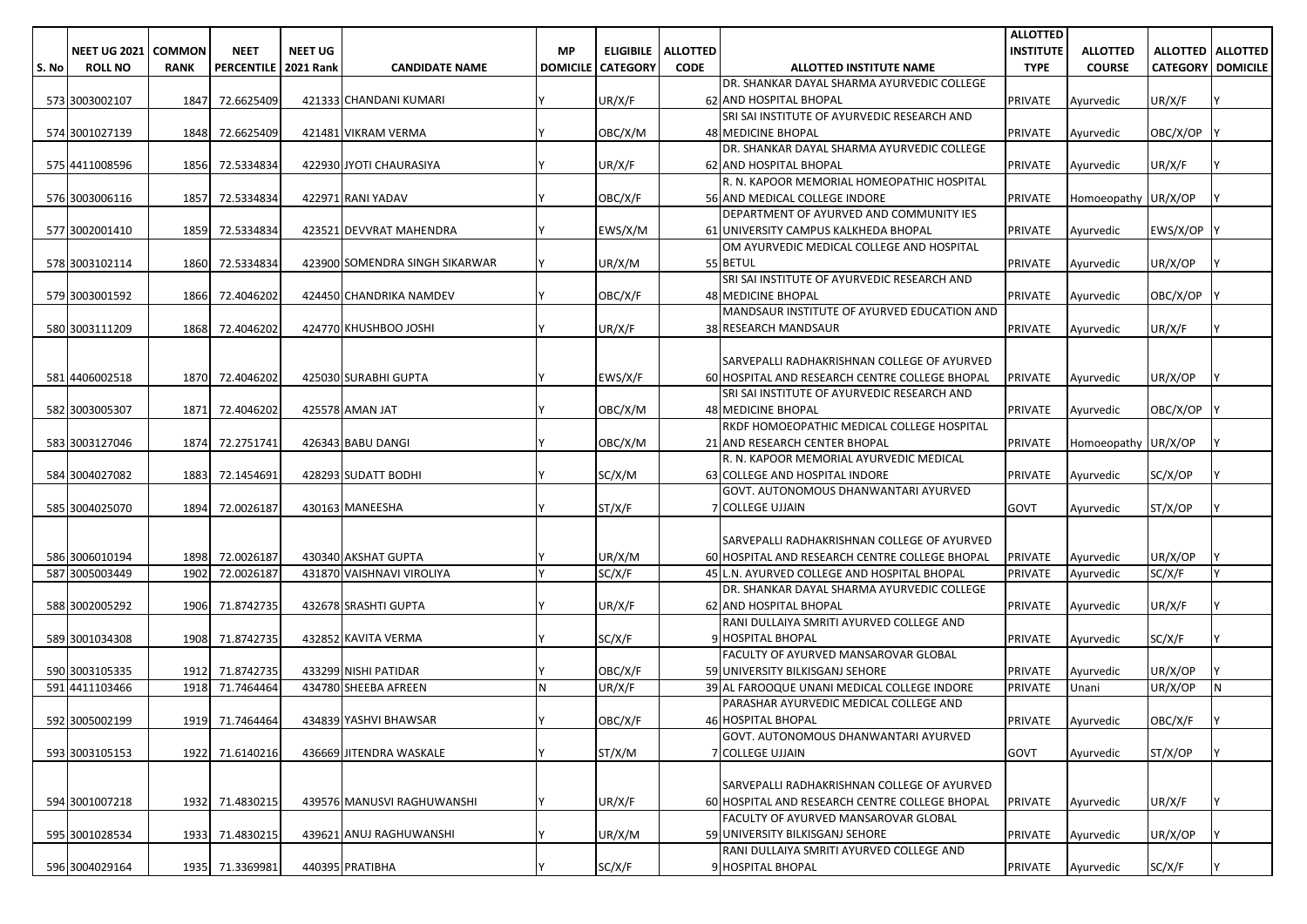|       |                     |               |                   |                  |                                |                 |                  |                 |                                                        | <b>ALLOTTED</b>  |                      |                          |                     |
|-------|---------------------|---------------|-------------------|------------------|--------------------------------|-----------------|------------------|-----------------|--------------------------------------------------------|------------------|----------------------|--------------------------|---------------------|
|       | <b>NEET UG 2021</b> | <b>COMMON</b> | <b>NEET</b>       | <b>NEET UG</b>   |                                | <b>MP</b>       | <b>ELIGIBILE</b> | <b>ALLOTTED</b> |                                                        | <b>INSTITUTE</b> | <b>ALLOTTED</b>      |                          | ALLOTTED   ALLOTTED |
| S. No | <b>ROLL NO</b>      | <b>RANK</b>   | <b>PERCENTILE</b> | <b>2021 Rank</b> | <b>CANDIDATE NAME</b>          | <b>DOMICILE</b> | <b>CATEGORY</b>  | <b>CODE</b>     | ALLOTTED INSTITUTE NAME                                | <b>TYPE</b>      | <b>COURSE</b>        | <b>CATEGORY DOMICILE</b> |                     |
|       |                     |               |                   |                  |                                |                 |                  |                 | SRI SAI INSTITUTE OF AYURVEDIC RESEARCH AND            |                  |                      |                          |                     |
|       | 597 3002012084      |               | 1937 71.3369981   |                  | 440589 SACHIN SINGH BHADOURIYA |                 | EWS/X/M          |                 | 48 MEDICINE BHOPAL                                     | PRIVATE          | Ayurvedic            | EWS/X/OP                 |                     |
|       |                     |               |                   |                  |                                |                 |                  |                 | DR. SHANKAR DAYAL SHARMA AYURVEDIC COLLEGE             |                  |                      |                          |                     |
|       | 598 3001032062      |               | 1938 71.3369981   |                  | 440592 AAKASH ROY              |                 | SC/X/M           |                 | 62 AND HOSPITAL BHOPAL                                 | <b>PRIVATE</b>   | Ayurvedic            | SC/X/OP                  |                     |
|       |                     |               |                   |                  |                                |                 |                  |                 |                                                        |                  |                      |                          |                     |
|       | 599 3005001037      |               | 1939 71.3369981   |                  | 440691 YOGESH CHOUHAN          |                 | SC/X/M           |                 | 42 MANSAROVAR AYURVEDIC MEDICAL COLLEGE BHOPAL PRIVATE |                  | Ayurvedic            | SC/X/OP                  |                     |
|       |                     |               |                   |                  |                                |                 |                  |                 |                                                        |                  |                      |                          |                     |
|       | 600 4408003285      | 1942          | 71.3369981        |                  | 440837 OSAMA ZAHEER            |                 | UR/X/M           |                 | 25 SOPHIA HOMEOPATHIC MEDICAL COLLEGE GWALIOR          | <b>PRIVATE</b>   | Homoeopathy UR/X/OP  |                          | N                   |
|       |                     |               |                   |                  |                                |                 |                  |                 | RAM KRISHNA COLLEGE OF AYURVEDA AND MEDICAL            |                  |                      |                          |                     |
|       | 601 3002008080      | 1944          | 71.3369981        |                  | 440940 KAUSHAL SHARMA          |                 | UR/X/M           |                 | <b>64 SCIENCES BHOPAL</b>                              | <b>PRIVATE</b>   | Ayurvedic            | UR/X/OP                  |                     |
|       |                     |               |                   |                  |                                |                 |                  |                 | SHRIMATI KAMLABEN RAOJI BHAI PATEL GUJARATI            |                  |                      |                          |                     |
|       |                     |               |                   |                  |                                |                 |                  |                 | HOMOEOPATHIC MEDICAL COLLEGE HOSPITAL AND              |                  |                      |                          |                     |
|       | 602 3003009068      | 1947          | 71.3369981        |                  | 441632 YASHIKA MANKAR          |                 | OBC/X/F          |                 | 53 RESEARCH CENTRE INDORE                              | <b>PRIVATE</b>   | Homoeopathy OBC/X/F  |                          |                     |
|       |                     |               |                   |                  |                                |                 |                  |                 |                                                        |                  |                      |                          |                     |
|       |                     |               |                   |                  |                                |                 |                  |                 | SARVEPALLI RADHAKRISHNAN COLLEGE OF AYURVED            |                  |                      |                          |                     |
|       | 603 3003102337      |               | 1948 71.3369981   |                  | 441649 ZEENAT QURESHI          |                 | OBC/X/F          |                 | 60 HOSPITAL AND RESEARCH CENTRE COLLEGE BHOPAL         | <b>PRIVATE</b>   | Ayurvedic            | UR/X/OP                  |                     |
|       |                     |               |                   |                  |                                |                 |                  |                 | RAM KRISHNA COLLEGE OF AYURVEDA AND MEDICAL            |                  |                      |                          |                     |
|       | 604 3003003521      | 1949          | 71.3369981        |                  | 441959 PRATHAM JAIN            |                 | UR/X/M           |                 | <b>64 SCIENCES BHOPAL</b>                              | <b>PRIVATE</b>   | Ayurvedic            | UR/X/OP                  |                     |
|       |                     |               |                   |                  |                                |                 |                  |                 |                                                        |                  |                      |                          |                     |
|       |                     |               |                   |                  |                                |                 |                  |                 | SARVEPALLI RADHAKRISHNAN COLLEGE OF AYURVED            |                  |                      |                          |                     |
|       | 605 3111013400      |               | 1952 71.3369981   |                  | 442369 SATYAM SULE             |                 | UR/X/M           |                 | 60 HOSPITAL AND RESEARCH CENTRE COLLEGE BHOPAL         | <b>PRIVATE</b>   | Avurvedic            | UR/X/OP                  |                     |
|       |                     |               |                   |                  |                                |                 |                  |                 | SHRIMATI KAMLABEN RAOJI BHAI PATEL GUJARATI            |                  |                      |                          |                     |
|       |                     |               |                   |                  |                                |                 |                  |                 | HOMOEOPATHIC MEDICAL COLLEGE HOSPITAL AND              |                  |                      |                          |                     |
|       | 606 3003128137      |               | 1954 71.2066455   |                  | 442993 AKSHAY                  |                 | OBC/X/M          |                 | 53 RESEARCH CENTRE INDORE                              | <b>PRIVATE</b>   | Homoeopathy OBC/X/OP |                          |                     |
|       | 607 3001009011      | 1958          | 71.2066455        |                  | 443165 BHAWNA SURYAWANSHI      |                 | SC/X/F           |                 | 45 L.N. AYURVED COLLEGE AND HOSPITAL BHOPAL            | <b>PRIVATE</b>   | Ayurvedic            | SC/X/F                   | V                   |
|       |                     |               |                   |                  |                                |                 |                  |                 | ANUSHREE HOMOEOPATHIC MEDICAL COLLEGE                  |                  |                      |                          |                     |
|       | 608 3004007399      | 1972          | 70.9384934        |                  | 447034 ISHIKA JAISWAL          |                 | UR/X/F           |                 | 24 JABALPUR                                            | <b>PRIVATE</b>   | Homoeopathy UR/X/F   |                          |                     |
|       |                     |               |                   |                  |                                |                 |                  |                 | DR. SHANKAR DAYAL SHARMA AYURVEDIC COLLEGE             |                  |                      |                          |                     |
|       | 609 3006008353      | 1983          | 70.8052916        |                  | 449089 MANDAKINEE SINGH        |                 | OBC/X/F          |                 | <b>62 AND HOSPITAL BHOPAL</b>                          | <b>PRIVATE</b>   | Ayurvedic            | OBC/X/F                  |                     |
|       |                     |               |                   |                  |                                |                 |                  |                 |                                                        |                  |                      |                          |                     |
|       |                     |               |                   |                  |                                |                 |                  |                 | SARVEPALLI RADHAKRISHNAN COLLEGE OF AYURVED            |                  |                      |                          |                     |
|       | 610 3002004122      | 1989          | 70.8052916        |                  | 450255 TANUJ DUBEY             |                 | UR/X/M           |                 | 60 HOSPITAL AND RESEARCH CENTRE COLLEGE BHOPAL         | <b>PRIVATE</b>   | Ayurvedic            | UR/X/OP                  |                     |
|       |                     |               |                   |                  |                                |                 |                  |                 |                                                        |                  |                      |                          |                     |
|       | 611 3003104369      | 1996          | 70.6525336        |                  | 451399 MONIKA MUWEL            |                 | ST/X/F           |                 | 5 GOVT. AUTONOMOUS AYURVED COLLEGE JABALPUR            | <b>GOVT</b>      | Ayurvedic            | ST/X/F                   |                     |
|       |                     |               |                   |                  |                                |                 |                  |                 | FACULTY OF AYURVED MANSAROVAR GLOBAL                   |                  |                      |                          |                     |
|       | 612 3002004248      | 1997          | 70.6525336        |                  | 451579 AYUSHI KAUSHIK          |                 | UR/X/F           |                 | 59 UNIVERSITY BILKISGANJ SEHORE                        | <b>PRIVATE</b>   | Ayurvedic            | UR/X/F                   |                     |
|       |                     |               |                   |                  |                                |                 |                  |                 | PARASHAR AYURVEDIC MEDICAL COLLEGE AND                 |                  |                      |                          |                     |
|       | 613 3003003159      | 1999          | 70.6525336        |                  | 451867 LALIT SHARMA            |                 | OBC/X/M          |                 | <b>46 HOSPITAL BHOPAL</b>                              | <b>PRIVATE</b>   | Ayurvedic            | OBC/X/OP                 |                     |
|       |                     |               |                   |                  |                                |                 |                  |                 | RANI DULLAIYA SMRITI AYURVED COLLEGE AND               |                  |                      |                          |                     |
|       | 614 3003107007      |               | 2002 70.5205621   |                  | 453264 PRAVEEN SINGH           |                 | SC/X/M           |                 | 9 HOSPITAL BHOPAL                                      | <b>PRIVATE</b>   | Avurvedic            | SC/X/OP                  |                     |
|       |                     |               |                   |                  |                                |                 |                  |                 | SHRIMATI KAMLABEN RAOJI BHAI PATEL GUJARATI            |                  |                      |                          |                     |
|       |                     |               |                   |                  |                                |                 |                  |                 | HOMOEOPATHIC MEDICAL COLLEGE HOSPITAL AND              |                  |                      |                          |                     |
|       | 615 3003014131      | 2005          | 70.5205621        |                  | 453576 NEERAJ THAKRE           |                 | OBC/X/M          |                 | 53 RESEARCH CENTRE INDORE                              | <b>PRIVATE</b>   | Homoeopathy OBC/X/OP |                          |                     |
|       |                     |               |                   |                  |                                |                 |                  |                 | DR. SHANKAR DAYAL SHARMA AYURVEDIC COLLEGE             |                  |                      |                          |                     |
|       |                     |               |                   |                  |                                |                 |                  |                 | 62 AND HOSPITAL BHOPAL                                 |                  |                      | OBC/X/OP                 |                     |
|       | 616 3003103568      | 2006          | 70.5205621        |                  | 453598 VAIBHAV SAHU            |                 | OBC/X/M          |                 |                                                        | <b>PRIVATE</b>   | Ayurvedic            |                          |                     |
|       |                     |               |                   |                  |                                |                 |                  |                 | SARVEPALLI RADHAKRISHNAN COLLEGE OF AYURVED            |                  |                      |                          |                     |
|       |                     |               |                   |                  |                                |                 |                  |                 |                                                        |                  |                      |                          |                     |
|       | 617 3111103503      |               | 2015 70.5205621   |                  | 454956 ABHIJEET CHOUHAN        |                 | EWS/X/M          |                 | 60 HOSPITAL AND RESEARCH CENTRE COLLEGE BHOPAL         | PRIVATE          | Ayurvedic            | UR/X/OP                  |                     |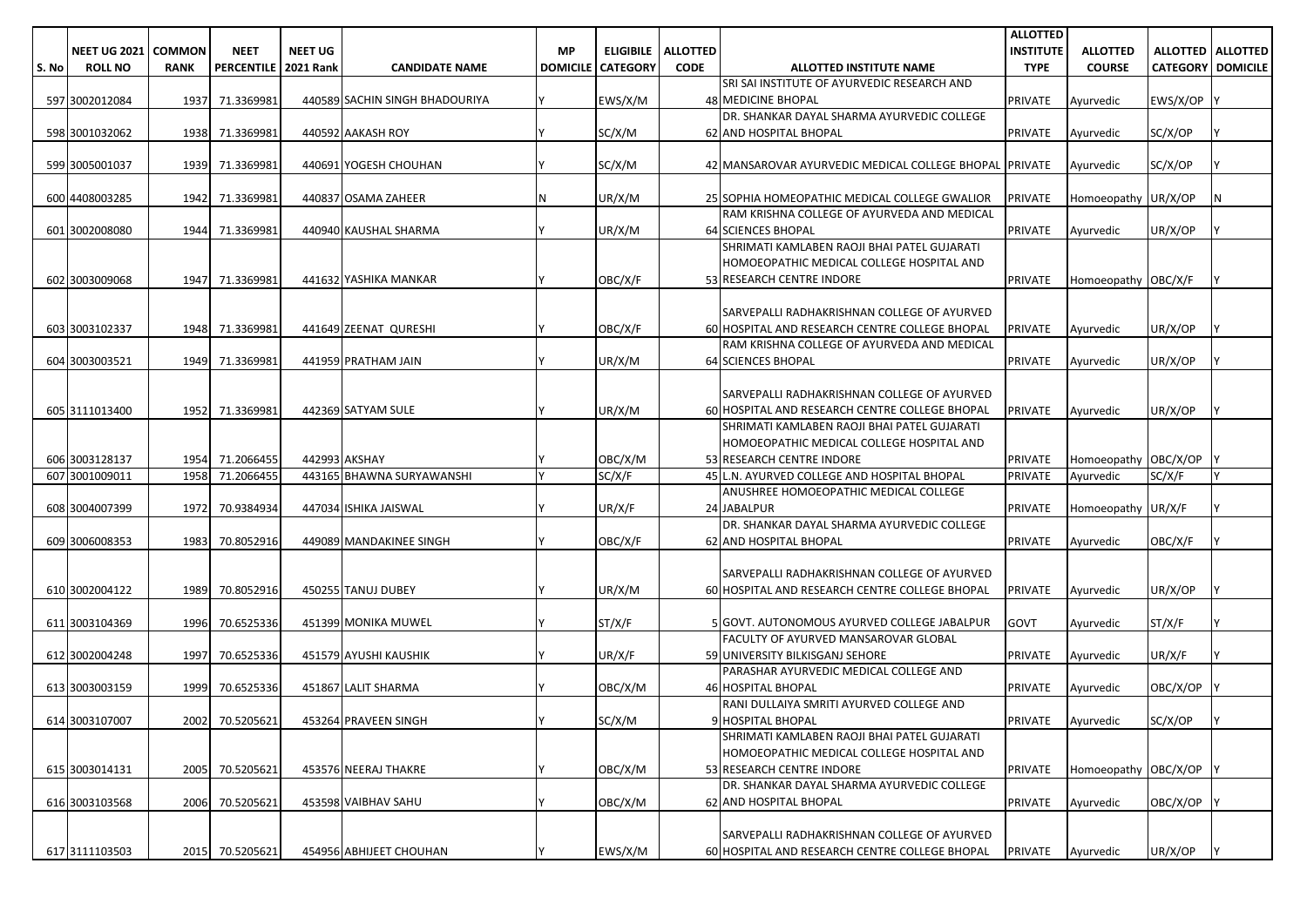|       |                     |               |                        |                |                              |    |                            |                 |                                                         | <b>ALLOTTED</b>  |                             |                          |                     |
|-------|---------------------|---------------|------------------------|----------------|------------------------------|----|----------------------------|-----------------|---------------------------------------------------------|------------------|-----------------------------|--------------------------|---------------------|
|       | <b>NEET UG 2021</b> | <b>COMMON</b> | <b>NEET</b>            | <b>NEET UG</b> |                              | МP | <b>ELIGIBILE</b>           | <b>ALLOTTED</b> |                                                         | <b>INSTITUTE</b> | <b>ALLOTTED</b>             |                          | ALLOTTED   ALLOTTED |
| S. No | <b>ROLL NO</b>      | <b>RANK</b>   | PERCENTILE   2021 Rank |                | <b>CANDIDATE NAME</b>        |    | <b>DOMICILE   CATEGORY</b> | <b>CODE</b>     | ALLOTTED INSTITUTE NAME                                 | <b>TYPE</b>      | <b>COURSE</b>               | <b>CATEGORY DOMICILE</b> |                     |
|       |                     |               |                        |                |                              |    |                            |                 |                                                         |                  |                             |                          |                     |
|       |                     |               |                        |                |                              |    |                            |                 | SARVEPALLI RADHAKRISHNAN COLLEGE OF AYURVED             |                  |                             |                          |                     |
|       | 618 3004016094      |               | 2018 70.3830217        |                | 455764 JHANKRIT VIJAYWAR     |    | UR/X/M                     |                 | 60 HOSPITAL AND RESEARCH CENTRE COLLEGE BHOPAL          | <b>PRIVATE</b>   | Ayurvedic                   | UR/X/OP                  |                     |
|       |                     |               |                        |                |                              |    |                            |                 |                                                         |                  |                             |                          |                     |
|       |                     |               |                        |                |                              |    |                            |                 | POORNAYU AYURVED CHIKITSALAYA EVAM                      |                  |                             |                          |                     |
|       | 619 3002002003      |               | 2019 70.3830217        |                | 455774 SHRASTI SHARMA        |    | EWS/X/F                    |                 | 58 ANUSANDHAN VIDYAPEETH GIRLS COLLEGE JABALPUR PRIVATE |                  | Ayurvedic                   | EWS/X/OP                 |                     |
|       |                     |               |                        |                |                              |    |                            |                 |                                                         |                  |                             |                          |                     |
|       |                     |               |                        |                |                              |    |                            |                 |                                                         |                  |                             |                          |                     |
|       |                     |               |                        |                |                              |    |                            |                 | SARVEPALLI RADHAKRISHNAN COLLEGE OF AYURVED             |                  |                             |                          |                     |
|       | 620 4411101058      |               | 2024 70.3830217        |                | 456376 SNEHAL SHUKLA         |    | UR/X/F                     |                 | 60 HOSPITAL AND RESEARCH CENTRE COLLEGE BHOPAL          | <b>PRIVATE</b>   | Ayurvedic                   | UR/X/F                   |                     |
|       |                     |               |                        |                |                              |    |                            |                 | MANDSAUR INSTITUTE OF AYURVED EDUCATION AND             |                  |                             |                          |                     |
|       | 621 3002001095      | 2027          | 70.3830217             |                | 456763 SHREYA SINGHAL        |    | UR/X/F                     |                 | 38 RESEARCH MANDSAUR                                    | <b>PRIVATE</b>   | Ayurvedic                   | UR/X/F                   |                     |
|       |                     |               |                        |                |                              |    |                            |                 | R. N. KAPOOR MEMORIAL AYURVEDIC MEDICAL                 |                  |                             |                          |                     |
|       | 622 3001013293      |               | 2032 70.2427615        |                | 457988 MUKUL PANTHI          |    | SC/X/M                     |                 | 63 COLLEGE AND HOSPITAL INDORE                          | <b>PRIVATE</b>   | Ayurvedic                   | SC/X/OP                  |                     |
|       |                     |               |                        |                |                              |    |                            |                 | PARASHAR AYURVEDIC MEDICAL COLLEGE AND                  |                  |                             |                          |                     |
|       | 623 3001003137      |               | 2038 70.2427615        |                | 458516 NEETESH PRAJAPATI     |    | OBC/X/M                    |                 | <b>46 HOSPITAL BHOPAL</b>                               | PRIVATE          | Ayurvedic                   | OBC/X/OP                 |                     |
|       |                     |               |                        |                |                              |    |                            |                 | MANDSAUR INSTITUTE OF AYURVED EDUCATION AND             |                  |                             |                          |                     |
|       | 624 3001007299      |               | 2040 70.2427615        |                | 458936 KRISH YADAV           |    | OBC/X/M                    |                 | 38 RESEARCH MANDSAUR                                    | <b>PRIVATE</b>   | Ayurvedic                   | OBC/X/OP                 |                     |
|       |                     |               |                        |                |                              |    |                            |                 | NARAYAN SHRI HOMOEOPATHIC MEDICAL COLLEGE               |                  |                             |                          |                     |
|       | 625 3003014080      | 2041          | 70.2427615             |                | 458997 AYUSH AGRAWAL         |    | UR/X/M                     |                 | <b>16 AND HOSPITAL BHOPAL</b>                           | <b>PRIVATE</b>   | Homoeopathy UR/X/OP         |                          |                     |
|       |                     |               |                        |                |                              |    |                            |                 | MANDSAUR INSTITUTE OF AYURVED EDUCATION AND             |                  |                             |                          |                     |
|       | 626 3004010185      |               | 2044 70.0986807        |                | 460070 AASTHA RATLEY         |    | OBC/X/F                    |                 | <b>38 RESEARCH MANDSAUR</b>                             | <b>PRIVATE</b>   | Ayurvedic                   | OBC/X/F                  |                     |
|       |                     |               |                        |                |                              |    |                            |                 | MANDSAUR INSTITUTE OF AYURVED EDUCATION AND             |                  |                             |                          |                     |
|       | 627 3003004459      | 2047          | 70.0986807             |                | 460680 AMIT PATEL            |    | OBC/X/M                    |                 | <b>38 RESEARCH MANDSAUR</b>                             | <b>PRIVATE</b>   | Ayurvedic                   | OBC/X/OP                 |                     |
|       |                     |               |                        |                |                              |    |                            |                 | SAM COLLEGE OF AYURVEDIC SCIENCES AND HOSPITAL          |                  |                             |                          |                     |
|       | 628 3003006005      | 2052          | 69.9449514             |                | 461798 MILIND RATHORE        |    | EWS/X/M                    |                 | 47 BHOPAL                                               | <b>PRIVATE</b>   | Ayurvedic                   | EWS/X/OP                 |                     |
|       |                     |               |                        |                |                              |    |                            |                 |                                                         |                  |                             |                          |                     |
|       |                     |               |                        |                |                              |    |                            |                 | POORNAYU AYURVED CHIKITSALAYA EVAM                      |                  |                             |                          |                     |
|       |                     | 2055          |                        |                | 462153 SAROJ BALA PAWAR      |    | OBC/X/F                    |                 |                                                         |                  |                             |                          |                     |
|       | 629 3001001104      |               | 69.9449514             |                |                              |    |                            |                 | 58 ANUSANDHAN VIDYAPEETH GIRLS COLLEGE JABALPUR PRIVATE |                  | Ayurvedic                   | OBC/X/F                  |                     |
|       |                     |               |                        |                |                              |    |                            |                 | PARASHAR AYURVEDIC MEDICAL COLLEGE AND                  |                  |                             |                          |                     |
|       | 630 3003003211      | 2056          | 69.9449514             |                | 462407 TEENA PATIL           |    | OBC/X/F                    |                 | <b>46 HOSPITAL BHOPAL</b>                               | <b>PRIVATE</b>   | Ayurvedic                   | OBC/X/F                  |                     |
|       |                     |               |                        |                |                              |    |                            |                 | HAKIM SYED ZIAUL HASAN GOVT. AUTONOMOUS                 |                  |                             |                          |                     |
|       | 631 3003002469      | 2058          | 69.9449514             |                | 463040 FARHAT NAAZ           |    | OBC/X/F                    |                 | 32 UNANI COLLEGE BHOPAL                                 | <b>GOVT</b>      | Unani                       | UR/X/OP                  |                     |
|       |                     |               |                        |                |                              |    |                            |                 | SHRIMATI KAMLABEN RAOJI BHAI PATEL GUJARATI             |                  |                             |                          |                     |
|       |                     |               |                        |                |                              |    |                            |                 | HOMOEOPATHIC MEDICAL COLLEGE HOSPITAL AND               |                  |                             |                          |                     |
|       | 632 3003103299      | 2065          | 69.8084471             |                | 464414 PAKHI BERRY           |    | UR/X/F                     |                 | 53 RESEARCH CENTRE INDORE                               | <b>PRIVATE</b>   | Homoeopathy UR/X/F          |                          |                     |
|       |                     |               |                        |                |                              |    |                            |                 |                                                         |                  |                             |                          |                     |
|       | 633 3003111092      | 2067          | 69.8084471             |                | 465334 KESHAV SINGH CHOUHAN  |    | ST/X/M                     |                 | 5 GOVT. AUTONOMOUS AYURVED COLLEGE JABALPUR             | GOVT             | Ayurvedic                   | ST/X/OP                  |                     |
|       | 634 3001010060      | 2073          | 69.6742092             |                | 466382 ISHA KATARE           |    | SC/X/F                     |                 | 45 L.N. AYURVED COLLEGE AND HOSPITAL BHOPAL             | <b>PRIVATE</b>   | Ayurvedic                   | SC/X/OP                  |                     |
|       |                     |               |                        |                |                              |    |                            |                 | RANI DULLAIYA SMRITI HOMOEOPATHY MEDICAL                |                  |                             |                          |                     |
|       | 635 3001022344      |               | 2077 69.6742092        |                | 466477 BHARTI VERMA          |    | SC/X/F                     |                 | 52 COLLEGE AND HOSPITAL BHOPAL                          |                  | PRIVATE Homoeopathy UR/X/OP |                          |                     |
|       |                     |               |                        |                |                              |    |                            |                 | VASUNDHRA RAJE HOMEOPATHIC MEDICAL COLLEGE              |                  |                             |                          |                     |
|       | 636 3102015103      |               | 2080 69.6742092        |                | 466625 FALKE YASH KAILASH    | N  | UR/X/M                     |                 | 31 AND HOSPITAL GWALIOR                                 | <b>PRIVATE</b>   | Homoeopathy UR/X/OP         |                          | IN.                 |
|       |                     |               |                        |                |                              |    |                            |                 | PARASHAR AYURVEDIC MEDICAL COLLEGE AND                  |                  |                             |                          |                     |
|       | 637 3001005306      | 2081          | 69.6742092             |                | 466818 PRASHANT SINGH THAKUR |    | OBC/X/M                    |                 | <b>46 HOSPITAL BHOPAL</b>                               | <b>PRIVATE</b>   | Ayurvedic                   | OBC/X/OP                 |                     |
|       |                     |               |                        |                |                              |    |                            |                 | VIJYASHREE AYURVEDIC MEDICAL COLLEGE AND                |                  |                             |                          |                     |
|       | 638 3004010366      |               | 2082 69.6742092        |                | 467587 SAMEER AHSAN          |    | OBC/X/M                    |                 | 54 HOSPITAL JABALPUR                                    | <b>PRIVATE</b>   | Ayurvedic                   | OBC/X/OP                 |                     |
|       |                     |               |                        |                |                              |    |                            |                 | RKDF HOMOEOPATHIC MEDICAL COLLEGE HOSPITAL              |                  |                             |                          |                     |
|       | 639 3003011048      |               | 2085 69.6742092        |                | 468201 ADITYA SINGH PANWAR   |    | UR/X/M                     |                 | 21 AND RESEARCH CENTER BHOPAL                           | <b>PRIVATE</b>   | Homoeopathy UR/X/OP         |                          |                     |
|       |                     |               |                        |                |                              |    |                            |                 | PT. SHIVNATH SHASTRI GOVT. AUTONOMOUS                   |                  |                             |                          |                     |
|       | 640 3003139108      |               | 2091 69.5379638        |                | 468727 HARSHITA              |    | ST/X/F                     |                 | 2 AYURVED COLLEGE BURHANPUR                             | GOVT             | Ayurvedic                   | ST/X/F                   |                     |
|       |                     |               |                        |                |                              |    |                            |                 |                                                         |                  |                             |                          |                     |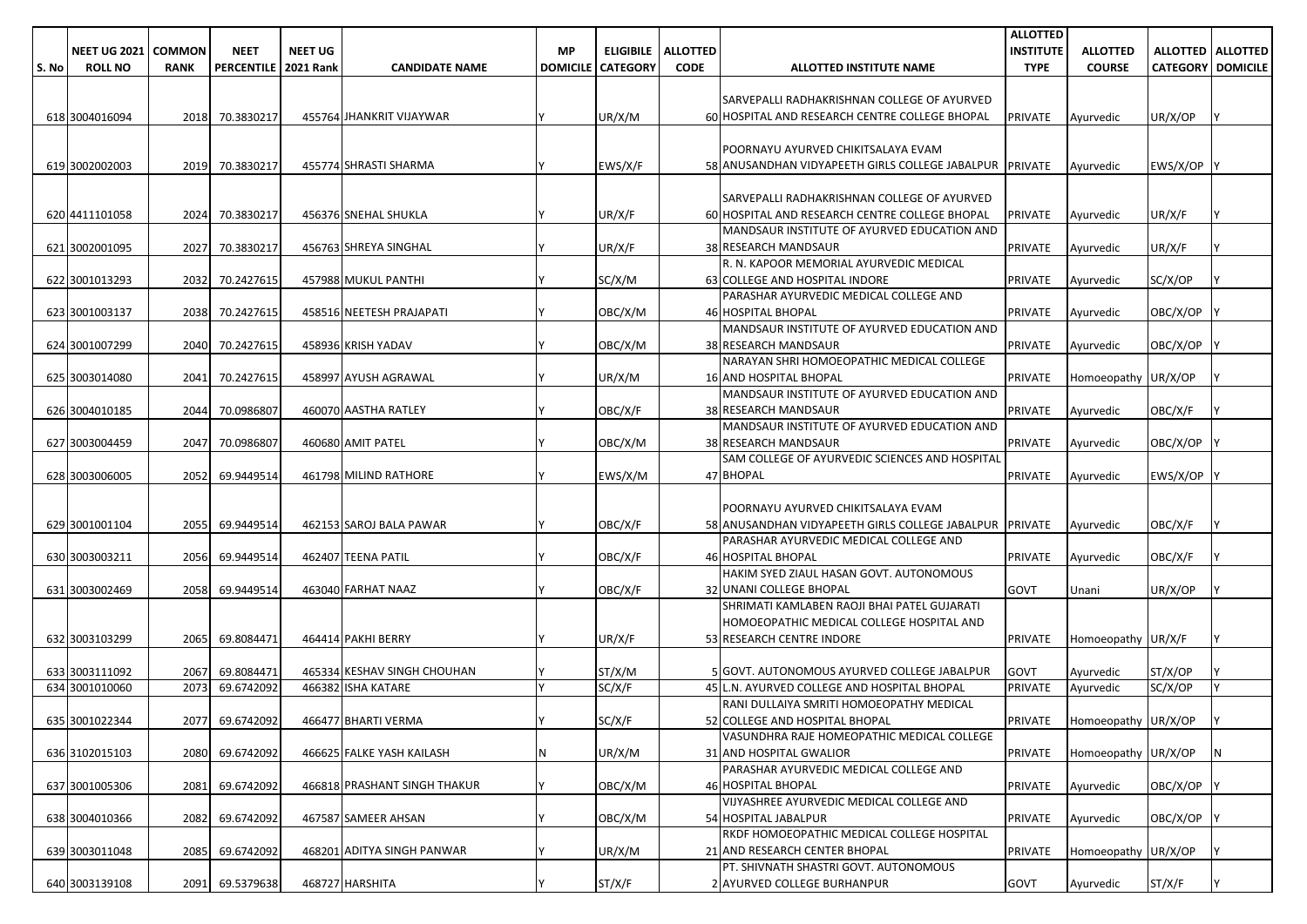|       |                              |             |                   |                  |                           |           |                          |                 |                                                                            | <b>ALLOTTED</b>  |                      |                 |                     |
|-------|------------------------------|-------------|-------------------|------------------|---------------------------|-----------|--------------------------|-----------------|----------------------------------------------------------------------------|------------------|----------------------|-----------------|---------------------|
|       | <b>NEET UG 2021   COMMON</b> |             | <b>NEET</b>       | <b>NEET UG</b>   |                           | <b>MP</b> | <b>ELIGIBILE</b>         | <b>ALLOTTED</b> |                                                                            | <b>INSTITUTE</b> | <b>ALLOTTED</b>      |                 | ALLOTTED   ALLOTTED |
| S. No | <b>ROLL NO</b>               | <b>RANK</b> | <b>PERCENTILE</b> | <b>2021 Rank</b> | <b>CANDIDATE NAME</b>     |           | <b>DOMICILE CATEGORY</b> | <b>CODE</b>     | ALLOTTED INSTITUTE NAME                                                    | <b>TYPE</b>      | <b>COURSE</b>        | <b>CATEGORY</b> | <b>DOMICILE</b>     |
|       |                              |             |                   |                  |                           |           |                          |                 | SHRIMATI KAMLABEN RAOJI BHAI PATEL GUJARATI                                |                  |                      |                 |                     |
|       |                              |             |                   |                  |                           |           |                          |                 | HOMOEOPATHIC MEDICAL COLLEGE HOSPITAL AND                                  |                  |                      |                 |                     |
|       | 641 3003001154               | 2093        | 69.5379638        |                  | 469115 ASHVI KHAN         |           | UR/X/F                   |                 | 53 RESEARCH CENTRE INDORE                                                  | PRIVATE          | Homoeopathy UR/X/F   |                 | l Y                 |
|       |                              |             |                   |                  |                           |           |                          |                 | DEPARTMENT OF AYURVED AND COMMUNITY IES                                    |                  |                      |                 |                     |
|       | 642 3003103009               | 2094        | 69.5379638        |                  | 469441 ILMA KHAN          |           | EWS/X/F                  |                 | 61 UNIVERSITY CAMPUS KALKHEDA BHOPAL                                       | PRIVATE          | Ayurvedic            | EWS/X/F         |                     |
|       |                              |             |                   |                  |                           |           |                          |                 | <b>FACULTY OF AYURVED MANSAROVAR GLOBAL</b>                                |                  |                      |                 |                     |
|       | 643 1702003462               | 2095        | 69.5379638        |                  | 469456 AMIT KUMAR         |           | OBC/X/M                  |                 | 59 UNIVERSITY BILKISGANJ SEHORE                                            | PRIVATE          | Ayurvedic            | UR/X/OP         |                     |
|       |                              |             |                   |                  |                           |           |                          |                 | OM AYURVEDIC MEDICAL COLLEGE AND HOSPITAL                                  |                  |                      |                 |                     |
|       | 644 3004024234               | 2101        | 69.3911634        |                  | 470470 TANUSHRI TIWARI    |           | UR/X/F                   |                 | 55 BETUL                                                                   | PRIVATE          | Ayurvedic            | UR/X/F          |                     |
|       |                              |             |                   |                  |                           |           |                          |                 | FACULTY OF AYURVED MANSAROVAR GLOBAL                                       |                  |                      |                 |                     |
|       | 645 3003110199               |             | 2108 69.2235764   |                  | 473477 CHARITRA PATIDAR   |           | OBC/X/M                  |                 | 59 UNIVERSITY BILKISGANJ SEHORE                                            | PRIVATE          | Ayurvedic            | UR/X/OP         |                     |
|       |                              |             |                   |                  |                           |           |                          |                 | PT. DR. SHIV SHAKTILAL SHARMA AYURVED MEDICAL                              |                  |                      |                 |                     |
|       | 646 3006005034               | 2113        | 69.0814383        |                  | 475294 SUGAM KUMAR MISHRA |           | EWS/X/M                  |                 | <b>8 COLLEGE RATLAM</b>                                                    | PRIVATE          | Ayurvedic            | EWS/X/OP Y      |                     |
|       |                              |             |                   |                  |                           |           |                          |                 | PARASHAR AYURVEDIC MEDICAL COLLEGE AND                                     |                  |                      |                 |                     |
|       | 647 3002009015               | 2117        | 69.0814383        |                  | 475887 DANISH KHAN        |           | OBC/X/M                  |                 | <b>46 HOSPITAL BHOPAL</b>                                                  | PRIVATE          | Ayurvedic            | OBC/X/OP        |                     |
|       |                              |             |                   |                  |                           |           |                          |                 | SAM COLLEGE OF AYURVEDIC SCIENCES AND HOSPITAL                             |                  |                      |                 |                     |
|       | 648 3005001693               | 2118        | 69.0814383        |                  | 476123 SANA KOUSAR KHAN   |           | EWS/X/F                  |                 | 47 BHOPAL                                                                  | PRIVATE          | Ayurvedic            | EWS/X/F         |                     |
|       |                              |             |                   |                  |                           |           |                          |                 |                                                                            |                  |                      |                 |                     |
|       |                              |             |                   |                  |                           |           |                          |                 | POORNAYU AYURVED CHIKITSALAYA EVAM                                         |                  |                      |                 |                     |
|       | 649 3002007291               |             | 2119 69.0814383   |                  | 476340 NEELAM BHARTI      |           | SC/X/F                   |                 | 58 ANUSANDHAN VIDYAPEETH GIRLS COLLEGE JABALPUR PRIVATE                    |                  | Ayurvedic            | SC/X/OP         |                     |
|       |                              |             |                   |                  |                           |           |                          |                 | PT. SHIVNATH SHASTRI GOVT. AUTONOMOUS                                      |                  |                      |                 |                     |
|       | 650 3003107298               | 2120        | 69.0814383        |                  | 476417 CHINTAN SOLANKI    |           | ST/X/M                   |                 | 2 AYURVED COLLEGE BURHANPUR<br><b>FACULTY OF AYURVED MANSAROVAR GLOBAL</b> | GOVT             | Ayurvedic            | ST/X/OP         |                     |
|       |                              |             |                   |                  |                           |           |                          |                 | 59 UNIVERSITY BILKISGANJ SEHORE                                            |                  |                      |                 |                     |
|       | 651 3006002237               | 2122        | 69.0814383        |                  | 477218 RITESH KUMAR NIGAM |           | UR/X/M                   |                 | SHRIMATI KAMLABEN RAOJI BHAI PATEL GUJARATI                                | PRIVATE          | Ayurvedic            | UR/X/OP         |                     |
|       |                              |             |                   |                  |                           |           |                          |                 | HOMOEOPATHIC MEDICAL COLLEGE HOSPITAL AND                                  |                  |                      |                 |                     |
|       | 652 3003123024               |             | 2124 68.9361272   | 477554 KAPIL     |                           |           | OBC/X/M                  |                 | 53 RESEARCH CENTRE INDORE                                                  | PRIVATE          | Homoeopathy OBC/X/OP |                 |                     |
|       |                              |             |                   |                  |                           |           |                          |                 |                                                                            |                  |                      |                 |                     |
|       |                              |             |                   |                  |                           |           |                          |                 | SARVEPALLI RADHAKRISHNAN COLLEGE OF AYURVED                                |                  |                      |                 |                     |
|       | 653 3001003660               | 2131        | 68.9361272        |                  | 477952 ANAMIKA RAI        |           | OBC/X/F                  |                 | 60 HOSPITAL AND RESEARCH CENTRE COLLEGE BHOPAL                             | PRIVATE          | Ayurvedic            | OBC/X/F         |                     |
|       |                              |             |                   |                  |                           |           |                          |                 | PARASHAR AYURVEDIC MEDICAL COLLEGE AND                                     |                  |                      |                 |                     |
|       | 654 3006002142               | 2134        | 68.9361272        |                  | 478265 FAZILA SIDDIQUI    |           | OBC/X/F                  |                 | <b>46 HOSPITAL BHOPAL</b>                                                  | PRIVATE          | Ayurvedic            | OBC/X/F         | Y                   |
|       |                              |             |                   |                  |                           |           |                          |                 | SENDHWA HOMEOPATHIC MEDICAL COLLEGE AND                                    |                  |                      |                 |                     |
|       | 655 3003108327               | 2139        | 68.9361272        |                  | 479420 SONIYA PATEL       |           | UR/X/F                   |                 | 23 HOSPITAL BARWANI                                                        | PRIVATE          | Homoeopathy UR/X/F   |                 |                     |
|       | 656 3003026030               | 2140        | 68.791917         |                  | 480116 VIVEK CHOUHAN      | I٧        | ST/X/M                   |                 | 3 GOVT. AUTONOMOUS AYURVED COLLEGE GWALIOR                                 | GOVT             | Ayurvedic            | ST/X/OP         | Y                   |
|       |                              |             |                   |                  |                           |           |                          |                 | R. N. KAPOOR MEMORIAL HOMEOPATHIC HOSPITAL                                 |                  |                      |                 |                     |
|       | 657 3003004303               | 2145        | 68.791917         |                  | 480374 MAHI YADAV         |           | OBC/X/F                  |                 | 56 AND MEDICAL COLLEGE INDORE                                              | PRIVATE          | Homoeopathy UR/X/OP  |                 |                     |
|       |                              |             |                   |                  |                           |           |                          |                 |                                                                            |                  |                      |                 |                     |
|       | 658 1702021188               | 2146        | 68.791917         |                  | 480485 SHIVANI SUMAN      |           | SC/X/F                   |                 | 20 SHIVANG HOMOEOPATHIC MEDICAL COLLEGE BHOPAL PRIVATE                     |                  | Homoeopathy UR/X/OP  |                 |                     |
|       |                              |             |                   |                  |                           |           |                          |                 |                                                                            |                  |                      |                 |                     |
|       |                              |             |                   |                  |                           |           |                          |                 | POORNAYU AYURVED CHIKITSALAYA EVAM                                         |                  |                      |                 |                     |
|       | 659 3003012190               | 2156        | 68.645505         |                  | 482059 ADITI VASURE       |           | SC/X/F                   |                 | 58 ANUSANDHAN VIDYAPEETH GIRLS COLLEGE JABALPUR                            | <b>PRIVATE</b>   | Ayurvedic            | SC/X/OP         | Y                   |
|       |                              |             |                   |                  |                           |           |                          |                 | DR. SHANKAR DAYAL SHARMA AYURVEDIC COLLEGE                                 |                  |                      |                 |                     |
|       | 660 3001013202               | 2157        | 68.645505         |                  | 482076 SALONI SINGH       |           | EWS/X/F                  |                 | 62 AND HOSPITAL BHOPAL                                                     | PRIVATE          | Ayurvedic            | EWS/X/OP Y      |                     |
|       |                              |             |                   |                  |                           |           |                          |                 | GOVT. AUTONOMOUS HOMEOPATHY MEDICAL                                        |                  |                      |                 |                     |
|       | 661 3003006058               | 2158        | 68.645505         |                  | 482724 JAHANAVI MARKAM    |           | ST/X/F                   |                 | <b>13 COLLEGE BHOPAL</b>                                                   | <b>GOVT</b>      | Homoeopathy ST/X/F   |                 |                     |
|       |                              |             |                   |                  |                           |           |                          |                 | DEPARTMENT OF AYURVED AND COMMUNITY IES                                    |                  |                      |                 |                     |
|       | 662 3003135330               | 2159        | 68.645505         |                  | 483084 MOHIT TOMAR        |           | EWS/X/M                  |                 | 61 UNIVERSITY CAMPUS KALKHEDA BHOPAL                                       | PRIVATE          | Ayurvedic            | EWS/X/OP Y      |                     |
|       | 663 3001003512               | 2160        | 68.4817387        |                  | 484217 GARIMA CHOUHAN     | I۷        | SC/X/F                   |                 | 66 SCHOOL OF AYURVEDA AND SIDDHA SEHORE                                    | PRIVATE          | Ayurvedic            | UR/X/OP         | Y                   |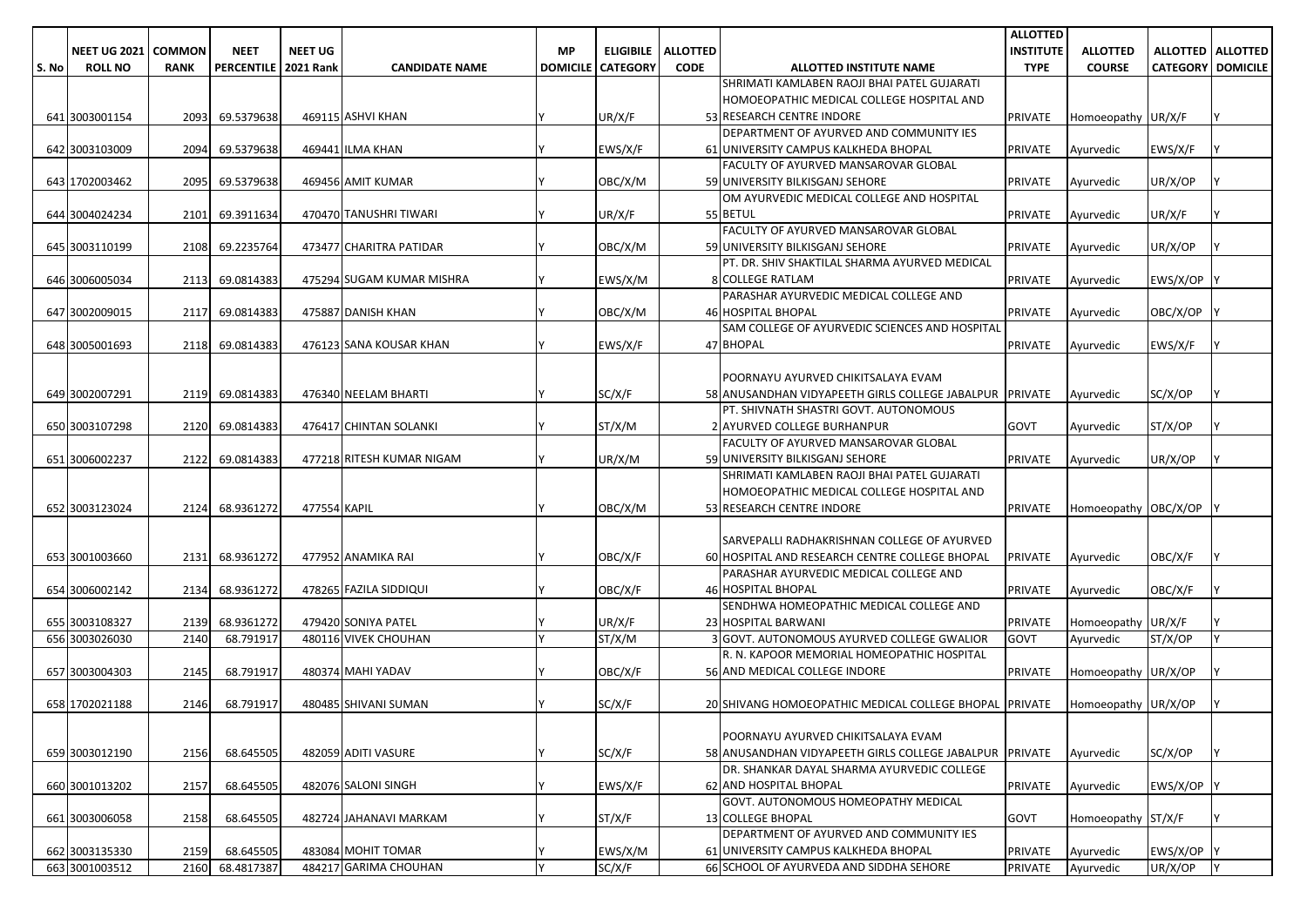|       |                     |               |                        |                |                            |           |                          |                 |                                                                 | <b>ALLOTTED</b>  |                             |                          |                     |
|-------|---------------------|---------------|------------------------|----------------|----------------------------|-----------|--------------------------|-----------------|-----------------------------------------------------------------|------------------|-----------------------------|--------------------------|---------------------|
|       | <b>NEET UG 2021</b> | <b>COMMON</b> | <b>NEET</b>            | <b>NEET UG</b> |                            | <b>MP</b> | <b>ELIGIBILE</b>         | <b>ALLOTTED</b> |                                                                 | <b>INSTITUTE</b> | <b>ALLOTTED</b>             |                          | ALLOTTED   ALLOTTED |
| S. No | <b>ROLL NO</b>      | <b>RANK</b>   | PERCENTILE   2021 Rank |                | <b>CANDIDATE NAME</b>      |           | <b>DOMICILE CATEGORY</b> | <b>CODE</b>     | ALLOTTED INSTITUTE NAME                                         | <b>TYPE</b>      | <b>COURSE</b>               | <b>CATEGORY DOMICILE</b> |                     |
|       |                     |               |                        |                |                            |           |                          |                 |                                                                 |                  |                             |                          |                     |
|       |                     |               |                        |                |                            |           |                          |                 | POORNAYU AYURVED CHIKITSALAYA EVAM                              |                  |                             |                          |                     |
|       | 664 3003001060      | 2171          | 68.4817387             |                | 485380 KOMAL MAHAWAR       |           | SC/X/F                   |                 | 58 ANUSANDHAN VIDYAPEETH GIRLS COLLEGE JABALPUR PRIVATE         |                  | Ayurvedic                   | SC/X/OP                  |                     |
|       |                     |               |                        |                |                            |           |                          |                 | SAM COLLEGE OF AYURVEDIC SCIENCES AND HOSPITAL                  |                  |                             |                          |                     |
|       | 665 3905017192      | 2175          | 68.4817387             |                | 486207 SHWETA ARYA         |           | SC/X/F                   |                 | 47 BHOPAL                                                       | <b>PRIVATE</b>   | Ayurvedic                   | SC/X/F                   |                     |
|       |                     | 2177          | 68.3377227             |                | 486741 SHADAB ALI          |           |                          |                 | DISTRICT HOMEOPATHIC MEDICAL COLLEGE AND<br>19 HOSPITAL RATLAM  |                  |                             |                          |                     |
|       | 666 3005001487      |               |                        |                |                            |           | OBC/X/M                  |                 | FACULTY OF AYURVED MANSAROVAR GLOBAL                            | <b>PRIVATE</b>   | Homoeopathy UR/X/OP         |                          |                     |
|       | 667 3004024085      | 2187          | 68.3377227             |                | 488323 DIVYANSHU CHOUBEY   |           | UR/X/M                   |                 | 59 UNIVERSITY BILKISGANJ SEHORE                                 | <b>PRIVATE</b>   | Ayurvedic                   | UR/X/OP                  |                     |
|       |                     |               |                        |                |                            |           |                          |                 | NARAYAN SHRI HOMOEOPATHIC MEDICAL COLLEGE                       |                  |                             |                          |                     |
|       | 668 3001008049      | 2192          | 68.1955846             |                | 489081 ALINA ALI           |           | UR/X/F                   |                 | <b>16 AND HOSPITAL BHOPAL</b>                                   | <b>PRIVATE</b>   | Homoeopathy UR/X/F          |                          |                     |
|       |                     |               |                        |                |                            |           |                          |                 |                                                                 |                  |                             |                          |                     |
|       |                     |               |                        |                |                            |           |                          |                 | SARVEPALLI RADHAKRISHNAN COLLEGE OF AYURVED                     |                  |                             |                          |                     |
|       | 669 3003122076      | 2195          | 68.1955846             |                | 489359 GAJENDRA KUMRAWAT   |           | OBC/X/M                  |                 | 60 HOSPITAL AND RESEARCH CENTRE COLLEGE BHOPAL                  | <b>PRIVATE</b>   | Ayurvedic                   | OBC/X/OP                 |                     |
|       |                     |               |                        |                |                            |           |                          |                 | RANI DULLAIYA SMRITI AYURVED COLLEGE AND                        |                  |                             |                          |                     |
|       | 670 3002013124      | 2197          | 68.1955846             |                | 489697 MUKUL               |           | SC/X/M                   |                 | 9 HOSPITAL BHOPAL                                               | <b>PRIVATE</b>   | Ayurvedic                   | SC/X/OP                  |                     |
|       |                     |               |                        |                |                            |           |                          |                 | K. S. HOMOEOPATHIC MEDICAL COLLEGE AND                          |                  |                             |                          |                     |
|       | 671 3002004286      | 2198          | 68.1955846             |                | 489830 YATI SHARMA         |           | UR/X/F                   |                 | 41 HOSPITAL GWALIOR                                             | <b>PRIVATE</b>   | Homoeopathy UR/X/F          |                          |                     |
|       |                     |               |                        |                |                            |           |                          |                 |                                                                 |                  |                             |                          |                     |
|       | 672 3003108204      | 2200          | 68.1955846             |                | 490198 SHEFALI BHILALA     |           | ST/X/F                   |                 | 5 GOVT. AUTONOMOUS AYURVED COLLEGE JABALPUR                     | <b>GOVT</b>      | Ayurvedic                   | ST/X/OP                  |                     |
|       |                     |               |                        |                |                            |           |                          |                 | DISTRICT HOMEOPATHIC MEDICAL COLLEGE AND                        |                  |                             |                          |                     |
|       | 673 3005002119      | 2204          | 68.1955846             |                | 490912 VISHAL PATIDAR      |           | OBC/X/M                  |                 | 19 HOSPITAL RATLAM<br>OM AYURVEDIC MEDICAL COLLEGE AND HOSPITAL | <b>PRIVATE</b>   | Homoeopathy UR/X/OP         |                          |                     |
|       | 674 3005001646      | 2209          | 68.04723               |                | 491670 SNEHA JAIN          |           | UR/X/F                   |                 | 55 BETUL                                                        | <b>PRIVATE</b>   | Avurvedic                   | UR/X/F                   |                     |
|       |                     |               |                        |                |                            |           |                          |                 | SHRIMATI KAMLABEN RAOJI BHAI PATEL GUJARATI                     |                  |                             |                          |                     |
|       |                     |               |                        |                |                            |           |                          |                 | HOMOEOPATHIC MEDICAL COLLEGE HOSPITAL AND                       |                  |                             |                          |                     |
|       | 675 3905117018      | 2211          | 68.04723               |                | 491777 HARSHITA SAHU       |           | OBC/X/F                  |                 | 53 RESEARCH CENTRE INDORE                                       | <b>PRIVATE</b>   | Homoeopathy OBC/X/OP        |                          |                     |
|       |                     |               |                        |                |                            |           |                          |                 | SRI SAI INSTITUTE OF AYURVEDIC RESEARCH AND                     |                  |                             |                          |                     |
|       | 676 3005010355      | 2215          | 68.04723               |                | 492818 SURESH PACHLANIYA   |           | SC/X/M                   |                 | <b>48 MEDICINE BHOPAL</b>                                       | <b>PRIVATE</b>   | Ayurvedic                   | SC/X/OP                  |                     |
|       | 677 3003125113      | 2218          | 68.04723               |                | 493013 SANJEET BAGHEL      |           | OBC/X/M                  |                 | 66 SCHOOL OF AYURVEDA AND SIDDHA SEHORE                         | <b>PRIVATE</b>   | Ayurvedic                   | UR/X/OP                  |                     |
|       |                     |               |                        |                |                            |           |                          |                 | HAHNEMANN HOMOEOPATHIC MEDICAL COLLEGE                          |                  |                             |                          |                     |
|       | 678 3001011042      | 2220          | 67.8922056             |                | 493452 SIMRAN JAHAN        |           | OBC/X/F                  |                 | 14 AND HOSPITAL BHOPAL                                          | <b>PRIVATE</b>   | Homoeopathy UR/X/OP         |                          |                     |
|       |                     |               |                        |                |                            |           |                          |                 | RAM KRISHNA COLLEGE OF AYURVEDA AND MEDICAL                     |                  |                             |                          |                     |
|       | 679 3003006039      | 2221          | 67.8922056             |                | 493567 MOHIT RATHORE       |           | OBC/X/M                  |                 | <b>64 SCIENCES BHOPAL</b>                                       | <b>PRIVATE</b>   | Ayurvedic                   | OBC/X/OP                 |                     |
|       |                     |               |                        |                |                            |           |                          |                 | DISTRICT HOMEOPATHIC MEDICAL COLLEGE AND                        |                  |                             |                          |                     |
|       | 680 3005001750      | 2222          | 67.8922056             |                | 493801 POOJA PALIWAL       |           | EWS/X/F                  |                 | 19 HOSPITAL RATLAM<br>FACULTY OF AYURVED MANSAROVAR GLOBAL      | <b>PRIVATE</b>   | Homoeopathy UR/X/OP         |                          |                     |
|       | 681 3003123177      | 2224          | 67.8922056             |                | 494049 POORAB GIRI GOSWAMI |           | OBC/X/M                  |                 | 59 UNIVERSITY BILKISGANJ SEHORE                                 | <b>PRIVATE</b>   | Ayurvedic                   | UR/X/OP                  |                     |
|       |                     |               |                        |                |                            |           |                          |                 | R. N. KAPOOR MEMORIAL HOMEOPATHIC HOSPITAL                      |                  |                             |                          |                     |
|       | 682 3001003060      |               | 2225 67.8922056        |                | 494052 NISHA BANO MANSURI  | I۷        | OBC/X/F                  |                 | 56 AND MEDICAL COLLEGE INDORE                                   |                  | PRIVATE Homoeopathy UR/X/OP |                          |                     |
|       |                     |               |                        |                |                            |           |                          |                 | VIJYASHREE AYURVEDIC MEDICAL COLLEGE AND                        |                  |                             |                          |                     |
|       | 683 3006008088      |               | 2230 67.8922056        |                | 495154 UMASHANKAR SAKET    |           | SC/X/M                   |                 | 54 HOSPITAL JABALPUR                                            | PRIVATE          | Ayurvedic                   | SC/X/OP                  |                     |
|       | 684 3003013278      | 2236          | 67.7241654             |                | 496246 ADITYA JOSHI        |           | EWS/X/M                  |                 | 66 SCHOOL OF AYURVEDA AND SIDDHA SEHORE                         | PRIVATE          | Ayurvedic                   | UR/X/OP                  |                     |
|       |                     |               |                        |                |                            |           |                          |                 |                                                                 |                  |                             |                          |                     |
|       |                     |               |                        |                |                            |           |                          |                 | SARVEPALLI RADHAKRISHNAN COLLEGE OF AYURVED                     |                  |                             |                          |                     |
|       | 685 3003022007      |               | 2238 67.7241654        |                | 496523 SUSHEEL             |           | OBC/X/M                  |                 | 60 HOSPITAL AND RESEARCH CENTRE COLLEGE BHOPAL                  | <b>PRIVATE</b>   | Ayurvedic                   | OBC/X/OP Y               |                     |
|       |                     |               |                        |                |                            |           |                          |                 | RAM KRISHNA COLLEGE OF AYURVEDA AND MEDICAL                     |                  |                             |                          |                     |
|       | 686 3003003200      |               | 2245 67.5785305        |                | 498992 HARSHI YADAV        |           | OBC/X/F                  |                 | 64 SCIENCES BHOPAL                                              | <b>PRIVATE</b>   | Ayurvedic                   | OBC/X/F                  |                     |
|       |                     |               |                        |                |                            |           |                          |                 | VIJYASHREE AYURVEDIC MEDICAL COLLEGE AND                        |                  |                             |                          |                     |
|       | 687 3005002320      |               | 2247 67.5785305        |                | 499422 ADITI SHARMA        |           | EWS/X/F                  |                 | 54 HOSPITAL JABALPUR                                            | PRIVATE          | Ayurvedic                   | EWS/X/F                  |                     |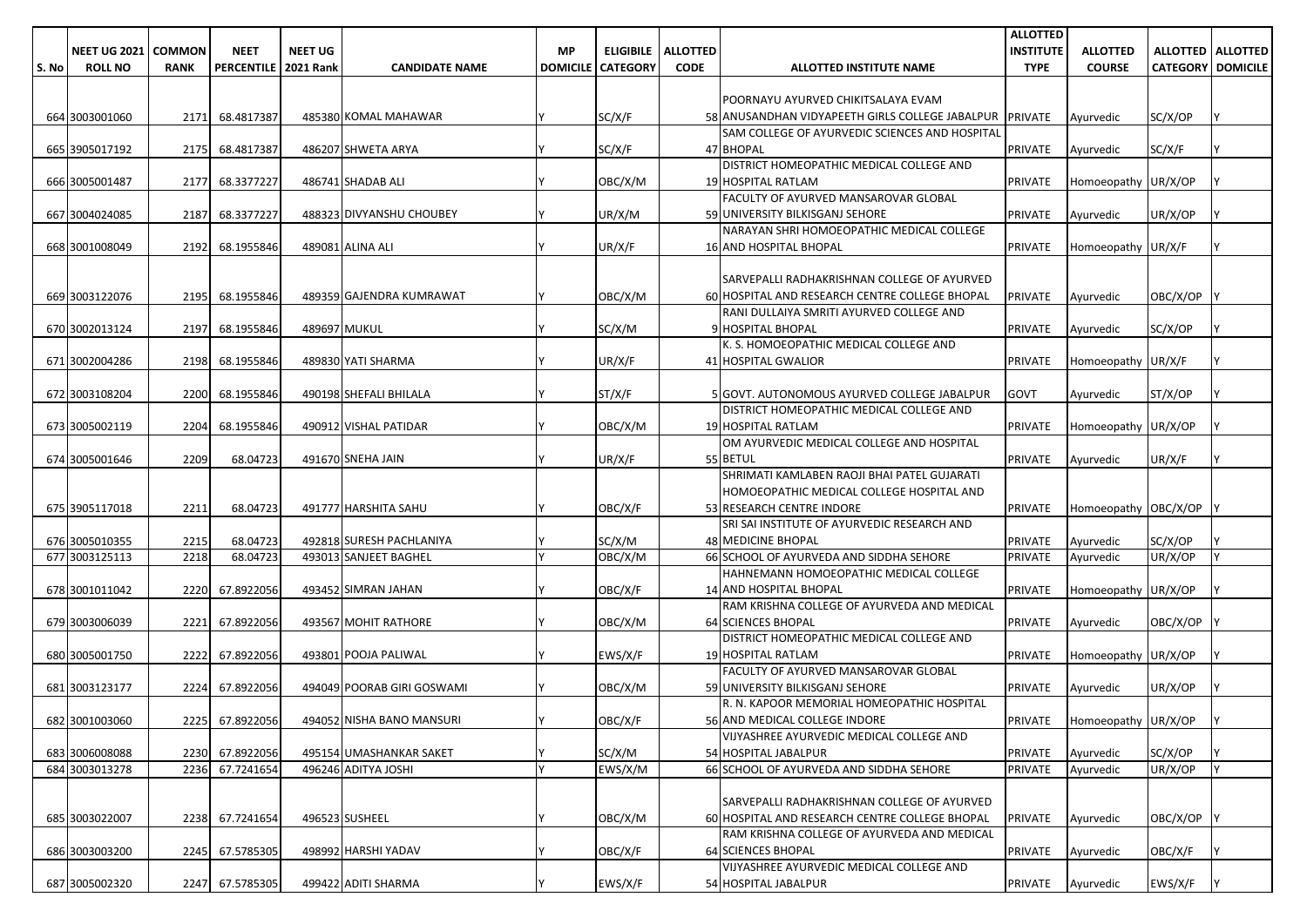|       |                     |               |                        |                |                               |           |                          |                 |                                                         | <b>ALLOTTED</b>  |                      |                          |  |
|-------|---------------------|---------------|------------------------|----------------|-------------------------------|-----------|--------------------------|-----------------|---------------------------------------------------------|------------------|----------------------|--------------------------|--|
|       | <b>NEET UG 2021</b> | <b>COMMON</b> | <b>NEET</b>            | <b>NEET UG</b> |                               | <b>MP</b> | <b>ELIGIBILE</b>         | <b>ALLOTTED</b> |                                                         | <b>INSTITUTE</b> | <b>ALLOTTED</b>      | <b>ALLOTTED ALLOTTED</b> |  |
| S. No | <b>ROLL NO</b>      | <b>RANK</b>   | PERCENTILE   2021 Rank |                | <b>CANDIDATE NAME</b>         |           | <b>DOMICILE CATEGORY</b> | <b>CODE</b>     | ALLOTTED INSTITUTE NAME                                 | <b>TYPE</b>      | <b>COURSE</b>        | <b>CATEGORY DOMICILE</b> |  |
|       | 688 3004028009      | 2248          | 67.4394359             |                | 500731 ASHVINI NAGVANSHI      |           | SC/X/M                   |                 | 45 L.N. AYURVED COLLEGE AND HOSPITAL BHOPAL             | <b>PRIVATE</b>   | Avurvedic            | SC/X/OP                  |  |
|       |                     |               |                        |                |                               |           |                          |                 | RAM KRISHNA COLLEGE OF AYURVEDA AND MEDICAL             |                  |                      |                          |  |
|       | 689 3107010009      | 2249          | 67.4394359             |                | 500760 PALAK MANISH MAHENDRA  |           | UR/X/F                   |                 | <b>64 SCIENCES BHOPAL</b>                               | <b>PRIVATE</b>   | Ayurvedic            | UR/X/F                   |  |
|       |                     |               |                        |                |                               |           |                          |                 | MANDSAUR INSTITUTE OF AYURVED EDUCATION AND             |                  |                      |                          |  |
|       | 690 3003011278      | 2250          | 67.4394359             |                | 500827 NEERAJ MORE            |           | OBC/X/M                  |                 | <b>38 RESEARCH MANDSAUR</b>                             | <b>PRIVATE</b>   | Ayurvedic            | OBC/X/OP                 |  |
|       |                     |               |                        |                |                               |           |                          |                 | RAM KRISHNA COLLEGE OF AYURVEDA AND MEDICAL             |                  |                      |                          |  |
|       | 691 1701003394      | 2268          | 67.2922469             |                | 504999 SHAMBHAVI MISHRA       |           | UR/X/F                   |                 | <b>64 SCIENCES BHOPAL</b>                               | <b>PRIVATE</b>   | Ayurvedic            | UR/X/F                   |  |
|       |                     |               |                        |                |                               |           |                          |                 |                                                         |                  |                      |                          |  |
|       |                     |               |                        |                |                               |           |                          |                 |                                                         |                  |                      |                          |  |
|       |                     |               |                        |                |                               |           |                          |                 | SARVEPALLI RADHAKRISHNAN COLLEGE OF AYURVED             |                  |                      |                          |  |
|       | 692 3122011098      |               | 2278 67.1407193        |                | 506984 TUSHAR ANIL CHOUDHARY  |           | OBC/X/M                  |                 | 60 HOSPITAL AND RESEARCH CENTRE COLLEGE BHOPAL          | <b>PRIVATE</b>   | Avurvedic            | OBC/X/OP                 |  |
|       |                     |               |                        |                |                               |           |                          |                 | DEPARTMENT OF AYURVED AND COMMUNITY IES                 |                  |                      |                          |  |
|       | 693 3001023208      |               | 2279 67.1407193        |                | 507117 SANTKUMAR DEHARIYA     |           | SC/X/M                   |                 | 61 UNIVERSITY CAMPUS KALKHEDA BHOPAL                    | <b>PRIVATE</b>   | Ayurvedic            | SC/X/OP                  |  |
|       | 694 3005007311      | 2281          | 66.9644551             |                | 507521 MANISH NAGOR           | Ιv        | ST/X/M                   |                 | 6 GOVT. AUTONOMOUS AYURVED COLLEGE REWA                 | <b>GOVT</b>      | Ayurvedic            | ST/X/OP                  |  |
|       |                     |               |                        |                |                               |           |                          |                 | SHRIMATI KAMLABEN RAOJI BHAI PATEL GUJARATI             |                  |                      |                          |  |
|       |                     |               |                        |                |                               |           |                          |                 | HOMOEOPATHIC MEDICAL COLLEGE HOSPITAL AND               |                  |                      |                          |  |
|       | 695 3003028348      | 2283          | 66.9644551             |                | 507913 KHUSHI SONI            |           | OBC/X/F                  |                 | 53 RESEARCH CENTRE INDORE                               | <b>PRIVATE</b>   | Homoeopathy OBC/X/OP |                          |  |
|       |                     |               |                        |                |                               |           |                          |                 |                                                         |                  |                      |                          |  |
|       |                     |               |                        |                |                               |           |                          |                 | <b>SARVEPALLI RADHAKRISHNAN COLLEGE OF AYURVED</b>      |                  |                      |                          |  |
|       | 696 3001010395      | 2287          | 66.9644551             |                | 508929 RISHIKA CHOURASIYA     |           | OBC/X/F                  |                 | 60 HOSPITAL AND RESEARCH CENTRE COLLEGE BHOPAL          | <b>PRIVATE</b>   | Ayurvedic            | OBC/X/F                  |  |
|       |                     |               |                        |                |                               |           |                          |                 | DISTRICT HOMEOPATHIC MEDICAL COLLEGE AND                |                  |                      |                          |  |
|       | 697 3005003109      | 2291          | 66.8148702             |                | 510191 MOHAMMAD ALSAIF NAGORI |           | OBC/X/M                  |                 | 19 HOSPITAL RATLAM                                      | <b>PRIVATE</b>   | Homoeopathy UR/X/OP  |                          |  |
|       |                     |               |                        |                |                               |           |                          |                 | FACULTY OF AYURVED MANSAROVAR GLOBAL                    |                  |                      |                          |  |
|       | 698 3001007525      | 2299          | 66.6628245             |                | 512473 ANUJ JADON             |           | UR/X/M                   |                 | 59 UNIVERSITY BILKISGANJ SEHORE                         | <b>PRIVATE</b>   | Avurvedic            | UR/X/OP                  |  |
|       |                     |               |                        |                |                               |           |                          |                 | FACULTY OF AYURVED MANSAROVAR GLOBAL                    |                  |                      |                          |  |
|       | 699 3111014372      | 2304          | 66.6628245             |                | 513940 PRATIK KHANDAGRE       |           | OBC/X/M                  |                 | 59 UNIVERSITY BILKISGANJ SEHORE                         | <b>PRIVATE</b>   | Ayurvedic            | UR/X/OP                  |  |
|       |                     |               |                        |                |                               |           |                          |                 | NARAYAN SHRI HOMOEOPATHIC MEDICAL COLLEGE               |                  |                      |                          |  |
|       | 700 3003012245      | 2305          | 66.6628245             |                | 514548 NITESH CHOUHAN         |           | OBC/X/M                  |                 | 16 AND HOSPITAL BHOPAL                                  | <b>PRIVATE</b>   | Homoeopathy UR/X/OP  |                          |  |
|       |                     |               |                        |                |                               |           |                          |                 | NARAYAN SHRI HOMOEOPATHIC MEDICAL COLLEGE               |                  |                      |                          |  |
|       | 701 3001010153      | 2306          | 66.5068935             |                | 514860 ZOYA TARIQ             |           | EWS/X/F                  |                 | <b>16 AND HOSPITAL BHOPAL</b>                           | <b>PRIVATE</b>   | Homoeopathy UR/X/OP  |                          |  |
|       |                     |               |                        |                |                               |           |                          |                 | MANDSAUR INSTITUTE OF AYURVED EDUCATION AND             |                  |                      |                          |  |
|       | 702 3003132166      | 2308          | 66.5068935             |                | 514937 AKSHITA MUKATI         |           | OBC/X/F                  |                 | 38 RESEARCH MANDSAUR                                    | <b>PRIVATE</b>   | Ayurvedic            | OBC/X/F                  |  |
|       |                     |               |                        |                |                               |           |                          |                 | RAM KRISHNA COLLEGE OF HOMOEOPATHY AND                  |                  |                      |                          |  |
|       |                     |               |                        |                |                               |           |                          |                 |                                                         |                  |                      |                          |  |
|       | 703 3001009012      | 2309          | 66.5068935             |                | 515050 AYUSH SINGH            |           | UR/X/M                   |                 | 43 MEDICAL SCIENCES BHOPAL                              | <b>PRIVATE</b>   | Homoeopathy UR/X/OP  |                          |  |
|       |                     |               |                        |                |                               |           |                          |                 |                                                         |                  |                      |                          |  |
|       | 704 3004024034      | 2311          | 66.5068935             |                | 515440 SONAM RANGARI          |           | SC/X/F                   |                 | 42 MANSAROVAR AYURVEDIC MEDICAL COLLEGE BHOPAL PRIVATE  |                  | Ayurvedic            | SC/X/OP                  |  |
|       |                     |               |                        |                |                               |           |                          |                 | RAM KRISHNA COLLEGE OF AYURVEDA AND MEDICAL             |                  |                      |                          |  |
|       | 705 3003024191      | 2312          | 66.5068935             |                | 515474 VARSHA SHRIWASTAV      |           | UR/X/F                   |                 | <b>64 SCIENCES BHOPAL</b>                               | <b>PRIVATE</b>   | Avurvedic            | UR/X/F                   |  |
|       |                     |               |                        |                |                               |           |                          |                 | SRI SAI INSTITUTE OF AYURVEDIC RESEARCH AND             |                  |                      |                          |  |
|       | 706 3005006290      | 2313          | 66.5068935             |                | 515707 SACHIN JUNWAL          |           | SC/X/M                   |                 | <b>48 MEDICINE BHOPAL</b>                               | <b>PRIVATE</b>   | Ayurvedic            | SC/X/OP                  |  |
|       |                     |               |                        |                |                               |           |                          |                 |                                                         |                  |                      |                          |  |
|       |                     |               |                        |                |                               |           |                          |                 | POORNAYU AYURVED CHIKITSALAYA EVAM                      |                  |                      |                          |  |
|       | 707 3004011418      |               | 2318 66.5068935        |                | 516637 GULERUMMAN ANSARI      |           | OBC/X/F                  |                 | 58 ANUSANDHAN VIDYAPEETH GIRLS COLLEGE JABALPUR PRIVATE |                  | Ayurvedic            | OBC/X/OP                 |  |
|       |                     |               |                        |                |                               |           |                          |                 | RKDF HOMOEOPATHIC MEDICAL COLLEGE HOSPITAL              |                  |                      |                          |  |
|       | 708 3006005134      | 2320          | 66.5068935             |                | 517088 PRASHANT KUMAR MISHRA  |           | UR/X/M                   |                 | 21 AND RESEARCH CENTER BHOPAL                           | <b>PRIVATE</b>   | Homoeopathy UR/X/OP  |                          |  |
|       |                     |               |                        |                |                               |           |                          |                 | RAM KRISHNA COLLEGE OF AYURVEDA AND MEDICAL             |                  |                      |                          |  |
|       | 709 3003006177      | 2322          | 66.3453936             |                | 517298 ARVIND JADHAV          |           | OBC/X/M                  |                 | 64 SCIENCES BHOPAL                                      | <b>PRIVATE</b>   | Avurvedic            | OBC/X/OP                 |  |
|       |                     |               |                        |                |                               |           |                          |                 | HAHNEMANN HOMOEOPATHIC MEDICAL COLLEGE                  |                  |                      |                          |  |
|       | 710 3003108213      | 2325          | 66.3453936             |                | 517617 ABHISHEK SHUKLA        |           | UR/X/M                   |                 | 14 AND HOSPITAL BHOPAL                                  | <b>PRIVATE</b>   | Homoeopathy UR/X/OP  |                          |  |
|       |                     |               |                        |                |                               |           |                          |                 | RAM KRISHNA COLLEGE OF AYURVEDA AND MEDICAL             |                  |                      |                          |  |
|       | 711 3003015215      |               | 2328 66.3453936        |                | 518777 VASU JAISWAL           |           | OBC/X/M                  |                 | 64 SCIENCES BHOPAL                                      | PRIVATE          | Ayurvedic            | OBC/X/OP Y               |  |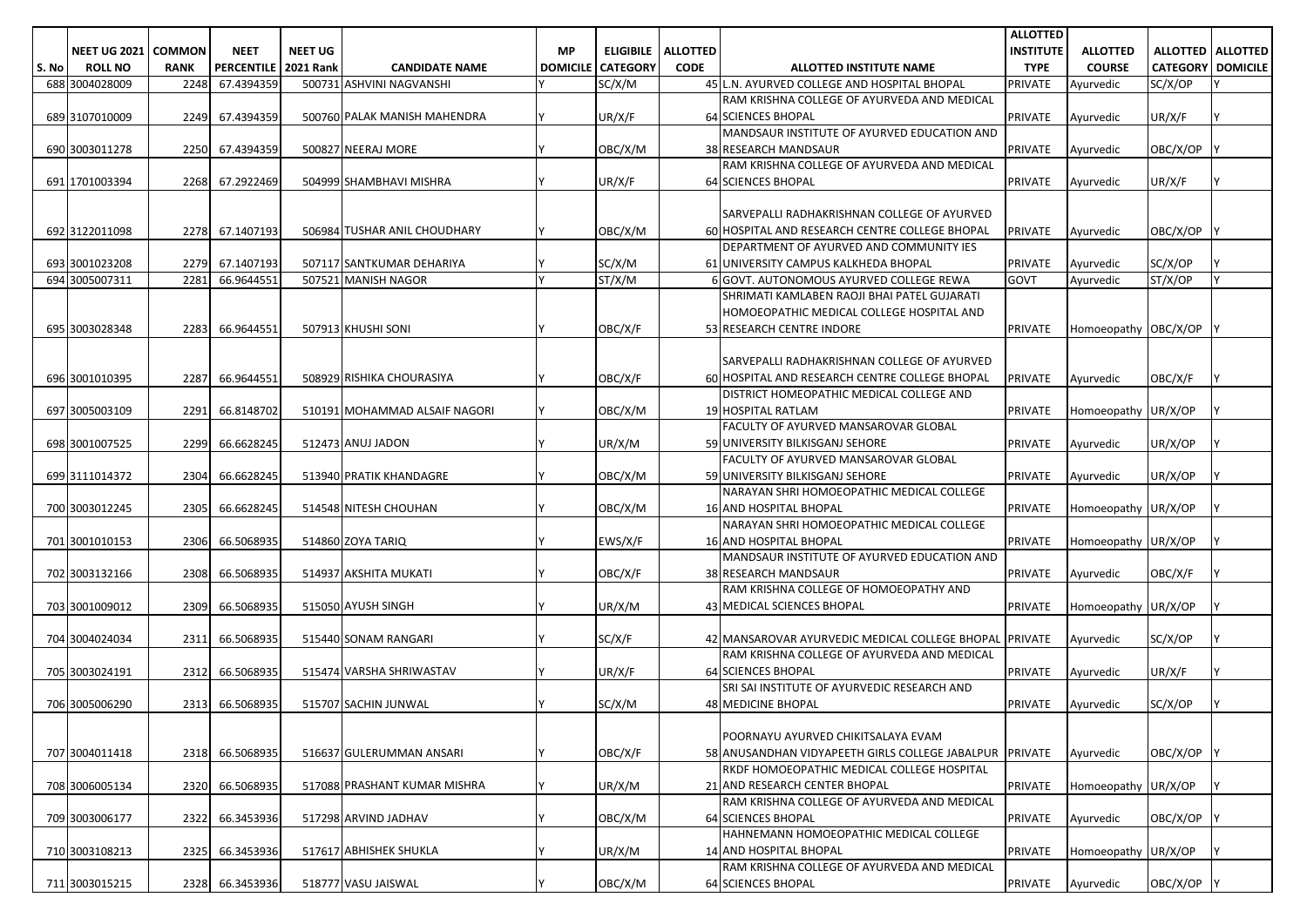|       |                     |               |                   |                  |                                |                 |                  |                 |                                                                             | <b>ALLOTTED</b>  |                        |                          |                     |
|-------|---------------------|---------------|-------------------|------------------|--------------------------------|-----------------|------------------|-----------------|-----------------------------------------------------------------------------|------------------|------------------------|--------------------------|---------------------|
|       | <b>NEET UG 2021</b> | <b>COMMON</b> | <b>NEET</b>       | <b>NEET UG</b>   |                                | <b>MP</b>       | <b>ELIGIBILE</b> | <b>ALLOTTED</b> |                                                                             | <b>INSTITUTE</b> | <b>ALLOTTED</b>        |                          | ALLOTTED   ALLOTTED |
| S. No | <b>ROLL NO</b>      | <b>RANK</b>   | <b>PERCENTILE</b> | <b>2021 Rank</b> | <b>CANDIDATE NAME</b>          | <b>DOMICILE</b> | <b>CATEGORY</b>  | <b>CODE</b>     | ALLOTTED INSTITUTE NAME                                                     | <b>TYPE</b>      | <b>COURSE</b>          | <b>CATEGORY DOMICILE</b> |                     |
|       |                     |               |                   |                  |                                |                 |                  |                 | RAM KRISHNA COLLEGE OF AYURVEDA AND MEDICAL                                 |                  |                        |                          |                     |
|       | 712 3001029253      | 2330          | 66.1640137        |                  | 519788 RAVEENA SONDHIYA        |                 | OBC/X/F          |                 | <b>64 SCIENCES BHOPAL</b>                                                   | <b>PRIVATE</b>   | Ayurvedic              | OBC/X/F                  |                     |
|       |                     |               |                   |                  |                                |                 |                  |                 | PT. SHIVNATH SHASTRI GOVT. AUTONOMOUS                                       |                  |                        |                          |                     |
|       | 713 3003001393      | 2332          | 66.1640137        |                  | 519871 RISHABH BHALAVI         |                 | ST/X/M           |                 | 2 AYURVED COLLEGE BURHANPUR                                                 | <b>GOVT</b>      | Ayurvedic              | ST/X/OP                  |                     |
|       |                     |               |                   |                  |                                |                 |                  |                 | FACULTY OF AYURVED MANSAROVAR GLOBAL                                        |                  |                        |                          |                     |
|       | 714 4406002229      | 2335          | 66.1640137        |                  | 520032 MRATYUNJAY SAMELE       |                 | EWS/X/M          |                 | 59 UNIVERSITY BILKISGANJ SEHORE                                             | <b>PRIVATE</b>   | Ayurvedic              | EWS/X/OP                 |                     |
|       |                     |               |                   |                  |                                |                 |                  |                 | PT. SHIVNATH SHASTRI GOVT. AUTONOMOUS                                       |                  |                        |                          |                     |
|       | 715 3003126113      | 2336          | 66.1640137        |                  | 520066 SONALI SISODIYA         |                 | ST/X/F           |                 | 2 AYURVED COLLEGE BURHANPUR                                                 | <b>GOVT</b>      | Ayurvedic              | ST/X/F                   |                     |
|       |                     |               |                   |                  |                                |                 |                  |                 | VIJYASHREE AYURVEDIC MEDICAL COLLEGE AND                                    |                  |                        |                          |                     |
|       | 716 3001007041      | 2338          | 66.1640137        |                  | 520338 PAYAL SAHU              |                 | OBC/X/F          |                 | 54 HOSPITAL JABALPUR                                                        | PRIVATE          | Ayurvedic              | OBC/X/F                  |                     |
|       |                     |               |                   |                  |                                |                 |                  |                 | VASUNDHRA RAJE HOMEOPATHIC MEDICAL COLLEGE                                  |                  |                        |                          |                     |
|       | 717 3002004291      | 2345          | 66.1640137        |                  | 521854 KAJAL VERMA             |                 | SC/X/F           |                 | 31 AND HOSPITAL GWALIOR                                                     | <b>PRIVATE</b>   | Homoeopathy UR/X/OP    |                          |                     |
|       |                     |               |                   |                  |                                |                 |                  |                 | RAM KRISHNA COLLEGE OF AYURVEDA AND MEDICAL                                 |                  |                        |                          |                     |
|       | 718 4406005142      | 2348          | 66.0116443        |                  | 522575 AASTHA GUPTA            |                 | UR/X/F           |                 | <b>64 SCIENCES BHOPAL</b>                                                   | <b>PRIVATE</b>   | Ayurvedic              | UR/X/F                   |                     |
|       |                     |               |                   |                  |                                |                 |                  |                 | IGM HOMOEOPATHIC MEDICAL COLLEGE HOSPITAL                                   |                  |                        |                          |                     |
|       | 719 3107012231      | 2349          | 66.0116443        |                  | 522584 YUKTA PRABHAKAR MAHAJAN |                 | UR/X/F           |                 | 22 AND RESEARCH CENTRE DHAR                                                 | <b>PRIVATE</b>   | Homoeopathy UR/X/OP    |                          | N                   |
|       |                     |               |                   |                  |                                |                 |                  |                 |                                                                             |                  |                        |                          |                     |
|       |                     |               |                   |                  |                                |                 |                  |                 | SARVEPALLI RADHAKRISHNAN COLLEGE OF AYURVED                                 |                  |                        |                          |                     |
|       | 720 3003003259      | 2351          | 66.0116443        |                  | 522639 NILANSH JAIN            |                 | EWS/X/M          |                 | 60 HOSPITAL AND RESEARCH CENTRE COLLEGE BHOPAL                              | <b>PRIVATE</b>   | Ayurvedic              | EWS/X/OP Y               |                     |
|       |                     |               |                   |                  |                                |                 |                  |                 | HAHNEMANN HOMOEOPATHIC MEDICAL COLLEGE                                      |                  |                        |                          |                     |
|       | 721 3003110110      | 2355          | 66.0116443        |                  | 523117 MAHIMA CHOUDHARY        |                 | OBC/X/F          |                 | 14 AND HOSPITAL BHOPAL                                                      | <b>PRIVATE</b>   | Homoeopathy UR/X/OP    |                          |                     |
|       |                     |               |                   |                  |                                |                 |                  |                 | MANDSAUR INSTITUTE OF AYURVED EDUCATION AND                                 |                  |                        |                          |                     |
|       | 722 3003102111      | 2356          | 66.0116443        |                  | 523268 SHIVAM PATIL            |                 | OBC/X/M          |                 | 38 RESEARCH MANDSAUR                                                        | <b>PRIVATE</b>   | Ayurvedic              | OBC/X/OP                 |                     |
|       |                     |               |                   |                  |                                |                 |                  |                 | MANDSAUR INSTITUTE OF AYURVED EDUCATION AND                                 |                  |                        |                          |                     |
|       | 723 3003002366      | 2358          | 66.0116443        |                  | 523599 MANISH PARMAR           |                 | OBC/X/M          |                 | 38 RESEARCH MANDSAUR                                                        | <b>PRIVATE</b>   | Ayurvedic              | OBC/X/OP                 |                     |
|       |                     |               |                   |                  |                                |                 |                  |                 | MAHATMA GANDHI HOMOEOPATHIC MEDICAL                                         |                  |                        |                          |                     |
|       | 724 3003032054      | 2360          | 66.0116443        |                  | 524400 ABHISHEK KUMAR PANDEY   |                 | UR/X/M           |                 | 26 COLLEGE AND HOSPITAL JABALPUR                                            | <b>PRIVATE</b>   | Homoeopathy UR/X/OP    |                          |                     |
|       |                     |               |                   |                  |                                |                 |                  |                 | FACULTY OF AYURVED MANSAROVAR GLOBAL                                        |                  |                        |                          |                     |
|       | 725 3001005138      | 2369          | 65.8563609        |                  | 526125 SATYAM PATEL            |                 | OBC/X/M          |                 | 59 UNIVERSITY BILKISGANJ SEHORE                                             | <b>PRIVATE</b>   | Ayurvedic              | OBC/X/OP                 |                     |
|       |                     |               |                   |                  |                                |                 |                  |                 | SHRIMATI KAMLABEN RAOJI BHAI PATEL GUJARATI                                 |                  |                        |                          |                     |
|       |                     |               |                   |                  |                                |                 |                  |                 | HOMOEOPATHIC MEDICAL COLLEGE HOSPITAL AND                                   |                  |                        |                          |                     |
|       | 726 3003135130      | 2371          | 65.8563609        |                  | 526697 DEEPAK PALIWAL          |                 | EWS/X/M          |                 | 53 RESEARCH CENTRE INDORE                                                   | <b>PRIVATE</b>   | Homoeopathy EWS/X/OP Y |                          |                     |
|       |                     |               |                   |                  |                                |                 |                  |                 | DR. SHANKAR DAYAL SHARMA AYURVEDIC COLLEGE                                  |                  |                        |                          |                     |
|       | 727 3001007502      | 2375          | 65.6997824        |                  | 527306 VAIBHAV VARWADE         |                 | SC/X/M           |                 | <b>62 AND HOSPITAL BHOPAL</b>                                               | <b>PRIVATE</b>   | Ayurvedic              | SC/X/OP                  |                     |
|       |                     |               |                   |                  |                                |                 |                  |                 | OM AYURVEDIC MEDICAL COLLEGE AND HOSPITAL                                   |                  |                        |                          |                     |
|       | 728 3004003157      |               | 2378 65.6997824   |                  | 527433 SHUBHAM RANA            |                 | OBC/X/M          |                 | 55 BETUL                                                                    | <b>PRIVATE</b>   | Ayurvedic              | OBC/X/OP                 |                     |
|       |                     |               |                   |                  |                                |                 | SC/X/F           |                 | PT. DR. SHIV SHAKTILAL SHARMA AYURVED MEDICAL                               |                  |                        | SC/X/F                   |                     |
|       | 729 3005001666      | 2379          | 65.6997824        |                  | 527458 HARSHITA BAIRAGI        |                 |                  |                 | <b>8 COLLEGE RATLAM</b><br>DEPARTMENT OF AYURVED AND COMMUNITY IES          | <b>PRIVATE</b>   | Ayurvedic              |                          |                     |
|       | 730 3003134262      |               | 2380 65.6997824   |                  | 527478 SANDEEP SONARTIYA       |                 | SC/X/M           |                 | 61 UNIVERSITY CAMPUS KALKHEDA BHOPAL                                        | PRIVATE          |                        | SC/X/OP                  |                     |
|       |                     |               |                   |                  |                                |                 |                  |                 |                                                                             |                  | Ayurvedic              |                          |                     |
|       | 731 3003011067      | 2381          | 65.6997824        |                  | 527976 RAM AMBIYA              |                 | OBC/X/M          |                 | RKDF HOMOEOPATHIC MEDICAL COLLEGE HOSPITAL<br>21 AND RESEARCH CENTER BHOPAL | PRIVATE          | Homoeopathy UR/X/OP    |                          |                     |
|       |                     |               |                   |                  |                                |                 |                  |                 | K. S. HOMOEOPATHIC MEDICAL COLLEGE AND                                      |                  |                        |                          |                     |
|       | 732 4406006381      | 2382          | 65.6997824        |                  | 528012 ANUJ NAGAICH            | N               | UR/X/M           |                 | 41 HOSPITAL GWALIOR                                                         | <b>PRIVATE</b>   | Homoeopathy UR/X/OP    |                          | N                   |
|       |                     |               |                   |                  |                                |                 |                  |                 | SRI SAI INSTITUTE OF AYURVEDIC RESEARCH AND                                 |                  |                        |                          |                     |
|       | 733 3004009242      | 2384          | 65.6997824        |                  | 528273 SHAKTI DAHERIYA         |                 | SC/X/F           |                 | <b>48 MEDICINE BHOPAL</b>                                                   | <b>PRIVATE</b>   | Ayurvedic              | SC/X/F                   |                     |
|       |                     |               |                   |                  |                                |                 |                  |                 | R. N. KAPOOR MEMORIAL HOMEOPATHIC HOSPITAL                                  |                  |                        |                          |                     |
|       | 734 3003136053      |               | 2391 65.5347856   |                  | 529783 RANI KUMBHKAR           |                 | OBC/X/F          |                 | 56 AND MEDICAL COLLEGE INDORE                                               | PRIVATE          | Homoeopathy UR/X/OP    |                          |                     |
|       |                     |               |                   |                  |                                |                 |                  |                 |                                                                             |                  |                        |                          |                     |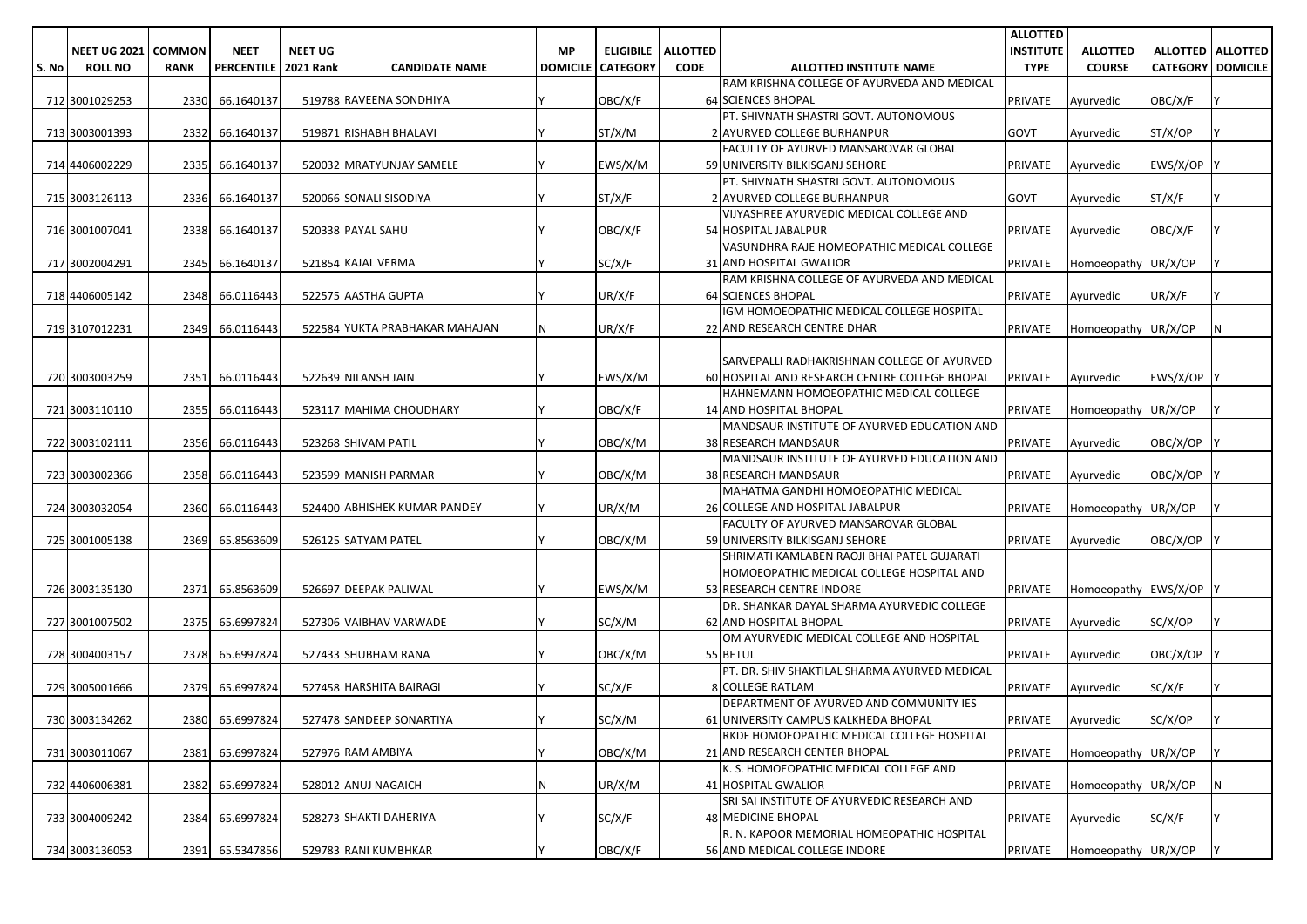|       |                     |             |                   |                  |                           |                 |                  |                 |                                                         | <b>ALLOTTED</b>  |                            |                          |                     |
|-------|---------------------|-------------|-------------------|------------------|---------------------------|-----------------|------------------|-----------------|---------------------------------------------------------|------------------|----------------------------|--------------------------|---------------------|
|       | <b>NEET UG 2021</b> | COMMON      | <b>NEET</b>       | <b>NEET UG</b>   |                           | <b>MP</b>       | <b>ELIGIBILE</b> | <b>ALLOTTED</b> |                                                         | <b>INSTITUTE</b> | <b>ALLOTTED</b>            |                          | ALLOTTED   ALLOTTED |
| S. No | <b>ROLL NO</b>      | <b>RANK</b> | <b>PERCENTILE</b> | <b>2021 Rank</b> | <b>CANDIDATE NAME</b>     | <b>DOMICILE</b> | <b>CATEGORY</b>  | <b>CODE</b>     | ALLOTTED INSTITUTE NAME                                 | <b>TYPE</b>      | <b>COURSE</b>              | <b>CATEGORY DOMICILE</b> |                     |
|       |                     |             |                   |                  |                           |                 |                  |                 |                                                         |                  |                            |                          |                     |
|       |                     |             |                   |                  |                           |                 |                  |                 | POORNAYU AYURVED CHIKITSALAYA EVAM                      |                  |                            |                          |                     |
|       | 735 3001005092      | 2401        | 65.3437572        |                  | 533616 LISHA PRAJAPATI    |                 | OBC/X/F          |                 | 58 ANUSANDHAN VIDYAPEETH GIRLS COLLEGE JABALPUR PRIVATE |                  | Ayurvedic                  | OBC/X/OP                 |                     |
|       |                     |             |                   |                  |                           |                 |                  |                 |                                                         |                  |                            |                          |                     |
|       |                     |             |                   |                  |                           |                 |                  |                 | SARVEPALLI RADHAKRISHNAN COLLEGE OF AYURVED             |                  |                            |                          |                     |
|       | 736 3107010219      | 2407        | 65.1847827        |                  | 535445 NEHA RATHORE       |                 | OBC/X/F          |                 | 60 HOSPITAL AND RESEARCH CENTRE COLLEGE BHOPAL          | <b>PRIVATE</b>   | Ayurvedic                  | OBC/X/F                  |                     |
|       |                     |             |                   |                  |                           |                 |                  |                 | R. N. KAPOOR MEMORIAL HOMEOPATHIC HOSPITAL              |                  |                            |                          |                     |
|       | 737 3003008254      | 2409        | 65.1847827        |                  | 535513 PRANJAL YADAV      |                 | OBC/X/F          |                 | 56 AND MEDICAL COLLEGE INDORE                           | <b>PRIVATE</b>   | Homoeopathy UR/X/OP        |                          |                     |
|       |                     |             |                   |                  |                           |                 |                  |                 |                                                         |                  |                            |                          |                     |
|       |                     |             |                   |                  |                           |                 |                  |                 | SARVEPALLI RADHAKRISHNAN COLLEGE OF AYURVED             |                  |                            |                          |                     |
|       | 738 3003118057      | 2411        | 65.1847827        |                  | 535587 HARESH MAHAJAN     |                 | OBC/X/M          |                 | 60 HOSPITAL AND RESEARCH CENTRE COLLEGE BHOPAL          | <b>PRIVATE</b>   | Ayurvedic                  | OBC/X/OP                 |                     |
|       |                     |             |                   |                  |                           |                 |                  |                 | RAM KRISHNA COLLEGE OF AYURVEDA AND MEDICAL             |                  |                            |                          |                     |
|       | 739 3003007104      | 2416        | 65.1847827        |                  | 535876 BHUPENDRA MEENA    |                 | OBC/X/M          |                 | <b>64 SCIENCES BHOPAL</b>                               | <b>PRIVATE</b>   | Ayurvedic                  | OBC/X/OP                 |                     |
|       |                     |             |                   |                  |                           |                 |                  |                 |                                                         |                  |                            |                          |                     |
|       |                     |             |                   |                  |                           |                 |                  |                 | SARVEPALLI RADHAKRISHNAN COLLEGE OF AYURVED             |                  |                            |                          |                     |
|       | 740 3001012081      |             | 2418 65.1847827   |                  | 536601 SURAJ SAINI        |                 | OBC/X/M          |                 | 60 HOSPITAL AND RESEARCH CENTRE COLLEGE BHOPAL          | <b>PRIVATE</b>   | Ayurvedic                  | OBC/X/OP                 |                     |
|       | 741 3003107276      | 2419        | 65.1847827        |                  | 536951 SACHIN BAMNE       |                 | ST/X/M           |                 | 6 GOVT. AUTONOMOUS AYURVED COLLEGE REWA                 | <b>GOVT</b>      | Ayurvedic                  | ST/X/OP                  |                     |
|       |                     |             |                   |                  |                           |                 |                  |                 | RAM KRISHNA COLLEGE OF AYURVEDA AND MEDICAL             |                  |                            |                          |                     |
|       | 742 3005002478      | 2421        | 65.0247074        |                  | 537685 ADITI RATHOR       |                 | OBC/X/F          |                 | <b>64 SCIENCES BHOPAL</b>                               | <b>PRIVATE</b>   | Ayurvedic                  | OBC/X/F                  |                     |
|       | 743 3003020024      | 2424        | 65.0247074        |                  | 538245 ROSHNI BADOLE      |                 | ST/X/F           |                 | 6 GOVT. AUTONOMOUS AYURVED COLLEGE REWA                 | GOVT             | Ayurvedic                  | ST/X/F                   |                     |
|       |                     |             |                   |                  |                           |                 |                  |                 | ANUSHREE HOMOEOPATHIC MEDICAL COLLEGE                   |                  |                            |                          |                     |
|       | 744 3004008008      | 2427        | 65.0247074        |                  | 539346 ARPIT SATNAMI      |                 | SC/X/M           |                 | 24 JABALPUR                                             | <b>PRIVATE</b>   | Homoeopathy UR/X/OP        |                          |                     |
|       |                     |             |                   |                  |                           |                 |                  |                 | SRI SAI INSTITUTE OF AYURVEDIC RESEARCH AND             |                  |                            |                          |                     |
|       | 745 4406005094      | 2436        | 64.8678051        |                  | 540738 AKANKSHA TIWARI    |                 | EWS/X/F          |                 | 48 MEDICINE BHOPAL                                      | <b>PRIVATE</b>   | Ayurvedic                  | EWS/X/OP Y               |                     |
|       |                     |             |                   |                  |                           |                 |                  |                 |                                                         |                  |                            |                          |                     |
|       |                     |             |                   |                  |                           |                 |                  |                 | SARVEPALLI RADHAKRISHNAN COLLEGE OF AYURVED             |                  |                            |                          |                     |
|       | 746 3003105103      |             | 2438 64.8678051   |                  | 540830 AYUSH PATEL        |                 | OBC/X/M          |                 | 60 HOSPITAL AND RESEARCH CENTRE COLLEGE BHOPAL          | <b>PRIVATE</b>   | Ayurvedic                  | OBC/X/OP                 |                     |
|       |                     |             |                   |                  |                           |                 |                  |                 | VIJYASHREE AYURVEDIC MEDICAL COLLEGE AND                |                  |                            |                          |                     |
|       | 747 3001035156      | 2441        | 64.7079241        |                  | 542560 OM PRAKASH JAISWAL |                 | OBC/X/M          |                 | 54 HOSPITAL JABALPUR                                    | <b>PRIVATE</b>   | Ayurvedic                  | OBC/X/OP                 |                     |
|       | 748 3003107082      | 2449        | 64.7079241        |                  | 543345 RIYA VERMA         |                 | ST/X/F           |                 | 3 GOVT. AUTONOMOUS AYURVED COLLEGE GWALIOR              | GOVT             | Ayurvedic                  | ST/X/OP                  |                     |
|       |                     |             |                   |                  |                           |                 |                  |                 | SHRIMATI KAMLABEN RAOJI BHAI PATEL GUJARATI             |                  |                            |                          |                     |
|       |                     |             |                   |                  |                           |                 |                  |                 | HOMOEOPATHIC MEDICAL COLLEGE HOSPITAL AND               |                  |                            |                          |                     |
|       | 749 3003133297      | 2451        | 64.7079241        |                  | 543372 JASPAL DEVDA       |                 | SC/X/M           |                 | 53 RESEARCH CENTRE INDORE                               | <b>PRIVATE</b>   | Homoeopathy SC/X/OP        |                          |                     |
|       |                     |             |                   |                  |                           |                 |                  |                 | OM AYURVEDIC MEDICAL COLLEGE AND HOSPITAL               |                  |                            |                          |                     |
|       | 750 3111021240      | 2457        | 64.7079241        |                  | 544484 HARSHAL BARASKAR   |                 | OBC/X/M          |                 | 55 BETUL                                                | <b>PRIVATE</b>   | Ayurvedic                  | OBC/X/OP                 |                     |
|       |                     |             |                   |                  |                           |                 |                  |                 | RAM KRISHNA COLLEGE OF AYURVEDA AND MEDICAL             |                  |                            |                          |                     |
|       | 751 3004012114      |             | 2459 64.5190973   |                  | 545017 ISHIKA SAHU        |                 | OBC/X/F          |                 | <b>64 SCIENCES BHOPAL</b>                               | <b>PRIVATE</b>   | Ayurvedic                  | OBC/X/F                  |                     |
|       | 752 3003023043      | 2463        | 64.5190973        |                  | 545183 REKHA BARIYA       |                 | ST/X/F           |                 | 6 GOVT. AUTONOMOUS AYURVED COLLEGE REWA                 | <b>GOVT</b>      | Ayurvedic                  | ST/X/OP                  |                     |
|       |                     |             |                   |                  |                           |                 |                  |                 | MAHATMA GANDHI HOMOEOPATHIC MEDICAL                     |                  |                            |                          |                     |
|       | 753 3006003462      |             | 2465 64.5190973   |                  | 545317 SHRUTI             |                 | UR/X/F           |                 | 26 COLLEGE AND HOSPITAL JABALPUR                        |                  | PRIVATE Homoeopathy UR/X/F |                          |                     |
|       |                     |             |                   |                  |                           |                 |                  |                 | NARAYAN SHRI HOMOEOPATHIC MEDICAL COLLEGE               |                  |                            |                          |                     |
|       | 754 3001029100      | 2467        | 64.5190973        |                  | 545979 PRARTHANA PATEL    |                 | OBC/X/F          |                 | <b>16 AND HOSPITAL BHOPAL</b>                           | <b>PRIVATE</b>   | Homoeopathy OBC/X/F        |                          |                     |
|       |                     |             |                   |                  |                           |                 |                  |                 | <b>FACULTY OF AYURVED MANSAROVAR GLOBAL</b>             |                  |                            |                          |                     |
|       | 755 3003121164      | 2471        | 64.5190973        |                  | 546903 RAHUL PRAJAPAT     |                 | OBC/X/M          |                 | 59 UNIVERSITY BILKISGANJ SEHORE                         | <b>PRIVATE</b>   | Ayurvedic                  | OBC/X/OP                 |                     |
|       |                     |             |                   |                  |                           |                 |                  |                 | MANDSAUR INSTITUTE OF AYURVED EDUCATION AND             |                  |                            |                          |                     |
|       | 756 3003010287      | 2479        | 64.358763         |                  | 549427 KRISHNA HATEKAR    |                 | SC/X/F           |                 | <b>38 RESEARCH MANDSAUR</b>                             | PRIVATE          | Ayurvedic                  | SC/X/F                   |                     |
|       |                     |             |                   |                  |                           |                 |                  |                 | HAHNEMANN HOMOEOPATHIC MEDICAL COLLEGE                  |                  |                            |                          |                     |
|       | 757 3001010374      |             | 2482 64.1938958   |                  | 550438 KHATEEB ULLAH KHAN |                 | UR/X/M           |                 | 14 AND HOSPITAL BHOPAL                                  | PRIVATE          | Homoeopathy UR/X/OP        |                          |                     |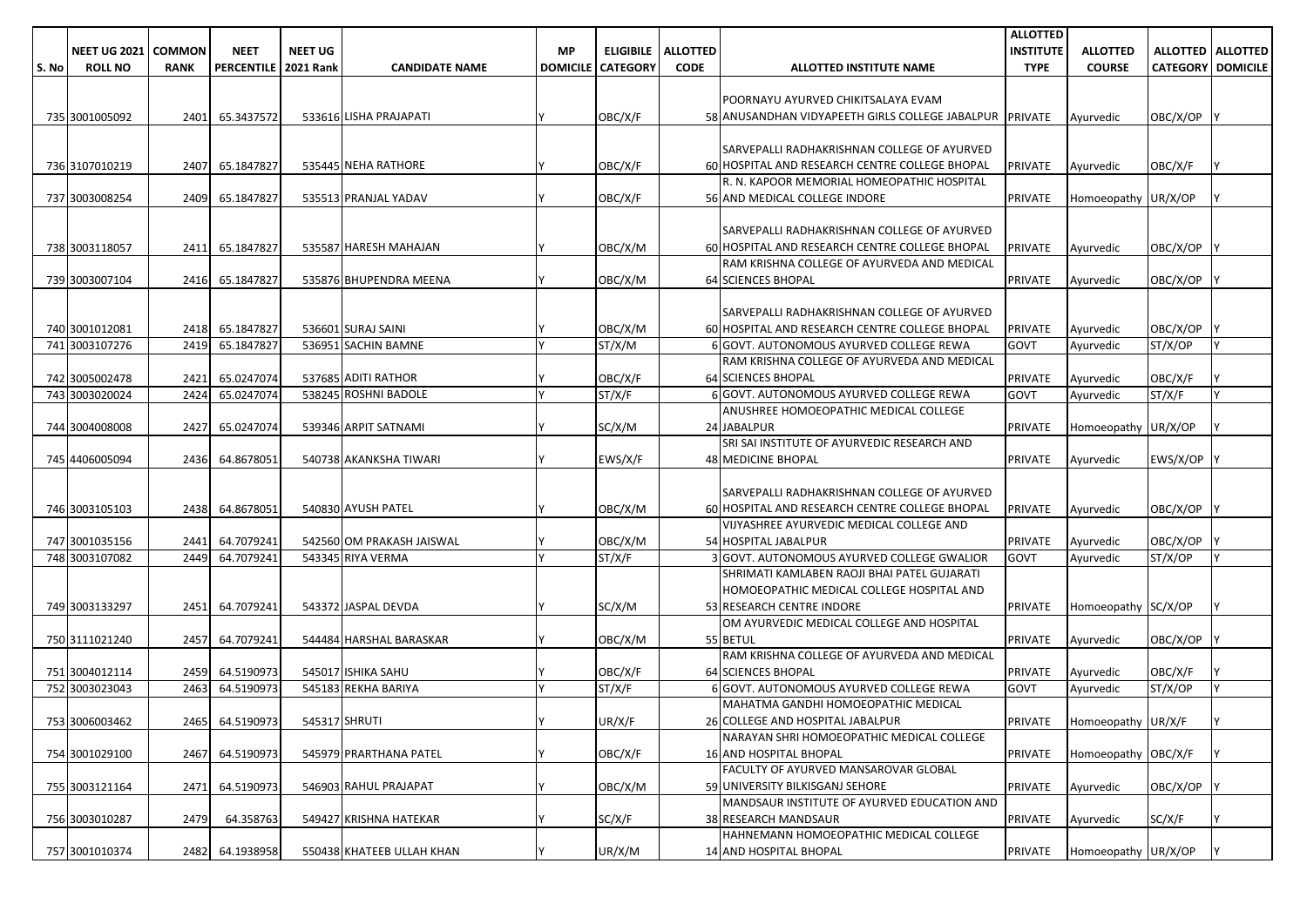|       |                            |             |                             |                |                         |    |                          |                             |                                                         | <b>ALLOTTED</b>  |                             |                            |                            |
|-------|----------------------------|-------------|-----------------------------|----------------|-------------------------|----|--------------------------|-----------------------------|---------------------------------------------------------|------------------|-----------------------------|----------------------------|----------------------------|
|       | <b>NEET UG 2021 COMMON</b> |             | <b>NEET</b>                 | <b>NEET UG</b> |                         | МP |                          | <b>ELIGIBILE   ALLOTTED</b> |                                                         | <b>INSTITUTE</b> | <b>ALLOTTED</b>             |                            | <b>ALLOTTED   ALLOTTED</b> |
| S. No | <b>ROLL NO</b>             | <b>RANK</b> | <b>PERCENTILE 2021 Rank</b> |                | <b>CANDIDATE NAME</b>   |    | <b>DOMICILE CATEGORY</b> | <b>CODE</b>                 | ALLOTTED INSTITUTE NAME                                 | <b>TYPE</b>      | <b>COURSE</b>               | <b>CATEGORY   DOMICILE</b> |                            |
|       |                            |             |                             |                |                         |    |                          |                             | SHRIMATI KAMLABEN RAOJI BHAI PATEL GUJARATI             |                  |                             |                            |                            |
|       |                            |             |                             |                |                         |    |                          |                             | HOMOEOPATHIC MEDICAL COLLEGE HOSPITAL AND               |                  |                             |                            |                            |
|       | 758 3001020265             | 2486        | 64.1938958                  |                | 550661 SONALI JAIN      |    | UR/X/F                   |                             | 53 RESEARCH CENTRE INDORE                               | <b>PRIVATE</b>   | Homoeopathy UR/X/F          |                            |                            |
|       |                            |             |                             |                |                         |    |                          |                             |                                                         |                  |                             |                            |                            |
|       |                            |             |                             |                |                         |    |                          |                             | SARVEPALLI RADHAKRISHNAN COLLEGE OF AYURVED             |                  |                             |                            |                            |
|       | 759 3003014295             | 2489        | 64.1938958                  |                | 550983 ANJALI PANWAR    |    | OBC/X/F                  |                             | 60 HOSPITAL AND RESEARCH CENTRE COLLEGE BHOPAL          | <b>PRIVATE</b>   | Ayurvedic                   | OBC/X/F                    |                            |
|       |                            |             |                             |                |                         |    |                          |                             |                                                         |                  |                             |                            |                            |
|       |                            |             |                             |                |                         |    |                          |                             | SARVEPALLI RADHAKRISHNAN COLLEGE OF AYURVED             |                  |                             |                            |                            |
|       | 760 3001004079             | 2501        | 64.0309065                  |                | 554578 NISHITA PANSARI  |    | OBC/X/F                  |                             | 60 HOSPITAL AND RESEARCH CENTRE COLLEGE BHOPAL          | <b>PRIVATE</b>   | Ayurvedic                   | OBC/X/F                    |                            |
|       | 761 3003020225             | 2503        | 63.8614416                  |                | 555611 PAWAN PATEL      |    | UR/X/M                   |                             | 66 SCHOOL OF AYURVEDA AND SIDDHA SEHORE                 | <b>PRIVATE</b>   | Ayurvedic                   | UR/X/OP                    |                            |
|       | 762 3003101116             | 2504        | 63.8614416                  |                | 555635 HARSHITA SOLIYA  |    | ST/X/F                   |                             | 6 GOVT. AUTONOMOUS AYURVED COLLEGE REWA                 | <b>GOVT</b>      | Ayurvedic                   | ST/X/OP                    |                            |
|       |                            |             |                             |                |                         |    |                          |                             | DEPARTMENT OF AYURVED AND COMMUNITY IES                 |                  |                             |                            |                            |
|       | 763 3003011122             | 2505        | 63.8614416                  |                | 555694 PRATIBHA PARMAR  |    | SC/X/F                   |                             | 61 UNIVERSITY CAMPUS KALKHEDA BHOPAL                    | <b>PRIVATE</b>   | Ayurvedic                   | SC/X/OP                    |                            |
|       |                            |             |                             |                |                         |    |                          |                             |                                                         |                  |                             |                            |                            |
|       |                            |             |                             |                |                         |    |                          |                             | POORNAYU AYURVED CHIKITSALAYA EVAM                      |                  |                             |                            |                            |
|       | 764 3003013052             | 2508        | 63.8614416                  |                | 556239 MITALI GOSWAMI   |    | OBC/X/F                  |                             | 58 ANUSANDHAN VIDYAPEETH GIRLS COLLEGE JABALPUR PRIVATE |                  | Ayurvedic                   | OBC/X/OP                   |                            |
|       |                            |             |                             |                |                         |    |                          |                             | VIJYASHREE AYURVEDIC MEDICAL COLLEGE AND                |                  |                             |                            |                            |
|       | 765 3004011412             | 2524        | 63.671255                   |                | 560365 AYUSHI TIWARI    |    | EWS/X/F                  |                             | 54 HOSPITAL JABALPUR                                    | <b>PRIVATE</b>   | Ayurvedic                   | EWS/X/OP                   |                            |
|       |                            |             |                             |                |                         |    |                          |                             | RANI DULLAIYA SMRITI HOMOEOPATHY MEDICAL                |                  |                             |                            |                            |
|       | 766 3006002544             | 2532        | 63.5059993                  |                | 562996 KANIKA TIWARI    |    | UR/X/F                   |                             | 52 COLLEGE AND HOSPITAL BHOPAL                          | <b>PRIVATE</b>   | Homoeopathy UR/X/F          |                            |                            |
|       |                            |             |                             |                |                         |    |                          |                             | ANUSHREE HOMOEOPATHIC MEDICAL COLLEGE                   |                  |                             |                            |                            |
|       | 767 3004014126             | 2544        | 63.1684294                  |                | 567098 PRATIBHA SAHU    |    | OBC/X/F                  |                             | 24 JABALPUR                                             | <b>PRIVATE</b>   | Homoeopathy UR/X/OP         |                            |                            |
|       |                            |             |                             |                |                         |    |                          |                             | FACULTY OF AYURVED MANSAROVAR GLOBAL                    |                  |                             |                            |                            |
|       | 768 3002005283             | 2551        | 62.9904168                  |                | 569631 SHIVANI SHARMA   |    | UR/X/F                   |                             | 59 UNIVERSITY BILKISGANJ SEHORE                         | <b>PRIVATE</b>   | Ayurvedic                   | UR/X/F                     |                            |
|       |                            |             |                             |                |                         |    |                          |                             | ANUSHREE HOMOEOPATHIC MEDICAL COLLEGE                   |                  |                             |                            |                            |
|       | 769 3006002064             | 2553        | 62.9904168                  |                | 569930 PRAKRITI GUPTA   |    | UR/X/F                   |                             | 24 JABALPUR                                             | <b>PRIVATE</b>   | Homoeopathy UR/X/F          |                            |                            |
|       |                            |             |                             |                |                         |    |                          |                             | DR. SHANKAR DAYAL SHARMA AYURVEDIC COLLEGE              |                  |                             |                            |                            |
|       | 770 3006004139             | 2557        | 62.9904168                  |                | 571039 ATUL SHRIVASTAVA |    | EWS/X/M                  |                             | 62 AND HOSPITAL BHOPAL                                  | <b>PRIVATE</b>   | Ayurvedic                   | EWS/X/OP                   |                            |
|       |                            |             |                             |                |                         |    |                          |                             | FACULTY OF AYURVED MANSAROVAR GLOBAL                    |                  |                             |                            |                            |
|       | 771 3006004162             | 2560        | 62.7918768                  |                | 571565 PRIYAMVAD MISHRA |    | EWS/X/M                  |                             | 59 UNIVERSITY BILKISGANJ SEHORE                         | <b>PRIVATE</b>   | Ayurvedic                   | EWS/X/OP                   |                            |
|       |                            |             |                             |                |                         |    |                          |                             | VIJYASHREE AYURVEDIC MEDICAL COLLEGE AND                |                  |                             |                            |                            |
|       | 772 3003009343             | 2561        | 62.7918768                  |                | 571776 VIKAS SHINDE     |    | SC/X/M                   |                             | 54 HOSPITAL JABALPUR                                    | <b>PRIVATE</b>   | Ayurvedic                   | SC/X/OP                    |                            |
|       |                            |             |                             |                |                         |    |                          |                             | GOVT. AUTONOMOUS HOMEOPATHY MEDICAL                     |                  |                             |                            |                            |
|       | 773 3003133370             | 2562        | 62.7918768                  |                | 571885 CHETAN BHAWEL    |    | ST/X/M                   |                             | <b>13 COLLEGE BHOPAL</b>                                | <b>GOVT</b>      | Homoeopathy ST/X/OP         |                            |                            |
|       |                            |             |                             |                |                         |    |                          |                             | VIJYASHREE AYURVEDIC MEDICAL COLLEGE AND                |                  |                             |                            |                            |
|       | 774 3004005013             | 2567        | 62.7918768                  |                | 572596 AANCHAL RAJBHAR  |    | OBC/X/F                  |                             | 54 HOSPITAL JABALPUR                                    | <b>PRIVATE</b>   | Ayurvedic                   | OBC/X/F                    |                            |
|       |                            |             |                             |                |                         |    |                          |                             | R. N. KAPOOR MEMORIAL HOMEOPATHIC HOSPITAL              |                  |                             |                            |                            |
|       | 775 3003139174             | 2569        | 62.7918768                  |                | 573097 ABHISHEK PAWAR   |    | OBC/X/M                  |                             | 56 AND MEDICAL COLLEGE INDORE                           | <b>PRIVATE</b>   | Homoeopathy UR/X/OP         |                            |                            |
|       |                            |             |                             |                |                         |    |                          |                             | MAHATMA GANDHI HOMOEOPATHIC MEDICAL                     |                  |                             |                            |                            |
|       | 776 3003103505             |             | 2570 62.7918768             |                | 573490 SHANTALA JAIN    |    | EWS/X/F                  |                             | 26 COLLEGE AND HOSPITAL JABALPUR                        |                  | PRIVATE Homoeopathy UR/X/OP |                            |                            |
|       |                            |             |                             |                |                         |    |                          |                             | HAKIM SYED ZIAUL HASAN GOVT. AUTONOMOUS                 |                  |                             |                            |                            |
|       | 777 3003104422             |             | 2574 62.6222825             |                | 574961 MASEERA ANSARI   |    | OBC/X/F                  |                             | 32 UNANI COLLEGE BHOPAL                                 | GOVT             | Unani                       | OBC/X/F                    |                            |
|       |                            |             |                             |                |                         |    |                          |                             |                                                         |                  |                             |                            |                            |
|       |                            |             |                             |                |                         |    |                          |                             | SARVEPALLI RADHAKRISHNAN COLLEGE OF AYURVED             |                  |                             |                            |                            |
|       | 778 3003115230             |             | 2580 62.6222825             |                | 575603 SOURABH SAD      |    | OBC/X/M                  |                             | 60 HOSPITAL AND RESEARCH CENTRE COLLEGE BHOPAL          | PRIVATE          | Ayurvedic                   | OBC/X/OP Y                 |                            |
|       |                            |             |                             |                |                         |    |                          |                             |                                                         |                  |                             |                            |                            |
|       |                            |             |                             |                |                         |    |                          |                             | SARVEPALLI RADHAKRISHNAN COLLEGE OF AYURVED             |                  |                             |                            |                            |
|       | 779 3003123002             |             | 2581 62.6222825             | 576803 ARPIT   |                         |    | OBC/X/M                  |                             | 60 HOSPITAL AND RESEARCH CENTRE COLLEGE BHOPAL          | <b>PRIVATE</b>   | Ayurvedic                   | OBC/X/OP                   |                            |
|       |                            |             |                             |                |                         |    |                          |                             | PARASHAR AYURVEDIC MEDICAL COLLEGE AND                  |                  |                             |                            |                            |
|       | 780 3004016106             |             | 2585 62.4458888             |                | 577575 ISHA PATLE       |    | SC/X/F                   |                             | <b>46 HOSPITAL BHOPAL</b>                               | <b>PRIVATE</b>   | Ayurvedic                   | SC/X/F                     |                            |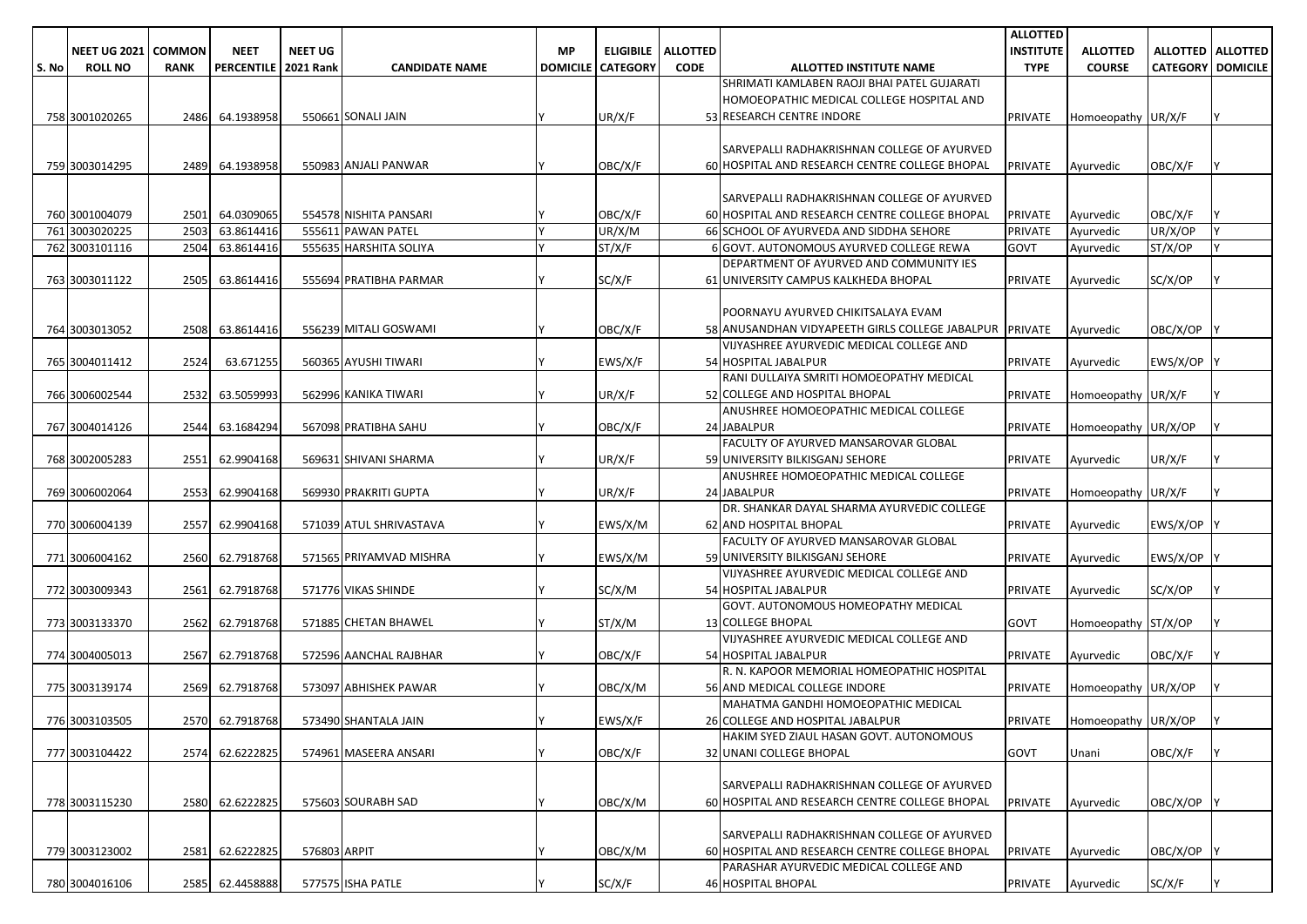|       |                              |             |                               |                |                                           |           |                            |                 |                                                                              | <b>ALLOTTED</b>  |                     |                            |                            |
|-------|------------------------------|-------------|-------------------------------|----------------|-------------------------------------------|-----------|----------------------------|-----------------|------------------------------------------------------------------------------|------------------|---------------------|----------------------------|----------------------------|
|       | <b>NEET UG 2021   COMMON</b> |             | <b>NEET</b>                   | <b>NEET UG</b> |                                           | <b>MP</b> | <b>ELIGIBILE</b>           | <b>ALLOTTED</b> |                                                                              | <b>INSTITUTE</b> | <b>ALLOTTED</b>     |                            | <b>ALLOTTED   ALLOTTED</b> |
| S. No | <b>ROLL NO</b>               | <b>RANK</b> | PERCENTILE   2021 Rank        |                | <b>CANDIDATE NAME</b>                     |           | <b>DOMICILE   CATEGORY</b> | <b>CODE</b>     | ALLOTTED INSTITUTE NAME                                                      | <b>TYPE</b>      | <b>COURSE</b>       | <b>CATEGORY   DOMICILE</b> |                            |
|       |                              |             |                               |                |                                           |           |                            |                 | R. N. KAPOOR MEMORIAL HOMEOPATHIC HOSPITAL                                   |                  |                     |                            |                            |
|       | 781 3003013031               | 2594        | 62.2784961                    |                | 579974 PRIYANSHI RATHORE                  |           | OBC/X/F                    |                 | 56 AND MEDICAL COLLEGE INDORE                                                | PRIVATE          | Homoeopathy UR/X/OP |                            |                            |
|       |                              |             |                               |                |                                           |           |                            |                 | GOVT. AUTONOMOUS HOMEOPATHY MEDICAL                                          |                  |                     |                            |                            |
|       | 782 3003125108               |             | 2596 62.2784961               |                | 580253 RAJA KAJLE                         |           | ST/X/M                     |                 | <b>13 COLLEGE BHOPAL</b>                                                     | GOVT             | Homoeopathy ST/X/OP |                            |                            |
|       |                              |             |                               |                |                                           |           |                            |                 | R. N. KAPOOR MEMORIAL HOMEOPATHIC HOSPITAL                                   |                  |                     |                            |                            |
|       | 783 3001001237               | 2601        | 62.2784961                    |                | 580894 MEHVISH TURAB                      |           | EWS/X/F                    |                 | 56 AND MEDICAL COLLEGE INDORE                                                | <b>PRIVATE</b>   | Homoeopathy EWS/X/F |                            |                            |
|       |                              |             |                               |                |                                           |           |                            |                 |                                                                              |                  |                     |                            |                            |
|       |                              |             |                               |                |                                           |           |                            |                 | POORNAYU AYURVED CHIKITSALAYA EVAM                                           |                  |                     |                            |                            |
|       | 784 3003103298               | 2608        | 62.1023614                    |                | 582541 AMISHA PATIDAR                     |           | OBC/X/F                    |                 | 58 ANUSANDHAN VIDYAPEETH GIRLS COLLEGE JABALPUR PRIVATE                      |                  | Ayurvedic           | OBC/X/OP                   |                            |
|       |                              |             |                               |                |                                           |           |                            |                 | VIJYASHREE AYURVEDIC MEDICAL COLLEGE AND                                     |                  |                     |                            |                            |
|       | 785 3001013327               | 2611        | 62.1023614                    |                | 583146 DIVYA RAJURKAR                     |           | SC/X/F                     |                 | 54 HOSPITAL JABALPUR                                                         | <b>PRIVATE</b>   | Ayurvedic           | SC/X/F                     |                            |
|       |                              |             |                               |                |                                           |           |                            |                 | RKDF HOMOEOPATHIC MEDICAL COLLEGE HOSPITAL                                   |                  |                     |                            |                            |
|       | 786 3003138050               | 2615        | 62.1023614                    |                | 585095 KRISHNU AMBIYA                     |           | OBC/X/M                    |                 | 21 AND RESEARCH CENTER BHOPAL                                                | PRIVATE          | Homoeopathy UR/X/OP |                            |                            |
|       | 787 3003010096               | 2616        | 61.8878916                    |                | 585269 SUJATA TIWARI                      |           | UR/X/F                     |                 | 66 SCHOOL OF AYURVEDA AND SIDDHA SEHORE                                      | <b>PRIVATE</b>   | Ayurvedic           | UR/X/F                     |                            |
|       |                              |             |                               |                |                                           |           |                            |                 | PT. DR. SHIV SHAKTILAL SHARMA AYURVED MEDICAL                                |                  |                     |                            |                            |
|       | 788 3003004016               | 2621        | 61.8878916                    |                | 585622 ANUPAMA BARIYA                     |           | ST/X/F                     |                 | <b>8 COLLEGE RATLAM</b>                                                      | PRIVATE          | Ayurvedic           | ST/X/F                     |                            |
|       |                              |             |                               |                |                                           |           |                            |                 | VIJYASHREE AYURVEDIC MEDICAL COLLEGE AND                                     |                  |                     |                            |                            |
|       | 789 3004003149               | 2623        | 61.8878916                    |                | 586028 GAURANSH BISEN                     |           | OBC/X/M                    |                 | 54 HOSPITAL JABALPUR                                                         | <b>PRIVATE</b>   | Ayurvedic           | OBC/X/OP                   |                            |
|       | 790 3002012337               | 2625        | 61.8878916                    |                | 586160 SURBHI PRADHAN                     |           | ST/X/F                     |                 | 45 L.N. AYURVED COLLEGE AND HOSPITAL BHOPAL                                  | <b>PRIVATE</b>   | Ayurvedic           | ST/X/F                     | v                          |
|       |                              |             |                               |                |                                           |           |                            |                 | VIJYASHREE AYURVEDIC MEDICAL COLLEGE AND                                     |                  |                     |                            |                            |
|       | 791 3006002129               | 2629        | 61.8878916                    |                | 586688 SAURABH SINGH                      |           | OBC/X/M                    |                 | 54 HOSPITAL JABALPUR                                                         | PRIVATE          | Ayurvedic           | OBC/X/OP                   |                            |
|       |                              |             |                               |                |                                           |           |                            |                 | RAM KRISHNA COLLEGE OF AYURVEDA AND MEDICAL                                  |                  |                     |                            |                            |
|       | 792 3001030150               | 2630        | 61.8878916                    |                | 587078 SANJAY                             |           | SC/X/M                     |                 | <b>64 SCIENCES BHOPAL</b>                                                    | PRIVATE          | Ayurvedic           | SC/X/OP                    |                            |
|       |                              |             |                               |                |                                           |           |                            |                 | R. N. KAPOOR MEMORIAL AYURVEDIC MEDICAL                                      |                  |                     |                            |                            |
|       | 793 3003013004               | 2632        | 61.8878916                    |                | 587224 MUSKAN JADHAV                      |           | EWS/X/F                    |                 | 63 COLLEGE AND HOSPITAL INDORE                                               | <b>PRIVATE</b>   | Ayurvedic           | EWS/X/OP                   |                            |
|       |                              |             |                               |                |                                           |           |                            |                 | SARDAR PATEL AYURVEDIC MEDICAL COLLEGE AND                                   |                  |                     |                            |                            |
|       | 794 4406007078               | 2637        | 61.7127283                    |                | 588770 SANKET JAIN                        |           | UR/X/M                     |                 | 65 HOSPITAL BALAGHAT                                                         | <b>PRIVATE</b>   | Ayurvedic           | UR/X/OP                    |                            |
|       |                              |             |                               |                |                                           |           |                            |                 | SHRIMATI KAMLABEN RAOJI BHAI PATEL GUJARATI                                  |                  |                     |                            |                            |
|       |                              |             |                               |                |                                           |           |                            |                 | HOMOEOPATHIC MEDICAL COLLEGE HOSPITAL AND                                    |                  |                     |                            |                            |
|       | 795 3003138057               |             | 2638 61.7127283               |                | 589006 SONIYA BANSLE                      |           | SC/X/F                     |                 | 53 RESEARCH CENTRE INDORE                                                    | <b>PRIVATE</b>   | Homoeopathy SC/X/F  |                            |                            |
|       |                              |             |                               |                |                                           |           |                            |                 | FACULTY OF AYURVED MANSAROVAR GLOBAL                                         |                  |                     |                            |                            |
|       | 796 3005006109               | 2639        | 61.7127283                    |                | 589096 MOHAMMAD ANAS MULTANI              |           | OBC/X/M                    |                 | 59 UNIVERSITY BILKISGANJ SEHORE                                              | PRIVATE          | Ayurvedic           | OBC/X/OP                   |                            |
|       |                              |             |                               |                |                                           |           |                            |                 | FACULTY OF AYURVED MANSAROVAR GLOBAL                                         |                  |                     |                            |                            |
|       | 797 3003030237               | 2642        | 61.7127283                    |                | 589968 SAVITA DASHORE                     |           | UR/X/F                     |                 | 59 UNIVERSITY BILKISGANJ SEHORE                                              | <b>PRIVATE</b>   | Ayurvedic           | UR/X/F                     |                            |
|       |                              |             |                               |                |                                           |           |                            |                 | RAM KRISHNA COLLEGE OF AYURVEDA AND MEDICAL                                  |                  |                     |                            |                            |
|       | 798 3001010052               | 2644        | 61.7127283                    |                | 590066 RIYA PANDAGRE                      |           | OBC/X/F                    |                 | <b>64 SCIENCES BHOPAL</b>                                                    | PRIVATE          | Ayurvedic           | OBC/X/F                    |                            |
|       |                              |             |                               |                |                                           |           |                            |                 | RANI DULLAIYA SMRITI HOMOEOPATHY MEDICAL                                     |                  |                     |                            |                            |
|       | 799 3003009161               | 2647        | 61.5360756                    |                | 591340 AKSHAT JAIN                        |           | EWS/X/M                    |                 | 52 COLLEGE AND HOSPITAL BHOPAL                                               | PRIVATE          | Homoeopathy UR/X/OP |                            |                            |
|       | 800 3003104492               | 2657        | 61.5360756                    |                | 592560 SHIVAM SINGH TANWAR                |           | UR/X/M                     |                 | 66 SCHOOL OF AYURVEDA AND SIDDHA SEHORE                                      | <b>PRIVATE</b>   | Ayurvedic           | UR/X/OP                    |                            |
|       |                              |             |                               |                |                                           | I۷        |                            |                 | ANUSHREE HOMOEOPATHIC MEDICAL COLLEGE                                        |                  |                     |                            |                            |
|       | 801 3001009197               |             | 2665 61.3555375               |                | 595965 ASHUTOSH SEN                       |           | OBC/X/M                    |                 | 24 JABALPUR                                                                  | <b>PRIVATE</b>   | Homoeopathy UR/X/OP |                            |                            |
|       |                              |             |                               |                |                                           |           |                            |                 | FACULTY OF AYURVED MANSAROVAR GLOBAL                                         |                  |                     |                            |                            |
|       | 802 3001002062               |             | 2666 61.3555375               |                | 596480 AYUSHI THAKRE                      |           | UR/X/F                     |                 | 59 UNIVERSITY BILKISGANJ SEHORE<br>R. N. KAPOOR MEMORIAL AYURVEDIC MEDICAL   | <b>PRIVATE</b>   | Ayurvedic           | UR/X/F                     |                            |
|       |                              |             |                               |                |                                           |           |                            |                 |                                                                              |                  |                     |                            |                            |
|       | 803 3003111042               |             | 2676 61.1718912               |                | 597582 ASHUTOSH JOSHI                     |           | EWS/X/M                    |                 | 63 COLLEGE AND HOSPITAL INDORE<br>R. N. KAPOOR MEMORIAL HOMEOPATHIC HOSPITAL | <b>PRIVATE</b>   | Ayurvedic           | EWS/X/OP Y                 |                            |
|       | 804 3003012244               |             |                               |                |                                           |           |                            |                 |                                                                              | <b>PRIVATE</b>   |                     |                            |                            |
|       | 805 3001007257               |             | 2678 61.1718912<br>61.1718912 |                | 598684 PRERNA YADAV<br>598700 MAHIN FATMA |           | OBC/X/F                    |                 | 56 AND MEDICAL COLLEGE INDORE<br>66 SCHOOL OF AYURVEDA AND SIDDHA SEHORE     | PRIVATE          | Homoeopathy OBC/X/F | EWS/X/F                    |                            |
|       | 806 3001008243               | 2679        | 2684 60.9536008               |                | 599771 JAYANT JAISWAL                     | I۷        | EWS/X/F                    |                 | 66 SCHOOL OF AYURVEDA AND SIDDHA SEHORE                                      |                  | Ayurvedic           |                            |                            |
|       |                              |             |                               |                |                                           |           | OBC/X/M                    |                 |                                                                              | PRIVATE          | Ayurvedic           | OBC/X/OP Y                 |                            |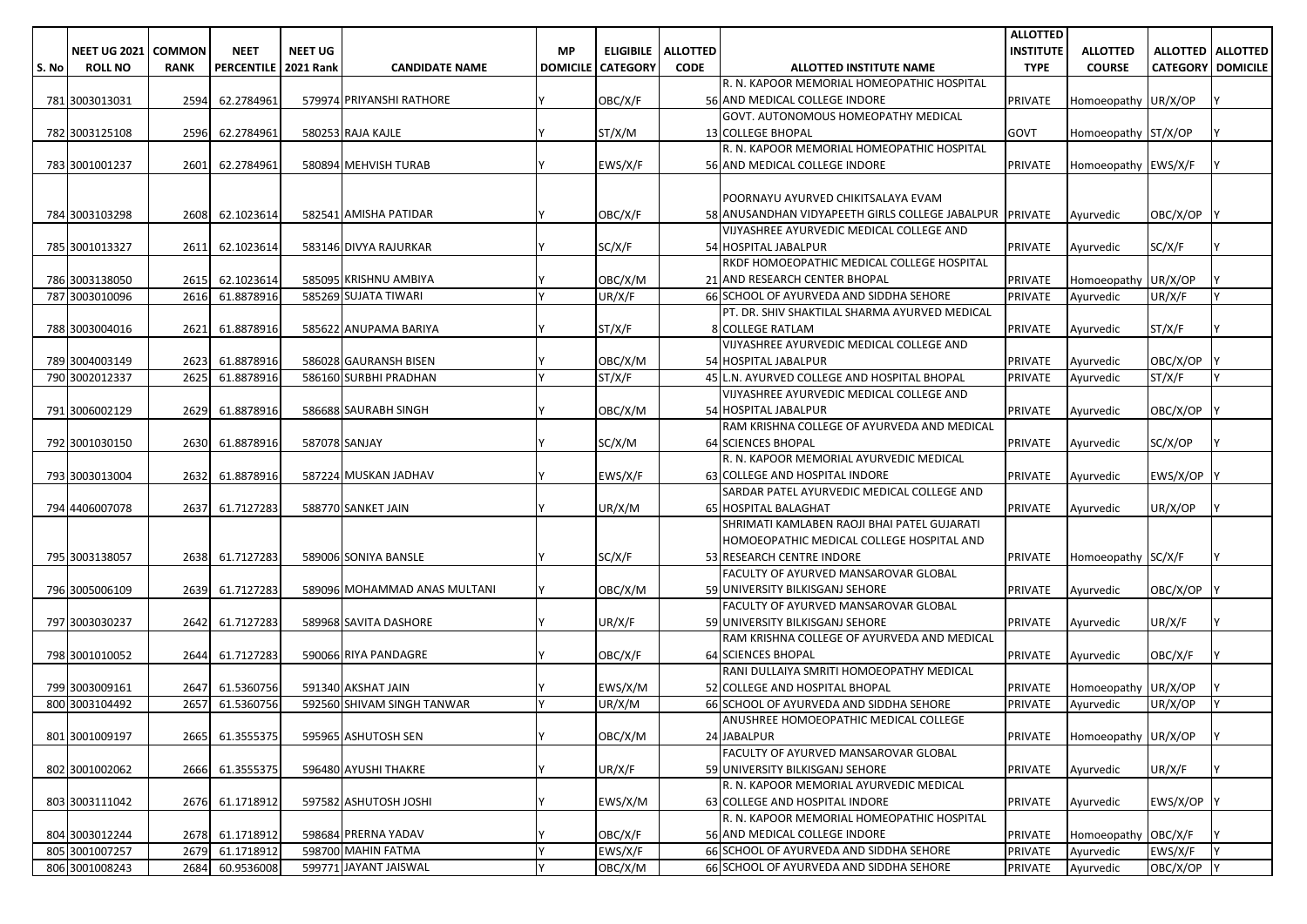|       |                     |               |                        |                |                             |           |                          |                 |                                                                              | <b>ALLOTTED</b>  |                      |                          |                            |
|-------|---------------------|---------------|------------------------|----------------|-----------------------------|-----------|--------------------------|-----------------|------------------------------------------------------------------------------|------------------|----------------------|--------------------------|----------------------------|
|       | <b>NEET UG 2021</b> | <b>COMMON</b> | <b>NEET</b>            | <b>NEET UG</b> |                             | <b>MP</b> | <b>ELIGIBILE</b>         | <b>ALLOTTED</b> |                                                                              | <b>INSTITUTE</b> | <b>ALLOTTED</b>      |                          | <b>ALLOTTED   ALLOTTED</b> |
| S. No | <b>ROLL NO</b>      | <b>RANK</b>   | PERCENTILE   2021 Rank |                | <b>CANDIDATE NAME</b>       |           | <b>DOMICILE CATEGORY</b> | <b>CODE</b>     | ALLOTTED INSTITUTE NAME                                                      | <b>TYPE</b>      | <b>COURSE</b>        | <b>CATEGORY DOMICILE</b> |                            |
|       |                     |               |                        |                |                             |           |                          |                 | MANDSAUR INSTITUTE OF AYURVED EDUCATION AND                                  |                  |                      |                          |                            |
|       | 807 3003028361      | 2686          | 60.9536008             |                | 599854 ASIM SHAIKH          |           | EWS/X/M                  |                 | 38 RESEARCH MANDSAUR                                                         | <b>PRIVATE</b>   | Ayurvedic            | EWS/X/OP                 |                            |
|       |                     |               |                        |                |                             |           |                          |                 | RANI DULLAIYA SMRITI HOMOEOPATHY MEDICAL                                     |                  |                      |                          |                            |
|       | 808 3003101122      | 2695          | 60.772221              |                | 603035 AMAN GURJAR          |           | OBC/X/M                  |                 | 52 COLLEGE AND HOSPITAL BHOPAL                                               | <b>PRIVATE</b>   | Homoeopathy UR/X/OP  |                          |                            |
|       |                     |               |                        |                |                             |           |                          |                 |                                                                              |                  |                      |                          |                            |
|       |                     |               |                        |                |                             |           |                          |                 | SARVEPALLI RADHAKRISHNAN COLLEGE OF AYURVED                                  |                  |                      |                          |                            |
|       | 809 3107008288      | 2702          | 60.772221              |                | 603425 PRANJAL KULKARNI     |           | EWS/X/F                  |                 | 60 HOSPITAL AND RESEARCH CENTRE COLLEGE BHOPAL                               | <b>PRIVATE</b>   | Ayurvedic            | EWS/X/F                  |                            |
|       |                     |               |                        |                |                             |           |                          |                 | GOVT. AUTONOMOUS HOMEOPATHY MEDICAL                                          |                  |                      |                          |                            |
|       | 810 3003109301      | 2704          | 60.772221              |                | 604549 DURGESH CHOUHAN      |           | ST/X/M                   |                 | <b>13 COLLEGE BHOPAL</b>                                                     | <b>GOVT</b>      | Homoeopathy ST/X/OP  |                          |                            |
|       |                     |               |                        |                |                             |           |                          |                 | R. N. KAPOOR MEMORIAL HOMEOPATHIC HOSPITAL                                   |                  |                      |                          |                            |
|       | 811 3003112074      | 2705          | 60.772221              |                | 605028 PARTH MALVIYA        |           | OBC/X/M                  |                 | 56 AND MEDICAL COLLEGE INDORE                                                | <b>PRIVATE</b>   | Homoeopathy OBC/X/OP |                          |                            |
|       |                     |               |                        |                |                             |           |                          |                 |                                                                              |                  |                      |                          |                            |
|       |                     |               |                        |                |                             |           |                          |                 | SCHOOL OF HOMOEOPATHY SRI SATYA SAI UNIVERSITY                               |                  |                      |                          |                            |
|       | 812 3111025157      | 2712          | 60.582941              |                | 606516 RUTUJA PATIL         | ΙN        | UR/X/F                   |                 | 44 OF TECHNOLOGY AND MEDICAL SCIENCES SEHORE                                 | <b>PRIVATE</b>   | Homoeopathy UR/X/OP  |                          | N                          |
|       |                     |               |                        |                |                             |           |                          |                 | MANDSAUR INSTITUTE OF AYURVED EDUCATION AND                                  |                  |                      |                          |                            |
|       | 813 3003101079      | 2713          | 60.582941              |                | 606874 SABA ALI             |           | EWS/X/F                  |                 | 38 RESEARCH MANDSAUR                                                         | <b>PRIVATE</b>   | Ayurvedic            | EWS/X/F                  |                            |
|       |                     |               |                        |                |                             |           |                          |                 | PARASHAR AYURVEDIC MEDICAL COLLEGE AND                                       |                  |                      |                          |                            |
|       | 814 3003004029      | 2717          | 60.582941              |                | 607952 RAZIQUE              |           | EWS/X/M                  |                 | 46 HOSPITAL BHOPAL                                                           | <b>PRIVATE</b>   | Ayurvedic            | EWS/X/OP                 |                            |
|       |                     |               |                        |                |                             |           |                          |                 | MANDSAUR INSTITUTE OF AYURVED EDUCATION AND                                  |                  |                      |                          |                            |
|       | 815 3905109112      | 2718          | 60.582941              |                | 608112 TANISHA WADHWA       |           | OBC/X/F                  |                 | 38 RESEARCH MANDSAUR                                                         | <b>PRIVATE</b>   | Ayurvedic            | OBC/X/F                  |                            |
|       |                     |               |                        |                |                             |           |                          |                 | MANDSAUR INSTITUTE OF AYURVED EDUCATION AND                                  |                  |                      |                          |                            |
|       | 816 3005002613      | 2719          | 60.582941              |                | 608333 ANISH KHAN           |           | OBC/X/M                  |                 | 38 RESEARCH MANDSAUR                                                         | <b>PRIVATE</b>   | Ayurvedic            | OBC/X/OP                 |                            |
|       |                     |               |                        |                |                             |           |                          |                 | R. N. KAPOOR MEMORIAL HOMEOPATHIC HOSPITAL                                   |                  |                      |                          |                            |
|       | 817 3001032094      | 2724          | 60.3987766             |                | 608977 RENU JHARBADE        |           | SC/X/F                   |                 | 56 AND MEDICAL COLLEGE INDORE<br>RAM KRISHNA COLLEGE OF AYURVEDA AND MEDICAL | <b>PRIVATE</b>   | Homoeopathy SC/X/F   |                          |                            |
|       | 818 3003121099      | 2730          |                        |                | 610569 BHAGWATI PANWAR      |           | EWS/X/F                  |                 | <b>64 SCIENCES BHOPAL</b>                                                    | <b>PRIVATE</b>   |                      |                          |                            |
|       |                     |               | 60.3987766             |                |                             |           |                          |                 |                                                                              |                  | Ayurvedic            | EWS/X/F                  |                            |
|       |                     |               |                        |                |                             |           |                          |                 | POORNAYU AYURVED CHIKITSALAYA EVAM                                           |                  |                      |                          |                            |
|       | 819 3107016078      | 2733          | 60.2011432             |                | 611695 AKSHATA DAMODARE     |           | SC/X/F                   |                 | 58 ANUSANDHAN VIDYAPEETH GIRLS COLLEGE JABALPUR PRIVATE                      |                  | Ayurvedic            | SC/X/OP                  |                            |
|       |                     |               |                        |                |                             |           |                          |                 | NARAYAN SHRI HOMOEOPATHIC MEDICAL COLLEGE                                    |                  |                      |                          |                            |
|       | 820 3001005365      | 2737          | 60.2011432             |                | 612208 SATISH CHANDRAVANSHI |           | OBC/X/M                  |                 | <b>16 AND HOSPITAL BHOPAL</b>                                                | <b>PRIVATE</b>   | Homoeopathy OBC/X/OP |                          |                            |
|       |                     |               |                        |                |                             |           |                          |                 | PT. DR. SHIV SHAKTILAL SHARMA AYURVED MEDICAL                                |                  |                      |                          |                            |
|       | 821 3003118180      |               | 2742 59.9726862        |                | 614791 ANJALI RAJORIYA      |           | SC/X/F                   |                 | <b>8 COLLEGE RATLAM</b>                                                      | <b>PRIVATE</b>   | Ayurvedic            | SC/X/OP                  |                            |
|       |                     |               |                        |                |                             |           |                          |                 | SRI SAI INSTITUTE OF AYURVEDIC RESEARCH AND                                  |                  |                      |                          |                            |
|       | 822 3003029147      | 2744          | 59.9726862             |                | 614855 SHEKHAR DEWALE       |           | SC/X/M                   |                 | <b>48 MEDICINE BHOPAL</b>                                                    | <b>PRIVATE</b>   | Ayurvedic            | SC/X/OP                  |                            |
|       |                     |               |                        |                |                             |           |                          |                 |                                                                              |                  |                      |                          |                            |
|       | 823 4411102677      |               | 2749 59.9726862        |                | 616004 SIDRA RIFAT FATIMA   |           | UR/X/F                   |                 | 25 SOPHIA HOMEOPATHIC MEDICAL COLLEGE GWALIOR                                | <b>PRIVATE</b>   | Homoeopathy UR/X/OP  |                          | N                          |
|       |                     |               |                        |                |                             |           |                          |                 | MANDSAUR INSTITUTE OF AYURVED EDUCATION AND                                  |                  |                      |                          |                            |
|       | 824 3003022068      |               | 2752 59.9726862        |                | 616487 MITESH PARMAR        |           | OBC/X/M                  |                 | 38 RESEARCH MANDSAUR                                                         | <b>PRIVATE</b>   | Ayurvedic            | OBC/X/OP                 |                            |
|       |                     |               |                        |                |                             |           |                          |                 | GOVT. AUTONOMOUS HOMEOPATHY MEDICAL                                          |                  |                      |                          |                            |
|       | 825 3003032119      |               | 2755 59.9726862        |                | 617682 VINITA DAMOR         | I۷        | ST/X/F                   |                 | <b>13 COLLEGE BHOPAL</b>                                                     | <b>GOVT</b>      | Homoeopathy ST/X/OP  |                          |                            |
|       |                     |               |                        |                |                             |           |                          |                 | FACULTY OF AYURVED MANSAROVAR GLOBAL                                         |                  |                      |                          |                            |
|       | 826 3005003383      |               | 2765 59.7817873        |                | 618901 AJAY SHARMA          |           | EWS/X/M                  |                 | 59 UNIVERSITY BILKISGANJ SEHORE                                              | <b>PRIVATE</b>   | Ayurvedic            | EWS/X/OP Y               |                            |
|       |                     |               |                        |                |                             |           |                          |                 | DISTRICT HOMEOPATHIC MEDICAL COLLEGE AND                                     |                  |                      |                          |                            |
|       | 827 3003017030      |               | 2769 59.7817873        |                | 619488 SHIVANI TAGARIYA     |           | OBC/X/F                  |                 | 19 HOSPITAL RATLAM                                                           | <b>PRIVATE</b>   | Homoeopathy UR/X/OP  |                          |                            |
|       |                     |               |                        |                |                             |           |                          |                 | RANI DULLAIYA SMRITI HOMOEOPATHY MEDICAL                                     |                  |                      |                          |                            |
|       | 828 3003137229      |               | 2773 59.5881687        |                | 621269 KADIR KHAN           |           | UR/X/M                   |                 | 52 COLLEGE AND HOSPITAL BHOPAL                                               | <b>PRIVATE</b>   | Homoeopathy UR/X/OP  |                          |                            |
|       |                     |               |                        |                |                             |           |                          |                 | PARASHAR AYURVEDIC MEDICAL COLLEGE AND                                       |                  |                      |                          |                            |
|       | 829 3004004038      |               | 2777 59.5881687        |                | 621751 ESHA CHOUDHARY       |           | SC/X/F                   |                 | 46 HOSPITAL BHOPAL                                                           | PRIVATE          | Ayurvedic            | SC/X/F                   | IY.                        |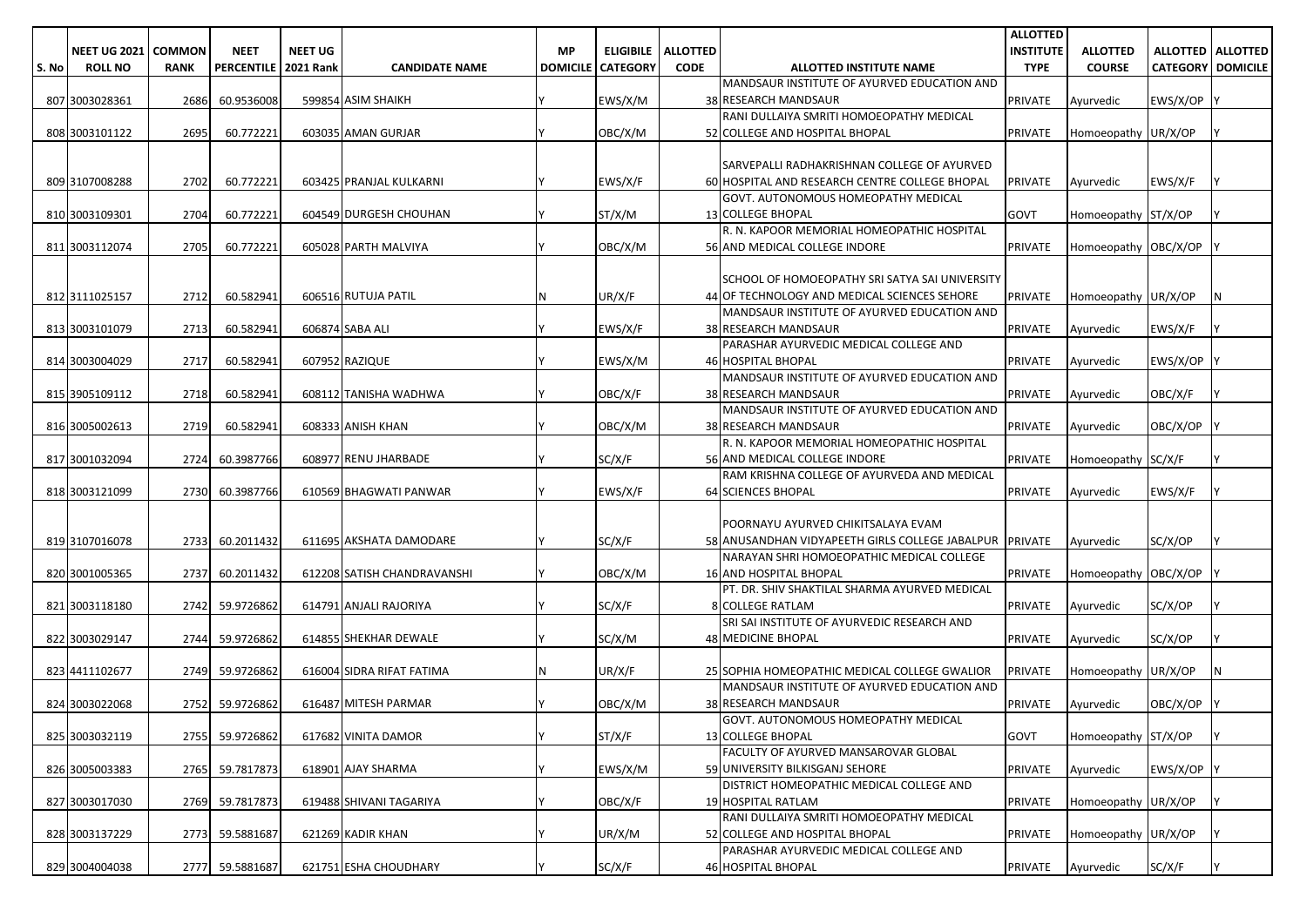|       |                     |             |                        |                |                                     |                 |                  |                 |                                                | <b>ALLOTTED</b>  |                      |                            |                 |
|-------|---------------------|-------------|------------------------|----------------|-------------------------------------|-----------------|------------------|-----------------|------------------------------------------------|------------------|----------------------|----------------------------|-----------------|
|       | NEET UG 2021 COMMON |             | <b>NEET</b>            | <b>NEET UG</b> |                                     | <b>MP</b>       | <b>ELIGIBILE</b> | <b>ALLOTTED</b> |                                                | <b>INSTITUTE</b> | <b>ALLOTTED</b>      | <b>ALLOTTED   ALLOTTED</b> |                 |
| S. No | <b>ROLL NO</b>      | <b>RANK</b> | PERCENTILE   2021 Rank |                | <b>CANDIDATE NAME</b>               | <b>DOMICILE</b> | <b>CATEGORY</b>  | <b>CODE</b>     | ALLOTTED INSTITUTE NAME                        | <b>TYPE</b>      | <b>COURSE</b>        | <b>CATEGORY</b>            | <b>DOMICILE</b> |
|       |                     |             |                        |                |                                     |                 |                  |                 | SHUBHDEEP AYURVED MEDICAL COLLEGE AND          |                  |                      |                            |                 |
|       | 830 3003001438      | 2783        | 59.5881687             |                | 622953 PRADEEP PENDAKAR             |                 | ST/X/M           |                 | 37 HOSPITAL INDORE                             | PRIVATE          | Ayurvedic            | ST/X/OP                    |                 |
|       |                     |             |                        |                |                                     |                 |                  |                 | FACULTY OF AYURVED MANSAROVAR GLOBAL           |                  |                      |                            |                 |
|       | 831 3003104325      | 2793        | 59.1953625             |                | 627240 ZAINAB SATKUR WALA           |                 | EWS/X/F          |                 | 59 UNIVERSITY BILKISGANJ SEHORE                | PRIVATE          | Ayurvedic            | EWS/X/F                    |                 |
|       |                     |             |                        |                |                                     |                 |                  |                 | R. N. KAPOOR MEMORIAL HOMEOPATHIC HOSPITAL     |                  |                      |                            |                 |
|       | 832 3003109104      | 2798        | 59.1953625             |                | 627468 PIYUSH JAT                   |                 | OBC/X/M          |                 | 56 AND MEDICAL COLLEGE INDORE                  | <b>PRIVATE</b>   | Homoeopathy OBC/X/OP |                            |                 |
|       |                     |             |                        |                |                                     |                 |                  |                 | DISTRICT HOMEOPATHIC MEDICAL COLLEGE AND       |                  |                      |                            |                 |
|       | 833 3003008329      | 2801        | 59.1953625             |                | 627732 ANSH JADHAM                  |                 | OBC/X/M          |                 | 19 HOSPITAL RATLAM                             | PRIVATE          | Homoeopathy OBC/X/OP |                            |                 |
|       |                     |             |                        |                |                                     |                 |                  |                 | FACULTY OF AYURVED MANSAROVAR GLOBAL           |                  |                      |                            |                 |
|       | 834 3003021204      | 2809        | 58.9507814             |                | 630342 SHAISTA MANSURI              |                 | OBC/X/F          |                 | 59 UNIVERSITY BILKISGANJ SEHORE                | PRIVATE          | Ayurvedic            | OBC/X/F                    |                 |
|       |                     |             |                        |                |                                     |                 |                  |                 | HAHNEMANN HOMOEOPATHIC MEDICAL COLLEGE         |                  |                      |                            |                 |
|       | 835 3103004156      | 2813        | 58.9507814             |                | 630924 KAYNAT SABAH                 |                 | OBC/X/F          |                 | 14 AND HOSPITAL BHOPAL                         | <b>PRIVATE</b>   | Homoeopathy OBC/X/F  |                            |                 |
|       |                     |             |                        |                |                                     |                 |                  |                 | RANI DULLAIYA SMRITI HOMOEOPATHY MEDICAL       |                  |                      |                            |                 |
|       | 836 3001004342      | 2818        | 58.9507814             |                | 632567 ERAM MAQSOOD                 |                 | OBC/X/F          |                 | 52 COLLEGE AND HOSPITAL BHOPAL                 | <b>PRIVATE</b>   | Homoeopathy UR/X/OP  |                            |                 |
|       |                     |             |                        |                |                                     |                 |                  |                 |                                                |                  |                      |                            |                 |
|       |                     |             |                        |                |                                     |                 |                  |                 | SARVEPALLI RADHAKRISHNAN COLLEGE OF AYURVED    |                  |                      |                            |                 |
|       | 837 3001005339      | 2821        | 58.9507814             | 633016 PRIYA   |                                     |                 | EWS/X/F          |                 | 60 HOSPITAL AND RESEARCH CENTRE COLLEGE BHOPAL | <b>PRIVATE</b>   | Ayurvedic            | EWS/X/F                    |                 |
|       |                     |             |                        |                |                                     |                 |                  |                 | DR. SHANKAR DAYAL SHARMA AYURVEDIC COLLEGE     |                  |                      |                            |                 |
|       | 838 4406002164      | 2827        | 58.7528889             |                | 634671 SANJEEV KUMAR AHIRWAR        |                 | SC/X/M           |                 | 62 AND HOSPITAL BHOPAL                         | <b>PRIVATE</b>   | Ayurvedic            | SC/X/OP                    |                 |
|       |                     |             |                        |                |                                     |                 |                  |                 | DEPARTMENT OF AYURVED AND COMMUNITY IES        |                  |                      |                            |                 |
|       | 839 3004008270      | 2831        | 58.7528889             |                | 635520 AMIT SINGH THAKUR            |                 | ST/X/M           |                 | 61 UNIVERSITY CAMPUS KALKHEDA BHOPAL           | <b>PRIVATE</b>   | Ayurvedic            | ST/X/OP                    |                 |
|       |                     |             |                        |                |                                     |                 |                  |                 | IGM HOMOEOPATHIC MEDICAL COLLEGE HOSPITAL      |                  |                      |                            |                 |
|       | 840 2205007010      | 2832        | 58.7528889             |                | 635673 SONI TANISHKRAJ PRAFFULKUMAR |                 | UR/X/M           |                 | 22 AND RESEARCH CENTRE DHAR                    | <b>PRIVATE</b>   | Homoeopathy UR/X/OP  |                            | N               |
|       |                     |             |                        |                |                                     |                 |                  |                 |                                                |                  |                      |                            |                 |
|       |                     |             |                        |                |                                     |                 |                  |                 | SARVEPALLI RADHAKRISHNAN COLLEGE OF AYURVED    |                  |                      |                            |                 |
|       | 841 3001016013      | 2834        | 58.7528889             |                | 636873 SUMA KATARA                  |                 | ST/X/F           |                 | 60 HOSPITAL AND RESEARCH CENTRE COLLEGE BHOPAL | PRIVATE          | Ayurvedic            | ST/X/F                     |                 |
|       |                     |             |                        |                |                                     |                 |                  |                 | RKDF HOMOEOPATHIC MEDICAL COLLEGE HOSPITAL     |                  |                      |                            |                 |
|       | 842 3001024110      | 2835        | 58.5600473             |                | 637113 CHANDRAMUKHI GOUR            |                 | OBC/X/F          |                 | 21 AND RESEARCH CENTER BHOPAL                  | PRIVATE          | Homoeopathy UR/X/OP  |                            |                 |
|       |                     |             |                        |                |                                     |                 |                  |                 | FACULTY OF AYURVED MANSAROVAR GLOBAL           |                  |                      |                            |                 |
|       | 843 3003112038      | 2840        | 58.5600473             |                | 637383 SHIVAM PATEL                 |                 | OBC/X/M          |                 | 59 UNIVERSITY BILKISGANJ SEHORE                | PRIVATE          | Ayurvedic            | OBC/X/OP                   |                 |
|       |                     |             |                        |                |                                     |                 |                  |                 | RAM KRISHNA COLLEGE OF HOMOEOPATHY AND         |                  |                      |                            |                 |
|       | 844 3001013426      | 2844        | 58.5600473             |                | 639420 HARSHIL SINGH                |                 | UR/X/M           |                 | 43 MEDICAL SCIENCES BHOPAL                     | PRIVATE          | Homoeopathy UR/X/OP  |                            |                 |
|       |                     |             |                        |                |                                     |                 |                  |                 | PARASHAR AYURVEDIC MEDICAL COLLEGE AND         |                  |                      |                            |                 |
|       | 845 3001016039      | 2852        | 58.3588524             |                | 642670 MIMANSA MISHRA               |                 | EWS/X/F          |                 | <b>46 HOSPITAL BHOPAL</b>                      | PRIVATE          | Ayurvedic            | EWS/X/F                    |                 |
|       | 846 3003001029      | 2855        | 58.1580459             |                | 644100 AISHWARYA JAISWAL            |                 | OBC/X/F          |                 | 66 SCHOOL OF AYURVEDA AND SIDDHA SEHORE        | <b>PRIVATE</b>   | Ayurvedic            | OBC/X/F                    | Y               |
|       |                     |             |                        |                |                                     |                 |                  |                 | OM AYURVEDIC MEDICAL COLLEGE AND HOSPITAL      |                  |                      |                            |                 |
|       | 847 3004007227      | 2858        | 58.1580459             |                | 644675 KATYAYNI CHOUDHARY           |                 | OBC/X/F          |                 | 55 BETUL                                       | PRIVATE          | Ayurvedic            | OBC/X/OP                   |                 |
|       |                     |             |                        |                |                                     |                 |                  |                 | PARASHAR AYURVEDIC MEDICAL COLLEGE AND         |                  |                      |                            |                 |
|       | 848 3004006173      | 2861        | 58.1580459             |                | 645169 OM PANDEY                    |                 | EWS/X/M          |                 | 46 HOSPITAL BHOPAL                             | PRIVATE          | Ayurvedic            | EWS/X/OP                   |                 |
|       |                     |             |                        |                |                                     |                 |                  |                 |                                                |                  |                      |                            |                 |
|       | 849 4401009197      | 2862        | 58.1580459             |                | 645358 KM SANYOGITA GAUR            | $\mathsf{N}$    | UR/X/F           |                 | 25 SOPHIA HOMEOPATHIC MEDICAL COLLEGE GWALIOR  | <b>PRIVATE</b>   | Homoeopathy UR/X/OP  |                            | IN.             |
|       |                     |             |                        |                |                                     |                 |                  |                 | FACULTY OF AYURVED MANSAROVAR GLOBAL           |                  |                      |                            |                 |
|       | 850 3003003509      | 2869        | 57.9061474             |                | 647106 SHEKH SAHIL                  |                 | OBC/X/M          |                 | 59 UNIVERSITY BILKISGANJ SEHORE                | PRIVATE          | Ayurvedic            | OBC/X/OP                   |                 |
|       |                     |             |                        |                |                                     |                 |                  |                 | RAM KRISHNA COLLEGE OF HOMOEOPATHY AND         |                  |                      |                            |                 |
|       | 851 3111004381      | 2873        | 57.9061474             |                | 647819 SHAILY GHOSHI                |                 | OBC/X/F          |                 | 43 MEDICAL SCIENCES BHOPAL                     | PRIVATE          | Homoeopathy UR/X/OP  |                            |                 |
|       |                     |             |                        |                |                                     |                 |                  |                 | FACULTY OF AYURVED MANSAROVAR GLOBAL           |                  |                      |                            |                 |
|       | 852 3003019052      | 2874        | 57.9061474             |                | 648072 KULDEEP RATHORE              |                 | OBC/X/M          |                 | 59 UNIVERSITY BILKISGANJ SEHORE                | PRIVATE          | Ayurvedic            | OBC/X/OP                   |                 |
|       |                     |             |                        |                |                                     |                 |                  |                 | SARDAR PATEL AYURVEDIC MEDICAL COLLEGE AND     |                  |                      |                            |                 |
|       | 853 3006004070      |             | 2876 57.9061474        |                | 648584 SWASTIK GAUTAM               |                 | UR/X/M           |                 | 65 HOSPITAL BALAGHAT                           | PRIVATE          | Ayurvedic            | UR/X/OP                    | <b>IY</b>       |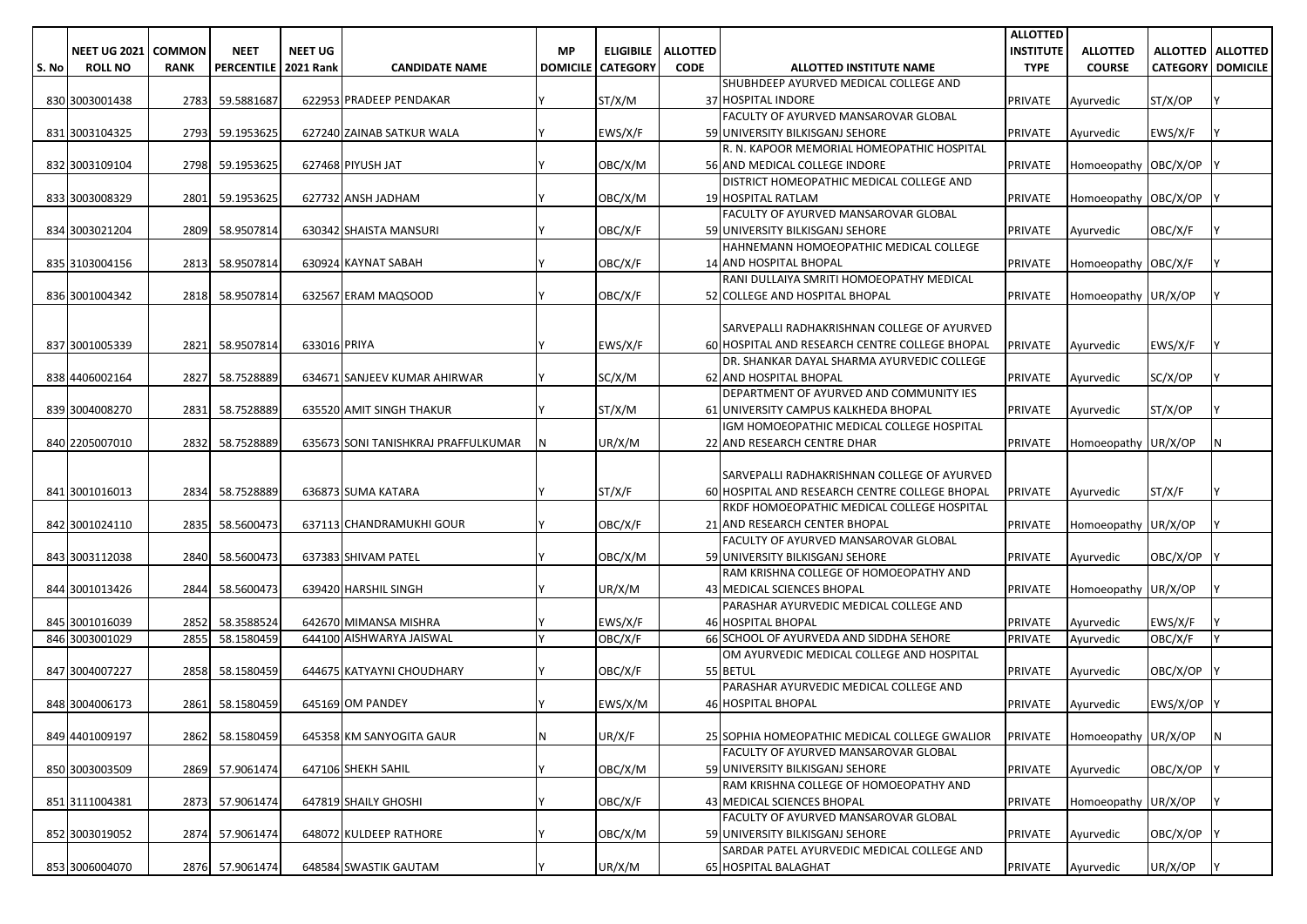|       |                     |               |                        |                |                                |           |                            |                 |                                                                                       | <b>ALLOTTED</b>   |                        |                              |                     |
|-------|---------------------|---------------|------------------------|----------------|--------------------------------|-----------|----------------------------|-----------------|---------------------------------------------------------------------------------------|-------------------|------------------------|------------------------------|---------------------|
|       | <b>NEET UG 2021</b> | <b>COMMON</b> | <b>NEET</b>            | <b>NEET UG</b> |                                | <b>MP</b> | <b>ELIGIBILE</b>           | <b>ALLOTTED</b> |                                                                                       | <b>INSTITUTE</b>  | <b>ALLOTTED</b>        |                              | ALLOTTED   ALLOTTED |
| S. No | <b>ROLL NO</b>      | <b>RANK</b>   | PERCENTILE   2021 Rank |                | <b>CANDIDATE NAME</b>          |           | <b>DOMICILE   CATEGORY</b> | <b>CODE</b>     | ALLOTTED INSTITUTE NAME                                                               | <b>TYPE</b>       | <b>COURSE</b>          | <b>CATEGORY   DOMICILE  </b> |                     |
|       |                     |               |                        |                |                                |           |                            |                 |                                                                                       |                   |                        |                              |                     |
|       |                     |               |                        |                |                                |           |                            |                 | SCHOOL OF HOMOEOPATHY SRI SATYA SAI UNIVERSITY                                        |                   |                        |                              |                     |
|       | 854 4406002271      |               | 2880 57.7039811        |                | 650150 PRABHAS SHARMA          |           | UR/X/M                     |                 | 44 OF TECHNOLOGY AND MEDICAL SCIENCES SEHORE                                          | PRIVATE           | Homoeopathy UR/X/OP    |                              | IN.                 |
|       |                     |               |                        |                |                                |           |                            |                 | FACULTY OF AYURVED MANSAROVAR GLOBAL                                                  |                   |                        |                              |                     |
|       | 855 3002008317      | 2881          | 57.7039811             |                | 650211 RUDRA PATHAK            |           | EWS/X/M                    |                 | 59 UNIVERSITY BILKISGANJ SEHORE                                                       | PRIVATE           | Ayurvedic              | $EWS/X/OP$  Y                |                     |
|       |                     |               |                        |                |                                |           |                            |                 | FACULTY OF AYURVED MANSAROVAR GLOBAL                                                  |                   |                        |                              |                     |
|       | 856 3003011204      | 2882          | 57.7039811             |                | 650317 ANKIT PATEL             |           | OBC/X/M                    |                 | 59 UNIVERSITY BILKISGANJ SEHORE                                                       | PRIVATE           | Ayurvedic              | OBC/X/OP                     |                     |
|       |                     |               |                        |                |                                |           |                            |                 | RANI DULLAIYA SMRITI HOMOEOPATHY MEDICAL                                              |                   |                        |                              |                     |
|       | 857 3003002417      |               | 2883 57.7039811        |                | 650497 NITESH KUMAR KURMI      |           | OBC/X/M                    |                 | 52 COLLEGE AND HOSPITAL BHOPAL                                                        | PRIVATE           | Homoeopathy UR/X/OP    |                              |                     |
|       |                     |               |                        |                |                                |           |                            |                 | SARDAR PATEL AYURVEDIC MEDICAL COLLEGE AND                                            |                   |                        |                              |                     |
|       | 858 3006003220      |               | 2884 57.7039811        |                | 650544 KANCHAN TIWARI          |           | UR/X/F                     |                 | <b>65 HOSPITAL BALAGHAT</b>                                                           | PRIVATE           | Ayurvedic              | UR/X/F                       |                     |
|       |                     |               |                        |                |                                |           |                            |                 | DR. SHANKAR DAYAL SHARMA AYURVEDIC COLLEGE                                            |                   |                        |                              |                     |
|       | 859 3107011182      |               | 2885 57.7039811        |                | 650552 SAKSHI BAVASKAR         |           | SC/X/F                     |                 | <b>62 AND HOSPITAL BHOPAL</b>                                                         | PRIVATE           | Ayurvedic              | SC/X/F                       |                     |
|       | 860 3003002330      | 2890          | 57.4937851             |                | 653628 RIYA JAIN               |           | UR/X/F                     |                 | 66 SCHOOL OF AYURVEDA AND SIDDHA SEHORE<br>RKDF HOMOEOPATHIC MEDICAL COLLEGE HOSPITAL | PRIVATE           | Ayurvedic              | UR/X/F                       |                     |
|       |                     |               | 2916 57.0779907        |                | 660365 MEGHRAJ SINGH DODIA     |           |                            |                 | 21 AND RESEARCH CENTER BHOPAL                                                         |                   |                        |                              |                     |
|       | 861 3003014129      |               |                        |                |                                |           | UR/X/M                     |                 | FACULTY OF AYURVED MANSAROVAR GLOBAL                                                  | PRIVATE           | Homoeopathy UR/X/OP    |                              |                     |
|       | 862 3005007048      | 2921          | 57.0779907             |                | 661695 GARIMA KUMAWAT          |           | OBC/X/F                    |                 | 59 UNIVERSITY BILKISGANJ SEHORE                                                       | PRIVATE           | Ayurvedic              | OBC/X/F                      |                     |
|       |                     |               |                        |                |                                |           |                            |                 | ANUSHREE HOMOEOPATHIC MEDICAL COLLEGE                                                 |                   |                        |                              |                     |
|       | 863 3001015208      |               | 2930 56.8070542        |                | 664395 PRIYA JAIN              |           | UR/X/F                     |                 | 24 JABALPUR                                                                           | PRIVATE           | Homoeopathy UR/X/F     |                              | l Y                 |
|       |                     |               |                        |                |                                |           |                            |                 | SENDHWA HOMEOPATHIC MEDICAL COLLEGE AND                                               |                   |                        |                              |                     |
|       | 864 3114009304      |               | 2935 56.8070542        |                | 665978 MAHAJAN MANISH NAGENDRA | N         | UR/X/M                     |                 | 23 HOSPITAL BARWANI                                                                   | PRIVATE           | Homoeopathy UR/X/OP    |                              | IN.                 |
|       |                     |               |                        |                |                                |           |                            |                 | DEPARTMENT OF AYURVED AND COMMUNITY IES                                               |                   |                        |                              |                     |
|       | 865 3003129055      |               | 2939 56.5957574        |                | 667118 PRATIGYA DAWAR          |           | ST/X/F                     |                 | 61 UNIVERSITY CAMPUS KALKHEDA BHOPAL                                                  | PRIVATE           | Ayurvedic              | ST/X/F                       | Y                   |
|       |                     |               |                        |                |                                |           |                            |                 | MAHATMA GANDHI HOMOEOPATHIC MEDICAL                                                   |                   |                        |                              |                     |
|       | 866 3003010148      | 2941          | 56.5957574             |                | 667896 PRANJAL SONGARE         |           | OBC/X/F                    |                 | 26 COLLEGE AND HOSPITAL JABALPUR                                                      | PRIVATE           | Homoeopathy UR/X/OP    |                              |                     |
|       |                     |               |                        |                |                                |           |                            |                 | RKDF HOMOEOPATHIC MEDICAL COLLEGE HOSPITAL                                            |                   |                        |                              |                     |
|       | 867 3903041115      | 2949          | 56.384072              |                | 670383 NEMICHAND LODHA         |           | OBC/X/M                    |                 | 21 AND RESEARCH CENTER BHOPAL                                                         | PRIVATE           | Homoeopathy OBC/X/OP Y |                              |                     |
|       |                     |               |                        |                |                                |           |                            |                 | SHRIMATI KAMLABEN RAOJI BHAI PATEL GUJARATI                                           |                   |                        |                              |                     |
|       |                     |               |                        |                |                                |           |                            |                 | HOMOEOPATHIC MEDICAL COLLEGE HOSPITAL AND                                             |                   |                        |                              |                     |
|       | 868 3003009118      |               | 2961 56.1681128        |                | 673617 NIKITA SHARMA           |           | EWS/X/F                    |                 | 53 RESEARCH CENTRE INDORE                                                             | PRIVATE           | Homoeopathy EWS/X/OP Y |                              |                     |
|       |                     |               |                        |                |                                |           |                            |                 | HAKEEM ABDUL HAMEED UNANI MEDICAL COLLEGE                                             |                   |                        |                              |                     |
|       | 869 3001003086      |               | 2962 56.1681128        |                | 673655 HUZAIFA QURESHI         |           | UR/X/M                     |                 | 34 AND HOSPITAL DEWAS                                                                 | PRIVATE           | Unani                  | UR/X/OP                      |                     |
|       |                     |               |                        |                |                                |           |                            |                 | FACULTY OF AYURVED MANSAROVAR GLOBAL                                                  |                   |                        |                              |                     |
|       | 870 3005003332      |               | 2963 56.1681128        |                | 673683 AJAY BADAL              |           | OBC/X/M                    |                 | 59 UNIVERSITY BILKISGANJ SEHORE                                                       | PRIVATE           | Ayurvedic              | OBC/X/OP                     |                     |
|       |                     |               |                        |                |                                |           |                            |                 | NARAYAN SHRI HOMOEOPATHIC MEDICAL COLLEGE                                             |                   |                        |                              |                     |
|       | 871 3001001055      |               | 2966 56.1681128        |                | 673754 VISHAL YADAV            |           | OBC/X/M                    |                 | <b>16 AND HOSPITAL BHOPAL</b>                                                         | PRIVATE           | Homoeopathy OBC/X/OP Y |                              |                     |
|       |                     |               |                        |                |                                |           |                            |                 | SARDAR PATEL AYURVEDIC MEDICAL COLLEGE AND                                            |                   |                        |                              |                     |
|       | 872 3004004218      |               | 2970 56.1681128        |                | 674160 PRANJAL JAISWAL         |           | OBC/X/F                    |                 | 65 HOSPITAL BALAGHAT                                                                  | PRIVATE           | Ayurvedic              | OBC/X/F                      |                     |
|       | 873 3003001369      |               | 2973 56.1681128        |                | 675041 SAYYED FARAZ ALI JAFFRI | İΥ        | EWS/X/M                    |                 | 66 SCHOOL OF AYURVEDA AND SIDDHA SEHORE                                               | PRIVATE Ayurvedic |                        | EWS/X/OP Y                   |                     |
|       |                     |               |                        |                |                                |           |                            |                 | DR. SHANKAR DAYAL SHARMA AYURVEDIC COLLEGE                                            |                   |                        |                              |                     |
|       | 874 3001004426      |               | 2974 56.1681128        |                | 675043 ANIKET MALVIYA          |           | SC/X/M                     |                 | 62 AND HOSPITAL BHOPAL                                                                | PRIVATE           | Ayurvedic              | SC/X/OP                      |                     |
|       |                     |               |                        |                |                                |           |                            |                 | SARDAR PATEL AYURVEDIC MEDICAL COLLEGE AND                                            |                   |                        |                              |                     |
|       | 875 3001011115      |               | 2976 56.1681128        |                | 675627 VIDHYANSHI CHOUREYA     |           | SC/X/F                     |                 | 65 HOSPITAL BALAGHAT                                                                  | PRIVATE           | Ayurvedic              | SC/X/F                       | IY.                 |
|       | 876 3003007263      |               | 2978 56.1681128        |                | 675999 SHRADHDA MALVIYA        |           | OBC/X/F                    |                 | 66 SCHOOL OF AYURVEDA AND SIDDHA SEHORE                                               | PRIVATE           | Ayurvedic              | OBC/X/F                      | IY.                 |
|       |                     |               |                        |                |                                |           |                            |                 | SARDAR PATEL AYURVEDIC MEDICAL COLLEGE AND                                            |                   |                        |                              |                     |
|       | 877 3004003302      |               | 2980 55.9469731        |                | 676897 PRIYANKA SAHU           |           | OBC/X/F                    |                 | 65 HOSPITAL BALAGHAT<br>DISTRICT HOMEOPATHIC MEDICAL COLLEGE AND                      | PRIVATE           | Ayurvedic              | OBC/X/F                      |                     |
|       | 878 3003111279      |               | 2982 55.9469731        |                | 676996 DASTAGIR                |           |                            |                 | 19 HOSPITAL RATLAM                                                                    | PRIVATE           | Homoeopathy OBC/X/OP Y |                              |                     |
|       |                     |               |                        |                |                                |           | OBC/X/M                    |                 |                                                                                       |                   |                        |                              |                     |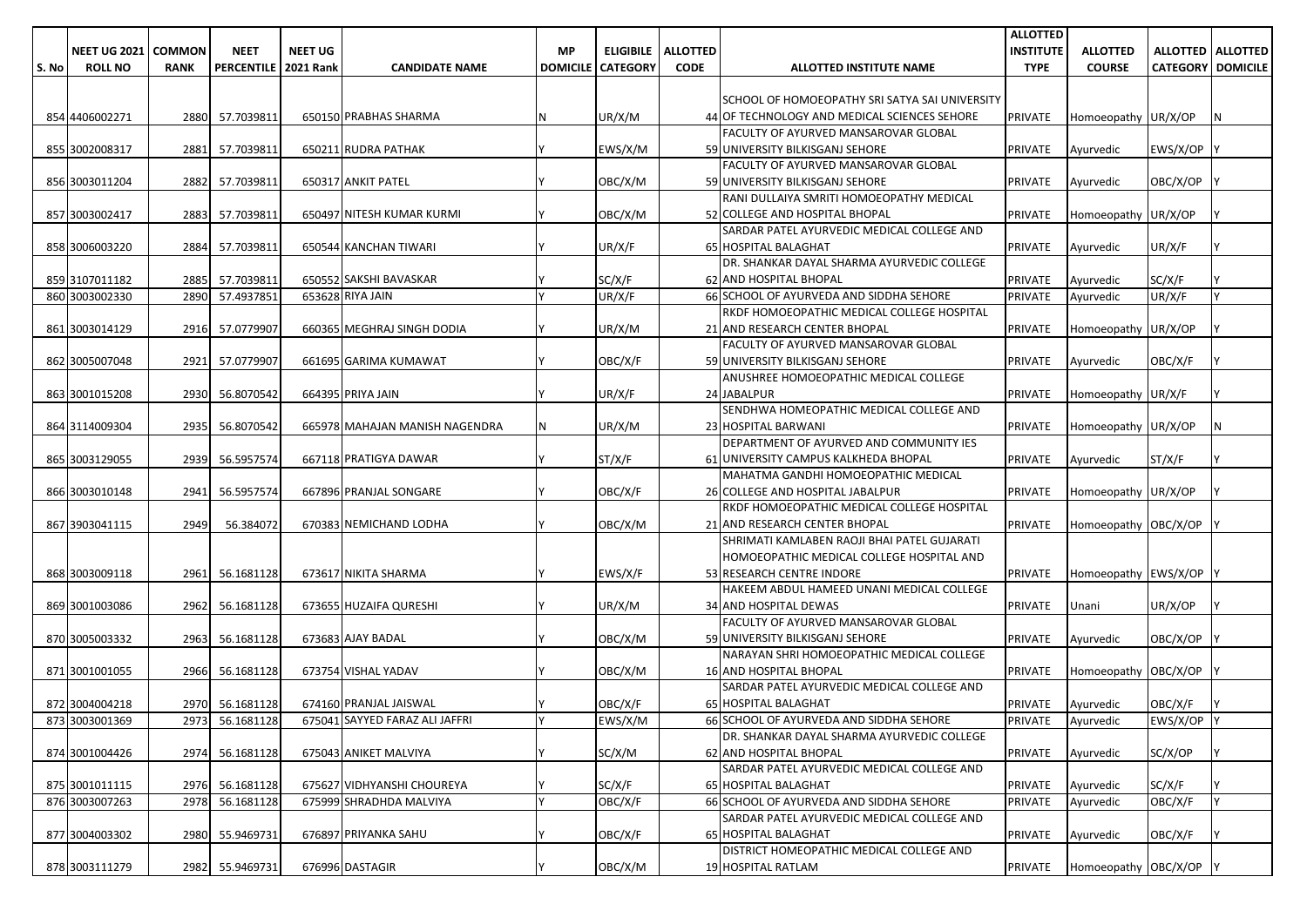|       |                            |             |                        |                |                                |           |                            |                 |                                                                            | <b>ALLOTTED</b>  |                      |                          |                     |
|-------|----------------------------|-------------|------------------------|----------------|--------------------------------|-----------|----------------------------|-----------------|----------------------------------------------------------------------------|------------------|----------------------|--------------------------|---------------------|
|       | <b>NEET UG 2021 COMMON</b> |             | <b>NEET</b>            | <b>NEET UG</b> |                                | <b>MP</b> | <b>ELIGIBILE</b>           | <b>ALLOTTED</b> |                                                                            | <b>INSTITUTE</b> | <b>ALLOTTED</b>      |                          | ALLOTTED   ALLOTTED |
| S. No | <b>ROLL NO</b>             | <b>RANK</b> | PERCENTILE   2021 Rank |                | <b>CANDIDATE NAME</b>          |           | <b>DOMICILE   CATEGORY</b> | <b>CODE</b>     | ALLOTTED INSTITUTE NAME                                                    | <b>TYPE</b>      | <b>COURSE</b>        | <b>CATEGORY DOMICILE</b> |                     |
|       |                            |             |                        |                |                                |           |                            |                 | OM AYURVEDIC MEDICAL COLLEGE AND HOSPITAL                                  |                  |                      |                          |                     |
|       | 879 3111003040             |             | 2985 55.9469731        |                | 677166 MOHD. HASNAIN WARSHI    |           | EWS/X/M                    |                 | 55 BETUL                                                                   | PRIVATE          | Ayurvedic            | EWS/X/OP                 |                     |
|       |                            |             |                        |                |                                |           |                            |                 | SARDAR PATEL AYURVEDIC MEDICAL COLLEGE AND                                 |                  |                      |                          |                     |
|       | 880 3003014250             |             | 2987 55.9469731        |                | 677669 ANUSHA KHAN             |           | UR/X/F                     |                 | 65 HOSPITAL BALAGHAT                                                       | <b>PRIVATE</b>   | Ayurvedic            | UR/X/F                   |                     |
|       |                            |             |                        |                |                                |           |                            |                 | FACULTY OF AYURVED MANSAROVAR GLOBAL                                       |                  |                      |                          |                     |
|       | 881 3001028018             |             | 2995 55.9469731        |                | 678279 PRADEEP PATEL           |           | OBC/X/M                    |                 | 59 UNIVERSITY BILKISGANJ SEHORE                                            | PRIVATE          | Ayurvedic            | OBC/X/OP                 |                     |
|       |                            |             |                        |                |                                |           |                            |                 | SARDAR PATEL AYURVEDIC MEDICAL COLLEGE AND                                 |                  |                      |                          |                     |
|       | 882 3003010308             |             | 2996 55.9469731        |                | 678398 SANYAM PAWAR            |           | OBC/X/M                    |                 | 65 HOSPITAL BALAGHAT                                                       | <b>PRIVATE</b>   | Ayurvedic            | OBC/X/OP                 |                     |
|       |                            |             |                        |                |                                |           |                            |                 | FACULTY OF AYURVED MANSAROVAR GLOBAL                                       |                  |                      |                          |                     |
|       | 883 3005004236             |             | 3000 55.9469731        |                | 679890 VIDHI SHARMA            |           | EWS/X/F                    |                 | 59 UNIVERSITY BILKISGANJ SEHORE                                            | <b>PRIVATE</b>   | Ayurvedic            | EWS/X/F                  |                     |
|       |                            |             |                        |                |                                |           |                            |                 | PT. DR. SHIV SHAKTILAL SHARMA AYURVED MEDICAL                              |                  |                      |                          |                     |
|       | 884 3003139107             | 3001        | 55.6617256             |                | 680367 UPENDRA PIPLE           |           | SC/X/M                     |                 | <b>8 COLLEGE RATLAM</b>                                                    | <b>PRIVATE</b>   | Ayurvedic            | SC/X/OP                  |                     |
|       |                            |             |                        |                |                                |           |                            |                 | FACULTY OF AYURVED MANSAROVAR GLOBAL                                       |                  |                      |                          |                     |
|       | 885 4402006615             | 3003        | 55.6617256             |                | 680429 ANMOL KUSHWAHA          |           | OBC/X/M                    |                 | 59 UNIVERSITY BILKISGANJ SEHORE                                            | <b>PRIVATE</b>   | Ayurvedic            | OBC/X/OP                 |                     |
|       |                            |             |                        |                |                                |           |                            |                 | HAHNEMANN HOMOEOPATHIC MEDICAL COLLEGE                                     |                  |                      |                          |                     |
|       | 886 3001001222             | 3004        | 55.6617256             |                | 680484 ZISHAN MOHAMMED         |           | OBC/S/M                    |                 | 14 AND HOSPITAL BHOPAL                                                     | <b>PRIVATE</b>   | Homoeopathy OBC/S/OP |                          |                     |
|       |                            |             |                        |                |                                |           |                            |                 | PT. DR. SHIV SHAKTILAL SHARMA AYURVED MEDICAL                              |                  |                      |                          |                     |
|       | 887 3002004372             | 3005        | 55.6617256             |                | 680495 DEEPTI PAWAIYA          |           | SC/X/F                     |                 | <b>8 COLLEGE RATLAM</b>                                                    | <b>PRIVATE</b>   | Ayurvedic            | SC/X/OP                  |                     |
|       |                            |             | 55.6617256             |                |                                |           |                            |                 |                                                                            |                  |                      |                          |                     |
|       | 888 3003110350             | 3007        |                        |                | 681434 SUFAYAN KHAN            |           | UR/X/M                     |                 | 20 SHIVANG HOMOEOPATHIC MEDICAL COLLEGE BHOPAL PRIVATE                     |                  | Homoeopathy UR/X/OP  |                          |                     |
|       |                            |             |                        |                |                                |           |                            |                 | R. N. KAPOOR MEMORIAL HOMEOPATHIC HOSPITAL                                 |                  |                      |                          |                     |
|       | 889 3003006091             |             | 3008 55.6617256        |                | 681534 ARTI DHAKAD             |           | OBC/X/F                    |                 | 56 AND MEDICAL COLLEGE INDORE                                              | <b>PRIVATE</b>   | Homoeopathy OBC/X/F  |                          |                     |
|       | 890 3003031198             | 3011        | 55.6617256             |                | 681913 BABLU INGLE             |           | SC/X/M                     |                 | MANDSAUR INSTITUTE OF AYURVED EDUCATION AND<br><b>38 RESEARCH MANDSAUR</b> | <b>PRIVATE</b>   |                      | SC/X/OP                  |                     |
|       |                            |             |                        |                |                                |           |                            |                 | S.M. DEO HOMOEOPATHIC MEDICAL COLLEGE AND                                  |                  | Ayurvedic            |                          |                     |
|       | 891 4402002611             | 3012        | 55.6617256             |                | 682105 SRIJIT MOHAN MISHRA     |           | UR/X/M                     |                 | 27 HOSPITAL BALAGHAT                                                       | <b>PRIVATE</b>   | Homoeopathy UR/X/OP  |                          | N                   |
|       |                            |             |                        |                |                                |           |                            |                 | NARAYAN SHRI HOMOEOPATHIC MEDICAL COLLEGE                                  |                  |                      |                          |                     |
|       | 892 3001007335             |             | 3013 55.6617256        |                | 682116 VAISHALI RAI            |           | OBC/X/F                    |                 | <b>16 AND HOSPITAL BHOPAL</b>                                              | <b>PRIVATE</b>   | Homoeopathy OBC/X/F  |                          |                     |
|       |                            |             |                        |                |                                |           |                            |                 | DR. SHANKAR DAYAL SHARMA AYURVEDIC COLLEGE                                 |                  |                      |                          |                     |
|       | 893 3001015141             | 3017        | 55.6617256             |                | 683221 VIPENDRA SINGH BADODIYA |           | SC/X/M                     |                 | 62 AND HOSPITAL BHOPAL                                                     | <b>PRIVATE</b>   | Ayurvedic            | SC/X/OP                  |                     |
|       | 894 3003027009             | 3026        | 55.4443418             |                | 685801 RITIKA PRAJAPAT         |           | OBC/X/F                    |                 | 66 SCHOOL OF AYURVEDA AND SIDDHA SEHORE                                    | <b>PRIVATE</b>   | Ayurvedic            | OBC/X/F                  | Y                   |
|       |                            |             |                        |                |                                |           |                            |                 | SARDAR PATEL AYURVEDIC MEDICAL COLLEGE AND                                 |                  |                      |                          |                     |
|       | 895 3003014215             |             | 3028 55.4443418        |                | 686510 PULKIT VERMA            |           | OBC/X/M                    |                 | 65 HOSPITAL BALAGHAT                                                       | <b>PRIVATE</b>   | Ayurvedic            | OBC/X/OP                 |                     |
|       | 896 3003118030             | 3029        | 55.4443418             |                | 687026 MANAS VERMA             |           | OBC/X/M                    |                 | 66 SCHOOL OF AYURVEDA AND SIDDHA SEHORE                                    | <b>PRIVATE</b>   | Ayurvedic            | OBC/X/OP                 |                     |
|       |                            |             |                        |                |                                |           |                            |                 | R. N. KAPOOR MEMORIAL HOMEOPATHIC HOSPITAL                                 |                  |                      |                          |                     |
|       | 897 3003105295             |             | 3030 55.4443418        |                | 687060 KASHISH PANJABI         |           | UR/X/F                     |                 | 56 AND MEDICAL COLLEGE INDORE                                              | <b>PRIVATE</b>   | Homoeopathy UR/X/F   |                          |                     |
|       |                            |             |                        |                |                                |           |                            |                 | R. N. KAPOOR MEMORIAL HOMEOPATHIC HOSPITAL                                 |                  |                      |                          |                     |
|       | 898 3003016130             |             | 3032 55.4443418        |                | 687691 SAEED MANSURI           |           | OBC/X/M                    |                 | 56 AND MEDICAL COLLEGE INDORE                                              | <b>PRIVATE</b>   | Homoeopathy OBC/X/OP |                          |                     |
|       |                            |             |                        |                |                                |           |                            |                 |                                                                            |                  |                      |                          |                     |
|       | 899 3003009315             |             | 3035 55.2285121        |                | 688230 TANISHA MORI            |           | ST/X/F                     |                 | 42 MANSAROVAR AYURVEDIC MEDICAL COLLEGE BHOPAL PRIVATE                     |                  | Ayurvedic            | ST/X/F                   |                     |
|       | 900 4406002364             | 3043        | 55.2285121             |                | 688906 SHIVANGI ADHWARYU       | $\vee$    | UR/X/F                     |                 | 66 SCHOOL OF AYURVEDA AND SIDDHA SEHORE                                    | <b>PRIVATE</b>   | Ayurvedic            | UR/X/F                   | Y                   |
|       |                            |             |                        |                |                                |           |                            |                 | VASUNDHRA RAJE HOMEOPATHIC MEDICAL COLLEGE                                 |                  |                      |                          |                     |
|       | 901 3002001400             |             | 3045 55.2285121        |                | 690595 CHHAYA DEVI YADAV       |           | OBC/X/F                    |                 | 31 AND HOSPITAL GWALIOR                                                    | <b>PRIVATE</b>   | Homoeopathy UR/X/OP  |                          |                     |
|       |                            |             |                        |                |                                |           |                            |                 | SENDHWA HOMEOPATHIC MEDICAL COLLEGE AND                                    |                  |                      |                          |                     |
|       | 902 3003102425             |             | 3048 55.0086028        |                | 691569 BHAVNA BHAYAL           |           | OBC/X/F                    |                 | 23 HOSPITAL BARWANI                                                        | <b>PRIVATE</b>   | Homoeopathy UR/X/OP  |                          |                     |
|       |                            |             |                        |                |                                |           |                            |                 | SHRIMATI KAMLABEN RAOJI BHAI PATEL GUJARATI                                |                  |                      |                          |                     |
|       |                            |             |                        |                |                                |           |                            |                 | HOMOEOPATHIC MEDICAL COLLEGE HOSPITAL AND                                  |                  |                      |                          |                     |
|       | 903 3003122074             |             | 3052 55.0086028        |                | 692134 SHIKHA BARKANE          |           | SC/X/F                     |                 | 53 RESEARCH CENTRE INDORE                                                  | <b>PRIVATE</b>   | Homoeopathy SC/X/F   |                          |                     |
|       | 904 3003034097             |             | 3053 55.0086028        |                | 692228 TAMESHWAR SAHU          | <b>V</b>  | OBC/X/M                    |                 | 66 SCHOOL OF AYURVEDA AND SIDDHA SEHORE                                    | <b>PRIVATE</b>   | Ayurvedic            | OBC/X/OP Y               |                     |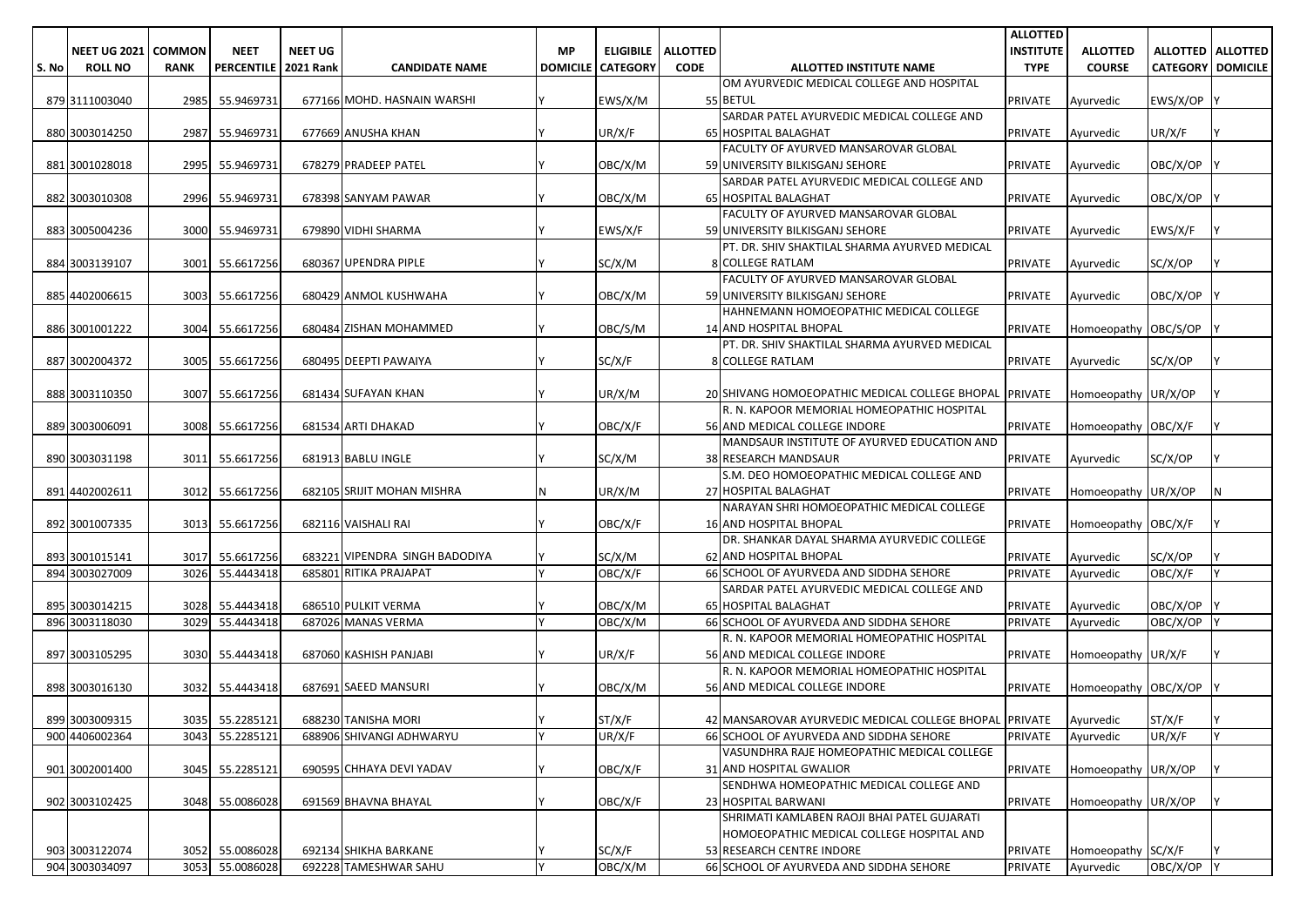|       |                              |             |                        |                |                             |           |                            |                 |                                                                            | <b>ALLOTTED</b>  |                      |                          |                     |
|-------|------------------------------|-------------|------------------------|----------------|-----------------------------|-----------|----------------------------|-----------------|----------------------------------------------------------------------------|------------------|----------------------|--------------------------|---------------------|
|       | <b>NEET UG 2021   COMMON</b> |             | <b>NEET</b>            | <b>NEET UG</b> |                             | <b>MP</b> | <b>ELIGIBILE</b>           | <b>ALLOTTED</b> |                                                                            | <b>INSTITUTE</b> | <b>ALLOTTED</b>      |                          | ALLOTTED   ALLOTTED |
| S. No | <b>ROLL NO</b>               | <b>RANK</b> | PERCENTILE   2021 Rank |                | <b>CANDIDATE NAME</b>       |           | <b>DOMICILE   CATEGORY</b> | <b>CODE</b>     | ALLOTTED INSTITUTE NAME                                                    | <b>TYPE</b>      | <b>COURSE</b>        | <b>CATEGORY DOMICILE</b> |                     |
|       |                              |             |                        |                |                             |           |                            |                 | DISTRICT HOMEOPATHIC MEDICAL COLLEGE AND                                   |                  |                      |                          |                     |
|       | 905 3003105230               | 3055        | 55.0086028             |                | 692700 TWINKLE RATHORE      |           | UR/X/F                     |                 | 19 HOSPITAL RATLAM                                                         | <b>PRIVATE</b>   | Homoeopathy UR/X/F   |                          |                     |
|       | 906 3001008429               | 3056        | 55.0086028             |                | 693283 SHANU JAKHAR         |           | UR/X/F                     |                 | 66 SCHOOL OF AYURVEDA AND SIDDHA SEHORE                                    | <b>PRIVATE</b>   | Ayurvedic            | UR/X/F                   |                     |
|       |                              |             |                        |                |                             |           |                            |                 | NARAYAN SHRI HOMOEOPATHIC MEDICAL COLLEGE                                  |                  |                      |                          |                     |
|       | 907 3001013416               |             | 3058 55.0086028        |                | 693832 UZMA ANSARI          |           | UR/X/F                     |                 | <b>16 AND HOSPITAL BHOPAL</b>                                              | <b>PRIVATE</b>   | Homoeopathy UR/X/F   |                          |                     |
|       |                              |             |                        |                |                             |           |                            |                 | R. N. KAPOOR MEMORIAL HOMEOPATHIC HOSPITAL                                 |                  |                      |                          |                     |
|       | 908 3003011097               |             | 3059 55.0086028        |                | 694269 ZAINEB BOHRA         |           | UR/X/F                     |                 | 56 AND MEDICAL COLLEGE INDORE                                              | <b>PRIVATE</b>   | Homoeopathy UR/X/F   |                          |                     |
|       |                              |             |                        |                |                             |           |                            |                 | DR. SHANKAR DAYAL SHARMA AYURVEDIC COLLEGE                                 |                  |                      |                          |                     |
|       | 909 3002003108               |             | 3063 54.7870098        |                | 695018 JESSICA GAUR         |           | SC/X/F                     |                 | 62 AND HOSPITAL BHOPAL                                                     | <b>PRIVATE</b>   | Ayurvedic            | SC/X/F                   |                     |
|       |                              |             |                        |                |                             |           |                            |                 | DEPARTMENT OF AYURVED AND COMMUNITY IES                                    |                  |                      |                          |                     |
|       | 910 3003139039               |             | 3069 54.7870098        |                | 695899 RENU MAIDA           |           | ST/X/F                     |                 | 61 UNIVERSITY CAMPUS KALKHEDA BHOPAL                                       | <b>PRIVATE</b>   | Ayurvedic            | ST/X/F                   |                     |
|       | 911 3004024097               |             | 3073 54.4832423        |                | 698315 SUMAN CHOUDHRI       |           | SC/X/F                     |                 | MANDSAUR INSTITUTE OF AYURVED EDUCATION AND<br><b>38 RESEARCH MANDSAUR</b> | <b>PRIVATE</b>   |                      | SC/X/OP                  |                     |
|       |                              |             |                        |                |                             |           |                            |                 | R. N. KAPOOR MEMORIAL HOMEOPATHIC HOSPITAL                                 |                  | Ayurvedic            |                          |                     |
|       | 912 3003003025               |             | 3075 54.4832423        |                | 698655 YASHIKA RATHORE      |           | OBC/X/F                    |                 | 56 AND MEDICAL COLLEGE INDORE                                              | <b>PRIVATE</b>   | Homoeopathy OBC/X/OP |                          |                     |
|       |                              |             |                        |                |                             |           |                            |                 | SAM COLLEGE OF AYURVEDIC SCIENCES AND HOSPITAL                             |                  |                      |                          |                     |
|       | 913 3004006243               |             | 3077 54.4832423        |                | 699478 VISHAKHA AHIRWAR     |           | SC/X/F                     |                 | 47 BHOPAL                                                                  | <b>PRIVATE</b>   | Ayurvedic            | SC/X/OP                  |                     |
|       |                              |             |                        |                |                             |           |                            |                 | RANI DULLAIYA SMRITI HOMOEOPATHY MEDICAL                                   |                  |                      |                          |                     |
|       | 914 3001005237               | 3082        | 54.4832423             |                | 701949 PALAK CHOUHAN        |           | OBC/X/F                    |                 | 52 COLLEGE AND HOSPITAL BHOPAL                                             | <b>PRIVATE</b>   | Homoeopathy OBC/X/F  |                          |                     |
|       |                              |             |                        |                |                             |           |                            |                 |                                                                            |                  |                      |                          |                     |
|       | 915 3001002416               |             | 3084 54.4832423        |                | 702632 UMANG SAXENA         |           | UR/X/M                     |                 | 20 SHIVANG HOMOEOPATHIC MEDICAL COLLEGE BHOPAL PRIVATE                     |                  | Homoeopathy UR/X/OP  |                          |                     |
|       |                              |             |                        |                |                             |           |                            |                 | K. S. HOMOEOPATHIC MEDICAL COLLEGE AND                                     |                  |                      |                          |                     |
|       | 916 3106002406               |             | 3090 54.2647576        |                | 703631 GAWALI SNEHA SANTOSH |           | UR/X/F                     |                 | 41 HOSPITAL GWALIOR                                                        | <b>PRIVATE</b>   | Homoeopathy UR/X/OP  |                          |                     |
|       |                              |             |                        |                |                             |           |                            |                 | R. N. KAPOOR MEMORIAL HOMEOPATHIC HOSPITAL                                 |                  |                      |                          |                     |
|       | 917 3003123029               |             | 3093 54.2647576        |                | 704185 FARUKH MANSURI       |           | OBC/X/M                    |                 | 56 AND MEDICAL COLLEGE INDORE                                              | <b>PRIVATE</b>   | Homoeopathy OBC/X/OP |                          |                     |
|       |                              |             |                        |                |                             |           |                            |                 |                                                                            |                  |                      |                          |                     |
|       | 918 3001004414               |             | 3100 54.0424523        |                | 706377 MOHAMMAD UMAR        |           | UR/X/M                     |                 | 20 SHIVANG HOMOEOPATHIC MEDICAL COLLEGE BHOPAL PRIVATE                     |                  | Homoeopathy UR/X/OP  |                          |                     |
|       |                              |             |                        |                |                             |           |                            |                 | R. N. KAPOOR MEMORIAL HOMEOPATHIC HOSPITAL                                 |                  |                      |                          |                     |
|       | 919 3003116053               |             | 3102 54.0424523        |                | 706411 ADARSH SATTAWAN      |           | OBC/X/M                    |                 | 56 AND MEDICAL COLLEGE INDORE                                              | <b>PRIVATE</b>   | Homoeopathy OBC/X/OP |                          |                     |
|       |                              |             |                        |                |                             |           |                            |                 | OM AYURVEDIC MEDICAL COLLEGE AND HOSPITAL                                  |                  |                      |                          |                     |
|       | 920 3001008186               |             | 3104 54.0424523        |                | 706980 MANSHA CHATURVEDI    |           | EWS/X/F                    |                 | 55 BETUL                                                                   | <b>PRIVATE</b>   | Ayurvedic            | EWS/X/F                  |                     |
|       | 921 3005009312               | 3111        | 54.0424523             |                | 708518 SATYANARAYAN         |           | OBC/X/M                    |                 | 66 SCHOOL OF AYURVEDA AND SIDDHA SEHORE                                    | <b>PRIVATE</b>   | Ayurvedic            | OBC/X/OP                 |                     |
|       |                              |             |                        |                |                             |           |                            |                 | NARAYAN SHRI HOMOEOPATHIC MEDICAL COLLEGE                                  |                  |                      |                          |                     |
|       | 922 3001002482               | 3115        | 53.8117936             |                | 709779 SOFIYA HASSAN        |           | UR/X/F                     |                 | <b>16 AND HOSPITAL BHOPAL</b>                                              | <b>PRIVATE</b>   | Homoeopathy UR/X/F   |                          |                     |
|       |                              |             |                        |                | 709904 TANMAY BISWAS        |           | UR/X/M                     |                 | SENDHWA HOMEOPATHIC MEDICAL COLLEGE AND                                    |                  |                      |                          |                     |
|       | 923 3003008171               |             | 3119 53.8117936        |                |                             |           |                            |                 | 23 HOSPITAL BARWANI<br>SARDAR PATEL AYURVEDIC MEDICAL COLLEGE AND          | <b>PRIVATE</b>   | Homoeopathy UR/X/OP  |                          |                     |
|       | 924 3005004169               |             | 3120 53.8117936        |                | 710018 JAYA PATIDAR         |           | OBC/X/F                    |                 | 65 HOSPITAL BALAGHAT                                                       | <b>PRIVATE</b>   | Ayurvedic            | OBC/X/F                  |                     |
|       |                              |             |                        |                |                             |           |                            |                 |                                                                            |                  |                      |                          |                     |
|       |                              |             |                        |                |                             |           |                            |                 | SARVEPALLI RADHAKRISHNAN COLLEGE OF AYURVED                                |                  |                      |                          |                     |
|       | 925 3003101176               |             | 3127 53.8117936        |                | 711363 AADITYA GUPTA        |           | EWS/X/M                    |                 | 60 HOSPITAL AND RESEARCH CENTRE COLLEGE BHOPAL                             | <b>PRIVATE</b>   | Ayurvedic            | EWS/X/OP Y               |                     |
|       |                              |             |                        |                |                             |           |                            |                 | NARAYAN SHRI HOMOEOPATHIC MEDICAL COLLEGE                                  |                  |                      |                          |                     |
|       | 926 3003102438               |             | 3135 53.5712274        |                | 714307 SHIVAM YADAV         |           | OBC/X/M                    |                 | 16 AND HOSPITAL BHOPAL                                                     | <b>PRIVATE</b>   | Homoeopathy OBC/X/OP |                          |                     |
|       |                              |             |                        |                |                             |           |                            |                 |                                                                            |                  |                      |                          |                     |
|       |                              |             |                        |                |                             |           |                            |                 | SARVEPALLI RADHAKRISHNAN COLLEGE OF AYURVED                                |                  |                      |                          |                     |
|       | 927 3004017048               |             | 3139 53.5712274        |                | 715228 SOURABH KUMAR SARTHI |           | SC/X/M                     |                 | 60 HOSPITAL AND RESEARCH CENTRE COLLEGE BHOPAL                             | <b>PRIVATE</b>   | Ayurvedic            | SC/X/OP                  |                     |
|       |                              |             |                        |                |                             |           |                            |                 | IGM HOMOEOPATHIC MEDICAL COLLEGE HOSPITAL                                  |                  |                      |                          |                     |
|       | 928 3003123274               |             | 3143 53.5712274        |                | 716784 ARSHLA ANJUM         |           | OBC/X/F                    |                 | 22 AND RESEARCH CENTRE DHAR                                                | <b>PRIVATE</b>   | Homoeopathy UR/X/OP  |                          |                     |
|       |                              |             |                        |                |                             |           |                            |                 |                                                                            |                  |                      |                          |                     |
|       | 929 3003113269               |             | 3153 53.2574227        |                | 720694 JAYESH BADOLE        |           | ST/X/M                     |                 | 42 MANSAROVAR AYURVEDIC MEDICAL COLLEGE BHOPAL PRIVATE                     |                  | Ayurvedic            | ST/X/OP                  |                     |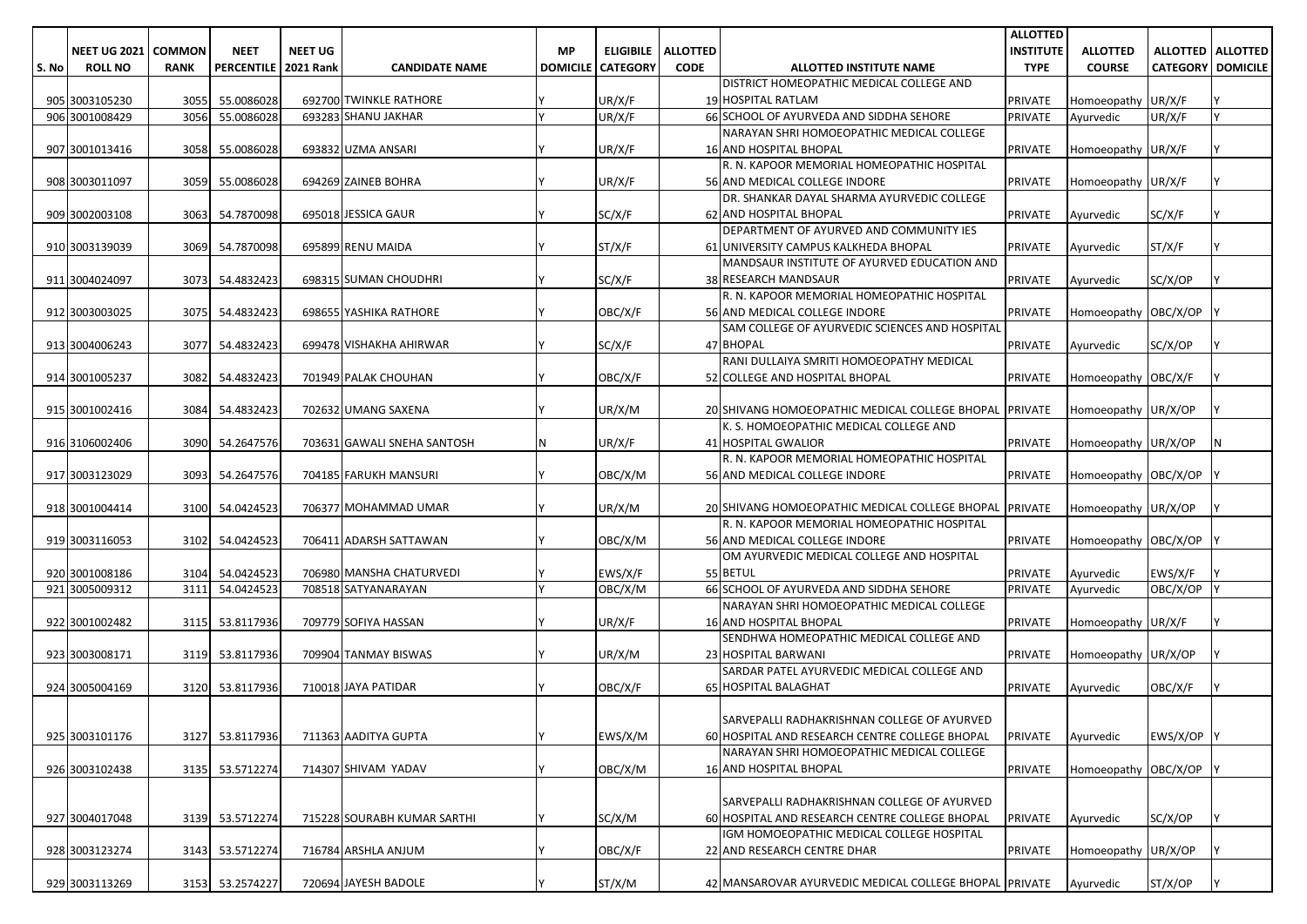|       |                     |               |                        |                |                                   |           |                          |                 |                                                                               | <b>ALLOTTED</b>  |                      |                            |   |
|-------|---------------------|---------------|------------------------|----------------|-----------------------------------|-----------|--------------------------|-----------------|-------------------------------------------------------------------------------|------------------|----------------------|----------------------------|---|
|       | <b>NEET UG 2021</b> | <b>COMMON</b> | <b>NEET</b>            | <b>NEET UG</b> |                                   | <b>MP</b> | <b>ELIGIBILE</b>         | <b>ALLOTTED</b> |                                                                               | <b>INSTITUTE</b> | <b>ALLOTTED</b>      | <b>ALLOTTED   ALLOTTED</b> |   |
| S. No | <b>ROLL NO</b>      | <b>RANK</b>   | PERCENTILE   2021 Rank |                | <b>CANDIDATE NAME</b>             |           | <b>DOMICILE CATEGORY</b> | <b>CODE</b>     | ALLOTTED INSTITUTE NAME                                                       | <b>TYPE</b>      | <b>COURSE</b>        | <b>CATEGORY DOMICILE</b>   |   |
|       |                     |               |                        |                | <b>QURAISHI MOHAMMAD ALTAMASH</b> |           |                          |                 | IGM HOMOEOPATHIC MEDICAL COLLEGE HOSPITAL                                     |                  |                      |                            |   |
|       | 930 3107002195      | 3157          | 53.2574227             |                | 721550 MASOOD KHAN                |           | UR/X/M                   |                 | 22 AND RESEARCH CENTRE DHAR                                                   | <b>PRIVATE</b>   | Homoeopathy UR/X/OP  |                            | N |
|       |                     |               |                        |                |                                   |           |                          |                 | FACULTY OF AYURVED MANSAROVAR GLOBAL                                          |                  |                      |                            |   |
|       | 931 3001035047      |               | 3165 53.0274116        |                | 722812 MONIKA RAIKWAR             |           | OBC/X/F                  |                 | 59 UNIVERSITY BILKISGANJ SEHORE                                               | <b>PRIVATE</b>   | Ayurvedic            | OBC/X/F                    |   |
|       |                     |               |                        |                |                                   |           |                          |                 | MAHATMA GANDHI HOMOEOPATHIC MEDICAL                                           |                  |                      |                            |   |
|       | 932 3004007224      | 3180          | 52.794875              |                | 726231 FIRDOUS BANO               |           | OBC/X/F                  |                 | 26 COLLEGE AND HOSPITAL JABALPUR                                              | <b>PRIVATE</b>   | Homoeopathy UR/X/OP  |                            |   |
|       | 933 3113112194      | 3182          | 52.794875              |                |                                   | N         | UR/X/F                   |                 | 25 SOPHIA HOMEOPATHIC MEDICAL COLLEGE GWALIOR                                 | <b>PRIVATE</b>   | Homoeopathy UR/X/OP  |                            | N |
|       |                     |               |                        |                | 726736 MRUNAL CHETAN DANI         |           |                          |                 | SARDAR PATEL AYURVEDIC MEDICAL COLLEGE AND                                    |                  |                      |                            |   |
|       | 934 3001011144      | 3185          | 52.794875              |                | 727134 VISHAL KURMI               |           | OBC/X/M                  |                 | 65 HOSPITAL BALAGHAT                                                          | <b>PRIVATE</b>   | Ayurvedic            | OBC/X/OP                   |   |
|       |                     |               |                        |                |                                   |           |                          |                 | FACULTY OF AYURVED MANSAROVAR GLOBAL                                          |                  |                      |                            |   |
|       | 935 3003020186      | 3191          | 52.794875              |                | 728897 SHRUTI GHOTI               |           | OBC/X/F                  |                 | 59 UNIVERSITY BILKISGANJ SEHORE                                               | <b>PRIVATE</b>   | Ayurvedic            | OBC/X/F                    |   |
|       |                     |               |                        |                |                                   |           |                          |                 | PARASHAR AYURVEDIC MEDICAL COLLEGE AND                                        |                  |                      |                            |   |
|       | 936 3003017096      |               | 3193 52.5525603        |                | 729042 SHYAM LAL MALVIYA          |           | SC/X/M                   |                 | <b>46 HOSPITAL BHOPAL</b>                                                     | <b>PRIVATE</b>   | Ayurvedic            | SC/X/OP                    |   |
|       |                     |               |                        |                |                                   |           |                          |                 | DR. SHANKAR DAYAL SHARMA AYURVEDIC COLLEGE                                    |                  |                      |                            |   |
|       | 937 3001015168      |               | 3195 52.5525603        |                | 729122 LATA ROY                   |           | SC/X/F                   |                 | <b>62 AND HOSPITAL BHOPAL</b>                                                 | <b>PRIVATE</b>   | Ayurvedic            | SC/X/F                     |   |
|       |                     |               |                        |                |                                   |           |                          |                 |                                                                               |                  |                      |                            |   |
|       | 938 1205008164      |               | 3198 52.5525603        |                | 730596 KANCHARLAPALLI SOWMYA      | N         | UR/X/F                   |                 | 25 SOPHIA HOMEOPATHIC MEDICAL COLLEGE GWALIOR                                 | <b>PRIVATE</b>   | Homoeopathy UR/X/OP  |                            | N |
|       |                     |               |                        |                |                                   |           |                          |                 |                                                                               |                  |                      |                            |   |
|       | 939 3003006107      |               | 3206 52.5525603        |                | 731862 SIDDHI RANA                |           | OBC/X/F                  |                 | 20 SHIVANG HOMOEOPATHIC MEDICAL COLLEGE BHOPAL                                | PRIVATE          | Homoeopathy OBC/X/F  |                            |   |
|       |                     |               |                        |                |                                   |           |                          |                 | MANDSAUR INSTITUTE OF AYURVED EDUCATION AND                                   |                  |                      |                            |   |
|       | 940 3003015081      | 3212          | 52.290042              |                | 732914 NURAIN PATEL               |           | EWS/X/F                  |                 | <b>38 RESEARCH MANDSAUR</b>                                                   | <b>PRIVATE</b>   | Ayurvedic            | EWS/X/OP                   |   |
|       |                     |               |                        |                |                                   |           |                          |                 | SARDAR PATEL AYURVEDIC MEDICAL COLLEGE AND                                    |                  |                      |                            |   |
|       | 941 3003034094      | 3215          | 52.290042              |                | 733407 OMPRAKASH BIND             |           | OBC/X/M                  |                 | <b>65 HOSPITAL BALAGHAT</b>                                                   | <b>PRIVATE</b>   | Ayurvedic            | OBC/X/OP                   |   |
|       |                     |               |                        |                |                                   |           |                          |                 | RAM KRISHNA COLLEGE OF AYURVEDA AND MEDICAL                                   |                  |                      |                            |   |
|       | 942 4406002602      | 3222          | 52.290042              |                | 735310 SUYASH GOYAL               |           | EWS/X/M                  |                 | <b>64 SCIENCES BHOPAL</b><br>RKDF HOMOEOPATHIC MEDICAL COLLEGE HOSPITAL       | <b>PRIVATE</b>   | Ayurvedic            | EWS/X/OP                   |   |
|       | 943 4406004199      |               | 3228 51.9553214        |                | 736894 KISHAN SONI                |           | OBC/X/M                  |                 | 21 AND RESEARCH CENTER BHOPAL                                                 | PRIVATE          | Homoeopathy OBC/X/OP |                            |   |
|       |                     |               |                        |                |                                   |           |                          |                 | SHUBHDEEP AYURVED MEDICAL COLLEGE AND                                         |                  |                      |                            |   |
|       | 944 3003124286      |               | 3230 51.9553214        |                | 736910 RANJANA BAGHEL             |           | ST/X/F                   |                 | 37 HOSPITAL INDORE                                                            | <b>PRIVATE</b>   | Ayurvedic            | ST/X/OP                    |   |
|       |                     |               |                        |                |                                   |           |                          |                 | SENDHWA HOMEOPATHIC MEDICAL COLLEGE AND                                       |                  |                      |                            |   |
|       | 945 2209004249      | 3237          | 51.9553214             |                | 737506 JANVI WAGHELA              |           | UR/X/F                   |                 | 23 HOSPITAL BARWANI                                                           | <b>PRIVATE</b>   | Homoeopathy UR/X/F   |                            |   |
|       |                     |               |                        |                |                                   |           |                          |                 | R. N. KAPOOR MEMORIAL HOMEOPATHIC HOSPITAL                                    |                  |                      |                            |   |
|       | 946 3003003478      |               | 3245 51.9553214        |                | 740859 VARDHAN SARDIYA            |           | OBC/X/M                  |                 | 56 AND MEDICAL COLLEGE INDORE                                                 | <b>PRIVATE</b>   | Homoeopathy OBC/X/OP |                            |   |
|       |                     |               |                        |                |                                   |           |                          |                 | DISTRICT HOMEOPATHIC MEDICAL COLLEGE AND                                      |                  |                      |                            |   |
|       | 947 3003022207      | 3252          | 51.720065              |                | 742068 MAHENDRA MANDLOI           |           | ST/X/M                   |                 | 19 HOSPITAL RATLAM                                                            | PRIVATE          | Homoeopathy ST/X/OP  |                            |   |
|       |                     |               |                        |                |                                   |           |                          |                 | FACULTY OF AYURVED MANSAROVAR GLOBAL                                          |                  |                      |                            |   |
|       | 948 3001002052      | 3253          | 51.720065              |                | 742227 KAMRUN NISHA NOORI         |           | OBC/X/F                  |                 | 59 UNIVERSITY BILKISGANJ SEHORE                                               | <b>PRIVATE</b>   | Ayurvedic            | OBC/X/F                    |   |
|       | 949 3004006350      | 3255          | 51.720065              |                | 742299 DEVIKA DAHERIYA            |           | SC/X/F                   |                 | 66 SCHOOL OF AYURVEDA AND SIDDHA SEHORE                                       | <b>PRIVATE</b>   | Ayurvedic            | SC/X/F                     | Y |
|       |                     |               |                        |                |                                   |           |                          |                 | R. N. KAPOOR MEMORIAL AYURVEDIC MEDICAL                                       |                  |                      |                            |   |
|       | 950 3003001022      | 3256          | 51.720065              |                | 742342 SIMRAN SISODIYA            |           | ST/X/F                   |                 | 63 COLLEGE AND HOSPITAL INDORE                                                | <b>PRIVATE</b>   | Ayurvedic            | ST/X/F                     |   |
|       |                     |               |                        |                |                                   |           |                          |                 | RANI DULLAIYA SMRITI HOMOEOPATHY MEDICAL                                      |                  |                      |                            |   |
|       | 951 3001001170      | 3264          | 51.720065              |                | 744546 SUBODH KUMAR               |           | OBC/X/M                  |                 | 52 COLLEGE AND HOSPITAL BHOPAL<br>SRI SAI INSTITUTE OF AYURVEDIC RESEARCH AND | <b>PRIVATE</b>   | Homoeopathy OBC/X/OP |                            |   |
|       | 952 3001007418      | 3265          | 51.720065              |                | 745241 SHEFALI JAWRE              |           | SC/X/F                   |                 | <b>48 MEDICINE BHOPAL</b>                                                     | <b>PRIVATE</b>   | Ayurvedic            | SC/X/F                     |   |
|       |                     |               |                        |                |                                   |           |                          |                 | RAM KRISHNA COLLEGE OF HOMOEOPATHY AND                                        |                  |                      |                            |   |
|       | 953 3002015139      | 3266          | 51.720065              |                | 745321 RUPALI                     |           | UR/X/F                   |                 | 43 MEDICAL SCIENCES BHOPAL                                                    | <b>PRIVATE</b>   | Homoeopathy UR/X/F   |                            |   |
|       | 954 3003128153      |               | 3269 51.4710158        |                | 745599 DULE SINGH MAIDA           |           | ST/X/M                   |                 | 45 L.N. AYURVED COLLEGE AND HOSPITAL BHOPAL                                   | <b>PRIVATE</b>   | Ayurvedic            | ST/X/OP                    |   |
|       |                     |               |                        |                |                                   |           |                          |                 | VASUNDHRA RAJE HOMEOPATHIC MEDICAL COLLEGE                                    |                  |                      |                            |   |
|       | 955 3003001090      |               | 3281 51.4710158        |                | 748352 TARUN UPADHYAY             |           | UR/X/M                   |                 | 31 AND HOSPITAL GWALIOR                                                       | PRIVATE          | Homoeopathy UR/X/OP  |                            |   |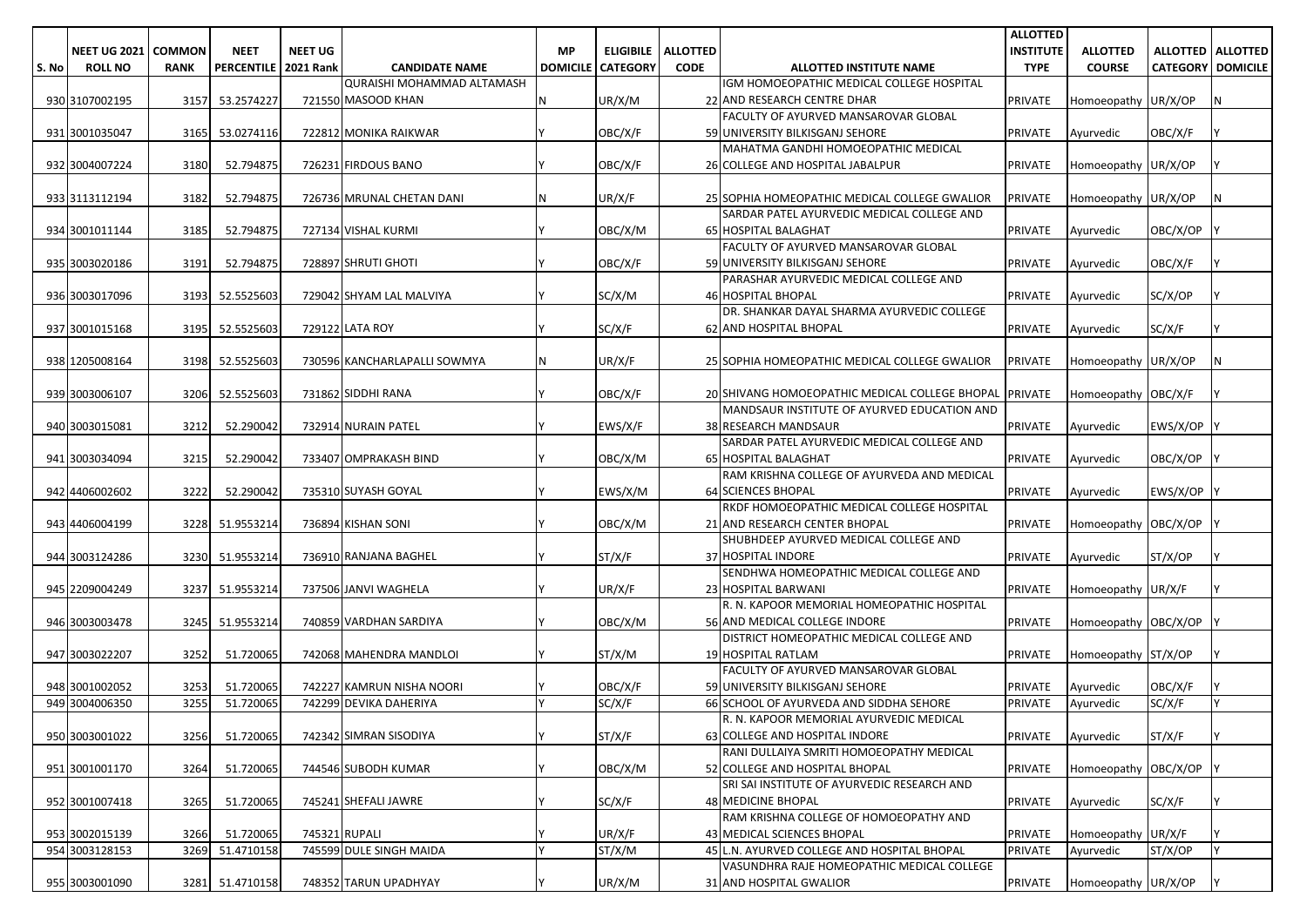|       |                     |               |                      |                |                            |           |                          |                 |                                                                         | <b>ALLOTTED</b>  |                        |                          |                     |
|-------|---------------------|---------------|----------------------|----------------|----------------------------|-----------|--------------------------|-----------------|-------------------------------------------------------------------------|------------------|------------------------|--------------------------|---------------------|
|       | <b>NEET UG 2021</b> | <b>COMMON</b> | <b>NEET</b>          | <b>NEET UG</b> |                            | <b>MP</b> | <b>ELIGIBILE</b>         | <b>ALLOTTED</b> |                                                                         | <b>INSTITUTE</b> | <b>ALLOTTED</b>        |                          | ALLOTTED   ALLOTTED |
| S. No | <b>ROLL NO</b>      | <b>RANK</b>   | PERCENTILE 2021 Rank |                | <b>CANDIDATE NAME</b>      |           | <b>DOMICILE CATEGORY</b> | <b>CODE</b>     | ALLOTTED INSTITUTE NAME                                                 | <b>TYPE</b>      | <b>COURSE</b>          | <b>CATEGORY DOMICILE</b> |                     |
|       |                     |               |                      |                |                            |           |                          |                 | RAM KRISHNA COLLEGE OF AYURVEDA AND MEDICAL                             |                  |                        |                          |                     |
|       | 956 3001010147      | 3283          | 51.4710158           |                | 748825 SUMIT KUMAR JHARIYA |           | SC/X/M                   |                 | <b>64 SCIENCES BHOPAL</b>                                               | <b>PRIVATE</b>   | Ayurvedic              | SC/X/OP                  |                     |
|       |                     |               |                      |                |                            |           |                          |                 |                                                                         |                  |                        |                          |                     |
|       |                     |               |                      |                |                            |           |                          |                 | SARVEPALLI RADHAKRISHNAN COLLEGE OF AYURVED                             |                  |                        |                          |                     |
|       | 957 3001005322      |               | 3290 51.2185993      |                | 750140 SHIKHA VYAS         |           | EWS/X/F                  |                 | 60 HOSPITAL AND RESEARCH CENTRE COLLEGE BHOPAL                          | <b>PRIVATE</b>   | Ayurvedic              | EWS/X/F                  |                     |
|       | 958 3003029106      | 3293          | 51.2185993           |                | 750459 VIDHEE VARMA        |           | ST/X/F                   |                 | 45 L.N. AYURVED COLLEGE AND HOSPITAL BHOPAL                             | <b>PRIVATE</b>   | Ayurvedic              | ST/X/F                   | Y                   |
|       |                     |               |                      |                |                            |           |                          |                 | FACULTY OF AYURVED MANSAROVAR GLOBAL                                    |                  |                        |                          |                     |
|       | 959 3002006187      | 3297          | 51.2185993           |                | 752679 SHIVAM RAMPURE      |           | SC/X/M                   |                 | 59 UNIVERSITY BILKISGANJ SEHORE                                         | <b>PRIVATE</b>   | Ayurvedic              | SC/X/OP                  |                     |
|       |                     |               |                      |                |                            |           |                          |                 | R. N. KAPOOR MEMORIAL HOMEOPATHIC HOSPITAL                              |                  |                        |                          |                     |
|       | 960 3003102454      |               | 3298 51.2185993      |                | 752908 MOHIT MAHAJAN       |           | OBC/X/M                  |                 | 56 AND MEDICAL COLLEGE INDORE                                           | <b>PRIVATE</b>   | Homoeopathy OBC/X/OP   |                          |                     |
|       |                     |               |                      |                |                            |           |                          |                 | NARAYAN SHRI HOMOEOPATHIC MEDICAL COLLEGE                               |                  |                        |                          |                     |
|       | 961 3003016091      | 3299          | 50.9553039           |                | 753362 RITIK MALVIYA       |           | OBC/X/M                  |                 | <b>16 AND HOSPITAL BHOPAL</b>                                           | <b>PRIVATE</b>   | Homoeopathy OBC/X/OP   |                          |                     |
|       |                     |               |                      |                |                            |           |                          |                 |                                                                         |                  |                        |                          |                     |
|       | 962 3106011250      | 3302          | 50.9553039           |                | 753442 MOHAMMAD HUZAIF     | ΙN        | UR/X/M                   |                 | 25 SOPHIA HOMEOPATHIC MEDICAL COLLEGE GWALIOR                           | <b>PRIVATE</b>   | Homoeopathy UR/X/OP    |                          | N                   |
|       |                     |               |                      |                |                            |           |                          |                 | PT. DR. SHIV SHAKTILAL SHARMA AYURVED MEDICAL                           |                  |                        |                          |                     |
|       | 963 3003131129      | 3304          | 50.9553039           |                | 753775 ARIHANT BHANERIYA   |           | SC/X/M                   |                 | 8 COLLEGE RATLAM                                                        | <b>PRIVATE</b>   | Ayurvedic              | SC/X/OP                  |                     |
|       |                     |               |                      |                |                            |           |                          |                 | NARAYAN SHRI HOMOEOPATHIC MEDICAL COLLEGE                               |                  |                        |                          |                     |
|       | 964 3001011392      | 3306          | 50.9553039           |                | 754294 MARIYAM HASAN       |           | OBC/X/F                  |                 | <b>16 AND HOSPITAL BHOPAL</b>                                           | <b>PRIVATE</b>   | Homoeopathy OBC/X/OP   |                          |                     |
|       |                     |               |                      |                |                            |           |                          |                 | PARASHAR AYURVEDIC MEDICAL COLLEGE AND                                  |                  |                        |                          |                     |
|       | 965 3001022064      | 3320          | 50.5918319           |                | 757798 GANGARAM            |           | SC/X/M                   |                 | <b>46 HOSPITAL BHOPAL</b>                                               | <b>PRIVATE</b>   | Ayurvedic              | SC/X/OP                  |                     |
|       |                     |               |                      |                |                            |           |                          |                 | SARDAR PATEL AYURVEDIC MEDICAL COLLEGE AND                              |                  |                        |                          |                     |
|       | 966 3111027011      | 3321          | 50.5918319           |                | 758065 KASHISH YEMDE       |           | OBC/X/F                  |                 | <b>65 HOSPITAL BALAGHAT</b>                                             | <b>PRIVATE</b>   | Ayurvedic              | OBC/X/OP                 |                     |
|       |                     |               |                      |                |                            |           |                          |                 | RAM KRISHNA COLLEGE OF HOMOEOPATHY AND                                  |                  |                        |                          |                     |
|       | 967 3001005441      | 3330          | 50.5918319           |                | 760669 FARDIN KHAN         |           | UR/X/M                   |                 | 43 MEDICAL SCIENCES BHOPAL                                              | <b>PRIVATE</b>   | Homoeopathy UR/X/OP    |                          |                     |
|       |                     |               |                      |                |                            |           |                          |                 | RANI DULLAIYA SMRITI HOMOEOPATHY MEDICAL                                |                  |                        |                          |                     |
|       | 968 3001006493      | 3332          | 50.5918319           |                | 761291 RASHMI CHOURGADE    |           | OBC/X/F                  |                 | 52 COLLEGE AND HOSPITAL BHOPAL<br>SHUBHDEEP AYURVED MEDICAL COLLEGE AND | <b>PRIVATE</b>   | Homoeopathy OBC/X/F    |                          |                     |
|       |                     |               |                      |                |                            |           |                          |                 |                                                                         |                  |                        |                          |                     |
|       | 969 3003136225      | 3336          | 50.5918319           |                | 762720 TANVIKA CHOUHAN     |           | ST/X/F                   |                 | 37 HOSPITAL INDORE<br>VASUNDHRA RAJE HOMEOPATHIC MEDICAL COLLEGE        | <b>PRIVATE</b>   | Ayurvedic              | ST/X/OP                  |                     |
|       |                     | 3337          | 50.5918319           |                | 762815 SANSKAR DWIVEDI     |           | UR/X/M                   |                 | 31 AND HOSPITAL GWALIOR                                                 | <b>PRIVATE</b>   | Homoeopathy UR/X/OP    |                          |                     |
|       | 970 3006002564      |               |                      |                |                            |           |                          |                 | OM AYURVEDIC MEDICAL COLLEGE AND HOSPITAL                               |                  |                        |                          |                     |
|       | 971 3005006264      | 3341          | 50.3363719           |                | 763315 DEEPAK SOLANKI      |           | SC/X/M                   |                 | 55 BETUL                                                                | PRIVATE          | Ayurvedic              | SC/X/OP                  |                     |
|       |                     |               |                      |                |                            |           |                          |                 | HAKEEM ABDUL HAMEED UNANI MEDICAL COLLEGE                               |                  |                        |                          |                     |
|       | 972 3001012156      | 3347          | 50.3363719           |                | 765128 JUVERIYA NAAZ       |           | UR/X/F                   |                 | <b>34 AND HOSPITAL DEWAS</b>                                            | <b>PRIVATE</b>   | Unani                  | UR/X/F                   |                     |
|       |                     |               |                      |                |                            |           |                          |                 | SHRIMATI KAMLABEN RAOJI BHAI PATEL GUJARATI                             |                  |                        |                          |                     |
|       |                     |               |                      |                |                            |           |                          |                 | HOMOEOPATHIC MEDICAL COLLEGE HOSPITAL AND                               |                  |                        |                          |                     |
|       | 973 3003122004      |               | 3352 50.0812356      |                | 767060 YOGITA BHADORIYA    |           | EWS/X/F                  |                 | 53 RESEARCH CENTRE INDORE                                               | PRIVATE          | Homoeopathy EWS/X/OP Y |                          |                     |
|       |                     |               |                      |                |                            |           |                          |                 |                                                                         |                  |                        |                          |                     |
|       |                     |               |                      |                |                            |           |                          |                 | SARVEPALLI RADHAKRISHNAN COLLEGE OF AYURVED                             |                  |                        |                          |                     |
|       | 974 3006006270      |               | 3370 50.0812356      |                | 770475 VIVUDHA DHAR SHARMA |           | EWS/X/M                  |                 | 60 HOSPITAL AND RESEARCH CENTRE COLLEGE BHOPAL PRIVATE Ayurvedic        |                  |                        | EWS/X/OP Y               |                     |
|       |                     |               |                      |                |                            |           |                          |                 | SHUBHDEEP AYURVED MEDICAL COLLEGE AND                                   |                  |                        |                          |                     |
|       | 975 3004026220      |               | 3374 49.8237682      |                | 771055 HIMANSHI DHURWEY    |           | ST/X/F                   |                 | 37 HOSPITAL INDORE                                                      | <b>PRIVATE</b>   | Ayurvedic              | ST/X/OP                  |                     |
|       |                     |               |                      |                |                            |           |                          |                 | VIJYASHREE AYURVEDIC MEDICAL COLLEGE AND                                |                  |                        |                          |                     |
|       | 976 3005005048      |               | 3377 49.8237682      |                | 772502 SUNIL MALVIYA       |           | SC/X/M                   |                 | 54 HOSPITAL JABALPUR                                                    | PRIVATE          | Ayurvedic              | SC/X/OP                  |                     |
|       |                     |               |                      |                |                            |           |                          |                 | HAHNEMANN HOMOEOPATHIC MEDICAL COLLEGE                                  |                  |                        |                          |                     |
|       | 977 3003113240      |               | 3380 49.5499177      |                | 775093 ZAID AHMAD          |           | OBC/X/M                  |                 | 14 AND HOSPITAL BHOPAL                                                  | <b>PRIVATE</b>   | Homoeopathy OBC/X/OP   |                          |                     |
|       |                     |               |                      |                |                            |           |                          |                 | PARASHAR AYURVEDIC MEDICAL COLLEGE AND                                  |                  |                        |                          |                     |
|       | 978 3001018182      | 3384          | 49.5499177           |                | 776537 KAVITA MANGROLIA    |           | SC/X/F                   |                 | <b>46 HOSPITAL BHOPAL</b>                                               | <b>PRIVATE</b>   | Ayurvedic              | SC/X/OP                  |                     |
|       |                     |               |                      |                |                            |           |                          |                 | RANI DULLAIYA SMRITI AYURVED COLLEGE AND                                |                  |                        |                          |                     |
|       | 979 3003135243      |               | 3391 49.1655297      |                | 780416 YUVRAJ BARIYA       | IY.       | ST/X/M                   |                 | 9 HOSPITAL BHOPAL                                                       | PRIVATE          | Ayurvedic              | ST/X/OP                  | IY.                 |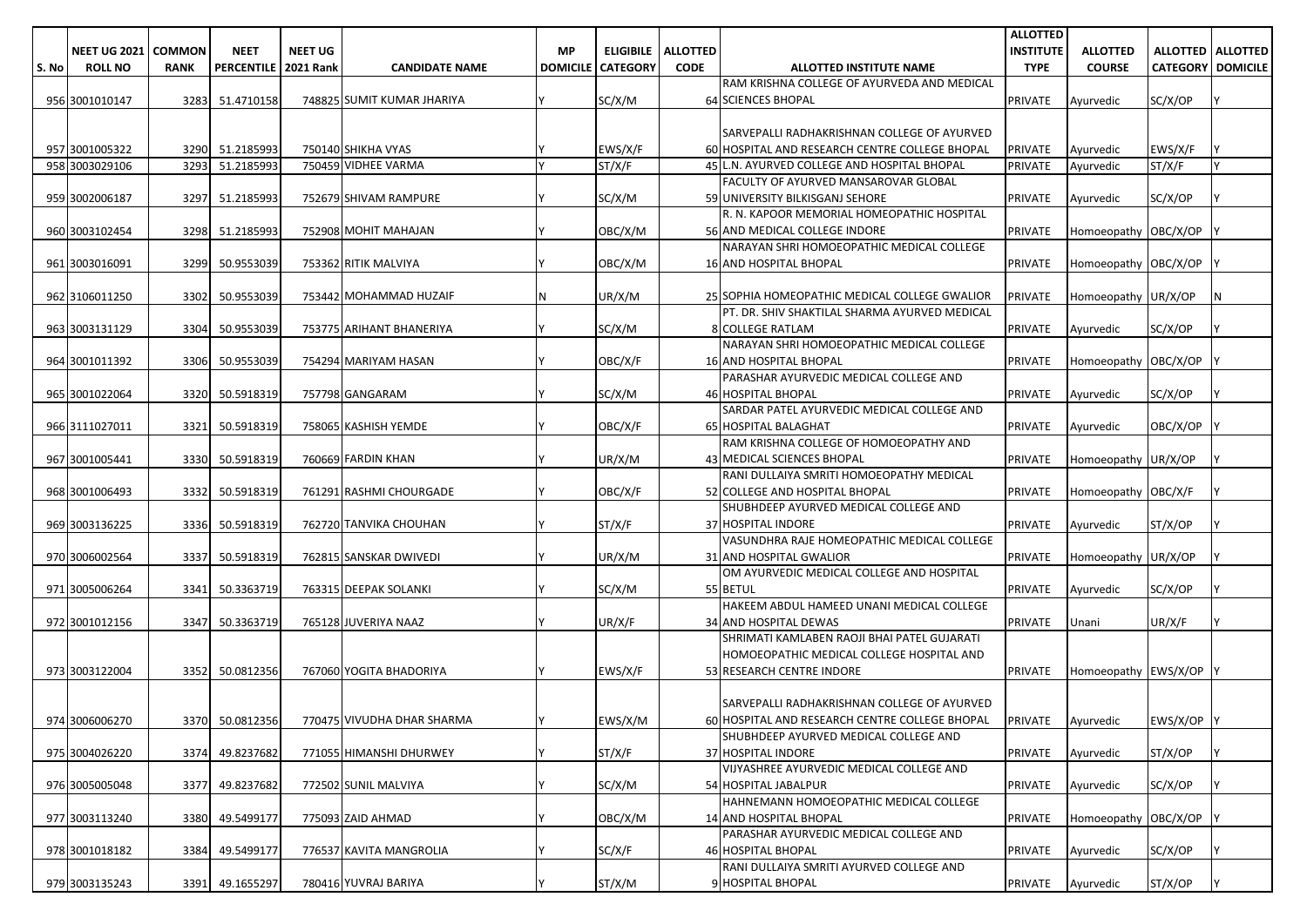|       |                     |               |                        |                |                           |    |                          |                             |                                                                  | <b>ALLOTTED</b>  |                       |                            |  |
|-------|---------------------|---------------|------------------------|----------------|---------------------------|----|--------------------------|-----------------------------|------------------------------------------------------------------|------------------|-----------------------|----------------------------|--|
|       | <b>NEET UG 2021</b> | <b>COMMON</b> | <b>NEET</b>            | <b>NEET UG</b> |                           | МP |                          | <b>ELIGIBILE   ALLOTTED</b> |                                                                  | <b>INSTITUTE</b> | <b>ALLOTTED</b>       | <b>ALLOTTED   ALLOTTED</b> |  |
| S. No | <b>ROLL NO</b>      | <b>RANK</b>   | PERCENTILE   2021 Rank |                | <b>CANDIDATE NAME</b>     |    | <b>DOMICILE CATEGORY</b> | <b>CODE</b>                 | <b>ALLOTTED INSTITUTE NAME</b>                                   | <b>TYPE</b>      | <b>COURSE</b>         | <b>CATEGORY   DOMICILE</b> |  |
|       |                     |               |                        |                |                           |    |                          |                             | PT. DR. SHIV SHAKTILAL SHARMA AYURVED MEDICAL                    |                  |                       |                            |  |
|       | 980 3005005405      | 3393          | 49.1655297             |                | 781373 SNEHA DHANAK       |    | SC/X/F                   |                             | <b>8 COLLEGE RATLAM</b>                                          | <b>PRIVATE</b>   | Ayurvedic             | SC/X/OP                    |  |
|       |                     |               |                        |                |                           |    |                          |                             | RANI DULLAIYA SMRITI HOMOEOPATHY MEDICAL                         |                  |                       |                            |  |
|       | 981 3005008082      | 3403          | 48.9035941             |                | 786157 MAHESH             |    | OBC/X/M                  |                             | 52 COLLEGE AND HOSPITAL BHOPAL                                   | <b>PRIVATE</b>   | Homoeopathy OBC/X/OP  |                            |  |
|       |                     |               |                        |                |                           |    |                          |                             | RAM KRISHNA COLLEGE OF HOMOEOPATHY AND                           |                  |                       |                            |  |
|       | 982 3005011166      | 3409          | 48.9035941             |                | 787132 ABHA GURGELA       |    | OBC/X/F                  |                             | 43 MEDICAL SCIENCES BHOPAL                                       | <b>PRIVATE</b>   | Homoeopathy   OBC/X/F |                            |  |
|       |                     |               |                        |                |                           |    |                          |                             | FACULTY OF AYURVED MANSAROVAR GLOBAL                             |                  |                       |                            |  |
|       | 983 3003110244      | 3410          | 48.9035941             |                | 787850 PRANJAL AHIRWAR    |    | SC/X/F                   |                             | 59 UNIVERSITY BILKISGANJ SEHORE                                  | <b>PRIVATE</b>   | Ayurvedic             | SC/X/F                     |  |
|       |                     |               |                        |                |                           |    |                          |                             | MANDSAUR INSTITUTE OF AYURVED EDUCATION AND                      |                  |                       |                            |  |
|       | 984 3005003539      | 3411          | 48.9035941             |                | 788750 DHEERAJ MALVIYA    |    | SC/X/M                   |                             | 38 RESEARCH MANDSAUR                                             | <b>PRIVATE</b>   | Avurvedic             | SC/X/OP                    |  |
|       |                     |               |                        |                |                           |    |                          |                             | DISTRICT HOMEOPATHIC MEDICAL COLLEGE AND                         |                  |                       |                            |  |
|       | 985 3004030083      | 3415          | 48.637838              |                | 789960 MOHNI MEHRA        |    | SC/X/F                   |                             | 19 HOSPITAL RATLAM                                               | <b>PRIVATE</b>   | Homoeopathy SC/X/F    |                            |  |
|       |                     |               |                        |                |                           |    |                          |                             | HAHNEMANN HOMOEOPATHIC MEDICAL COLLEGE                           |                  |                       |                            |  |
|       | 986 3003137161      | 3418          | 48.3610735             |                | 793238 AMREEN SHAIKH      |    | OBC/X/F                  |                             | 14 AND HOSPITAL BHOPAL                                           | <b>PRIVATE</b>   | Homoeopathy OBC/X/F   |                            |  |
|       |                     |               |                        |                |                           |    |                          |                             | SHRIMATI KAMLABEN RAOJI BHAI PATEL GUJARATI                      |                  |                       |                            |  |
|       |                     |               |                        |                |                           |    |                          |                             | HOMOEOPATHIC MEDICAL COLLEGE HOSPITAL AND                        |                  |                       |                            |  |
|       | 987 3003130017      | 3423          | 48.3610735             |                | 794213 ROHAN VERMA        |    | SC/X/M                   |                             | 53 RESEARCH CENTRE INDORE                                        | <b>PRIVATE</b>   | Homoeopathy SC/X/OP   |                            |  |
|       |                     |               |                        |                |                           |    |                          |                             | OM AYURVEDIC MEDICAL COLLEGE AND HOSPITAL                        |                  |                       |                            |  |
|       | 988 3005005361      | 3432          | 48.0738833             |                | 799135 SANJAY KUMAR       |    | SC/X/M                   |                             | 55 BETUL                                                         | <b>PRIVATE</b>   | Ayurvedic             | SC/X/OP                    |  |
|       |                     |               |                        |                |                           |    |                          |                             | DEPARTMENT OF AYURVED AND COMMUNITY IES                          |                  |                       |                            |  |
|       | 989 3003106185      | 3436          | 47.6597078             |                | 802187 RIYA RAWAT         |    | ST/X/F                   |                             | 61 UNIVERSITY CAMPUS KALKHEDA BHOPAL                             | <b>PRIVATE</b>   | Avurvedic             | ST/X/F                     |  |
|       |                     |               |                        |                |                           |    |                          |                             | VASUNDHRA RAJE HOMEOPATHIC MEDICAL COLLEGE                       |                  |                       |                            |  |
|       | 990 3003004326      | 3438          | 47.6597078             |                | 803174 FAIZ SHEIKH        |    | OBC/X/M                  |                             | 31 AND HOSPITAL GWALIOR                                          | <b>PRIVATE</b>   | Homoeopathy OBC/X/OP  |                            |  |
|       |                     |               |                        |                | 804407 ANJALI DUSHAD      |    |                          |                             | VIJYASHREE AYURVEDIC MEDICAL COLLEGE AND<br>54 HOSPITAL JABALPUR |                  |                       |                            |  |
|       | 991 3001014350      | 3439          | 47.6597078             |                |                           |    | SC/X/F                   |                             | FACULTY OF AYURVED MANSAROVAR GLOBAL                             | <b>PRIVATE</b>   | Avurvedic             | SC/X/F                     |  |
|       |                     |               |                        |                |                           |    | SC/X/F                   |                             | 59 UNIVERSITY BILKISGANJ SEHORE                                  |                  |                       | SC/X/F                     |  |
|       | 992 3003110128      | 3443          | 47.6597078             |                | 806698 HARSHITA GANDHARE  |    |                          |                             |                                                                  | <b>PRIVATE</b>   | Ayurvedic             |                            |  |
|       |                     |               |                        |                |                           |    |                          |                             | SARVEPALLI RADHAKRISHNAN COLLEGE OF AYURVED                      |                  |                       |                            |  |
|       | 993 3001011037      | 3446          | 47.6597078             |                | 807203 VISHAKHA ROHIT     |    | SC/X/F                   |                             | 60 HOSPITAL AND RESEARCH CENTRE COLLEGE BHOPAL                   | <b>PRIVATE</b>   | Ayurvedic             | SC/X/F                     |  |
|       |                     |               |                        |                |                           |    |                          |                             | ANUSHREE HOMOEOPATHIC MEDICAL COLLEGE                            |                  |                       |                            |  |
|       | 994 3001021315      | 3448          | 47.6597078             |                | 808015 PRAMOD BANKAR      |    | OBC/X/M                  |                             | 24 JABALPUR                                                      | <b>PRIVATE</b>   | Homoeopathy OBC/X/OP  |                            |  |
|       |                     |               |                        |                |                           |    |                          |                             | R. N. KAPOOR MEMORIAL AYURVEDIC MEDICAL                          |                  |                       |                            |  |
|       | 995 3003103303      | 3450          | 47.3814539             |                | 808399 NIKITA PARMAR      |    | ST/X/F                   |                             | 63 COLLEGE AND HOSPITAL INDORE                                   | <b>PRIVATE</b>   | Ayurvedic             | ST/X/OP                    |  |
|       |                     |               |                        |                |                           |    |                          |                             | R. N. KAPOOR MEMORIAL AYURVEDIC MEDICAL                          |                  |                       |                            |  |
|       | 996 3003134479      | 3451          | 47.3814539             |                | 808450 SHEETAL            |    | ST/X/F                   |                             | 63 COLLEGE AND HOSPITAL INDORE                                   | <b>PRIVATE</b>   | Ayurvedic             | ST/X/OP                    |  |
|       |                     |               |                        |                |                           |    |                          |                             | DEPARTMENT OF AYURVED AND COMMUNITY IES                          |                  |                       |                            |  |
|       | 997 3003106237      | 3452          | 47.3814539             |                | 808705 MADHUSUDAN BHILALA |    | ST/X/M                   |                             | 61 UNIVERSITY CAMPUS KALKHEDA BHOPAL                             | <b>PRIVATE</b>   | Avurvedic             | ST/X/OP                    |  |
|       |                     |               |                        |                |                           |    |                          |                             | RAM KRISHNA COLLEGE OF AYURVEDA AND MEDICAL                      |                  |                       |                            |  |
|       | 998 3001006193      |               | 3455 47.3814539        |                | 809458 SHRISTI PADADE     |    | SC/X/F                   |                             | 64 SCIENCES BHOPAL                                               | <b>PRIVATE</b>   | Ayurvedic             | SC/X/F                     |  |
|       |                     |               |                        |                |                           |    |                          |                             | IGM HOMOEOPATHIC MEDICAL COLLEGE HOSPITAL                        |                  |                       |                            |  |
|       | 999 3001010252      | 3468          | 47.099509              |                | 815324 RADHIKA NAGLE      |    | ST/X/F                   |                             | 22 AND RESEARCH CENTRE DHAR                                      | <b>PRIVATE</b>   | Homoeopathy ST/X/F    |                            |  |
|       |                     |               |                        |                |                           |    |                          |                             | HAHNEMANN HOMOEOPATHIC MEDICAL COLLEGE                           |                  |                       |                            |  |
|       | 1000 3005002804     | 3472          | 46.8221616             |                | 817229 AYSHA MANSURI      |    | OBC/X/F                  |                             | 14 AND HOSPITAL BHOPAL                                           | <b>PRIVATE</b>   | Homoeopathy OBC/X/F   |                            |  |
|       |                     |               |                        |                |                           |    |                          |                             | RAM KRISHNA COLLEGE OF HOMOEOPATHY AND                           |                  |                       |                            |  |
|       | 1001 3005009317     | 3475          | 46.8221616             |                | 818475 ADIL SHAIKH        |    | OBC/X/M                  |                             | 43 MEDICAL SCIENCES BHOPAL                                       | PRIVATE          | Homoeopathy OBC/X/OP  |                            |  |
|       |                     |               |                        |                |                           |    |                          |                             | IGM HOMOEOPATHIC MEDICAL COLLEGE HOSPITAL                        |                  |                       |                            |  |
|       | 1002 3003104208     |               | 3480 46.8221616        |                | 820133 AMAN DESHMUKH      |    | OBC/X/M                  |                             | 22 AND RESEARCH CENTRE DHAR                                      | PRIVATE          | Homoeopathy OBC/X/OP  |                            |  |
|       |                     |               |                        |                |                           |    |                          |                             | RANI DULLAIYA SMRITI HOMOEOPATHY MEDICAL                         |                  |                       |                            |  |
|       | 1003 3111018177     |               | 3484 46.8221616        |                | 820688 TANAVI DHOTE       |    | OBC/X/F                  |                             | 52 COLLEGE AND HOSPITAL BHOPAL                                   | <b>PRIVATE</b>   | Homoeopathy OBC/X/F   |                            |  |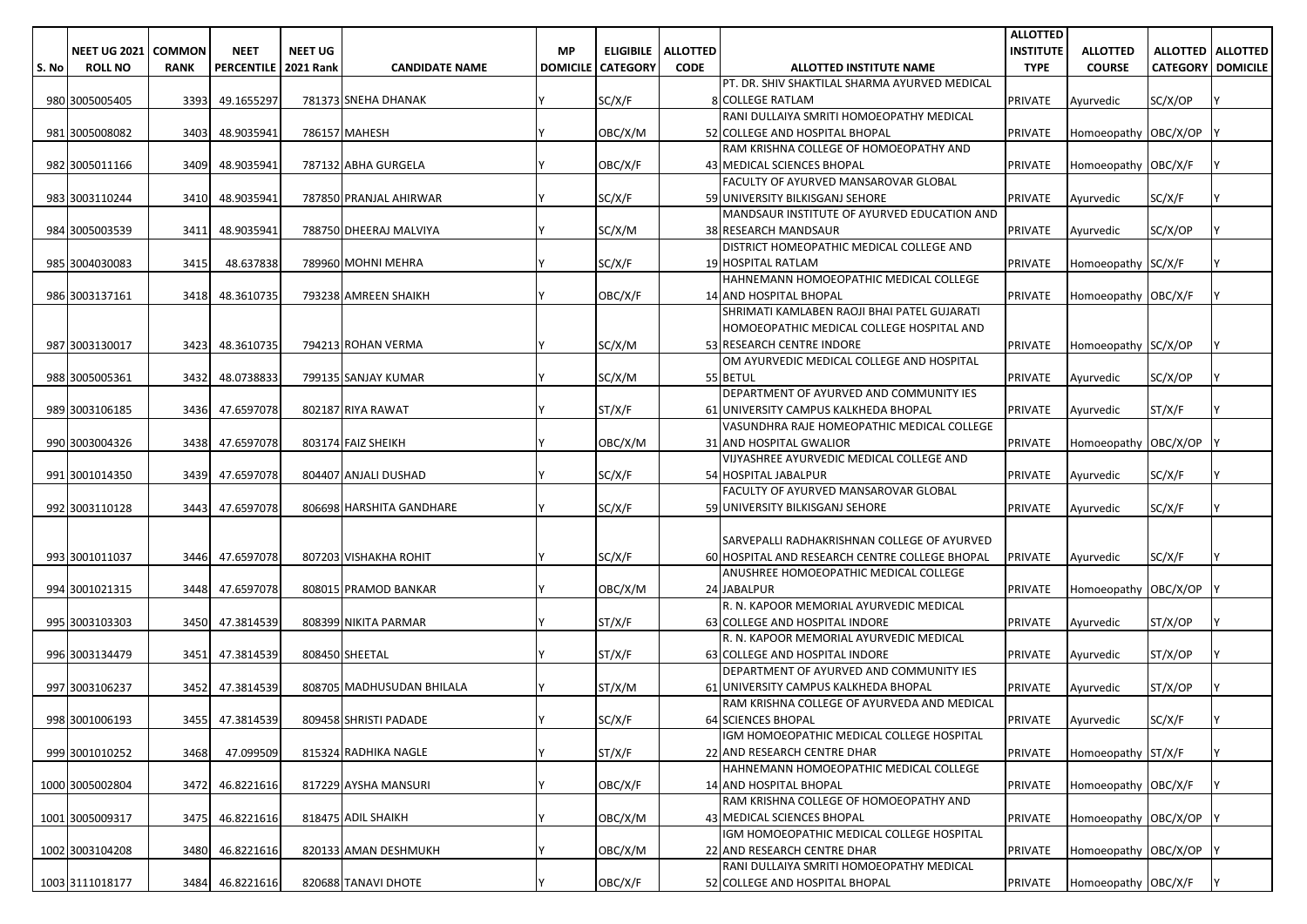|       |                     |               |                             |                |                             |           |                            |                 |                                                                      | <b>ALLOTTED</b>  |                        |                            |  |
|-------|---------------------|---------------|-----------------------------|----------------|-----------------------------|-----------|----------------------------|-----------------|----------------------------------------------------------------------|------------------|------------------------|----------------------------|--|
|       | <b>NEET UG 2021</b> | <b>COMMON</b> | <b>NEET</b>                 | <b>NEET UG</b> |                             | <b>MP</b> | <b>ELIGIBILE</b>           | <b>ALLOTTED</b> |                                                                      | <b>INSTITUTE</b> | <b>ALLOTTED</b>        | ALLOTTED   ALLOTTED        |  |
| S. No | <b>ROLL NO</b>      | <b>RANK</b>   | <b>PERCENTILE 2021 Rank</b> |                | <b>CANDIDATE NAME</b>       |           | <b>DOMICILE   CATEGORY</b> | <b>CODE</b>     | ALLOTTED INSTITUTE NAME                                              | <b>TYPE</b>      | <b>COURSE</b>          | <b>CATEGORY   DOMICILE</b> |  |
|       |                     |               |                             |                |                             |           |                            |                 | S.M. DEO HOMOEOPATHIC MEDICAL COLLEGE AND                            |                  |                        |                            |  |
|       | 1004 3004021140     | 3488          | 46.5172285                  |                | 821573 ANKUL KUMAR JIBHKATE |           | OBC/X/M                    |                 | 27 HOSPITAL BALAGHAT                                                 | <b>PRIVATE</b>   | Homoeopathy OBC/X/OP   |                            |  |
|       |                     |               |                             |                |                             |           |                            |                 | R. N. KAPOOR MEMORIAL AYURVEDIC MEDICAL                              |                  |                        |                            |  |
|       | 1005 3003101381     | 3490          | 46.5172285                  |                | 822230 PRIYA SENANI         |           | ST/X/F                     |                 | 63 COLLEGE AND HOSPITAL INDORE                                       | PRIVATE          | Ayurvedic              | ST/X/OP                    |  |
|       |                     |               |                             |                |                             |           |                            |                 | MAHATMA GANDHI HOMOEOPATHIC MEDICAL                                  |                  |                        |                            |  |
|       | 1006 3111034088     | 3493          | 46.5172285                  |                | 823043 OMPRAKASH BISEN      |           | OBC/X/M                    |                 | 26 COLLEGE AND HOSPITAL JABALPUR                                     | <b>PRIVATE</b>   | Homoeopathy OBC/X/OP   |                            |  |
|       |                     |               |                             |                |                             |           |                            |                 | RANI DULLAIYA SMRITI HOMOEOPATHY MEDICAL                             |                  |                        |                            |  |
|       | 1007 3001017023     | 3500          | 46.5172285                  |                | 824745 BHARAT CHADHOKAR     |           | OBC/X/M                    |                 | 52 COLLEGE AND HOSPITAL BHOPAL                                       | <b>PRIVATE</b>   | Homoeopathy OBC/X/OP   |                            |  |
|       |                     |               |                             |                |                             |           |                            |                 | ANUSHREE HOMOEOPATHIC MEDICAL COLLEGE                                |                  |                        |                            |  |
|       | 1008 3001020327     | 3504          | 46.0751434                  |                | 826031 POONAM BAIRAGI       |           | OBC/X/F                    |                 | 24 JABALPUR                                                          | <b>PRIVATE</b>   | Homoeopathy OBC/X/F    |                            |  |
|       |                     |               |                             |                |                             |           |                            |                 | MAHATMA GANDHI HOMOEOPATHIC MEDICAL                                  |                  |                        |                            |  |
|       | 1009 3004031072     | 3516          | 46.0751434                  |                | 832368 AAYUSHI PAROCHE      |           | SC/X/F                     |                 | 26 COLLEGE AND HOSPITAL JABALPUR                                     | <b>PRIVATE</b>   | Homoeopathy SC/X/F     |                            |  |
|       |                     |               |                             |                |                             |           |                            |                 |                                                                      |                  |                        |                            |  |
|       |                     |               |                             |                |                             |           |                            |                 | SARVEPALLI RADHAKRISHNAN COLLEGE OF AYURVED                          |                  |                        |                            |  |
|       | 1010 3003034177     | 3521          | 45.7825138                  |                | 833519 PRIYA BHATI          |           | SC/X/F                     |                 | 60 HOSPITAL AND RESEARCH CENTRE COLLEGE BHOPAL                       | PRIVATE          | Ayurvedic              | SC/X/F                     |  |
|       |                     |               |                             |                |                             |           |                            |                 | SAM COLLEGE OF AYURVEDIC SCIENCES AND HOSPITAL                       |                  |                        |                            |  |
|       | 1011 3004019199     | 3532          | 45.4984967                  |                | 837784 SHIWANSHU SINGH      |           | ST/X/M                     |                 | 47 BHOPAL                                                            | <b>PRIVATE</b>   | Avurvedic              | ST/X/OP                    |  |
|       |                     |               |                             |                |                             |           |                            |                 | RANI DULLAIYA SMRITI HOMOEOPATHY MEDICAL                             |                  |                        |                            |  |
|       | 1012 3003106384     | 3539          | 45.199003                   |                | 841745 DEEPAK BAMNIYA       |           | SC/X/M                     |                 | 52 COLLEGE AND HOSPITAL BHOPAL                                       | <b>PRIVATE</b>   | Homoeopathy SC/X/OP    |                            |  |
|       |                     |               |                             |                |                             |           |                            |                 | RANI DULLAIYA SMRITI HOMOEOPATHY MEDICAL                             |                  |                        |                            |  |
|       | 1013 3003028044     | 3540          | 45.199003                   |                | 841916 JIGAR PARMAR         |           | OBC/X/M                    |                 | 52 COLLEGE AND HOSPITAL BHOPAL                                       | <b>PRIVATE</b>   | Homoeopathy OBC/X/OP   |                            |  |
|       |                     |               |                             |                |                             |           |                            |                 | IGM HOMOEOPATHIC MEDICAL COLLEGE HOSPITAL                            |                  |                        |                            |  |
|       | 1014 3003139012     | 3541          | 45.199003                   |                | 841964 HARSH KUSHWAH        |           | OBC/X/M                    |                 | 22 AND RESEARCH CENTRE DHAR                                          | <b>PRIVATE</b>   | Homoeopathy OBC/X/OP   |                            |  |
|       |                     |               |                             |                |                             |           |                            |                 |                                                                      |                  |                        |                            |  |
|       | 1015 3003119176     | 3543          | 45.199003                   | 843183 RISHAB  |                             |           | OBC/X/M                    |                 | 20 SHIVANG HOMOEOPATHIC MEDICAL COLLEGE BHOPAL PRIVATE               |                  | Homoeopathy OBC/X/OP   |                            |  |
|       |                     |               |                             |                |                             |           |                            |                 | DISTRICT HOMEOPATHIC MEDICAL COLLEGE AND                             |                  |                        |                            |  |
|       | 1016 3003112190     | 3563          | 44.4102176                  |                | 851286 KAVITA GOYAL         |           | OBC/X/F                    |                 | 19 HOSPITAL RATLAM                                                   | PRIVATE          | Homoeopathy OBC/X/F    |                            |  |
|       |                     |               |                             |                |                             |           |                            |                 | RKDF HOMOEOPATHIC MEDICAL COLLEGE HOSPITAL                           |                  |                        |                            |  |
|       | 1017 3003031153     | 3565          | 44.4102176                  |                | 851422 BHAVNA PARMAR        |           | OBC/X/F                    |                 | 21 AND RESEARCH CENTER BHOPAL<br>MAHATMA GANDHI HOMOEOPATHIC MEDICAL | <b>PRIVATE</b>   | Homoeopathy OBC/X/F    |                            |  |
|       |                     |               |                             |                | 851432 SOMIL SAHU           |           | OBC/X/M                    |                 | 26 COLLEGE AND HOSPITAL JABALPUR                                     |                  |                        |                            |  |
|       | 1018 3004020102     | 3566          | 44.4102176                  |                |                             |           |                            |                 |                                                                      | <b>PRIVATE</b>   | Homoeopathy OBC/X/OP   |                            |  |
|       |                     |               |                             |                |                             |           |                            |                 | SARVEPALLI RADHAKRISHNAN COLLEGE OF AYURVED                          |                  |                        |                            |  |
|       | 1019 3001034314     | 3567          | 44.4102176                  |                | 851822 VARSHA               |           | SC/X/F                     |                 | 60 HOSPITAL AND RESEARCH CENTRE COLLEGE BHOPAL                       | <b>PRIVATE</b>   | Ayurvedic              | SC/X/F                     |  |
|       |                     |               |                             |                |                             |           |                            |                 | RANI DULLAIYA SMRITI HOMOEOPATHY MEDICAL                             |                  |                        |                            |  |
|       | 1020 3001012128     | 3568          | 44.4102176                  |                | 851829 ROHIT VISHWAKARMA    |           | OBC/X/M                    |                 | 52 COLLEGE AND HOSPITAL BHOPAL                                       | <b>PRIVATE</b>   | Homoeopathy OBC/X/OP   |                            |  |
|       |                     |               |                             |                |                             |           |                            |                 | RKDF HOMOEOPATHIC MEDICAL COLLEGE HOSPITAL                           |                  |                        |                            |  |
|       | 1021 3001029083     | 3577          | 44.4102176                  |                | 854727 AMIT PAL             |           | OBC/X/M                    |                 | 21 AND RESEARCH CENTER BHOPAL                                        | <b>PRIVATE</b>   | Homoeopathy OBC/X/OP   |                            |  |
|       |                     |               |                             |                |                             |           |                            |                 | SENDHWA HOMEOPATHIC MEDICAL COLLEGE AND                              |                  |                        |                            |  |
|       | 1022 3003103573     |               | 3578 44.4102176             |                | 855068 RAJA KHAN            |           | OBC/X/M                    |                 | 23 HOSPITAL BARWANI                                                  | <b>PRIVATE</b>   | Homoeopathy OBC/X/OP Y |                            |  |
|       |                     |               |                             |                |                             |           |                            |                 | HAHNEMANN HOMOEOPATHIC MEDICAL COLLEGE                               |                  |                        |                            |  |
|       | 1023 3001011190     | 3581          | 44.4102176                  |                | 855626 AQUIB KHAN           |           | OBC/X/M                    |                 | 14 AND HOSPITAL BHOPAL                                               | PRIVATE          | Homoeopathy OBC/X/OP   |                            |  |
|       |                     |               |                             |                |                             |           |                            |                 | HAHNEMANN HOMOEOPATHIC MEDICAL COLLEGE                               |                  |                        |                            |  |
|       | 1024 3001022305     | 3582          | 44.4102176                  |                | 855740 ARJUN SINGH          |           | OBC/X/M                    |                 | 14 AND HOSPITAL BHOPAL                                               | <b>PRIVATE</b>   | Homoeopathy OBC/X/OP   |                            |  |
|       |                     |               |                             |                |                             |           |                            |                 | VIJYASHREE AYURVEDIC MEDICAL COLLEGE AND                             |                  |                        |                            |  |
|       | 1025 3001034140     | 3596          | 44.1072919                  |                | 858934 NEETA SONARE         |           | SC/X/F                     |                 | 54 HOSPITAL JABALPUR                                                 | PRIVATE          | Ayurvedic              | SC/X/F                     |  |
|       |                     |               |                             |                |                             |           |                            |                 | RANI DULLAIYA SMRITI HOMOEOPATHY MEDICAL                             |                  |                        |                            |  |
|       | 1026 3003014006     | 3599          | 44.1072919                  |                | 861528 ANUSHKA PAWAR        |           | OBC/X/F                    |                 | 52 COLLEGE AND HOSPITAL BHOPAL                                       | PRIVATE          | Homoeopathy            | OBC/X/OP                   |  |
|       |                     |               |                             |                |                             |           |                            |                 | R. N. KAPOOR MEMORIAL AYURVEDIC MEDICAL                              |                  |                        |                            |  |
|       | 1027 3003020212     |               | 3602 43.8012579             |                | 863345 POOJA TAROLE         |           | ST/X/F                     |                 | 63 COLLEGE AND HOSPITAL INDORE                                       | PRIVATE          | Ayurvedic              | ST/X/OP                    |  |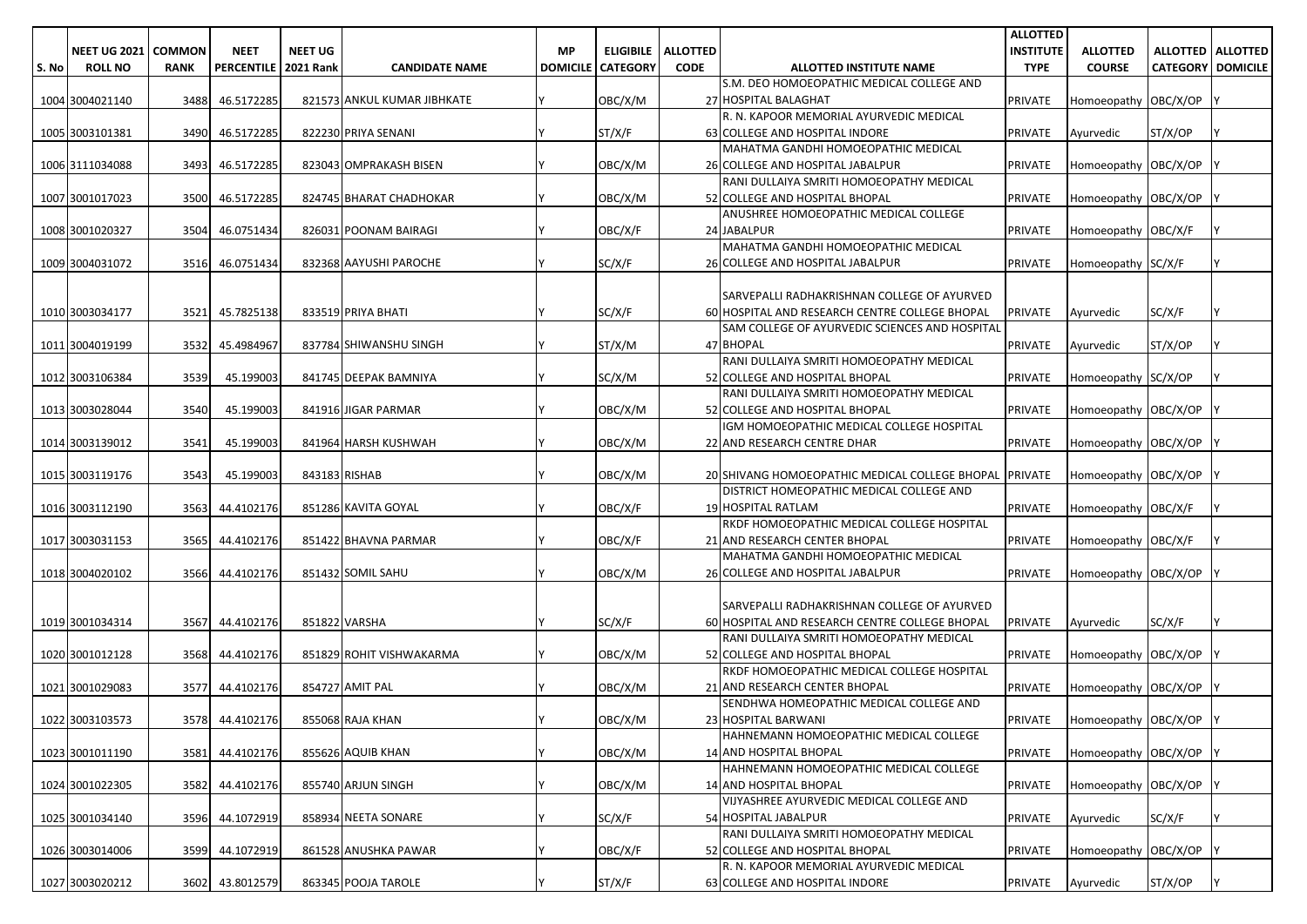|       |                     |               |                        |                |                             |           |                            |                 |                                                         | <b>ALLOTTED</b>  |                             |                            |                     |
|-------|---------------------|---------------|------------------------|----------------|-----------------------------|-----------|----------------------------|-----------------|---------------------------------------------------------|------------------|-----------------------------|----------------------------|---------------------|
|       | <b>NEET UG 2021</b> | <b>COMMON</b> | <b>NEET</b>            | <b>NEET UG</b> |                             | <b>MP</b> | <b>ELIGIBILE</b>           | <b>ALLOTTED</b> |                                                         | <b>INSTITUTE</b> | <b>ALLOTTED</b>             |                            | ALLOTTED   ALLOTTED |
| S. No | <b>ROLL NO</b>      | <b>RANK</b>   | PERCENTILE   2021 Rank |                | <b>CANDIDATE NAME</b>       |           | <b>DOMICILE   CATEGORY</b> | <b>CODE</b>     | ALLOTTED INSTITUTE NAME                                 | <b>TYPE</b>      | <b>COURSE</b>               | <b>CATEGORY   DOMICILE</b> |                     |
|       |                     |               |                        |                |                             |           |                            |                 | HAHNEMANN HOMOEOPATHIC MEDICAL COLLEGE                  |                  |                             |                            |                     |
|       | 1028 3003134191     | 3603          | 43.8012579             |                | 863441 MEET VERMA           |           | OBC/X/M                    |                 | 14 AND HOSPITAL BHOPAL                                  | PRIVATE          | Homoeopathy OBC/X/OP        |                            |                     |
|       |                     |               |                        |                |                             |           |                            |                 | RANI DULLAIYA SMRITI HOMOEOPATHY MEDICAL                |                  |                             |                            |                     |
|       | 1029 3001014465     | 3607          | 43.8012579             |                | 863802 ANSHIKA CHOUDHARY    |           | OBC/X/F                    |                 | 52 COLLEGE AND HOSPITAL BHOPAL                          | <b>PRIVATE</b>   | Homoeopathy OBC/X/OP        |                            |                     |
|       |                     |               |                        |                |                             |           |                            |                 | RAM KRISHNA COLLEGE OF AYURVEDA AND MEDICAL             |                  |                             |                            |                     |
|       | 1030 3003008055     | 3617          | 43.8012579             |                | 865985 ARYAN CHAKARDE       |           | SC/X/M                     |                 | 64 SCIENCES BHOPAL                                      | <b>PRIVATE</b>   | Ayurvedic                   | SC/X/OP                    |                     |
|       |                     |               |                        |                |                             |           |                            |                 |                                                         |                  |                             |                            |                     |
|       |                     |               |                        |                |                             |           |                            |                 | <b>SARVEPALLI RADHAKRISHNAN COLLEGE OF AYURVED</b>      |                  |                             |                            |                     |
|       | 1031 3005009309     | 3623          | 43.4943821             | 871327 REENA   |                             |           | SC/X/F                     |                 | 60 HOSPITAL AND RESEARCH CENTRE COLLEGE BHOPAL          | <b>PRIVATE</b>   | Ayurvedic                   | SC/X/F                     |                     |
|       |                     |               |                        |                |                             |           |                            |                 | FACULTY OF AYURVED MANSAROVAR GLOBAL                    |                  |                             |                            |                     |
|       | 1032 3001029593     | 3625          | 43.1572008             |                | 872645 ASHVINI CHOUHAN      |           | SC/X/F                     |                 | 59 UNIVERSITY BILKISGANJ SEHORE                         | <b>PRIVATE</b>   | Ayurvedic                   | SC/X/F                     |                     |
|       |                     |               |                        |                |                             |           |                            |                 | MAHATMA GANDHI HOMOEOPATHIC MEDICAL                     |                  |                             |                            |                     |
|       | 1033 3003108260     | 3631          | 43.1572008             |                | 874409 JITENDRA SAINI       |           | OBC/X/M                    |                 | 26 COLLEGE AND HOSPITAL JABALPUR                        | <b>PRIVATE</b>   | Homoeopathy OBC/X/OP        |                            |                     |
|       |                     |               |                        |                |                             |           |                            |                 | VASUNDHRA RAJE HOMEOPATHIC MEDICAL COLLEGE              |                  |                             |                            |                     |
|       | 1034 3003115173     | 3632          | 43.1572008             |                | 874923 PRANALIKA RAWAT      |           | ST/X/F                     |                 | 31 AND HOSPITAL GWALIOR                                 | <b>PRIVATE</b>   | Homoeopathy ST/X/F          |                            |                     |
|       |                     |               |                        |                |                             |           |                            |                 | HAKEEM ABDUL HAMEED UNANI MEDICAL COLLEGE               |                  |                             |                            |                     |
|       | 1035 3003138005     | 3636          | 43.1572008             | 877307 AAJAM   |                             |           | OBC/X/M                    |                 | <b>34 AND HOSPITAL DEWAS</b>                            | <b>PRIVATE</b>   | Unani                       | OBC/X/OP                   |                     |
|       |                     |               |                        |                |                             |           |                            |                 | RKDF HOMOEOPATHIC MEDICAL COLLEGE HOSPITAL              |                  |                             |                            |                     |
|       | 1036 3003104313     | 3637          | 42.6355962             |                | 878233 VANDANA PRAJAPAT     |           | OBC/X/F                    |                 | 21 AND RESEARCH CENTER BHOPAL                           | <b>PRIVATE</b>   | Homoeopathy OBC/X/F         |                            |                     |
|       |                     |               |                        |                |                             |           |                            |                 |                                                         |                  |                             |                            |                     |
|       | 1037 3003008272     | 3640          | 42.6355962             |                | 880934 AJAY NAGAR           |           | OBC/X/M                    |                 | 20 SHIVANG HOMOEOPATHIC MEDICAL COLLEGE BHOPAL PRIVATE  |                  | Homoeopathy OBC/X/OP        |                            |                     |
|       |                     |               |                        |                |                             |           |                            |                 | IGM HOMOEOPATHIC MEDICAL COLLEGE HOSPITAL               |                  |                             |                            |                     |
|       | 1038 3003118268     | 3672          | 41.6739786             |                | 897217 PRABHAT KUMAR BAGANA |           | SC/X/M                     |                 | 22 AND RESEARCH CENTRE DHAR                             | <b>PRIVATE</b>   | Homoeopathy SC/X/OP         |                            |                     |
|       |                     |               |                        |                |                             |           |                            |                 | RKDF HOMOEOPATHIC MEDICAL COLLEGE HOSPITAL              |                  |                             |                            |                     |
|       | 1039 3005008067     | 3678          | 41.6739786             |                | 900438 ASHWINI SEN          |           | OBC/X/M                    |                 | 21 AND RESEARCH CENTER BHOPAL                           | <b>PRIVATE</b>   | Homoeopathy OBC/X/OP        |                            |                     |
|       |                     |               |                        |                |                             |           |                            |                 |                                                         |                  |                             |                            |                     |
|       |                     |               |                        |                |                             |           |                            |                 | SARVEPALLI RADHAKRISHNAN COLLEGE OF AYURVED             |                  |                             |                            |                     |
|       | 1040 3001010156     | 3679          | 41.3309046             |                | 901012 RITIK AHIRWAR        |           | SC/X/M                     |                 | 60 HOSPITAL AND RESEARCH CENTRE COLLEGE BHOPAL          | PRIVATE          | Ayurvedic                   | SC/X/OP                    |                     |
|       |                     |               |                        |                |                             |           |                            |                 | IGM HOMOEOPATHIC MEDICAL COLLEGE HOSPITAL               |                  |                             |                            |                     |
|       | 1041 3003120253     | 3682          | 41.3309046             |                | 901850 PRIYANSHI PATEL      |           | OBC/X/F                    |                 | 22 AND RESEARCH CENTRE DHAR                             | <b>PRIVATE</b>   | Homoeopathy OBC/X/F         |                            |                     |
|       |                     |               |                        |                |                             |           |                            |                 |                                                         |                  |                             |                            |                     |
|       |                     |               |                        |                |                             |           |                            |                 | POORNAYU AYURVED CHIKITSALAYA EVAM                      |                  |                             |                            |                     |
|       | 1042 3003014115     | 3685          | 41.3309046             |                | 904126 AVANTIKA BAMNIYA     |           | ST/X/F                     |                 | 58 ANUSANDHAN VIDYAPEETH GIRLS COLLEGE JABALPUR PRIVATE |                  | Ayurvedic                   | ST/X/F                     |                     |
|       |                     |               |                        |                |                             |           |                            |                 |                                                         |                  |                             |                            |                     |
|       |                     |               |                        |                |                             |           |                            |                 | SARVEPALLI RADHAKRISHNAN COLLEGE OF AYURVED             |                  |                             |                            |                     |
|       | 1043 3001008152     | 3687          | 41.3309046             |                | 904543 GAJENDRA KORI        |           | SC/X/M                     |                 | 60 HOSPITAL AND RESEARCH CENTRE COLLEGE BHOPAL          | <b>PRIVATE</b>   | Ayurvedic                   | SC/X/OP                    |                     |
|       |                     |               |                        |                |                             |           |                            |                 | RKDF HOMOEOPATHIC MEDICAL COLLEGE HOSPITAL              |                  |                             |                            |                     |
|       | 1044 3004011328     | 3694          | 41.3309046             |                | 905657 RAGINI KATRE         |           | OBC/X/F                    |                 | 21 AND RESEARCH CENTER BHOPAL                           | <b>PRIVATE</b>   | Homoeopathy   OBC/X/F       |                            |                     |
|       |                     |               |                        |                |                             |           |                            |                 | RAM KRISHNA COLLEGE OF HOMOEOPATHY AND                  |                  |                             |                            |                     |
|       | 1045 3003010135     |               | 3704 40.7872183        |                | 909444 ARSHIYA SHEIKH       |           | OBC/X/F                    |                 | 43 MEDICAL SCIENCES BHOPAL                              |                  | PRIVATE Homoeopathy OBC/X/F |                            |                     |
|       |                     |               |                        |                |                             |           |                            |                 | RANI DULLAIYA SMRITI HOMOEOPATHY MEDICAL                |                  |                             |                            |                     |
|       | 1046 3001001551     | 3711          | 40.7872183             |                | 912449 ABHISHEK DANGI       |           | OBC/X/M                    |                 | 52 COLLEGE AND HOSPITAL BHOPAL                          | PRIVATE          | Homoeopathy OBC/X/OP        |                            |                     |
|       |                     |               |                        |                |                             |           |                            |                 | RANI DULLAIYA SMRITI HOMOEOPATHY MEDICAL                |                  |                             |                            |                     |
|       | 1047 3905120263     | 3714          | 40.7872183             |                | 912953 NILESH KUMAR DANGI   |           | OBC/X/M                    |                 | 52 COLLEGE AND HOSPITAL BHOPAL                          | <b>PRIVATE</b>   | Homoeopathy OBC/X/OP        |                            |                     |
|       |                     |               |                        |                |                             |           |                            |                 | RKDF HOMOEOPATHIC MEDICAL COLLEGE HOSPITAL              |                  |                             |                            |                     |
|       | 1048 3003134435     | 3718          | 40.7872183             |                | 913970 LAXMICHAND SAINEE    |           | OBC/X/M                    |                 | 21 AND RESEARCH CENTER BHOPAL                           | <b>PRIVATE</b>   | Homoeopathy OBC/X/OP        |                            |                     |
|       |                     |               |                        |                |                             |           |                            |                 | SHRIMATI KAMLABEN RAOJI BHAI PATEL GUJARATI             |                  |                             |                            |                     |
|       |                     |               |                        |                |                             |           |                            |                 | HOMOEOPATHIC MEDICAL COLLEGE HOSPITAL AND               |                  |                             |                            |                     |
|       | 1049 3003122219     | 3722          | 40.465384              |                | 914644 MANJU SOLANKI        |           | ST/X/F                     |                 | 53 RESEARCH CENTRE INDORE                               | PRIVATE          | Homoeopathy ST/X/F          |                            |                     |